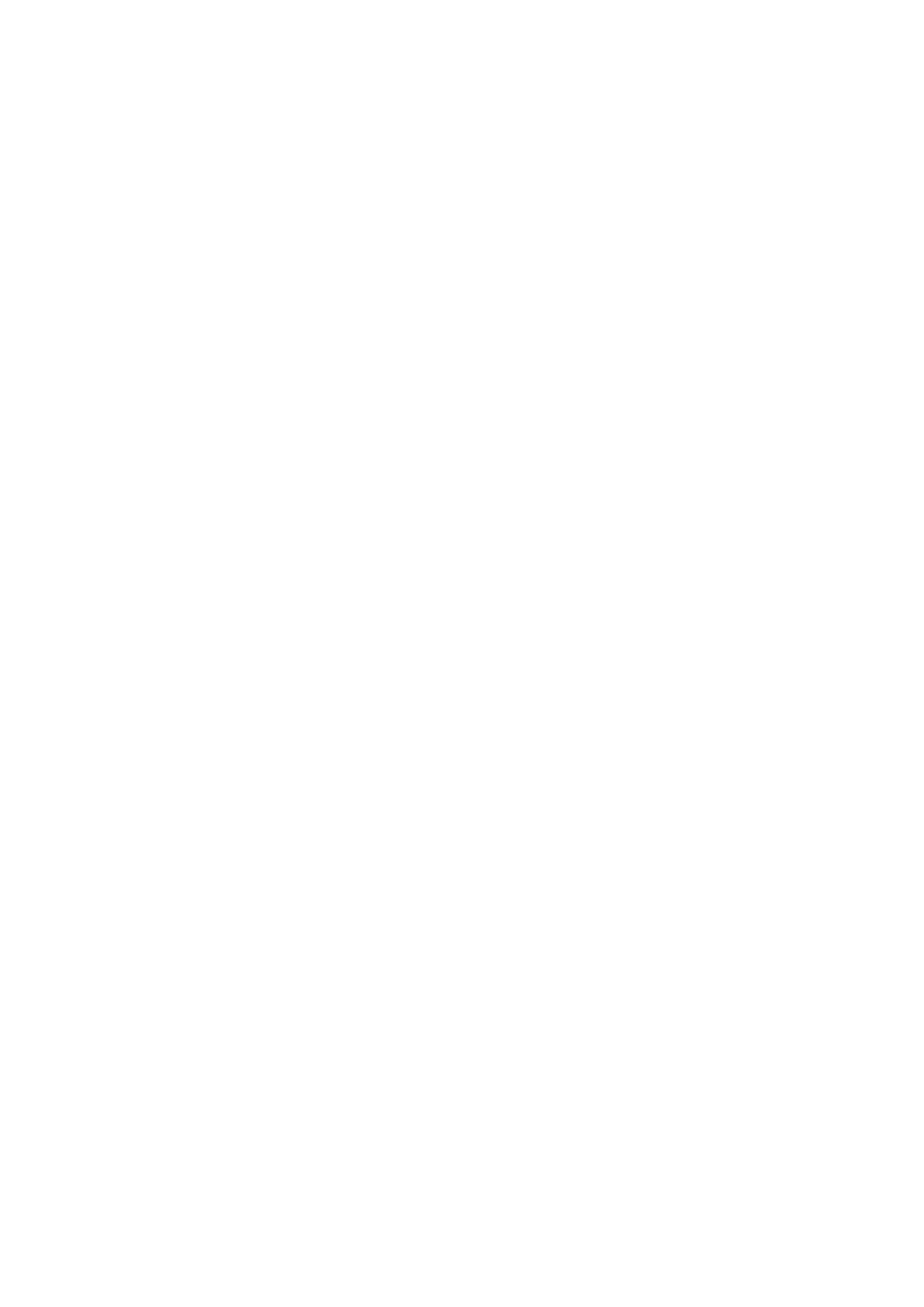Western Australia

# **Bail Act 1982**

## **Contents**

# **Part I — Preliminary**

| 1.               | Short title                                        | $\overline{2}$ |
|------------------|----------------------------------------------------|----------------|
| 2.               | Commencement                                       | $\sqrt{2}$     |
| 3.               | Terms used                                         | $\overline{2}$ |
| $\overline{4}$ . | Application of this Act                            | 11             |
| 4AB.             | <b>Courts and Tribunals (Electronic Processes</b>  |                |
|                  | <i>Facilitation</i> ) Act 2013 Part 2 applies      | 12             |
| 4A.              | Accused appearing on summons or court hearing      |                |
|                  | notice, detention and bail of                      | 12             |
|                  | Part $II$ — Rights of accused in                   |                |
|                  | relation to bail                                   |                |
| 5.               | Accused's rights to have bail considered           | 14             |
| 6.               | Arresting officer's duty to consider bail          | 14             |
| 6A.              | Officials considering bail may order release       |                |
|                  | without bail                                       | 16             |
| 7.               | Unconvicted accused, court to consider bail for    | 17             |
| 7A.              | Bail may be dispensed with by court                | 18             |
| 7B.              | Adult accused of murder                            | 18             |
| 7C.              | Child accused of murder                            | 20             |
| 7D.              | Bail after initial decision by court, court's duty |                |
|                  | as to                                              | 21             |
| 7E.              | Bail refused for trial, court's duty during trial  | 22             |
| 7F.              | Appeal from court of summary jurisdiction, bail in |                |
|                  | case of                                            | 22             |
| 8.               | Accused to be given information, approved forms    |                |
|                  | etc.                                               | 23             |
|                  |                                                    |                |

As at 01 Jan 2021 Version 09-n0-00 page i Published on www.legislation.wa.gov.au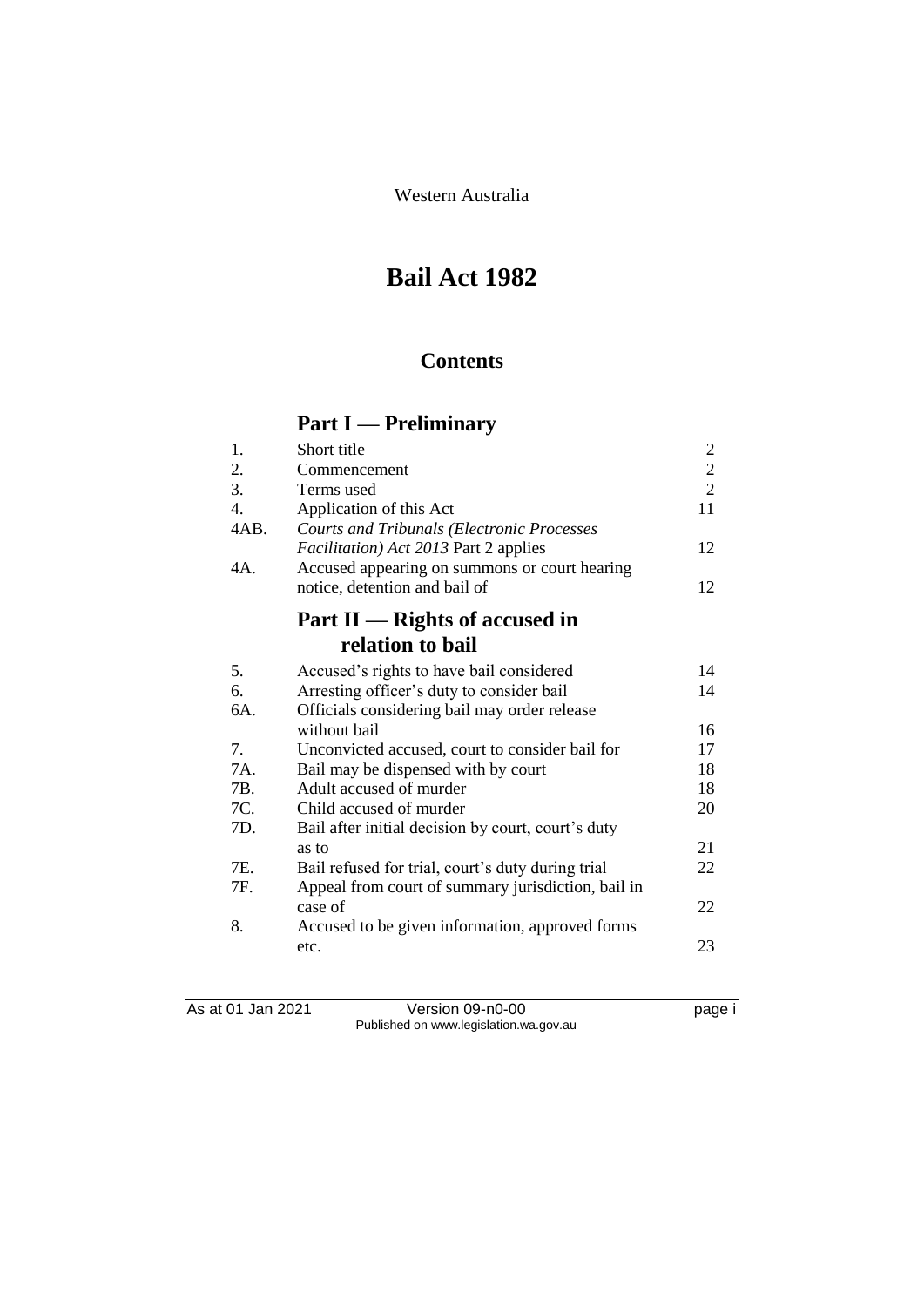| 9.                                  | Bail decision may be deferred until more                               |    |  |
|-------------------------------------|------------------------------------------------------------------------|----|--|
|                                     | information obtained                                                   | 25 |  |
| 10.                                 | Sections 5, 6 and 7 do not apply if accused                            | 25 |  |
| 11.                                 | imprisoned for other cause<br>Accused's rights following grant of bail | 26 |  |
| 12.                                 | Rights in s. $7A(2)$ and 11, limitations on                            | 27 |  |
|                                     |                                                                        |    |  |
| Part III — Jurisdiction relating to |                                                                        |    |  |
|                                     | <b>bail</b>                                                            |    |  |
| 13.                                 | Jurisdiction to grant bail, who has and exercise of                    |    |  |
|                                     | (Sch. 1)                                                               | 28 |  |
| 13A.                                | Jurisdiction in s. 7A to dispense with bail, who has                   |    |  |
|                                     | and exercise of                                                        | 28 |  |
| 13B.                                | Notices under s. 13A(3), service and proof of                          | 29 |  |
| 14.                                 | Judges, jurisdiction of                                                | 30 |  |
| 15.                                 | Accused charged with murder, jurisdiction as to                        |    |  |
|                                     | bail for                                                               | 31 |  |
| 15A.                                | Appeal against judge's decision on bail,                               |    |  |
|                                     | commencement and conduct                                               | 32 |  |
| 15B.                                | Appeal under s. 15A, determination                                     | 33 |  |
| 16.                                 | Person arrested on warrant, bail of                                    | 34 |  |
| 16A.                                | Person arrested in urban area, restrictions on who                     |    |  |
|                                     | can grant bail for in some cases                                       | 34 |  |
| 16B.                                | Person linked to terrorism                                             | 35 |  |
| 17.                                 | Conditions on bail which may be imposed                                | 36 |  |
| 17A.                                | Child on bail, changing responsible person for                         |    |  |
|                                     | (Sch. 1 Pt. C cl. 2)                                                   | 36 |  |
|                                     | Part IV — Hearing of case for bail,                                    |    |  |
|                                     | parties, and evidence                                                  |    |  |
| 20.                                 | Bail hearing for indictable offence, court may                         |    |  |
|                                     | restrict publication or hold in private                                | 38 |  |
| 21.                                 | Parties to bail proceedings                                            | 39 |  |
| 22.                                 | Evidence at bail hearings                                              | 39 |  |
| 23.                                 | Accused not bound to supply information                                | 39 |  |
| 24.                                 | Court or authorised officer may ask police to verify                   |    |  |
|                                     | accused's information or make report                                   | 40 |  |
| 24A.                                | Court may ask community corrections officer to                         |    |  |
|                                     | verify accused's information or make report                            | 40 |  |
|                                     |                                                                        |    |  |

page ii Version 09-n0-00 As at 01 Jan 2021 Published on www.legislation.wa.gov.au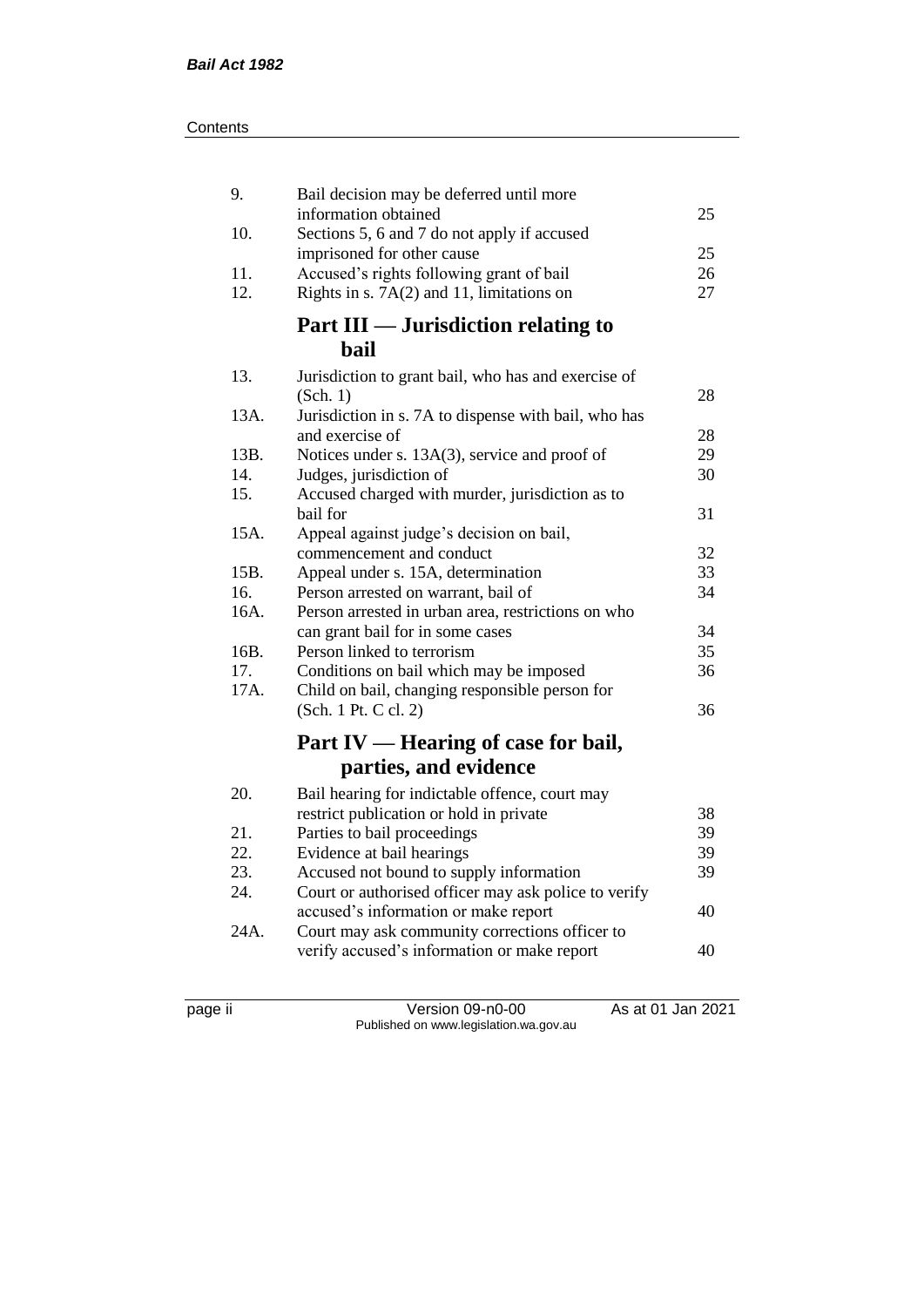| 25.                | Information given by accused for bail purposes not    |    |
|--------------------|-------------------------------------------------------|----|
|                    | admissible at trial                                   | 41 |
| 26.<br>27.         | Record of bail decision and reasons                   | 42 |
|                    | Relevant papers to be made available to court         |    |
|                    | where accused to appear                               | 43 |
| 27A.               | Bail with home detention, papers to be sent to CEO    |    |
|                    | (corrections)                                         | 43 |
|                    | <b>Part V</b> — Bail undertakings                     |    |
| 28.                | Bail undertaking, when required and nature of         | 44 |
| 29.                | Before whom bail undertaking may be entered into      | 45 |
| 30.                | Duties of person before whom bail undertaking is      |    |
|                    | entered into                                          | 45 |
| 31.                | Different time and place for appearance,              |    |
|                    | substituting                                          | 46 |
| 31A.               | Conditions on bail, amending during trial             | 48 |
| 32.                | Notices under s. 31, service and proof of             | 50 |
| 33.                | Judicial officer may order accused to enter into bail |    |
|                    | undertaking                                           | 51 |
| 34.                | When bail undertaking ceases to have effect           | 52 |
|                    | <b>Part VI</b> — Sureties and surety                  |    |
|                    | undertakings                                          |    |
| 35.                | Surety and surety undertaking                         | 53 |
| 36.                | Sureties, who may approve                             | 53 |
| 37.                | Proposed surety to receive certain information and    |    |
|                    | form                                                  | 54 |
| 38.                | Persons disqualified from being sureties              | 54 |
| 39.                | Matters to be regarded when approving sureties        | 55 |
| 40.                | Decision on application by proposed surety            | 56 |
| 41.                | Finality of decision to refuse approval of surety     | 56 |
| 42.                | Before whom surety undertaking may be entered         |    |
|                    | into                                                  | 57 |
| 43.                | Duties of person before whom surety undertaking       |    |
|                    | is entered into                                       | 57 |
| 43A. $^{\text{M}}$ | Entering into surety undertaking where proposed       |    |
|                    | surety interstate                                     | 58 |
| 44.                | When surety undertaking extends to different time     |    |
|                    | or different time and place substituted under s. 31   | 59 |
| 45.                | Notices under s. 44, service and proof of             | 60 |
|                    |                                                       |    |
|                    |                                                       |    |

As at 01 Jan 2021 Version 09-n0-00 page iii Published on www.legislation.wa.gov.au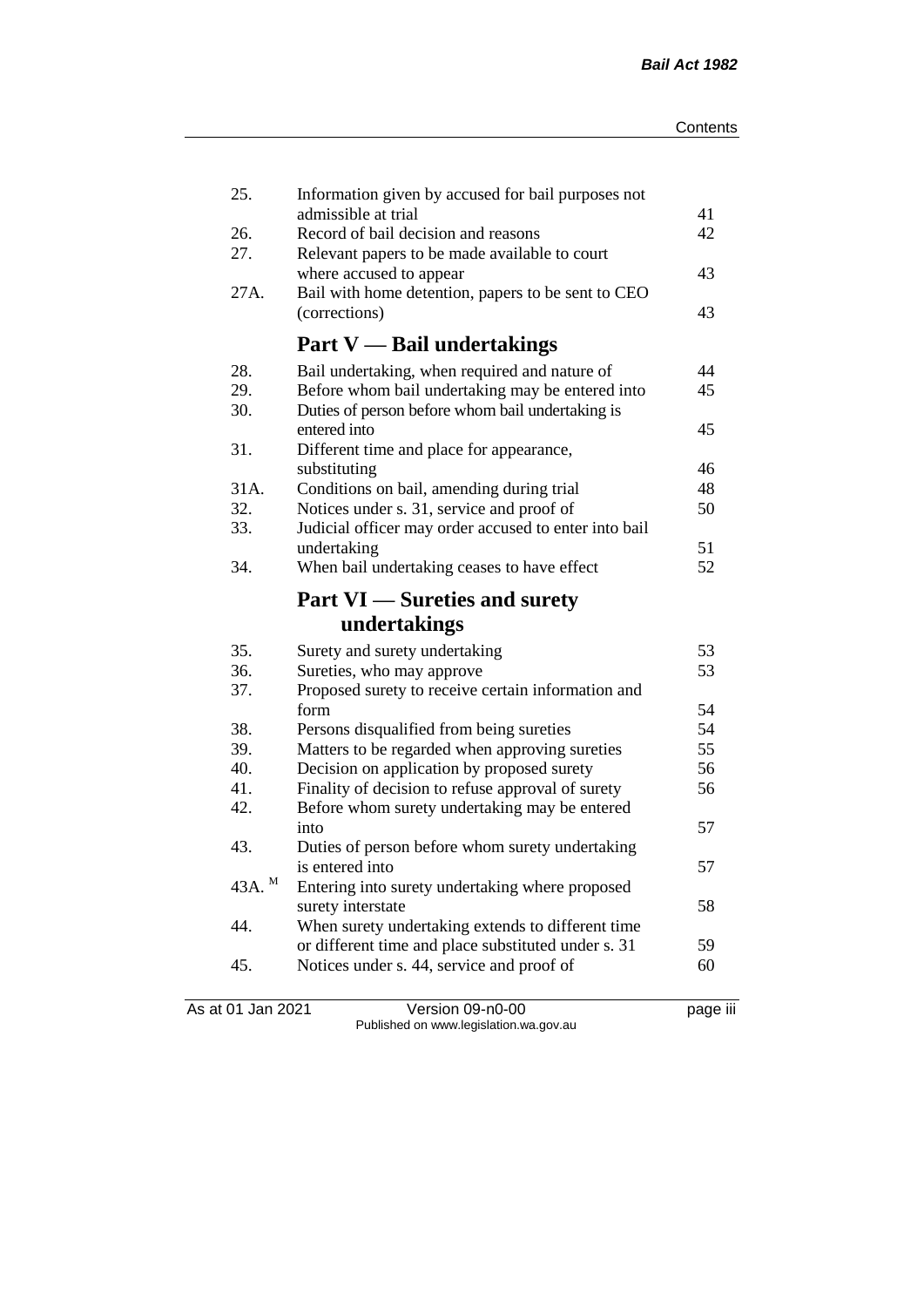| Surety's power to arrest accused<br>When surety undertaking ceases to have effect | 62<br>63                                                                                                                                                                                                                                                                                                                                                                                                                                                                                                                                                                                                                                                                                                                                                                                                                                                                                                          |
|-----------------------------------------------------------------------------------|-------------------------------------------------------------------------------------------------------------------------------------------------------------------------------------------------------------------------------------------------------------------------------------------------------------------------------------------------------------------------------------------------------------------------------------------------------------------------------------------------------------------------------------------------------------------------------------------------------------------------------------------------------------------------------------------------------------------------------------------------------------------------------------------------------------------------------------------------------------------------------------------------------------------|
| undertaking                                                                       | 64                                                                                                                                                                                                                                                                                                                                                                                                                                                                                                                                                                                                                                                                                                                                                                                                                                                                                                                |
| Surety's undertaking to pay money, enforcing                                      | 64                                                                                                                                                                                                                                                                                                                                                                                                                                                                                                                                                                                                                                                                                                                                                                                                                                                                                                                |
|                                                                                   | 66                                                                                                                                                                                                                                                                                                                                                                                                                                                                                                                                                                                                                                                                                                                                                                                                                                                                                                                |
| <b>Part VIA — Administration of home</b>                                          |                                                                                                                                                                                                                                                                                                                                                                                                                                                                                                                                                                                                                                                                                                                                                                                                                                                                                                                   |
|                                                                                   |                                                                                                                                                                                                                                                                                                                                                                                                                                                                                                                                                                                                                                                                                                                                                                                                                                                                                                                   |
| Powers of CEO (corrections)                                                       | 68                                                                                                                                                                                                                                                                                                                                                                                                                                                                                                                                                                                                                                                                                                                                                                                                                                                                                                                |
|                                                                                   |                                                                                                                                                                                                                                                                                                                                                                                                                                                                                                                                                                                                                                                                                                                                                                                                                                                                                                                   |
|                                                                                   | 68                                                                                                                                                                                                                                                                                                                                                                                                                                                                                                                                                                                                                                                                                                                                                                                                                                                                                                                |
|                                                                                   | 70                                                                                                                                                                                                                                                                                                                                                                                                                                                                                                                                                                                                                                                                                                                                                                                                                                                                                                                |
|                                                                                   | 70                                                                                                                                                                                                                                                                                                                                                                                                                                                                                                                                                                                                                                                                                                                                                                                                                                                                                                                |
|                                                                                   | 71                                                                                                                                                                                                                                                                                                                                                                                                                                                                                                                                                                                                                                                                                                                                                                                                                                                                                                                |
|                                                                                   | 71                                                                                                                                                                                                                                                                                                                                                                                                                                                                                                                                                                                                                                                                                                                                                                                                                                                                                                                |
|                                                                                   | 72                                                                                                                                                                                                                                                                                                                                                                                                                                                                                                                                                                                                                                                                                                                                                                                                                                                                                                                |
|                                                                                   | 72                                                                                                                                                                                                                                                                                                                                                                                                                                                                                                                                                                                                                                                                                                                                                                                                                                                                                                                |
| Rules for this Part                                                               | 72                                                                                                                                                                                                                                                                                                                                                                                                                                                                                                                                                                                                                                                                                                                                                                                                                                                                                                                |
| <b>Part VII — Enforcement of bail</b>                                             |                                                                                                                                                                                                                                                                                                                                                                                                                                                                                                                                                                                                                                                                                                                                                                                                                                                                                                                   |
| undertakings                                                                      |                                                                                                                                                                                                                                                                                                                                                                                                                                                                                                                                                                                                                                                                                                                                                                                                                                                                                                                   |
|                                                                                   | 74                                                                                                                                                                                                                                                                                                                                                                                                                                                                                                                                                                                                                                                                                                                                                                                                                                                                                                                |
| Prosecuting s. 51 offence for non-appearance in                                   |                                                                                                                                                                                                                                                                                                                                                                                                                                                                                                                                                                                                                                                                                                                                                                                                                                                                                                                   |
| court of summary jurisdiction                                                     | 75                                                                                                                                                                                                                                                                                                                                                                                                                                                                                                                                                                                                                                                                                                                                                                                                                                                                                                                |
|                                                                                   |                                                                                                                                                                                                                                                                                                                                                                                                                                                                                                                                                                                                                                                                                                                                                                                                                                                                                                                   |
|                                                                                   | 75                                                                                                                                                                                                                                                                                                                                                                                                                                                                                                                                                                                                                                                                                                                                                                                                                                                                                                                |
|                                                                                   | 77                                                                                                                                                                                                                                                                                                                                                                                                                                                                                                                                                                                                                                                                                                                                                                                                                                                                                                                |
|                                                                                   |                                                                                                                                                                                                                                                                                                                                                                                                                                                                                                                                                                                                                                                                                                                                                                                                                                                                                                                   |
|                                                                                   | 78                                                                                                                                                                                                                                                                                                                                                                                                                                                                                                                                                                                                                                                                                                                                                                                                                                                                                                                |
|                                                                                   |                                                                                                                                                                                                                                                                                                                                                                                                                                                                                                                                                                                                                                                                                                                                                                                                                                                                                                                   |
|                                                                                   | 80                                                                                                                                                                                                                                                                                                                                                                                                                                                                                                                                                                                                                                                                                                                                                                                                                                                                                                                |
|                                                                                   |                                                                                                                                                                                                                                                                                                                                                                                                                                                                                                                                                                                                                                                                                                                                                                                                                                                                                                                   |
| may revoke bail of etc.                                                           | 81                                                                                                                                                                                                                                                                                                                                                                                                                                                                                                                                                                                                                                                                                                                                                                                                                                                                                                                |
| Offence under s. 51, court to order forfeiture of                                 |                                                                                                                                                                                                                                                                                                                                                                                                                                                                                                                                                                                                                                                                                                                                                                                                                                                                                                                   |
| money under bail undertaking                                                      | 82                                                                                                                                                                                                                                                                                                                                                                                                                                                                                                                                                                                                                                                                                                                                                                                                                                                                                                                |
|                                                                                   | Surety may apply for cancellation of his<br>Indemnifying surety, offence<br>detention conditions<br>Powers and duties of community corrections<br>officers<br>Powers of members of Police Force<br>CEO (corrections) may substitute different place of<br>detention and apply conditions<br>CEO (corrections) may revoke bail<br>Procedure on arrest after revocation under s. 50F<br>Rules of natural justice excluded<br>Delegation by CEO (corrections)<br>Failing to comply with bail undertaking, offence<br>Prosecuting s. 51 offence for non-appearance in<br>superior court<br>Appeal against decision made under s. 52<br>Bailed accused may be taken before judicial officer<br>to show cause against variation or revocation of<br>bail<br>Accused on committal may be taken for purposes<br>of s. 54 before judicial officer by which committed<br>Accused before court under s. 54, judicial officer |

page iv Version 09-n0-00 As at 01 Jan 2021 Published on www.legislation.wa.gov.au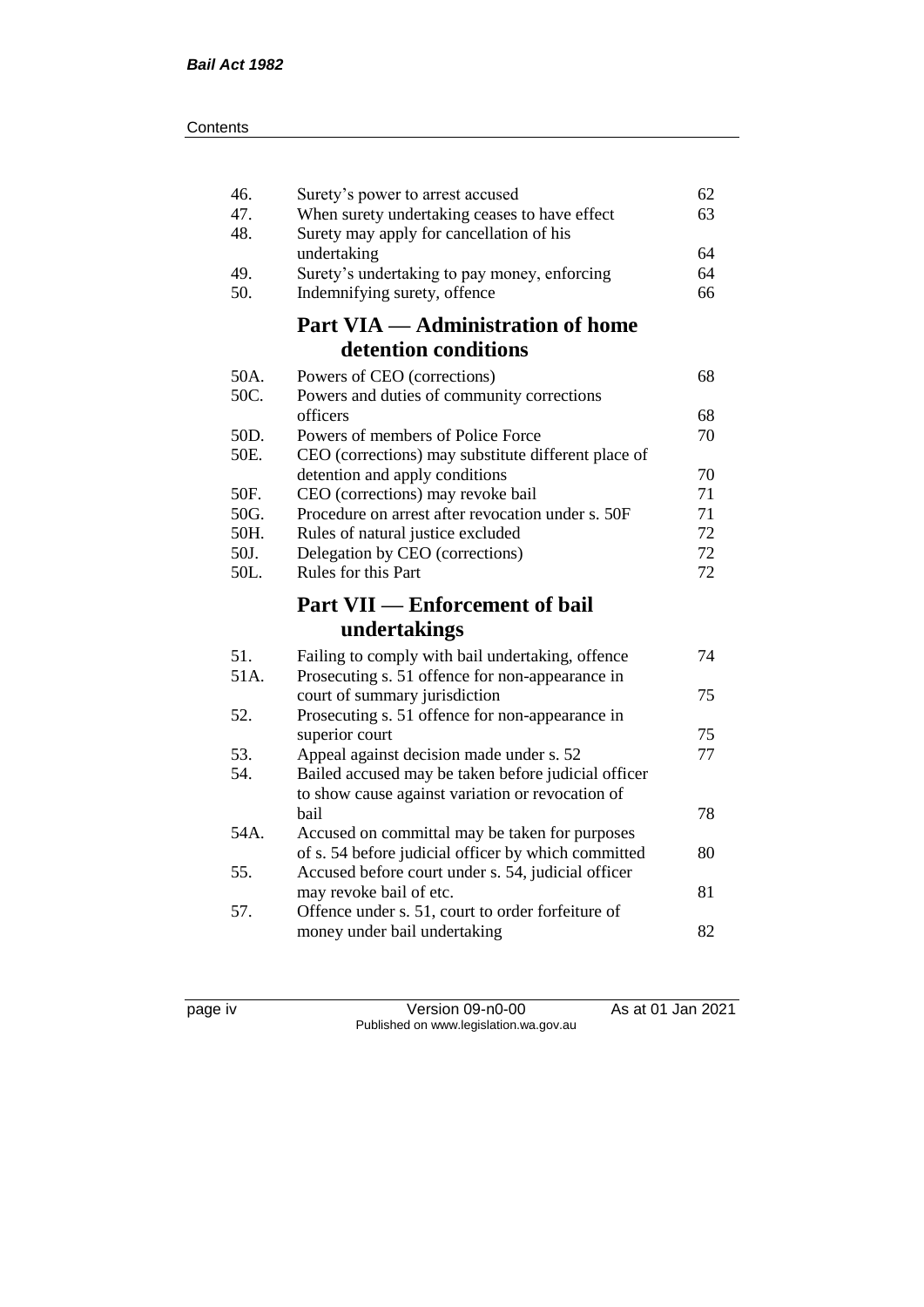| 58.  | Automatic forfeiture of money on expiration of        |    |
|------|-------------------------------------------------------|----|
|      | one year after absconding                             | 83 |
|      | <b>Part VIII — Miscellaneous</b>                      |    |
| 59.  | Order for forfeiture, court's additional powers as to | 84 |
| 59A. | If bail dispensed with, accused may be taken          |    |
|      | before judicial officer for reconsideration of matter | 84 |
| 59B. | Absconding accused, warrant for arrest of             | 85 |
| 60.  | Change of address, accused and surety to notify       | 86 |
| 61.  | Failing to bring arrested person before court or      |    |
|      | person able to grant bail, offence                    | 86 |
| 62.  | Giving false information for bail purposes, offence   | 87 |
| 63.  | Protection from personal liability                    | 87 |
| 64.  | Proving appearance or non-appearance by accused       | 87 |
| 65.  | Bail undertakings by child, effect of                 | 88 |
| 66.  | Other powers or duties to grant bail abolished        | 88 |
| 66A. | Delegation by registrar of court                      | 88 |
| 66B. | Video link or audio link, use of in bail proceedings  | 89 |
| 66C. | Protection of terrorist intelligence information in   |    |
|      | bail proceedings                                      | 90 |
| 66D. | Annual report to include information about            |    |
|      | application of s. 66C                                 | 91 |
| 66E. | Retrieving monitoring equipment                       | 93 |
| 67.  | Regulations                                           | 93 |
| 67A. | Review of amendments made by Bail Amendment           |    |
|      | (Persons Linked to Terrorism) Act 2019                | 94 |
|      | Schedule 1 — Jurisdiction as to bail                  |    |
|      | and related matters                                   |    |
|      | Part $A$ — Jurisdiction relating to bail              |    |
| $1.$ | Initial appearance                                    | 96 |
| 2.   | Appearance after adjournment                          | 97 |
| 3.   | Appearance on committal to Supreme Court or           |    |
|      | <b>District Court</b>                                 | 97 |
| 4.   | Appearance in connection with appeal, rehearing       |    |
|      | etc.                                                  | 97 |
| 5.   | Appearance prescribed by regulation                   | 98 |
| 6.   | Appearances not otherwise provided for                | 98 |
| 7.   | Term used: proceedings for an offence                 | 98 |

As at 01 Jan 2021 Version 09-n0-00 page v Published on www.legislation.wa.gov.au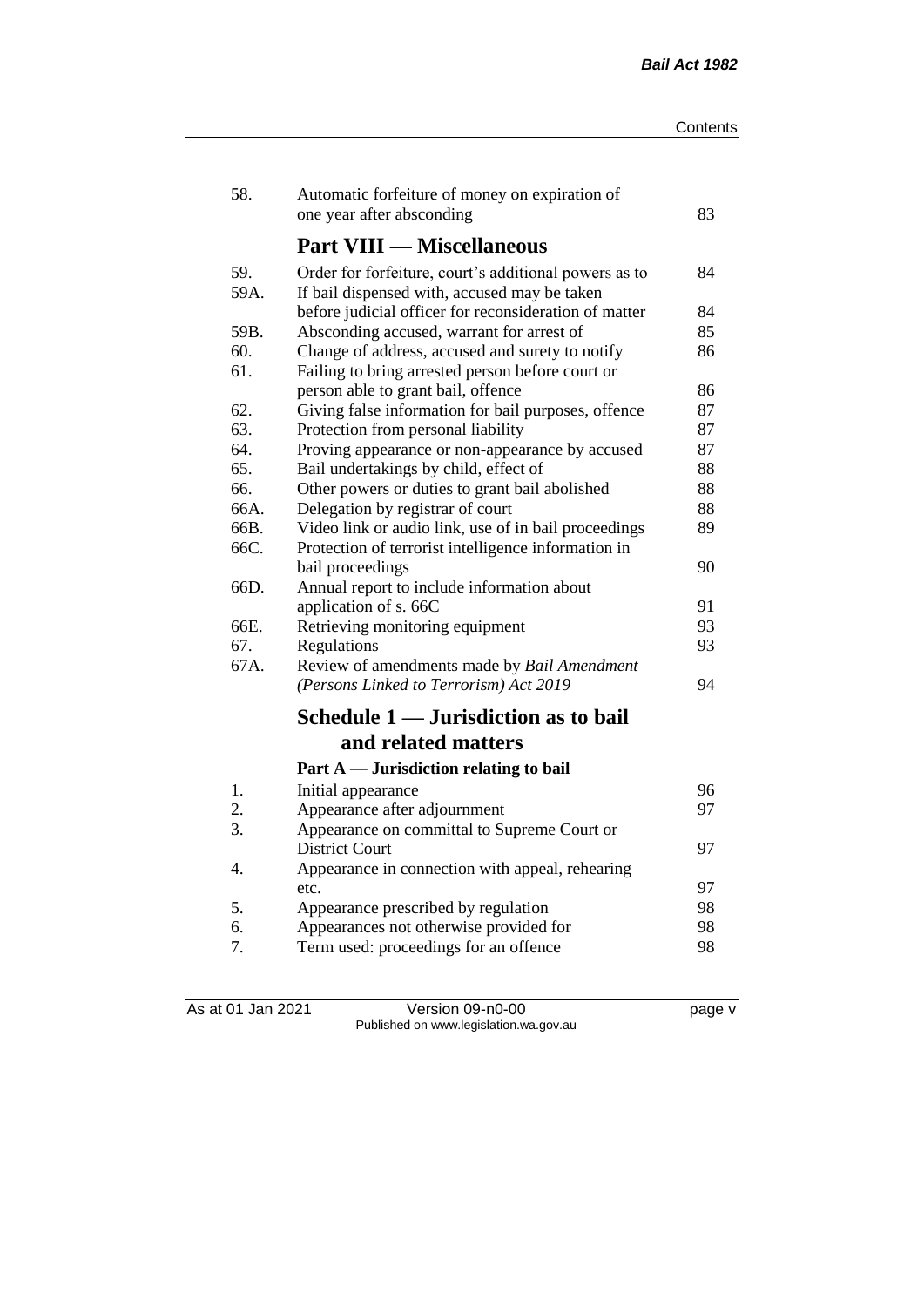#### **Contents**

|     | Part B — Cessation of powers relating to bail                                                     |            |
|-----|---------------------------------------------------------------------------------------------------|------------|
| 1.  | Upon decision by judge, power of other officers                                                   |            |
|     | ceases                                                                                            | 99         |
| 1A. | Upon decision by Court of Appeal, other powers                                                    |            |
|     | cease                                                                                             | 99         |
| 2.  | Upon decision by judicial officer, his power and                                                  |            |
|     | that of his peers ceases                                                                          | 99         |
| 3.  | Upon refusal of bail for initial appearance, certain                                              |            |
|     | powers cease                                                                                      | 100        |
| 4.  | Judicial officer's powers if accused proves new                                                   |            |
|     | facts or changed circumstances                                                                    | 100        |
|     | Part C — Manner in which jurisdiction to be                                                       |            |
|     | exercised                                                                                         |            |
| 1.  | Bail before conviction at discretion of court or                                                  |            |
|     | judicial officer except for child                                                                 | 101        |
| 2.  | Child to have qualified right to bail                                                             | 102        |
| 3.  | Matters relevant to cl. $1(a)$                                                                    | 104        |
| 3A. | Bail for accused charged with serious offence                                                     |            |
|     | committed while on bail or early release for                                                      |            |
|     | another serious offence                                                                           | 104        |
| 3B. | Exceptional reasons under cl. 3A(1), determining                                                  | 105        |
| 3C. | Bail in murder cases                                                                              | 107        |
| 3D. | Bail in cases under High Risk Serious Offenders                                                   |            |
| 3E. | Act 2020 section 80(1)                                                                            | 108<br>109 |
| 3F. | Bail in cases of person linked to terrorism<br>Bail in cases of family violence offence involving |            |
|     | serial family violence offender                                                                   | 111        |
| 4.  | Bail after conviction for accused awaiting sentence                                               | 112        |
| 4A. | Bail after conviction for accused awaiting disposal                                               |            |
|     | of appeal                                                                                         | 112        |
| 5.  | Exception to cl. 4A for bail in appeal under                                                      |            |
|     | Criminal Appeals Act 2004 Part 2                                                                  | 113        |
| 6.  | Bail of people on community or similar orders                                                     | 113        |
| 7.  | Bail for initial appearance to be for not more than                                               |            |
|     | 30 days                                                                                           | 114        |
| 8.  | Bail on adjournment in court of summary                                                           |            |
|     | jurisdiction to be for not more than 30 days except                                               |            |
|     | by consent                                                                                        | 114        |
| 9.  | Calculating periods for cl. 7 and 8                                                               | 114        |
|     |                                                                                                   |            |

page vi Version 09-n0-00 As at 01 Jan 2021 Published on www.legislation.wa.gov.au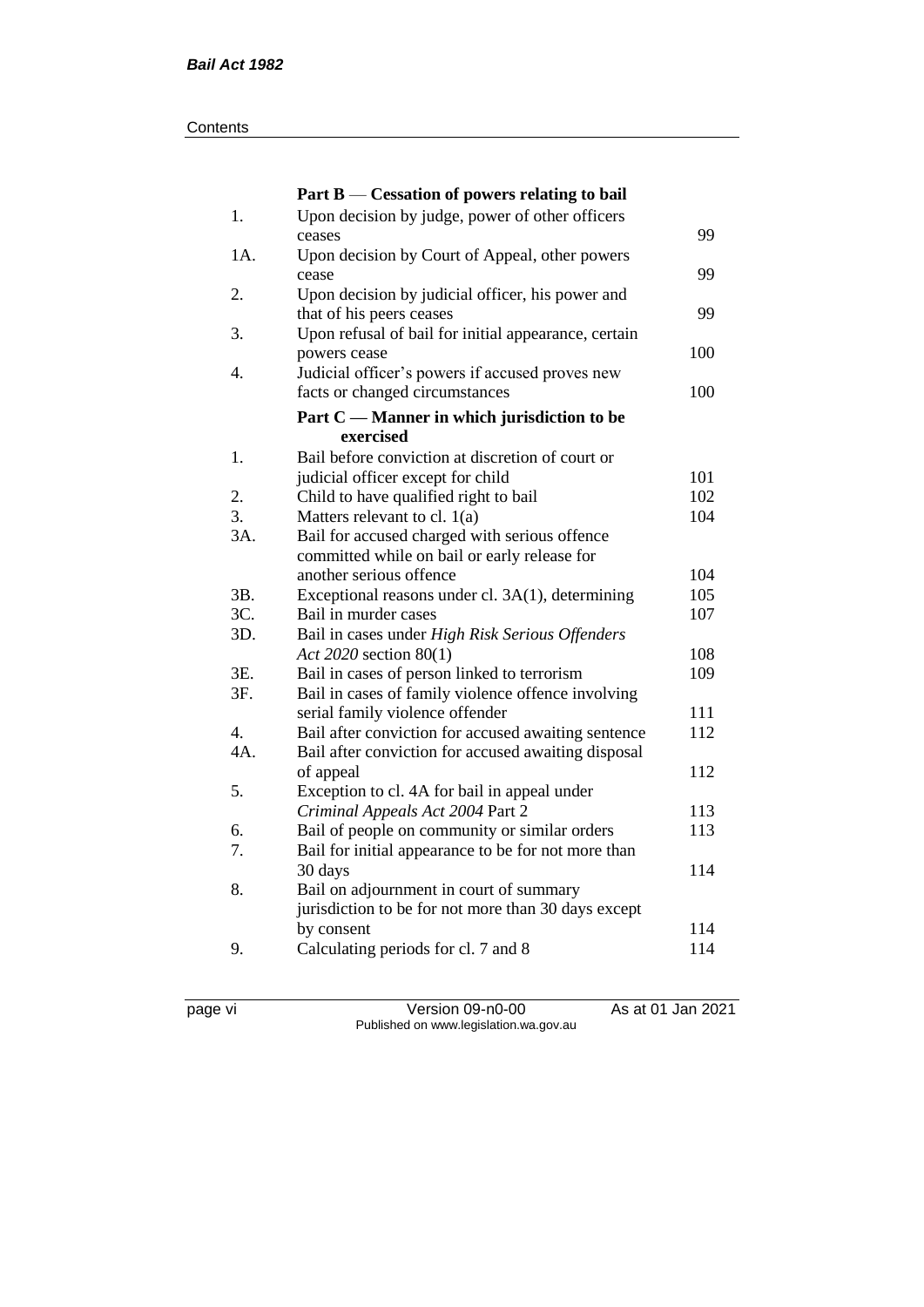#### **Part D — Conditions which may be imposed on a grant of bail**

| Conditions as to forfeiture, sureties, security etc. | 114 |
|------------------------------------------------------|-----|
| Other conditions                                     | 116 |
| Home detention condition                             | 119 |
|                                                      |     |

# **Schedule 2 — Serious offences**

## **Notes**

| Compilation table | 127 |
|-------------------|-----|
| Other notes       | 133 |

## **Defined terms**

As at 01 Jan 2021 Version 09-n0-00 Page vii Published on www.legislation.wa.gov.au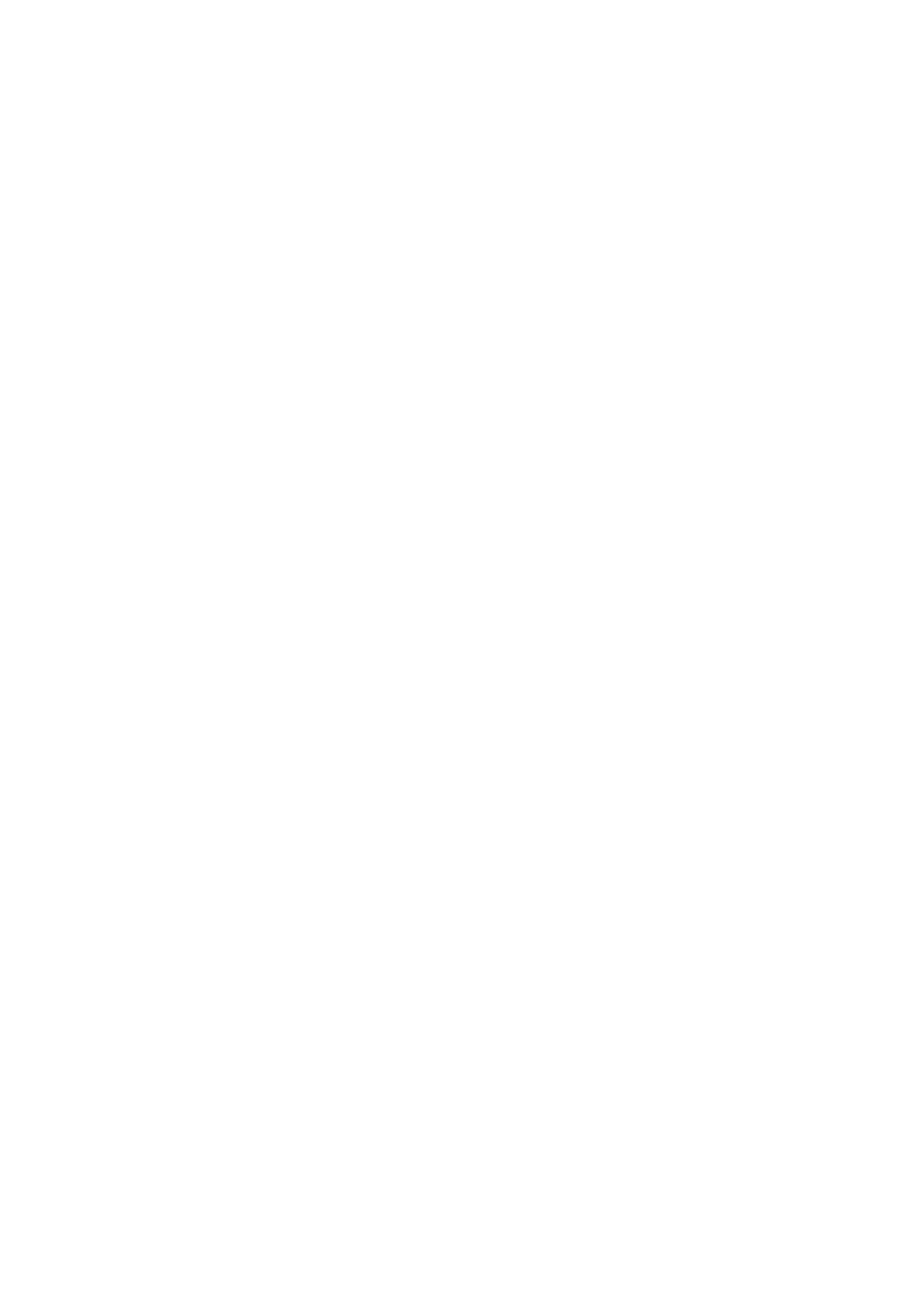Western Australia

# **Bail Act 1982**

**An Act to make better provision for bail in criminal proceedings.** 

As at 01 Jan 2021 **Version 09-n0-00 page 1** Published on www.legislation.wa.gov.au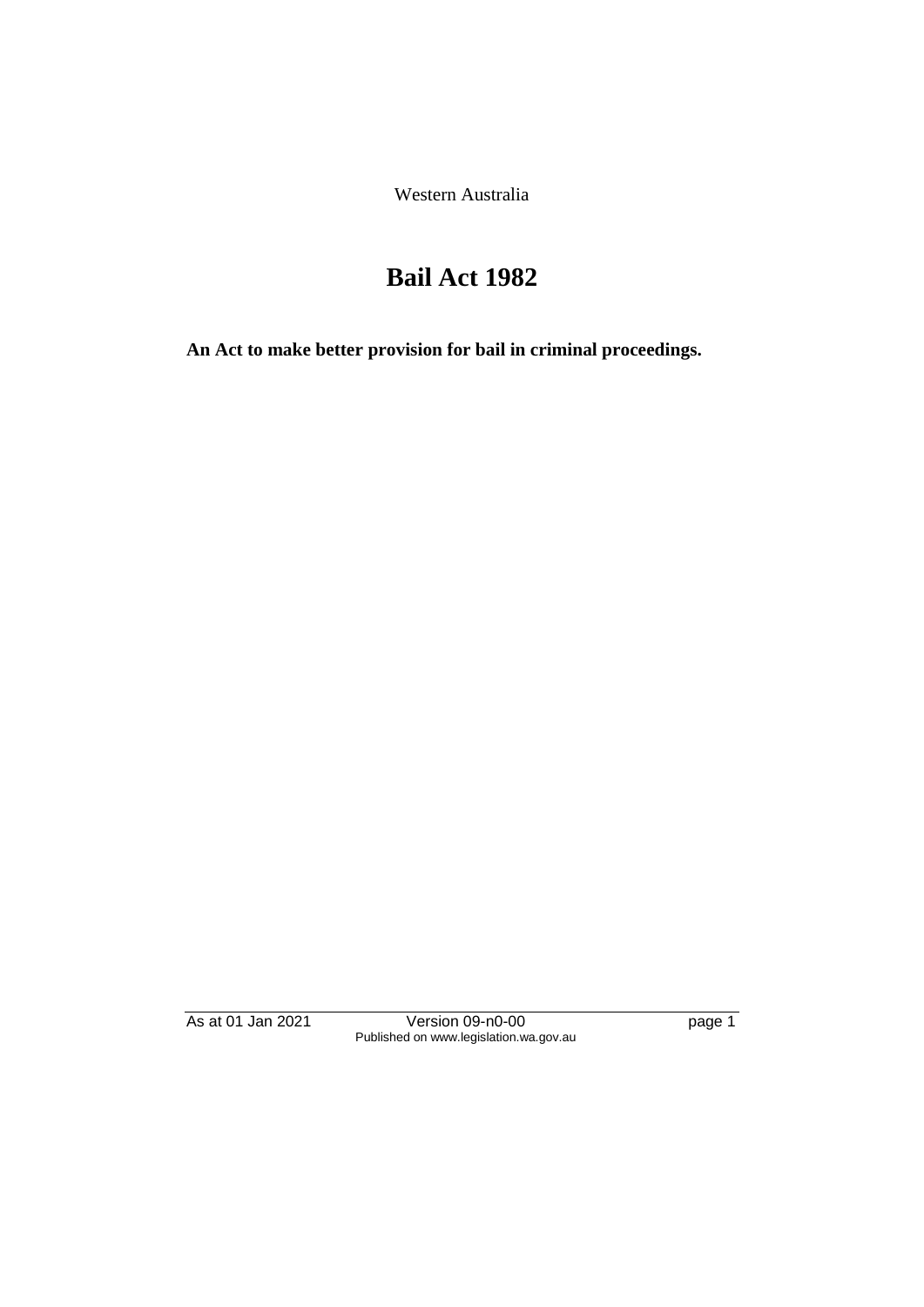**s. 1**

## **Part I — Preliminary**

### **1. Short title**

This Act may be cited as the *Bail Act 1982*.

### **2. Commencement**

This Act shall come into operation on a day to be fixed by proclamation.

### **3. Terms used**

(1) In this Act, unless a contrary intention appears —

*accused* includes —

- (a) a person charged with, convicted of, or found guilty of an offence;
- (b) a person whose conviction for an offence is stayed;
- (c) a person in respect of whom an appeal relating to an offence is pending;
- (d) a person in respect of whom a new trial for an offence has been ordered;

### *adjournment* —

- (a) means any order of a court by which proceedings for an offence are postponed or interrupted or are to be held at a different time or place before the same court; and
- (b) is deemed to include any order of a court, other than a committal to the Supreme Court or District Court, by which the venue of any proceedings for an offence is changed to another court or a court at another place whether by way of a remand, referral, or recommittal of the accused or otherwise;

*appeal* includes an application for leave to appeal;

### *appropriate judicial officer* means —

(a) subject to paragraphs (b), (c) and (d), a judicial officer who is empowered to exercise jurisdiction in the court

page 2 Version 09-n0-00 As at 01 Jan 2021 Published on www.legislation.wa.gov.au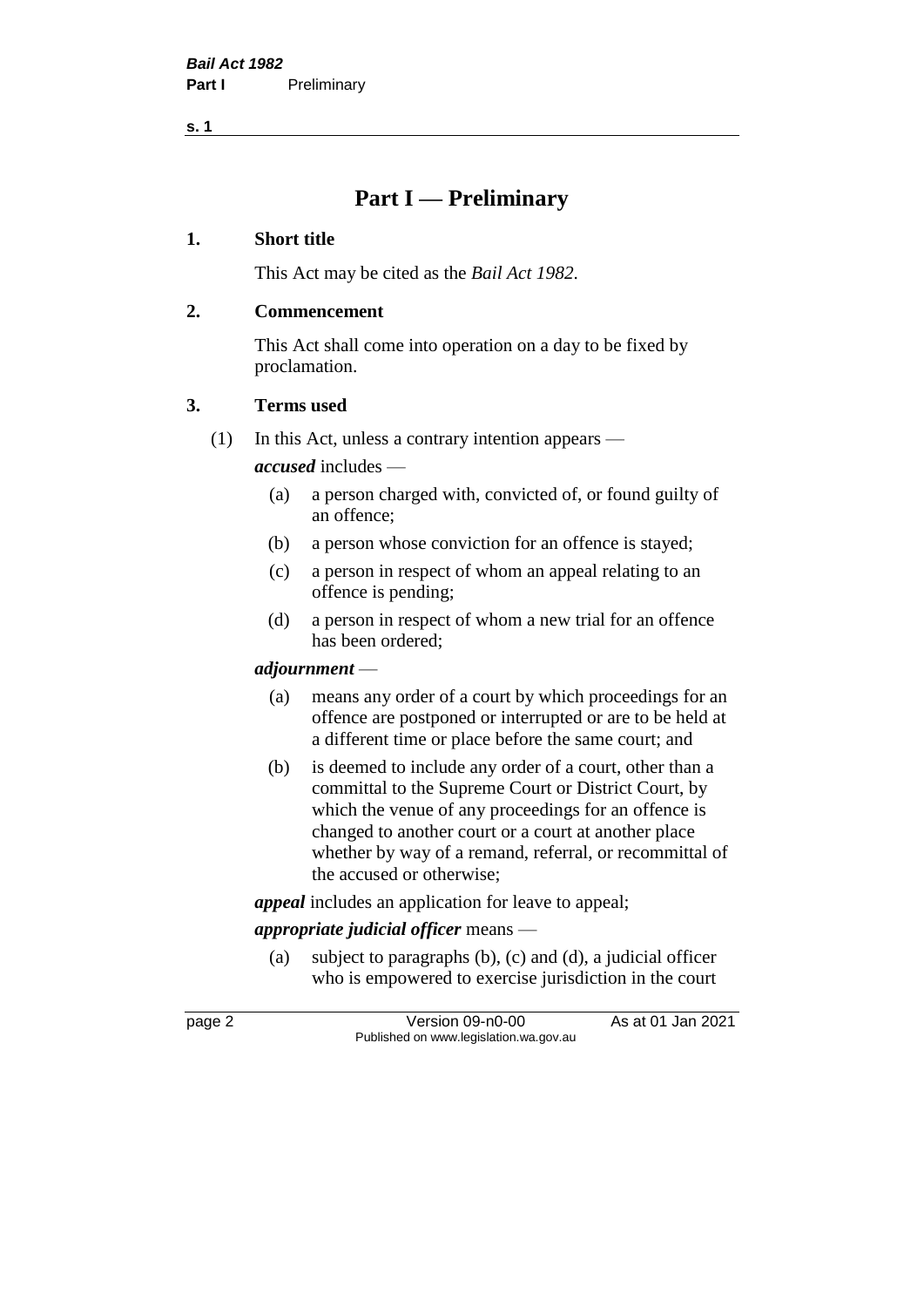before which the accused is required to appear pursuant to his bail undertaking; or

- (b) if the court is the Court of Appeal, a judge of appeal; or
- (c) except in section 49, a judge of the Supreme Court or of the Children's Court, as the case may require, in any case where —
	- (i) under section 15 only a judge of the Supreme Court or of the Children's Court has power to grant bail; or
	- (ii) a judicial officer has exercised the power contained in section 31(2)(d),

for the appearance in question; or

(d) except in section 49, a judge of the Supreme Court, of the District Court, or of the Children's Court, as the case may require, in any case where such a judge has granted bail under section 14 for the appearance in question;

*approved*, in relation to a form, means approved by the chief executive officer of the department of the Public Service principally assisting in the administration of this Act;

*approved electronic monitoring device* means —

- (a) an electronic monitoring device that has been approved by the CEO (corrections); and
- (b) any equipment, wires or other items associated with a device under paragraph (a);

*as soon as is practicable* means as soon as is reasonably practicable;

*authorised community services officer* means any of the following persons —

- (a) the CEO (corrections) or a delegate of the CEO (corrections) under subsection (5);
- (b) a registrar of the Children's Court;
- (c) a superintendent of a detention centre under the *Young Offenders Act 1994*;

As at 01 Jan 2021 Version 09-n0-00 Page 3 Published on www.legislation.wa.gov.au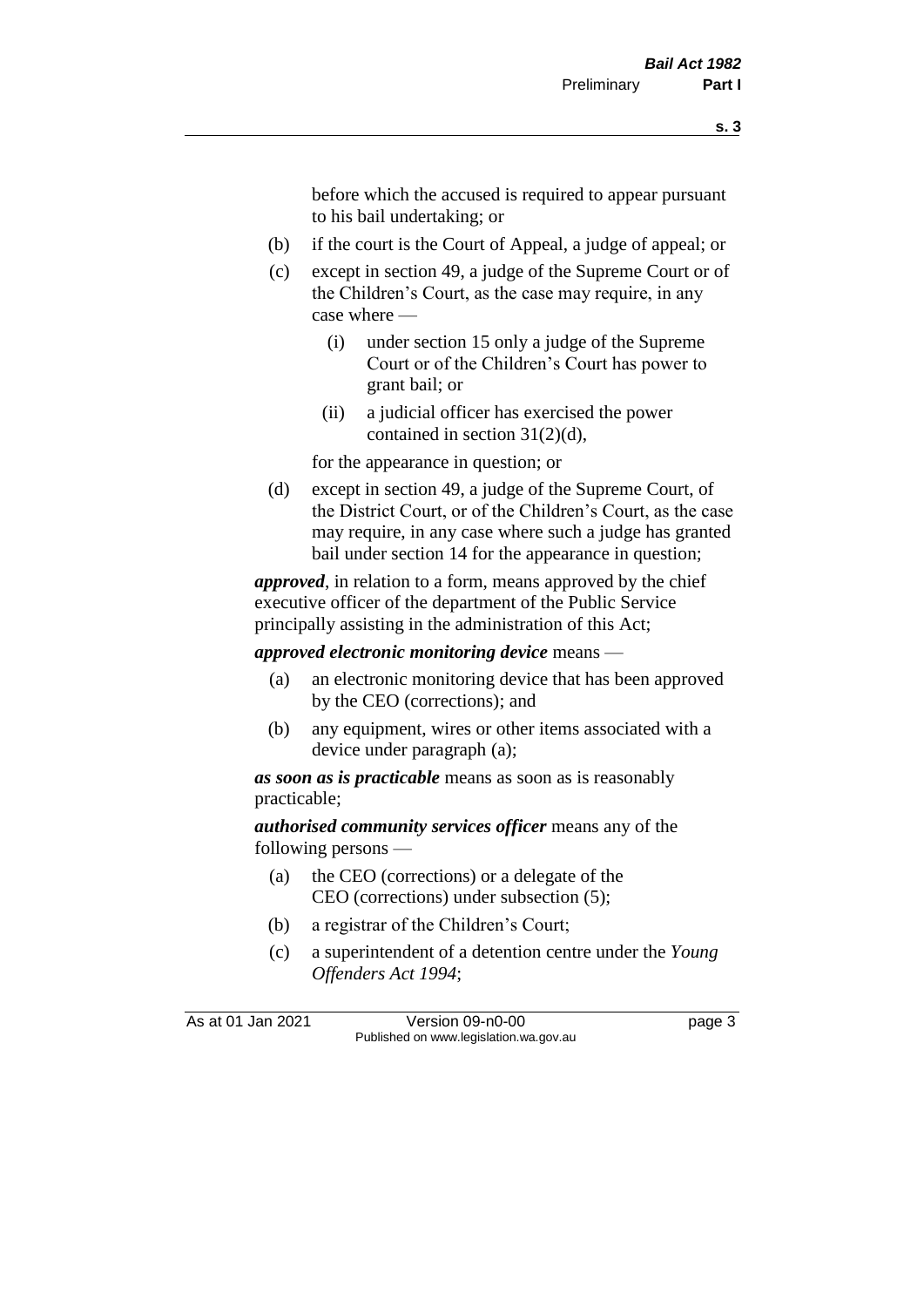(d) the officer for the time being in charge of any detention centre under the *Young Offenders Act 1994*;

*authorised officer* means an authorised police officer or an authorised community services officer;

### *authorised police officer* means —

- (a) a police officer who holds the rank of sergeant, or a higher rank;
- (b) the police officer who is for the time being in charge of a police station;
- (c) whichever of these officers is for the time being in charge of a lock-up —
	- (i) a police officer;
	- (ii) a special constable appointed under the *Police Act 1892* Part III whose powers, duties and obligations are or include those of an authorised police officer under this Act;
	- (iii) a police auxiliary officer appointed under the *Police Act 1892* Part IIIB whose powers, duties and obligations are or include those of an authorised police officer under this Act;

*bail undertaking* means an undertaking described in section 28(2);

*CEO (corrections)* means the chief executive officer of the Public Sector agency principally assisting the Minister administering Part 8 of the *Sentence Administration Act 2003* in its administration;

*Chief Judge* means the Chief Judge of the District Court;

*Chief Justice* means the Chief Justice of Western Australia;

*child* has the same meaning as *young person* has in the *Young Offenders Act 1994*;

*Commonwealth Criminal Code* means the Criminal Code set out in the Schedule to the *Criminal Code Act 1995* (Commonwealth);

page 4 Version 09-n0-00 As at 01 Jan 2021 Published on www.legislation.wa.gov.au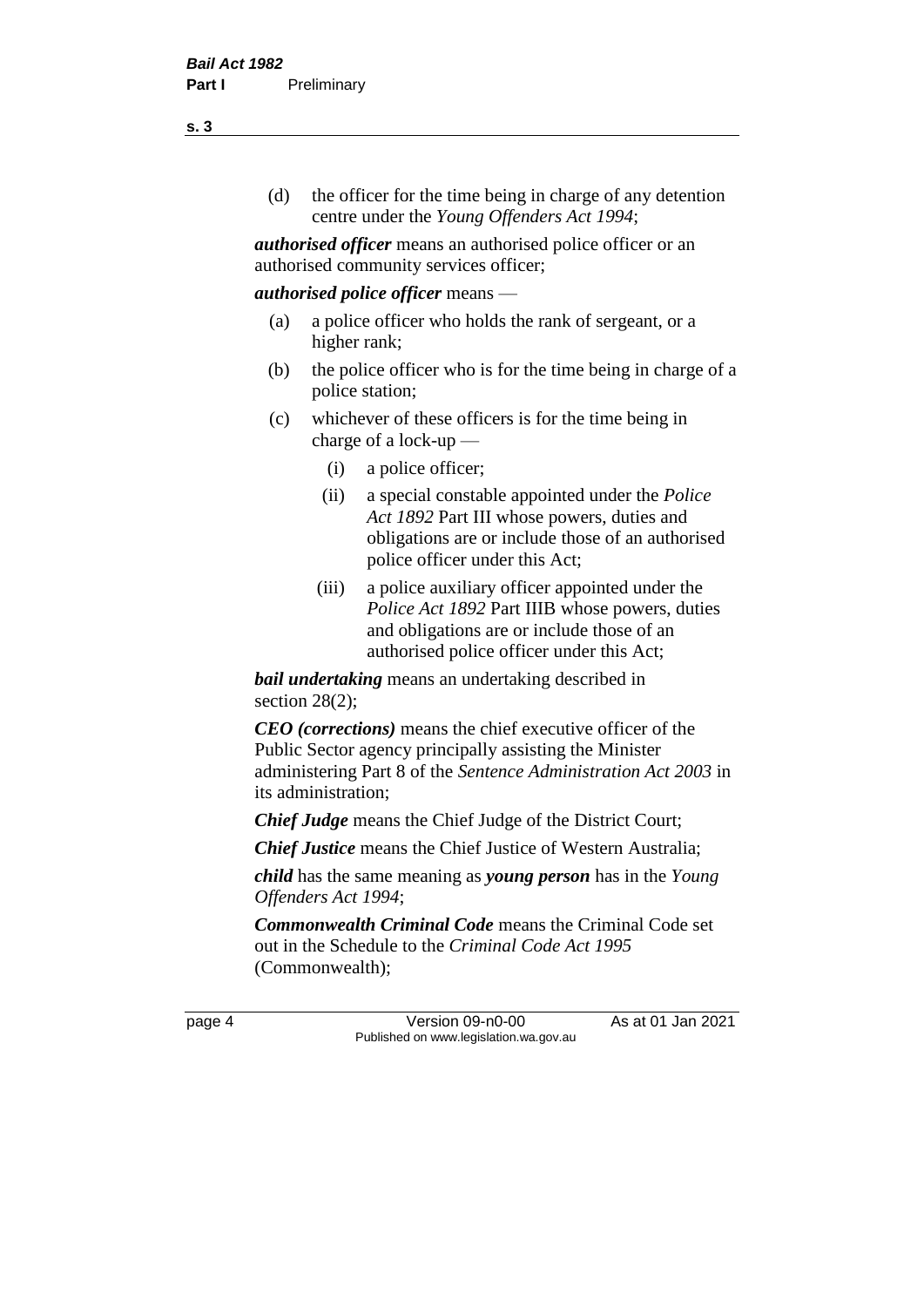*community corrections officer* has the same meaning as in the *Sentence Administration Act 2003*;

*confirmed control order* has the meaning given in the Commonwealth Criminal Code section 100.1(1);

*court* means each of the following —

- (a) the Magistrates Court;
- (b) the Children's Court;
- (c) the Coroner's Court of Western Australia;
- (d) the District Court;
- (e) the Supreme Court;
- (f) the Court of Appeal;

*court custody centre* has the meaning given in the *Court Security and Custodial Services Act 1999* section 3;

*designated family relationship* means a relationship between 2 persons —

- (a) who are, or were, married to each other; or
- (b) who are, or were, in a de facto relationship with each other; or
- (c) who have, or had, an intimate personal relationship with each other;

*Director of Public Prosecutions* means —

- (a) the Director of Public Prosecutions for the State; or
- (b) the officer in charge in the State of the Commonwealth Office of the Director of Public Prosecutions,

as the case requires;

*early release order* means an early release order made under the Sentence Administration Act 1995<sup>1</sup> or Sentence Administration *Act 2003*;

*family relationship* has the meaning given in the *Restraining Orders Act 1997* section 4(1);

As at 01 Jan 2021 Version 09-n0-00 Page 5 Published on www.legislation.wa.gov.au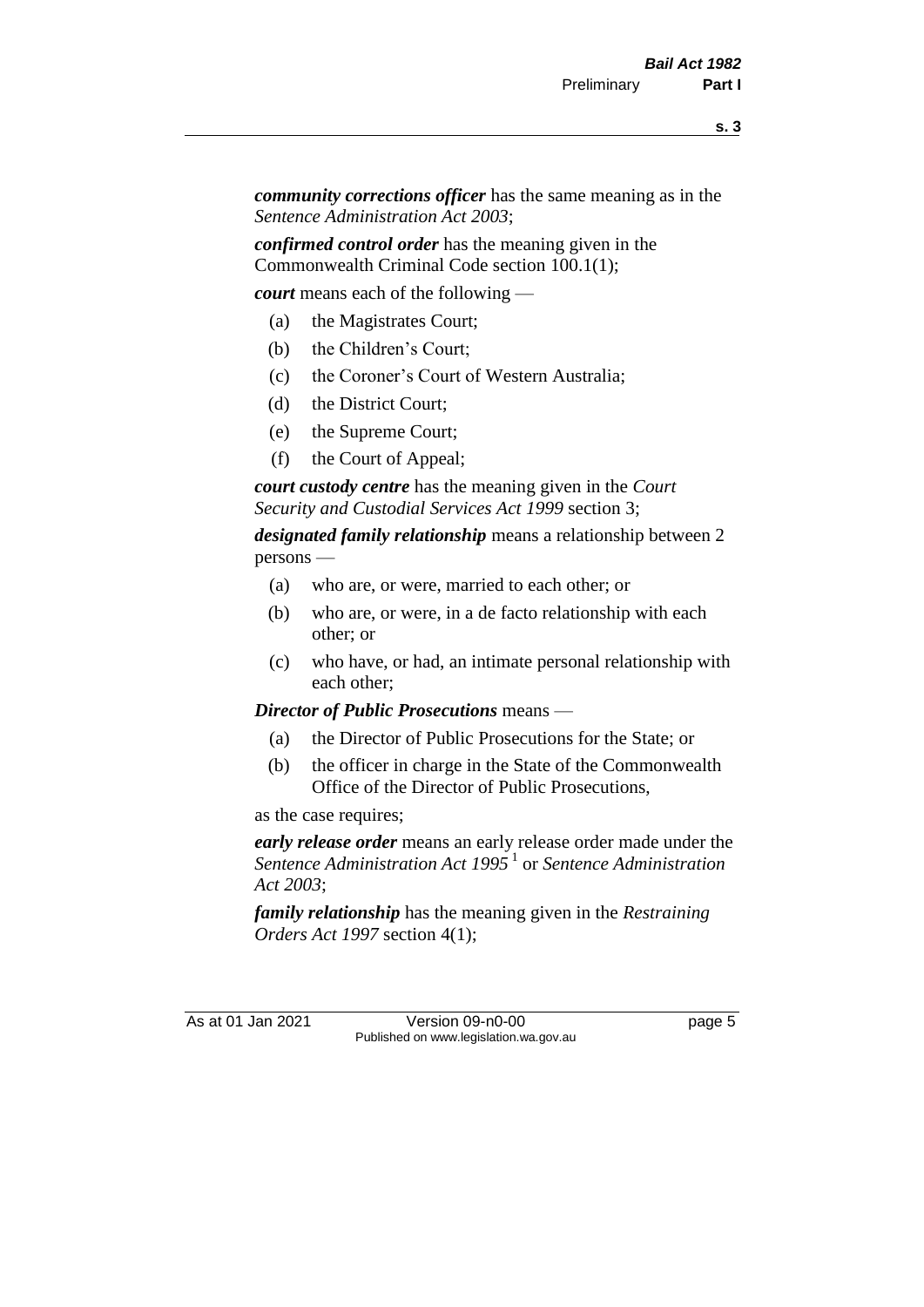*family violence offence* means an offence where the offender and the victim are in a designated family relationship with each other at the time of the commission of the offence and the offence is —

- (a) an offence against the *Restraining Orders Act 1997*  section  $61(1)$  or  $(1A)$ ; or
- (b) an offence against *The Criminal Code* section 221BD, 279, 280, 281, 283, 292, 293, 294, 297, 298, 300, 301, 304, 313, 317, 317A, 323, 324, 325, 326, 328, 332, 333, 338A, 338B, 338C, 338E or 444;

*home detention condition* means a home detention condition imposed under clause 3 of Part D of Schedule 1;

*interim control order* has the meaning given in the Commonwealth Criminal Code section 100.1(1);

*judge of appeal* has the meaning given in the *Supreme Court Act 1935* section 4(1);

*judicial officer* means any person empowered to exercise jurisdiction in a court whether or not he is sitting as a court, and includes a single justice and, where the context so requires, the Court of Appeal exercising jurisdiction under this Act;

*lock-up* includes a place prescribed as a lock-up for the purposes of the *Court Security and Custodial Services Act 1999*;

*offence* means any act, omission or conduct which renders the person doing the act, making the omission or engaging in the conduct liable to any punishment, and includes an alleged offence; but nothing in this definition shall limit the operation of subsection (4);

*person linked to terrorism* means a person who —

- (a) is charged with, or has been convicted of, a terrorism offence; or
- (b) is the subject of an interim control order or confirmed control order, or has been the subject of a confirmed control order within the last 10 years;

*prosecutor* includes —

page 6 Version 09-n0-00 As at 01 Jan 2021 Published on www.legislation.wa.gov.au

**s. 3**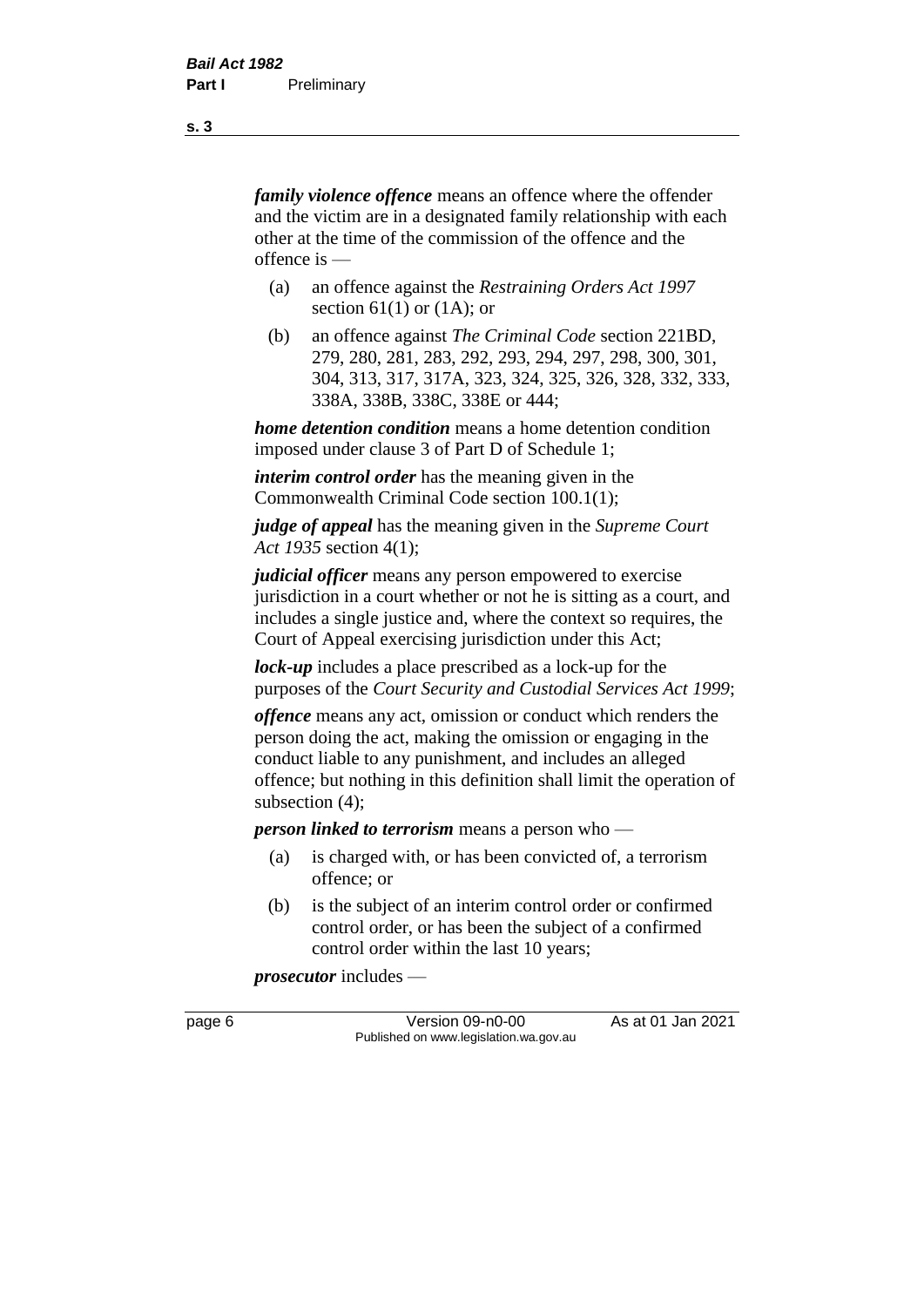- (a) in the case of an offence charged in a prosecution notice, the prosecutor;
- (b) in the case of an offence charged in an indictment, the State or the Commonwealth, as the case may be;

*registrar* of a court means —

- (a) for a court other than the Coroner's Court of Western Australia, the principal registrar, a registrar or a deputy registrar of the court; or
- (b) for the Coroner's Court of Western Australia, a coroner's registrar as defined in the *Coroners Act 1996* section 3;

*serial family violence offender* means a person declared to be a serial family violence offender under the *Sentencing Act 1995* section 124E;

*serious offence* means —

- (a) an offence against section 51(2a); and
- (b) an offence described in Schedule 2;

*surety* and *surety undertaking* have the meanings assigned to them by section 35;

*surety approval officer* means a person who is authorised by section 36 to decide whether an applicant should be approved as a surety;

*terrorism offence* means —

- (a) an offence against the Commonwealth Criminal Code Division 72 Subdivision A; or
- (b) an offence against the Commonwealth Criminal Code Division 80 Subdivision B; or
- (c) an offence against the Commonwealth Criminal Code Part 5.3, except an offence against section 104.22, 104.27, 104.27A, 105.41 or 105.45; or
- (d) an offence against the Commonwealth Criminal Code Part 5.5; or

As at 01 Jan 2021 Version 09-n0-00 Page 7 Published on www.legislation.wa.gov.au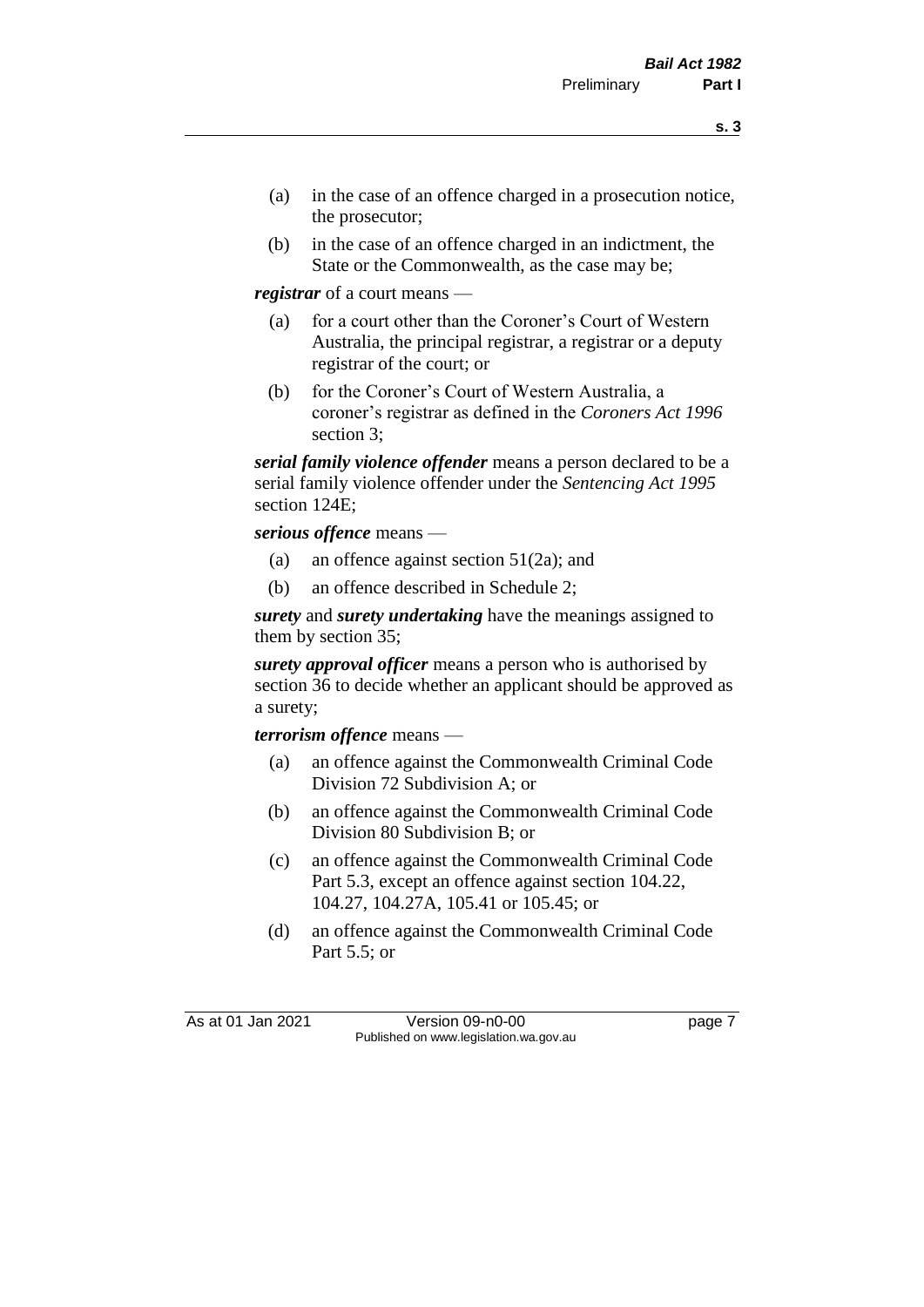- (e) an offence against either of the following provisions of the *Charter of the United Nations Act 1945*  (Commonwealth) —
	- (i) Part 4; or
	- (ii) Part 5, to the extent that it relates to the *Charter of the United Nations (Sanctions — Al-Qaida) Regulations 2008* (Commonwealth);
	- or
- (f) an offence against the *Crimes (Foreign Incursions and Recruitment) Act 1978* (Commonwealth) (repealed); or
- (g) an offence against the *Crimes (Internationally Protected Persons) Act 1976* (Commonwealth) section 8; or
- (h) an offence under a written law or a law of the Commonwealth, another State, a Territory or another country, that substantially corresponds to an offence in paragraphs (a) to (e) and (g); or
- (i) an offence of attempting, inciting or conspiring to commit an offence referred to in paragraphs (a) to (h);

*terrorist act* has the meaning given in the *Terrorism (Commonwealth Powers) Act 2002* section 3;

*terrorist intelligence information* means information relating to an actual or suspected terrorist act (whether in this State or elsewhere) the disclosure of which could reasonably be expected —

- (a) to prejudice national security; or
- (b) to endanger a person's life or physical safety; or
- (c) to threaten significant damage to infrastructure or property; or
- (d) to prejudice a criminal investigation; or
- (e) to reveal intelligence-gathering methodologies, investigative techniques or technologies or covert practices; or

page 8 Version 09-n0-00 As at 01 Jan 2021 Published on www.legislation.wa.gov.au

**s. 3**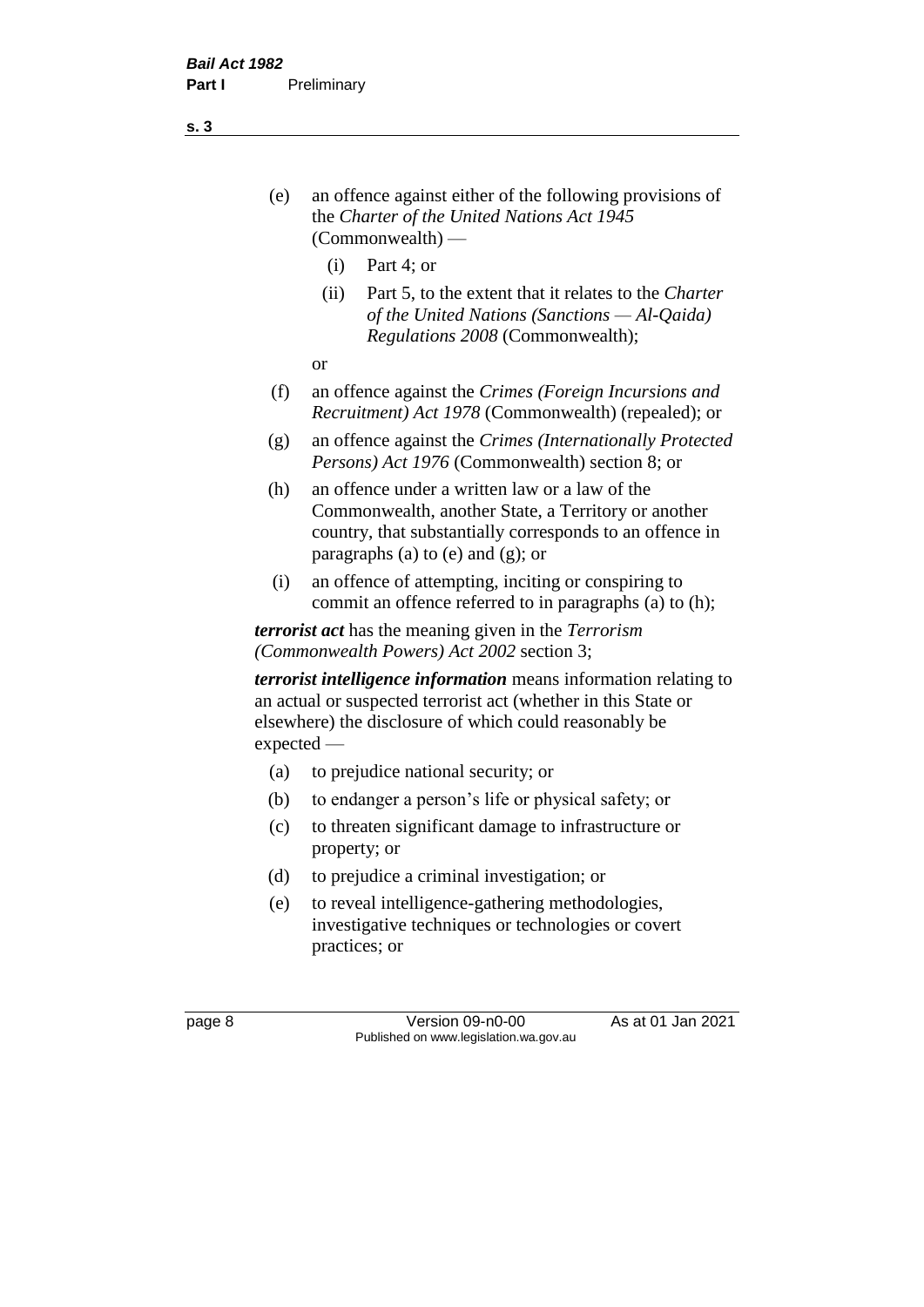- **s. 3**
- (f) to enable the discovery of the existence or identity of a confidential source of information relevant to law enforcement;

*trial* means all proceedings for an offence between —

- (a) the time when the accused is called upon to plead to the prosecution notice or the indictment; and
- (b) the time when the accused is found not guilty or is sentenced.
- (1A) For the purposes of the definition of *designated family relationship* in subsection (1), an *intimate personal relationship* exists between 2 persons (including persons of the same sex) if  $-$ 
	- (a) the persons are engaged to be married to each other, including a betrothal under cultural or religious tradition; or
	- (b) the persons date each other, or have a romantic involvement with each other, whether or not a sexual relationship is involved.
- (1B) In deciding whether an intimate personal relationship exists under subsection  $(1A)(b)$ , the following may be taken into account —
	- (a) the circumstances of the relationship, including, for example, the level of trust and commitment;
	- (b) the length of time the relationship has existed;
	- (c) the frequency of contact between the persons;
	- (d) the level of intimacy between the persons.
	- (2) A reference in this Act
		- (a) to a power to grant bail includes a reference to a power to refuse bail;

As at 01 Jan 2021 Version 09-n0-00 Page 9 Published on www.legislation.wa.gov.au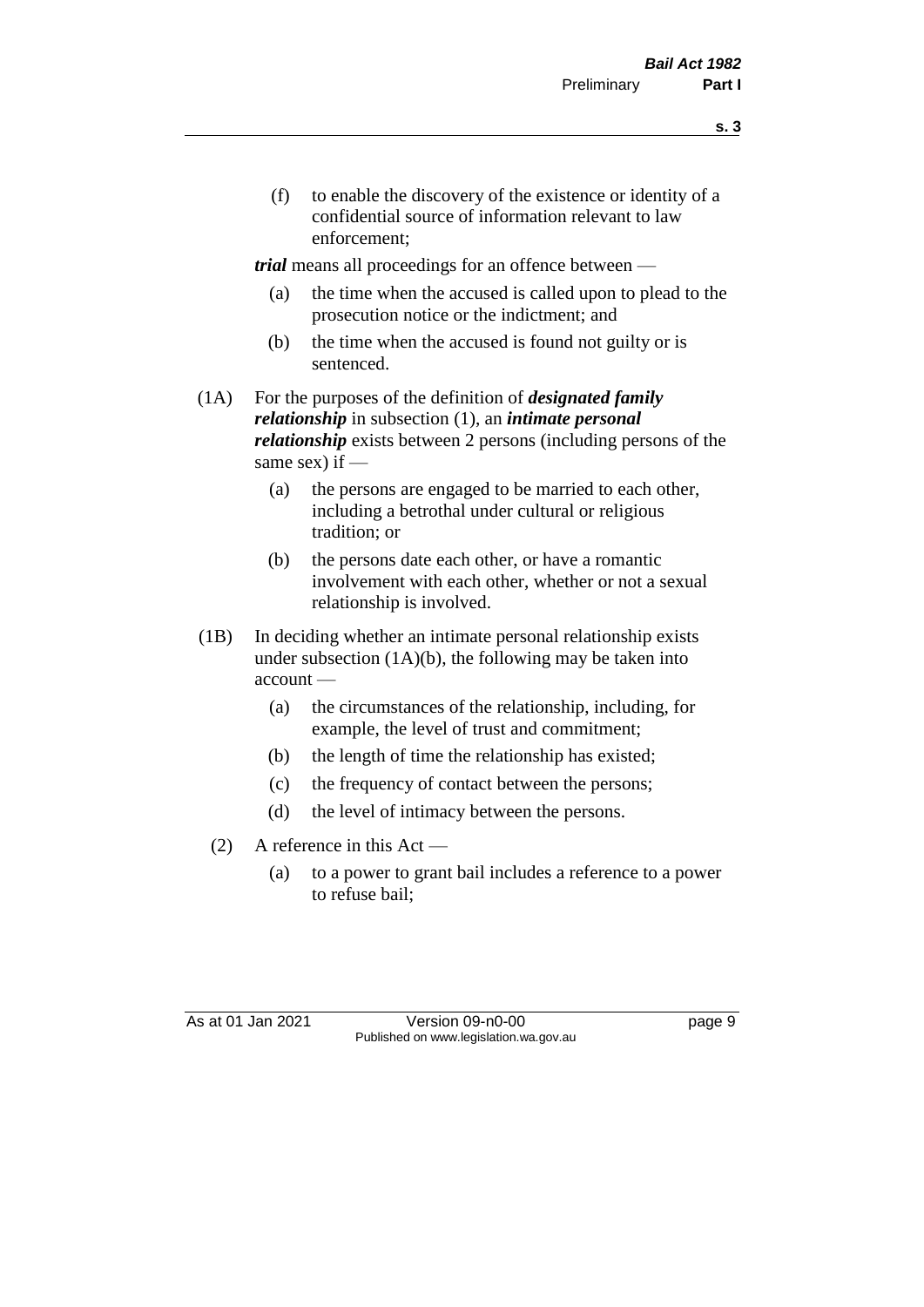- (b) to a grant of bail includes a reference to a grant of bail by the exercise of a power in section 31(2).
- (3) Where in this Act there is a reference to a requirement that an accused appear in court, the reference is to a requirement, unless a contrary intention appears, that the accused —
	- (a) surrender himself into the custody of the court or, in the case of a bail undertaking, of the court specified therein, or of such person as the court may direct, to be dealt with according to law; and
	- (b) submit himself to a search of his person and any property then in his possession (which is hereby authorised) and allow to be taken from him, to be dealt with according to the relevant law and procedures, anything so found; and
	- (c) remain in custody until authorised to be released therefrom.
- (4) If a person is arrested under a warrant issued
	- (a) under section 50, 79, 84E or 129 of the *Sentencing Act 1995* in connection with a possible breach of a conditional release order, a sentence of suspended imprisonment or conditional suspended imprisonment, or a community order imposed under that Act; or
	- (b) under section 43 of the *Young Offenders Act 1994* in respect of an alleged breach of a youth community based order, an intensive youth supervision order or a conditional release order made under that Act,

### $then$  —

- (c) the person is to be taken as having been arrested and to be in custody awaiting an appearance in court for the offence for which the sentence was imposed; and
- (d) the first appearance in court after the arrest is to be taken, for the purposes of sections  $5(1)$  and  $8(1)$  and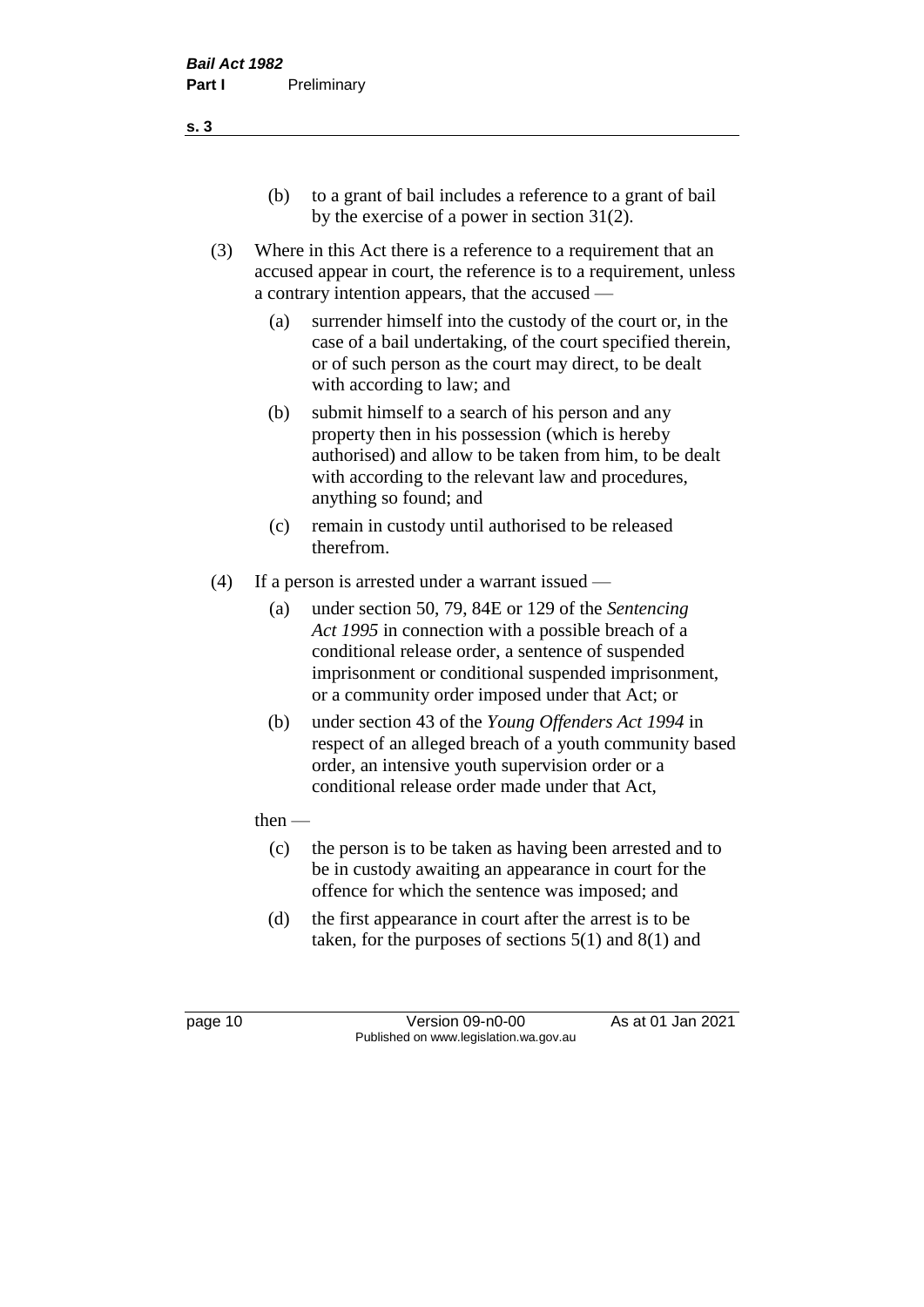clause 1 of Part A and clause 7 of Part C of Schedule 1, to be the initial appearance for that offence; and

- (e) the proceedings following the arrest are to be taken to be proceedings for that offence and to be a trial for the purpose of the definition in subsection (1) of *trial*.
- (5) The CEO (corrections) may by writing signed by him delegate to any officer of the department of which he is the chief executive officer any function he has under this Act as an authorised community services officer.

*[Section 3 amended: No. 74 of 1984 s. 3; No. 15 of 1988 s. 4; No. 49 of 1988 s. 78; No. 61 of 1990 s. 4; No. 31 of 1993 s. 6; No. 45 of 1993 s. 4 and 12; No. 78 of 1995 s. 7; No. 57 of 1997 s. 21(1); No. 54 of 1998 s. 4 and 14; No. 47 of 1999 s. 7; No. 50 of 2003 s. 29(3); No. 65 of 2003 s. 121(2); No. 27 of 2004 s. 13(2); No. 34 of 2004 Sch. 2 cl. 3(2); No. 45 of 2004 s. 28(4); No. 59 of 2004 s. 141; No. 84 of 2004 s. 11, 82 and 83(2); No. 65 of 2006 s. 51 and 53; No. 6 of 2008 s. 4 and 24(2); No. 46 of 2011 s. 25; No. 20 of 2013 s. 22; No. 15 of 2019 s. 4; No. 13 of 2020 s. 22; No. 30 of 2020 s. 39.]*

*[Section 3. Modifications to be applied in order to give effect to Cross-border Justice Act 2008: section altered 1 Nov 2009. See endnote 1M; amended: No. 42 of 2009 s. 12.]*

*[3A. Deleted: No. 20 of 2013 s. 23.]*

### **4. Application of this Act**

The operation of this Act extends to any appearance in a court for an offence —

- (a) except to the extent that in this Act, or in the law creating the offence or applicable thereto, express provision is made excluding or limiting the operation of this Act in respect of that appearance; and
- (b) whether or not that law contains a reference to the granting of bail; and

As at 01 Jan 2021 Version 09-n0-00 Page 11 Published on www.legislation.wa.gov.au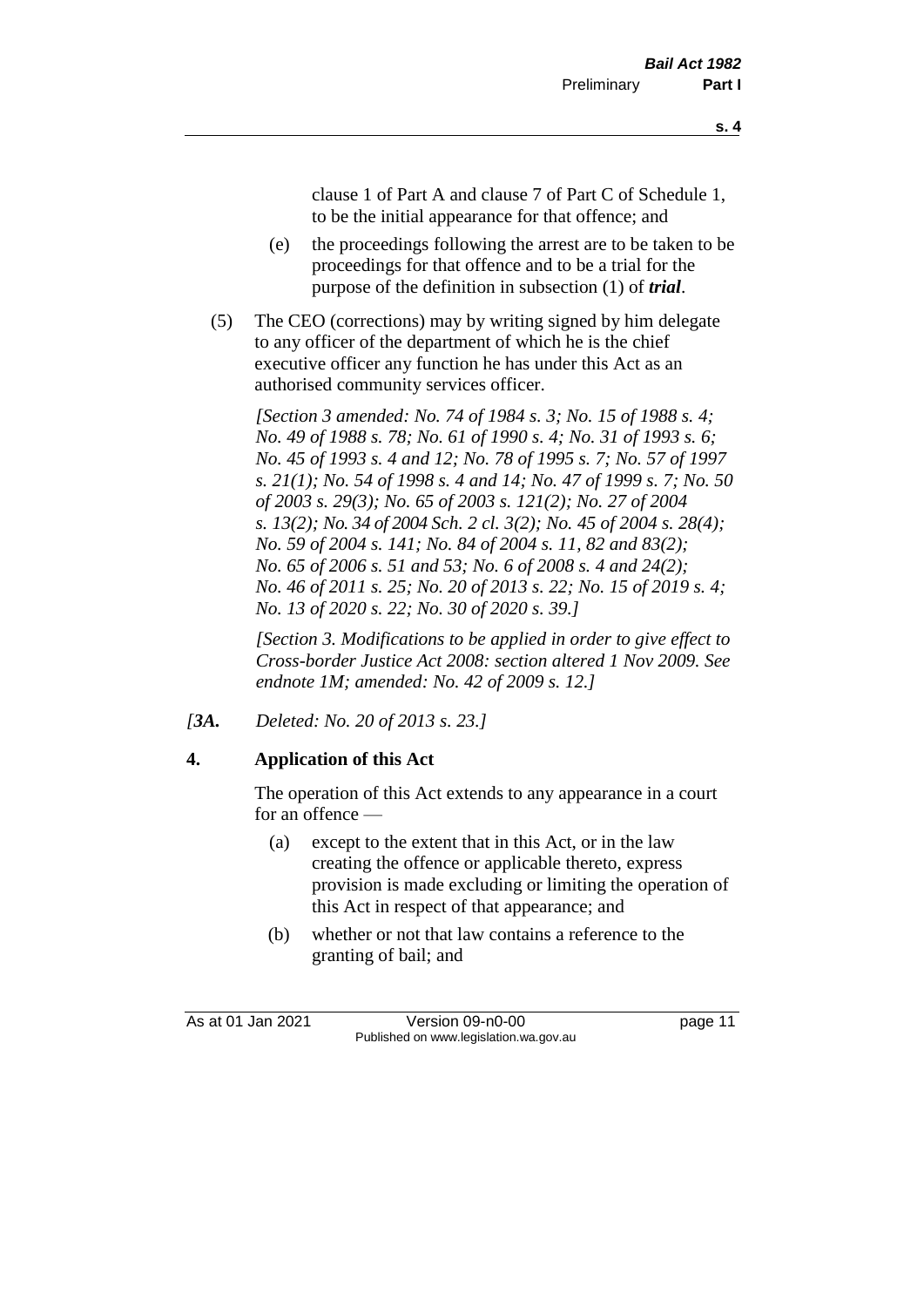**s. 4AB**

- (c) however any reference in that law to the granting of bail may be expressed; and
- (d) as if any reference therein to the taking of a recognizance were to a requirement that, except where bail is dispensed with under this Act, the accused enter into a bail undertaking.

*[Section 4 amended: No. 84 of 2004 s. 82.]*

*[4AA.* 1M *Modifications to be applied in order to give effect to Cross-border Justice Act 2008: section inserted 1 Nov 2009. See endnote 1M.]*

### **4AB.** *Courts and Tribunals (Electronic Processes Facilitation) Act 2013* **Part 2 applies**

The *Courts and Tribunals (Electronic Processes Facilitation) Act 2013* Part 2 applies to this Act.

*[Section 4AB inserted: No. 20 of 2013 s. 24.]*

### **4A. Accused appearing on summons or court hearing notice, detention and bail of**

- $(1)$  Where
	- (a) an accused has appeared in court for an offence pursuant to a summons or court hearing notice issued under the *Criminal Procedure Act 2004*; and
	- (b) a judicial officer adjourns the proceedings,

the accused is not to be detained in custody to further appear before the court for that offence unless the judicial officer so orders.

(2) If an order is made under subsection (1), the duty described in section 7(1) applies.

page 12 Version 09-n0-00 As at 01 Jan 2021 Published on www.legislation.wa.gov.au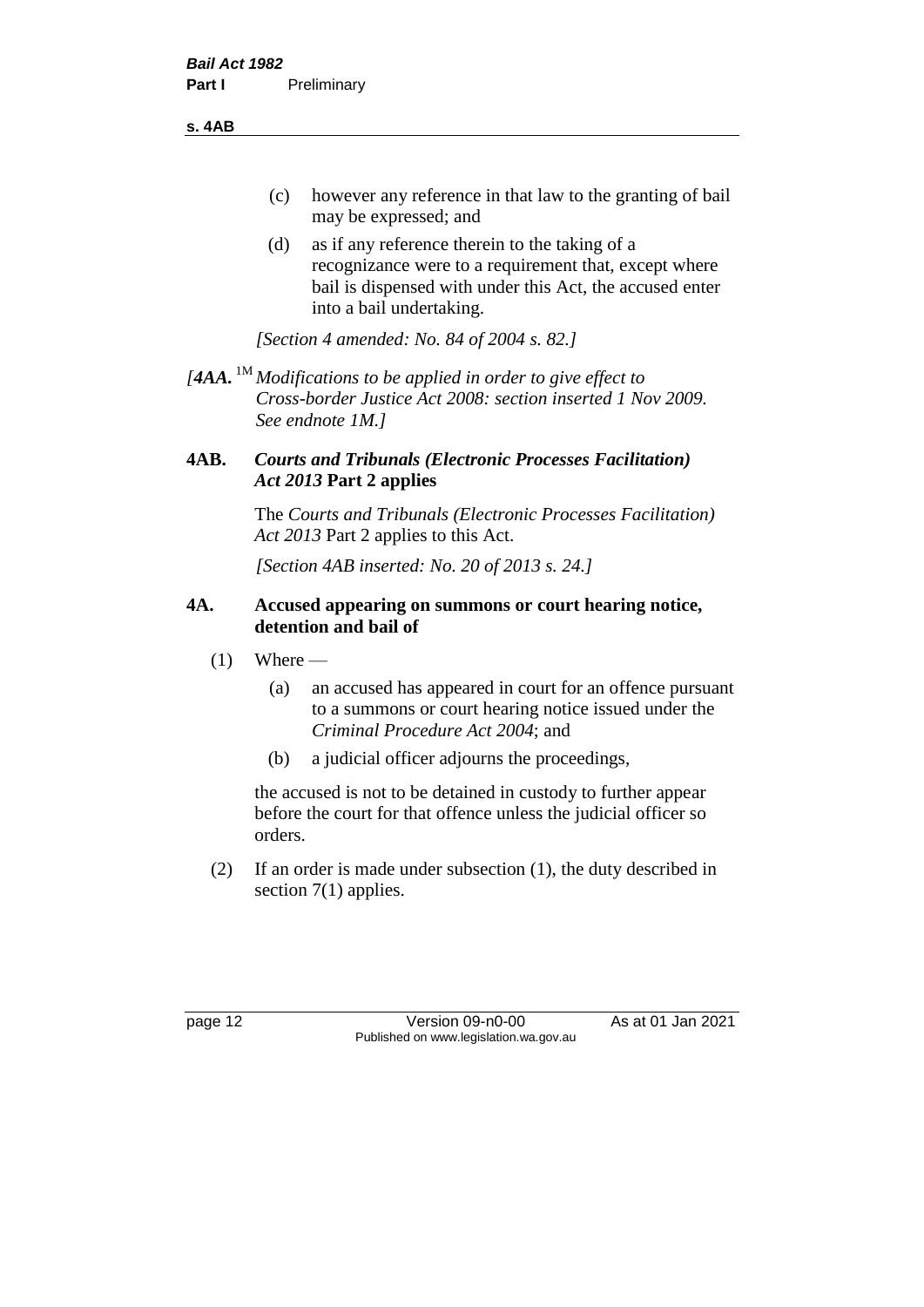(3) On any appearance in court by the accused a judicial officer to whom section 7(1) applies may revoke an order made under subsection (1).

*[Section 4A inserted: No. 6 of 2008 s. 6(1).]*

As at 01 Jan 2021 Version 09-n0-00 page 13 Published on www.legislation.wa.gov.au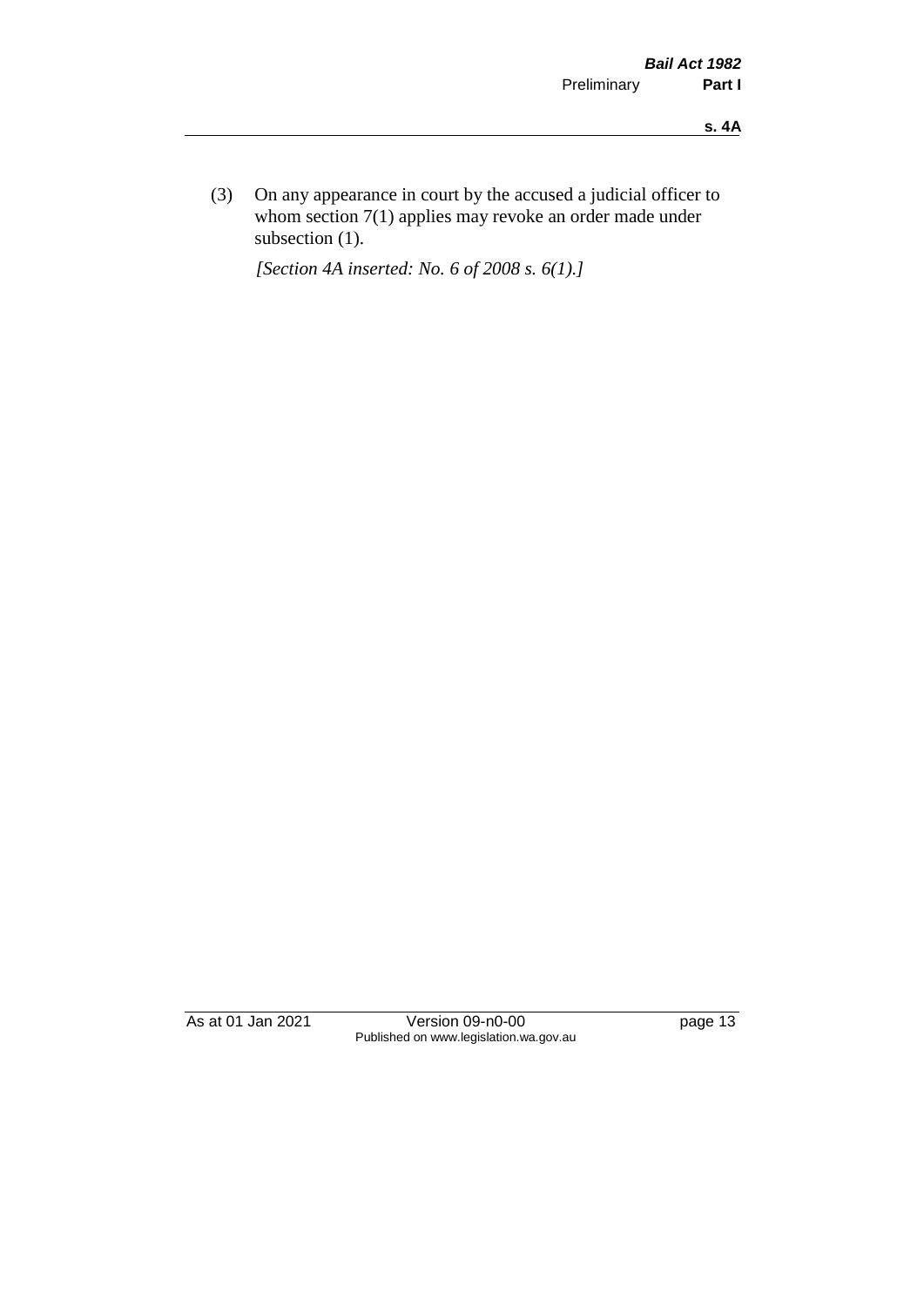**s. 5**

## **Part II — Rights of accused in relation to bail**

*[Heading amended: No. 84 of 2004 s. 82.]* 

### **5. Accused's rights to have bail considered**

- (1) An accused who is in custody for an offence awaiting his initial appearance in court therefor is entitled —
	- (a) subject to sections 9, 10, 12 and 16(2), to have his case for bail for that appearance considered under and in accordance with this Act as soon as is practicable;
	- (b) if his case is not so considered, or if he is refused bail or is not released on bail, to be brought before a court as soon as is practicable.
- (2) An accused who is in custody awaiting any appearance in court for an offence, other than an initial appearance, is entitled, subject to sections 7B, 7C, 7E, 9 and 10, to have his case for bail for that appearance considered under and in accordance with this Act.

*[Section 5 amended: No. 74 of 1984 s. 4; No. 84 of 2004 s. 82; No. 6 of 2008 s. 7.]* 

### **6. Arresting officer's duty to consider bail**

- (1) This section applies to a police officer or other person (the *arrester*) who —
	- (a) charges a person who is under arrest (the *accused*) with an offence; and
	- (b) does not release the accused unconditionally under section 142 of the *Criminal Investigation Act 2006*,

or who arrests a person under a warrant.

- (2) This section is subject to  $-$ 
	- (a) the exercise of the power conferred by section 9; and
	- (b) sections 10, 12 and 16 and Schedule 1 Part C clauses 3A, 3D and 3F.

page 14 Version 09-n0-00 As at 01 Jan 2021 Published on www.legislation.wa.gov.au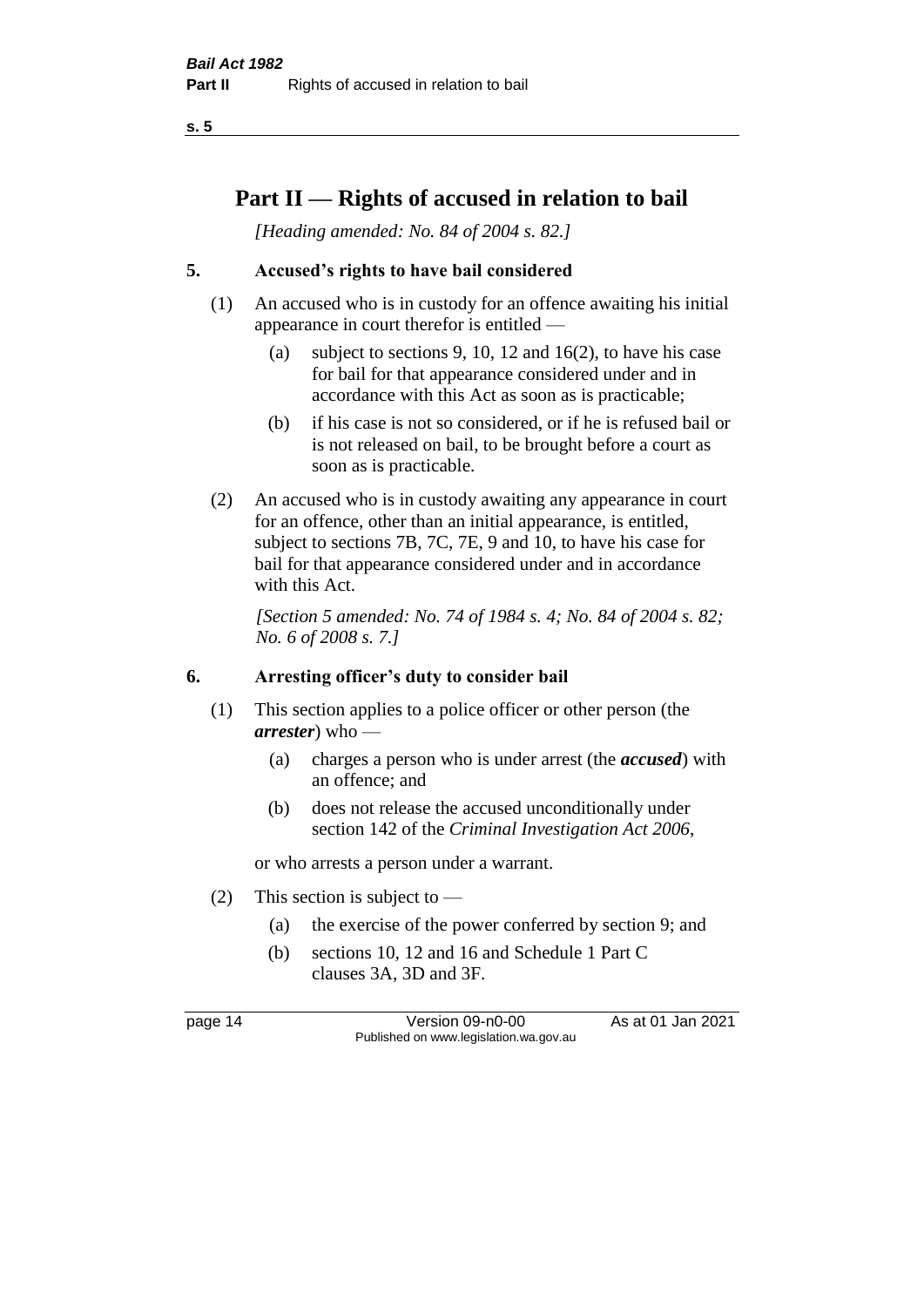- (3) The duties in this section shall be performed whether or not an application for bail is made by or on behalf of the accused.
- (4) As soon as is practicable after the accused is charged, or arrested under a warrant, as the case may be, the arrester shall either —
	- (a) bring the accused or cause the accused to be brought before a court; or
	- (b) perform the other duties of the arrester under this section.
- (5) If the arrester has power to grant the accused bail, the arrester shall consider the accused's case for bail.
- (6) If the arrester does not have power to grant the accused bail, the arrester shall, unless subsection (8), (9), (10) or (11) applies, bring or cause the accused to be brought before an authorised police officer or a justice or, in the case of a child, any authorised officer or a justice, who shall consider the accused's case for bail as soon as is practicable.
- (7) Even if the arrester has power to grant the accused bail, the arrester may, instead of complying with subsection (5), comply with subsection  $(6)$  as if the arrester did not.
- (8) If under section 15 only a judge of the Supreme Court or a judge of the Children's Court has power to grant the accused bail, the arrester shall bring the accused or cause the accused to be brought before a judge of the Supreme Court or a judge of the Children's Court, as the case requires, who shall consider the accused's case for bail as soon as is practicable.
- (9) If under section 16 only a justice has power to grant the accused bail, the arrester shall bring the accused or cause the accused to be brought before a justice, who shall consider the accused's case for bail as soon as is practicable.
- (10) If section 16A applies, the arrester shall bring the accused or cause the accused to be brought before a court or judge referred

As at 01 Jan 2021 Version 09-n0-00 Page 15 Published on www.legislation.wa.gov.au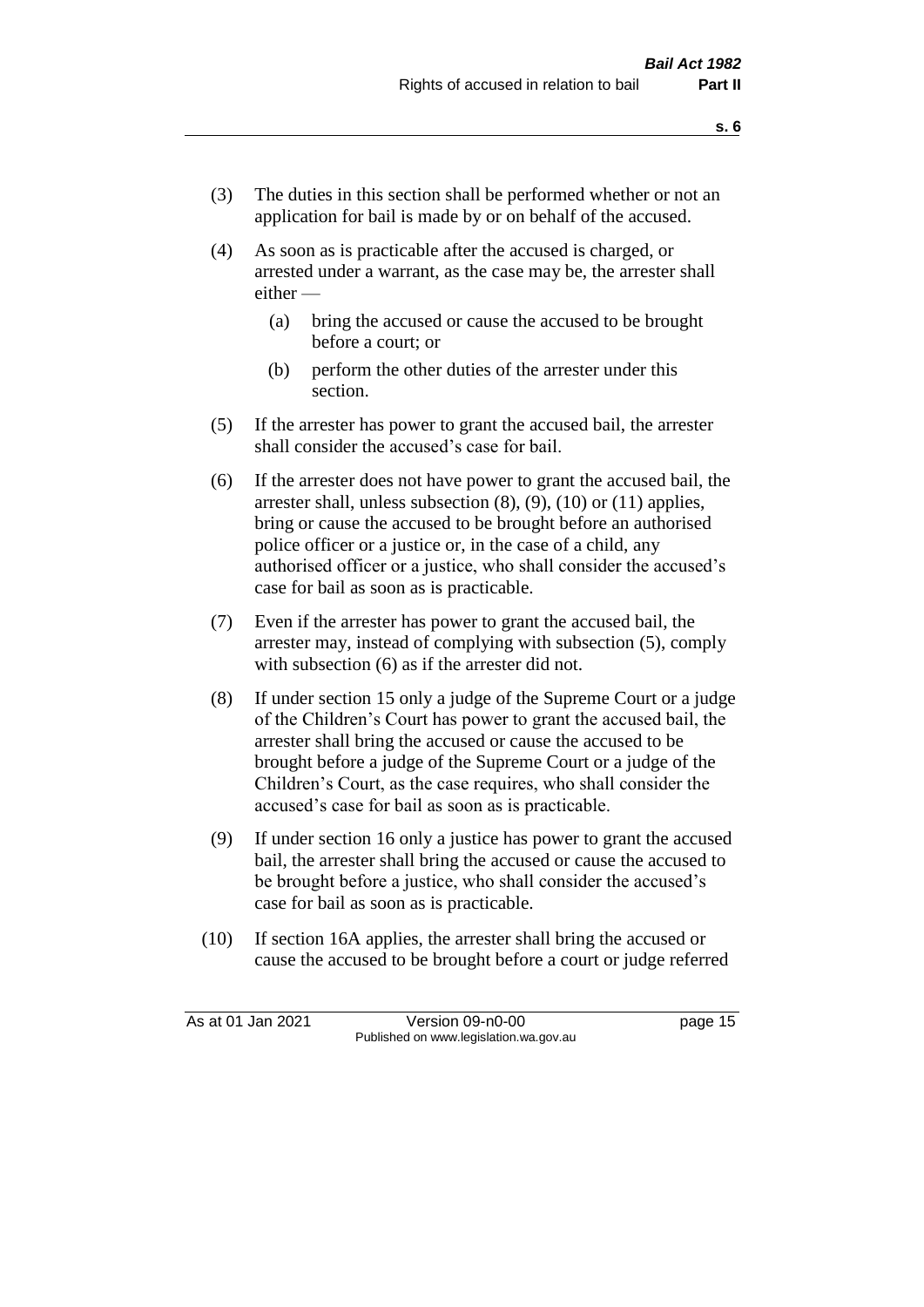**s. 6A**

to in section 16A(1), who shall consider the accused's case for bail as soon as is practicable.

(11) If section 16B applies, the arrester must bring the accused or cause the accused to be brought before a court constituted by a judicial officer other than a justice, who must consider the accused's case for bail as soon as is practicable.

> *[Section 6 inserted: No. 59 of 2006 s. 4(1); amended: No. 21 of 2017 s. 4; No. 15 of 2019 s. 5; No. 30 of 2020 s. 40.]*

### **6A. Officials considering bail may order release without bail**

 $(1)$  In this section —

*accused* means an accused who is under arrest, other than pursuant to a warrant;

*released* means released from custody without being required to enter into, or without having entered into, a bail undertaking;

*serious offence* means an indictable offence the penalty specified by a written law for which is or includes imprisonment for 5 years or more or life;

*summary court* means the Magistrates Court or the Children's Court.

- (2) An authorised officer or justice who is considering an accused's case for bail for an initial appearance in a summary court on a charge of an indictable offence that is not a serious offence may order that the accused be served with a summons under the *Criminal Procedure Act 2004*, and released, in respect of the charge unless satisfied —
	- (a) that there are reasonable grounds to suspect the accused would not obey the summons if served with it; or
	- (b) that not releasing the accused is justified under subsection (4) or for any other reason.
- (3) An authorised officer or justice who is considering an accused's case for bail for an initial appearance in a summary court on a charge of a simple offence must order that the accused be served with a court hearing notice under the *Criminal Procedure*

page 16 Version 09-n0-00 As at 01 Jan 2021 Published on www.legislation.wa.gov.au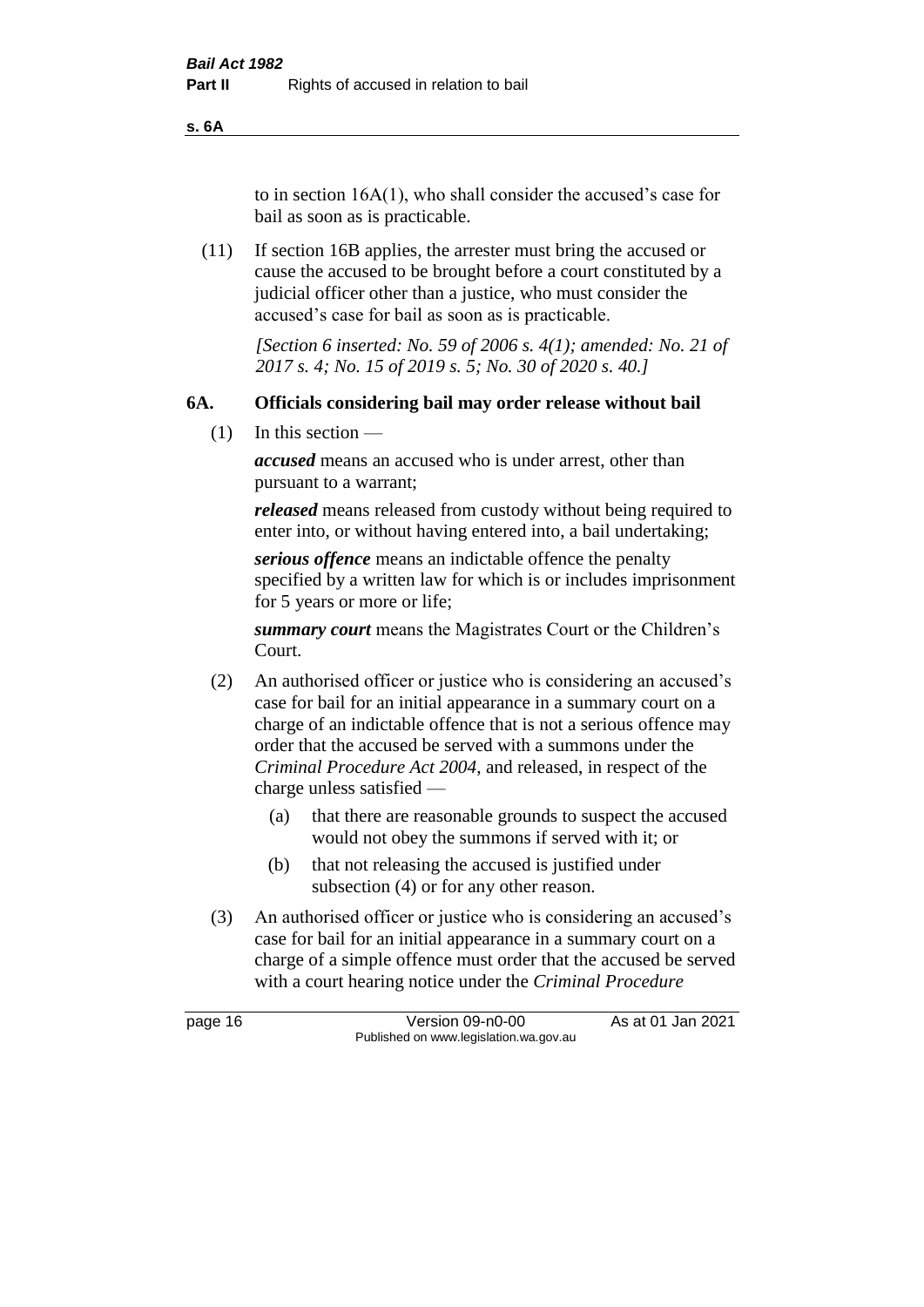*Act 2004*, and released, in respect of the charge unless satisfied —

- (a) that the presence of the accused when the charge is dealt with is likely to be necessary for any reason or for sentencing purposes; or
- (b) that not releasing the accused is justified under subsection (4) or for any other reason.
- (4) Not releasing an accused is justified if there are reasonable grounds to suspect that if the accused were released —
	- (a) the accused
		- (i) would commit an offence; or
		- (ii) would continue or repeat an offence with which he or she is charged; or
		- (iii) would endanger another person's safety or property; or
		- (iv) would interfere with witnesses or otherwise obstruct the course of justice, whether in relation to the accused or any other person;
		- or
	- (b) the accused's safety would be endangered.
- (5) This section does not affect the operation of section 28 or 30 of the *Criminal Procedure Act 2004*.

*[Section 6A inserted: No. 59 of 2006 s. 5.]* 

### **7. Unconvicted accused, court to consider bail for**

(1) Upon and following an accused's initial appearance in court for an offence every judicial officer who may thereafter order his detention or continued detention in custody before conviction for the offence is under a duty, unless section 7B, 7C or 7E applies, to consider the accused's case for bail, whether or not an application for bail is made by the accused or on his behalf.

*[(2)-(4) deleted]*

As at 01 Jan 2021 Version 09-n0-00 Page 17 Published on www.legislation.wa.gov.au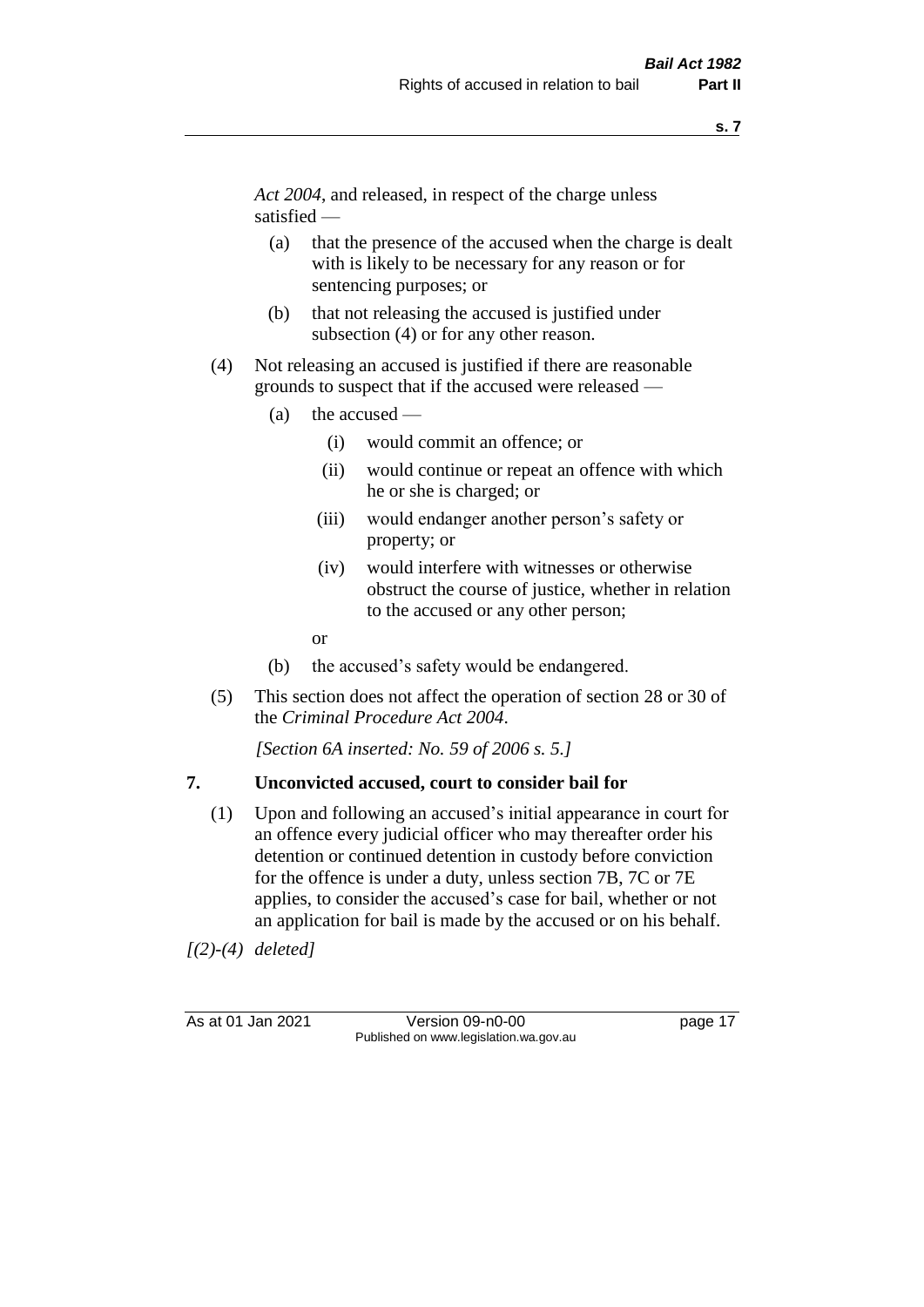**s. 7A**

(5) The operation of this section is subject to the exercise of the powers conferred by sections 7A and 9 and to the provisions of sections 10, 12 and 16(2) and Schedule 1 Part C clauses 3A, 3D, 3E and 3F.

*[Section 7 amended: No. 74 of 1984 s. 5; No. 49 of 1988 s. 80; No. 45 of 1993 s. 6; No. 84 of 2004 s. 82; No. 59 of 2006 s. 4(2); No. 6 of 2008 s. 8; No. 21 of 2017 s. 5; No. 15 of 2019 s. 6; No. 30 of 2020 s. 41.]* 

### **7A. Bail may be dispensed with by court**

- (1) A judicial officer referred to in section 7(1) may, instead of discharging the duty imposed by that subsection, dispense with the requirement for bail for an appearance in court for an offence by an accused if the judicial officer —
	- (a) has jurisdiction to do so under section 13A(1); and
	- (b) may properly do so under section 13A(2).
- (2) Where the requirement for bail is dispensed with under this section, the accused has a right to be at liberty until the accused is required to appear before a court for the offence, but subject  $to -$ 
	- (a) section 59A; and
	- (b) any requirement that the accused be in custody for some other offence or reason.

*[Section 7A inserted: No. 6 of 2008 s. 9(1).]*

### **7B. Adult accused of murder**

 $(1)$  In this section —

*judge* means a judge of the Supreme Court.

- (2) This section applies where
	- (a) an accused is in custody for an offence of murder so that under section 15 only a judge has power to grant bail; and

page 18 Version 09-n0-00 As at 01 Jan 2021 Published on www.legislation.wa.gov.au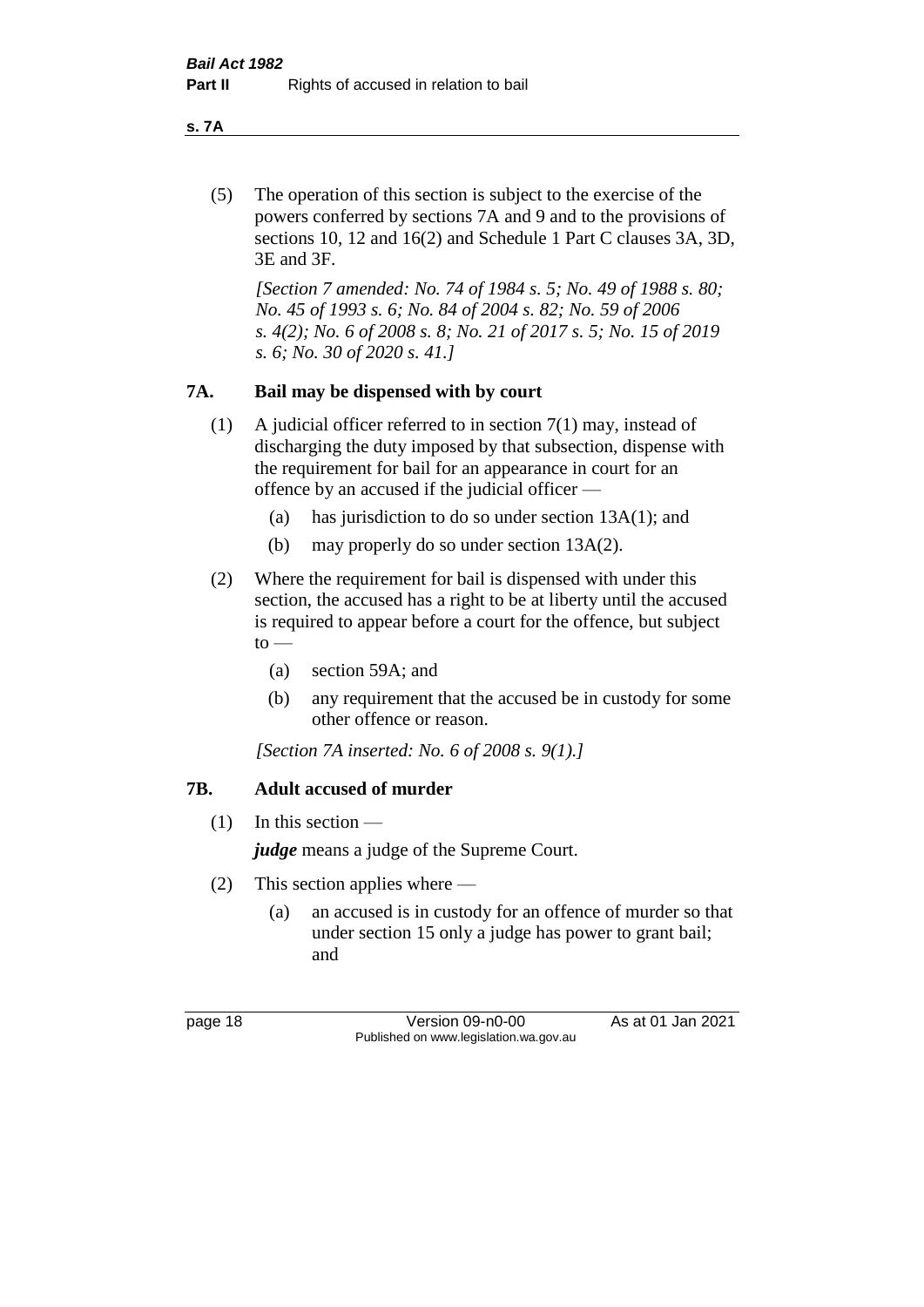- (b) the accused is not a child.
- (3) Where this section applies the accused, or a person on the accused's behalf, may make an application to a judge for bail at any time before conviction for the offence.
- (4) Upon an accused's initial appearance in court for an offence of murder, the judicial officer who may order the accused's detention in custody is under a duty to inform the accused of the right conferred by subsection (3).
- $(5)$  Where
	- (a) an accused's case for bail has been considered by a judge on an application under subsection (3); and
	- (b) bail has been refused,

the accused's case for bail shall not be considered on any subsequent occasion in the same case when the accused's continued detention may be ordered unless subsection (6) applies.

- (6) The accused's case for bail shall again be considered by a judge if the accused, or a person on the accused's behalf, applies to a judge and satisfies the judge that —
	- (a) new facts have been discovered, new circumstances have arisen or the circumstances have changed since bail was refused; or
	- (b) the accused failed to adequately present the accused's case for bail on the previous occasion.
- $(7)$  Where
	- (a) an accused's case for bail has been considered by a judge on an application under subsection (3); and
	- (b) bail has been granted,

on any subsequent appearance in the same case a judicial officer may order, notwithstanding section 15, that bail is to continue on the same terms and conditions.

As at 01 Jan 2021 Version 09-n0-00 Page 19 Published on www.legislation.wa.gov.au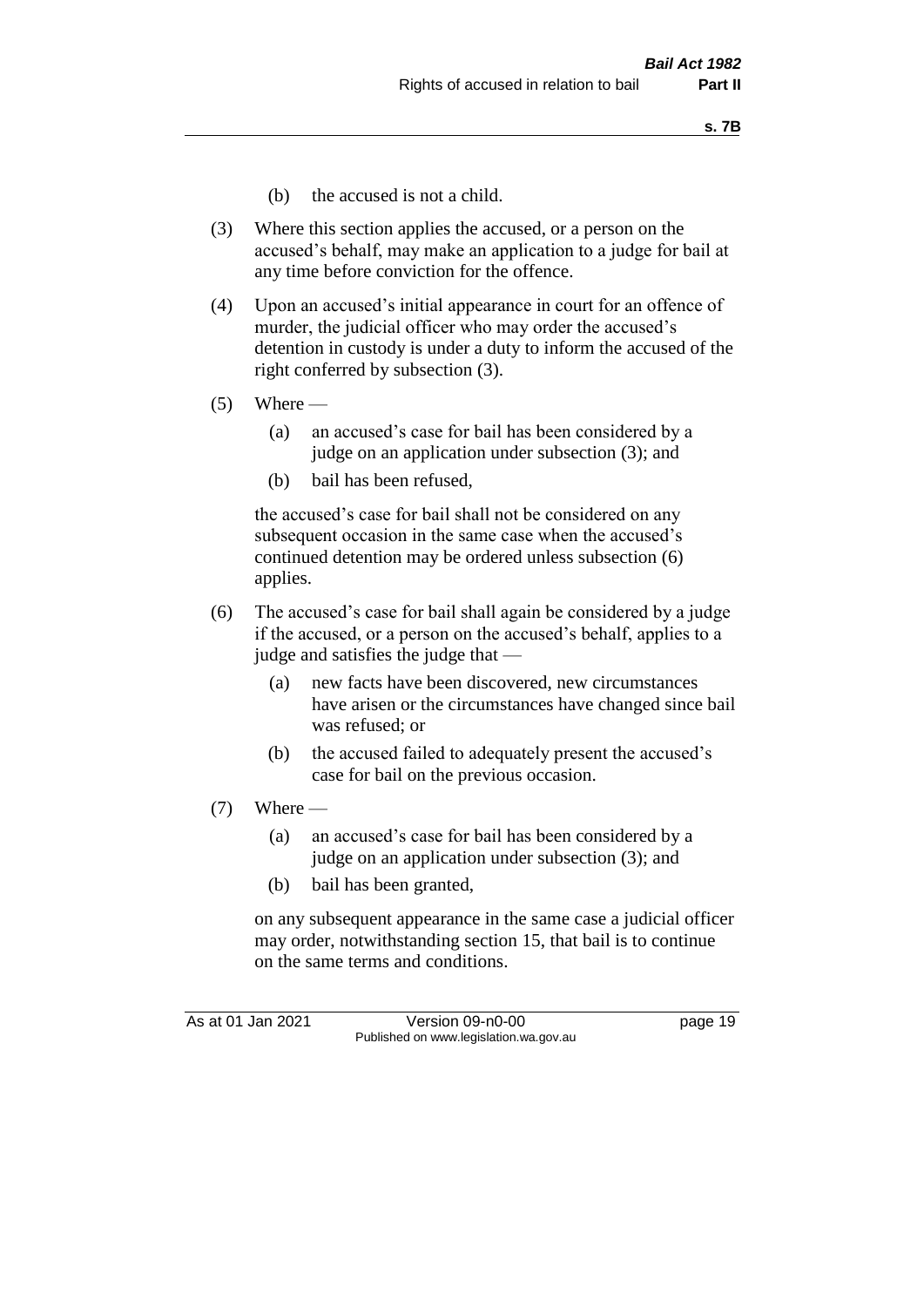#### **s. 7C**

(8) The accused is to be taken before a judge for the purposes of an application under this section only if the judge so orders.

*[Section 7B inserted: No. 6 of 2008 s. 9(1); amended: No. 29 of 2008 s. 24(2) and (3).]*

### **7C. Child accused of murder**

- (1) This section applies where a child accused is in custody for an offence of murder so that under section 15 only a judge of the Children's Court has power to grant bail.
- (2) Where this section applies, the judicial officer referred to in section 7(1) other than a judge of the Children's Court, shall, whether or not an application for bail is made by the accused or on the accused's behalf, cause the accused to be taken as soon as is practicable before a judge of the Children's Court for the purpose of having the accused's case for bail considered by the judge.
- (3) Notwithstanding subsection (2), where
	- (a) the duty described in that subsection has been discharged once in relation to a child accused's case for bail; and
	- (b) bail has on that occasion been refused by a judge of the Children's Court,

the accused's case for bail need not be considered on any subsequent occasion in the same case when the accused's continued detention may be ordered unless subsection (4) applies.

- (4) On a subsequent occasion the accused may apply to the judicial officer who may order the accused's continued detention for a reconsideration of the accused's case for bail on the ground that —
	- (a) new facts have been discovered, new circumstances have arisen or the circumstances have changed since bail was refused on the occasion mentioned in subsection (3); or

page 20 Version 09-n0-00 As at 01 Jan 2021 Published on www.legislation.wa.gov.au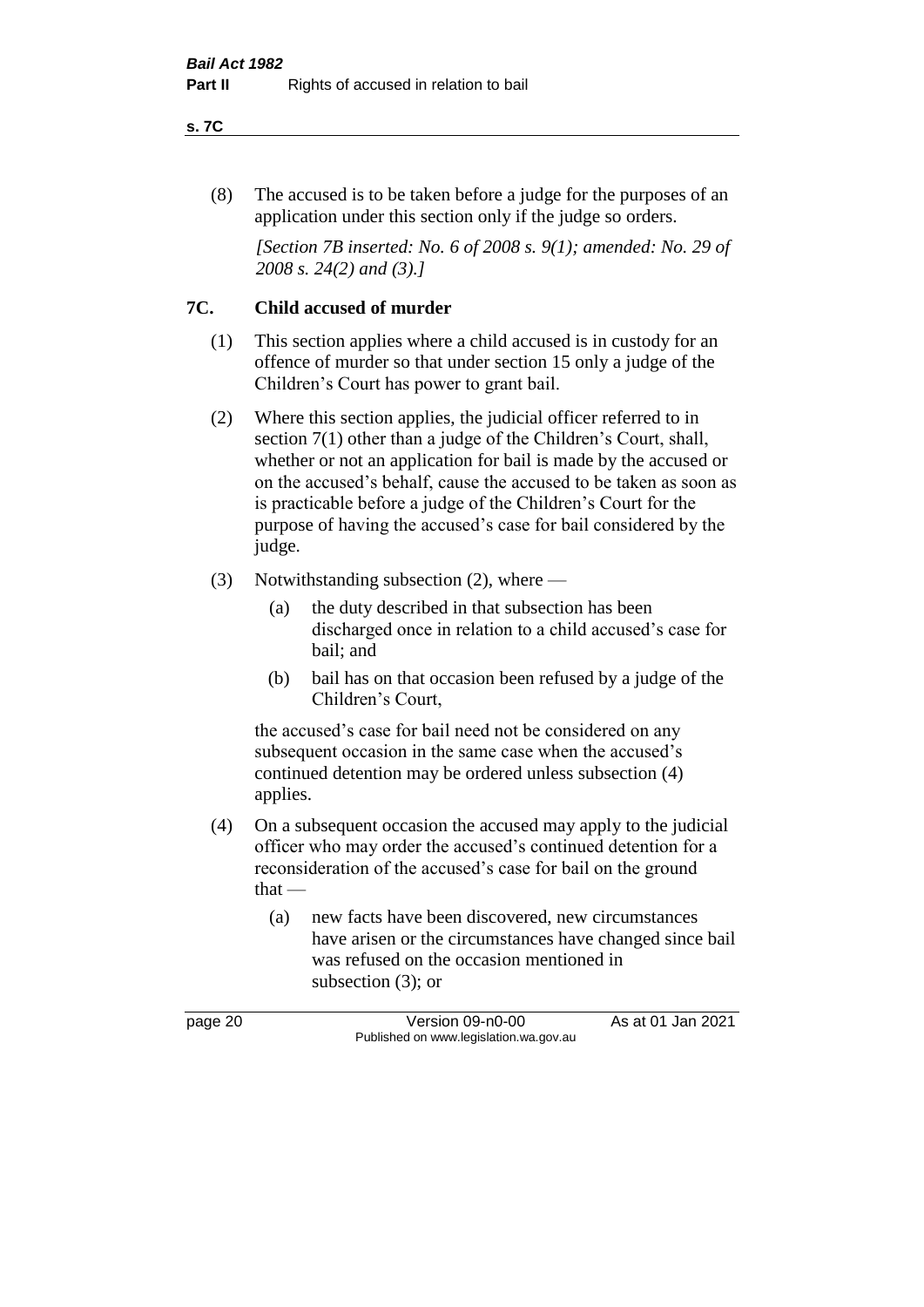- (b) the accused failed to adequately present the accused's case for bail on that occasion.
- (5) If the judicial officer is satisfied as to one or more of those grounds the judicial officer shall cause the accused to be taken as soon as is practicable before a judge of the Children's Court for the purpose of having the accused's case for bail considered by the judge.

*[Section 7C inserted: No. 6 of 2008 s. 9(1); amended: No. 29 of 2008 s. 24(4).]*

### **7D. Bail after initial decision by court, court's duty as to**

- (1) Notwithstanding section 7(1), after
	- (a) the duty described in that subsection has been discharged once in relation to an accused's case for bail; or
	- (b) a judge of the Children's Court has considered the case under section 15,

it is sufficient on any subsequent consideration of bail in the same case for a judicial officer, including a judge of the Children's Court acting under section 15, to make inquiry of the accused in terms of subsection (2).

- (2) The inquiry to be so made is  $-$ 
	- (a) whether any new fact has been discovered or new circumstance has arisen, or whether the circumstances have changed, since bail was previously granted or refused; and
	- (b) whether the accused considers that the accused failed to adequately present the accused's case for bail on a previous occasion.

As at 01 Jan 2021 Version 09-n0-00 Page 21 Published on www.legislation.wa.gov.au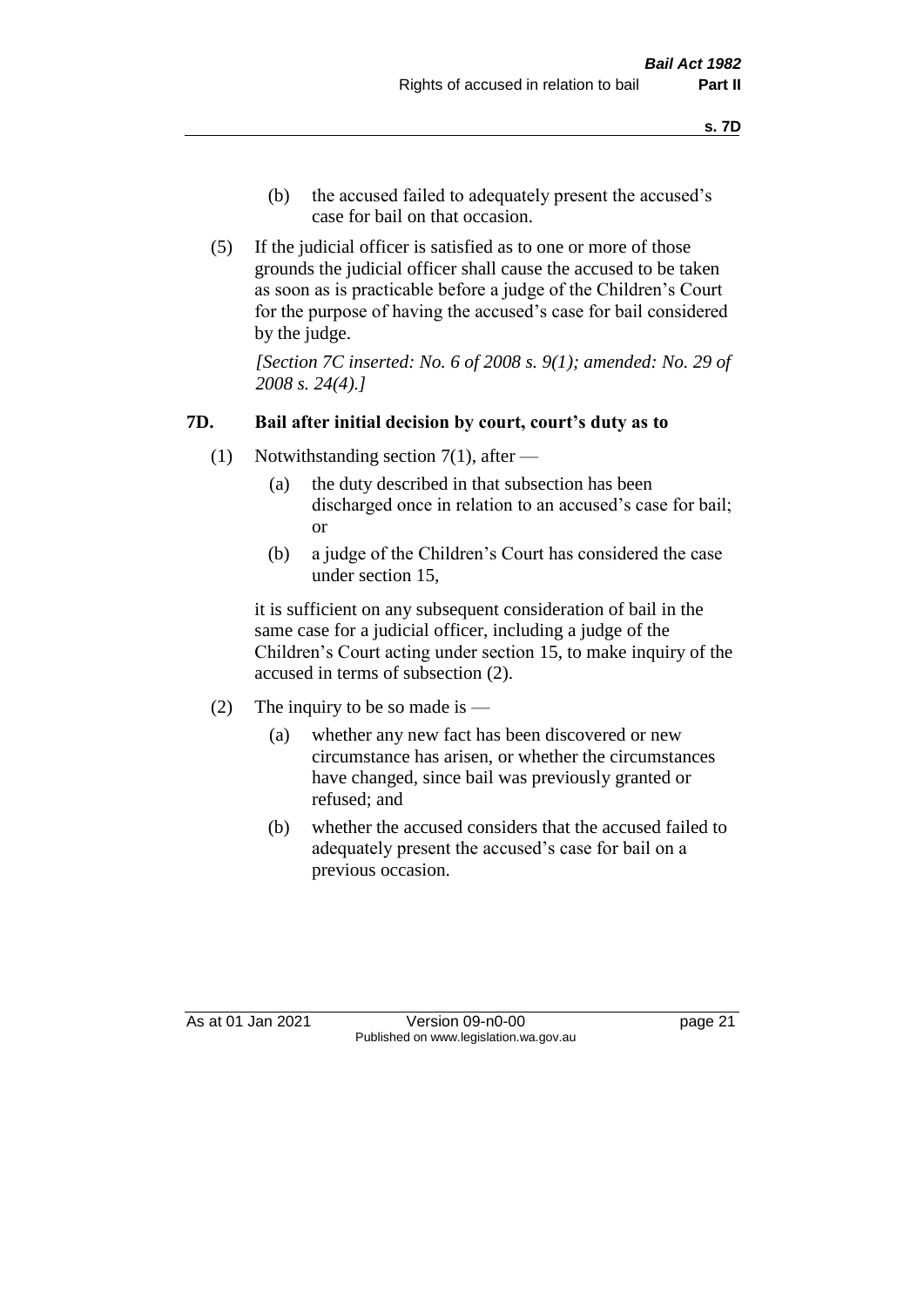**s. 7E**

(3) Unless the judicial officer is satisfied that there is any reason of the kind mentioned in subsection (2) for not doing so, the judicial officer may adopt the decision previously made in the case, but with power to make such variations of the terms and conditions of bail as the judicial officer thinks fit.

*[Section 7D inserted: No. 6 of 2008 s. 9(1).]*

### **7E. Bail refused for trial, court's duty during trial**

- $(1)$  Where
	- (a) an accused has been refused bail for the accused's appearance for trial for an offence; and
	- (b) the trial extends beyond one day,

a judicial officer referred to in section 7(1) need not comply with that subsection unless the accused, or a person on the accused's behalf, applies for bail.

(2) In subsection  $(1)$  —

*trial* means that part of proceedings for an offence when evidence is being received by the court in respect of the offence and also extends to any time when —

- (a) legal argument is being heard; or
- (b) a judicial officer or a jury is deliberating.

*[Section 7E inserted: No. 6 of 2008 s. 9(1).]*

### **7F. Appeal from court of summary jurisdiction, bail in case of**

- (1) If a person is in custody and an appeal has been commenced under the *Criminal Appeals Act 2004* Part 2 in connection with the decision by virtue of which the person is in custody, the person may apply for bail —
	- (a) if the appeal is to be heard and determined by the Court of Appeal or if an application has been made to the Court of Appeal for leave to appeal to the Court of Appeal — to a judge of appeal; or

page 22 Version 09-n0-00 As at 01 Jan 2021 Published on www.legislation.wa.gov.au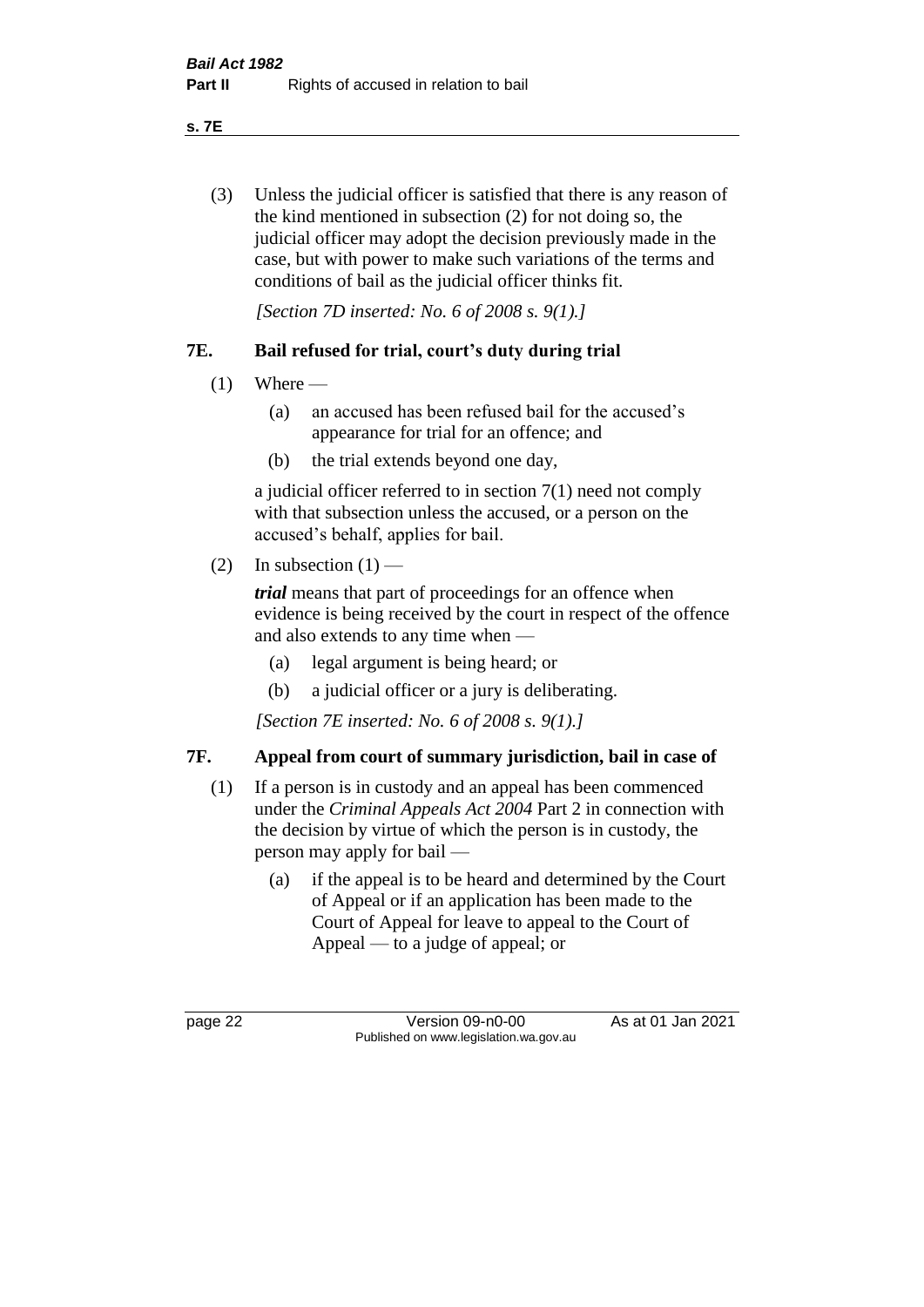- (b) in any other case to a judge of the Supreme Court.
- (2) Bail shall not be granted to an applicant for bail under subsection (1) unless —
	- (a) the applicant has given notice of the application for bail  $to -$ 
		- (i) the Director of Public Prosecutions; or
		- (ii) the State Solicitor,

as the case may require; and

(b) that official has been given an opportunity to be heard on the application.

*[Section 7F inserted: No. 6 of 2008 s. 9(1).]*

### **8. Accused to be given information, approved forms etc.**

- (1) Subject to subsection (4), a judicial officer or authorised officer who is called upon to consider an accused's case for bail, on the first occasion when it arises in relation to an offence or group of offences for which an accused is required to appear, shall ensure that the accused is, or has been, given —
	- (a) such information in writing as to the effect of this Act as is prescribed for the purposes of this paragraph; and
	- (b) an approved form for completion, designed to disclose to the judicial officer or authorised officer all information relevant to the decision; and
	- (c) where the accused is unable or insufficiently able, to read, speak or write English, such assistance as he may reasonably require in order to have communicated to him the information mentioned in paragraph (a) and complete the form referred to in paragraph (b).

As at 01 Jan 2021 Version 09-n0-00 Page 23 Published on www.legislation.wa.gov.au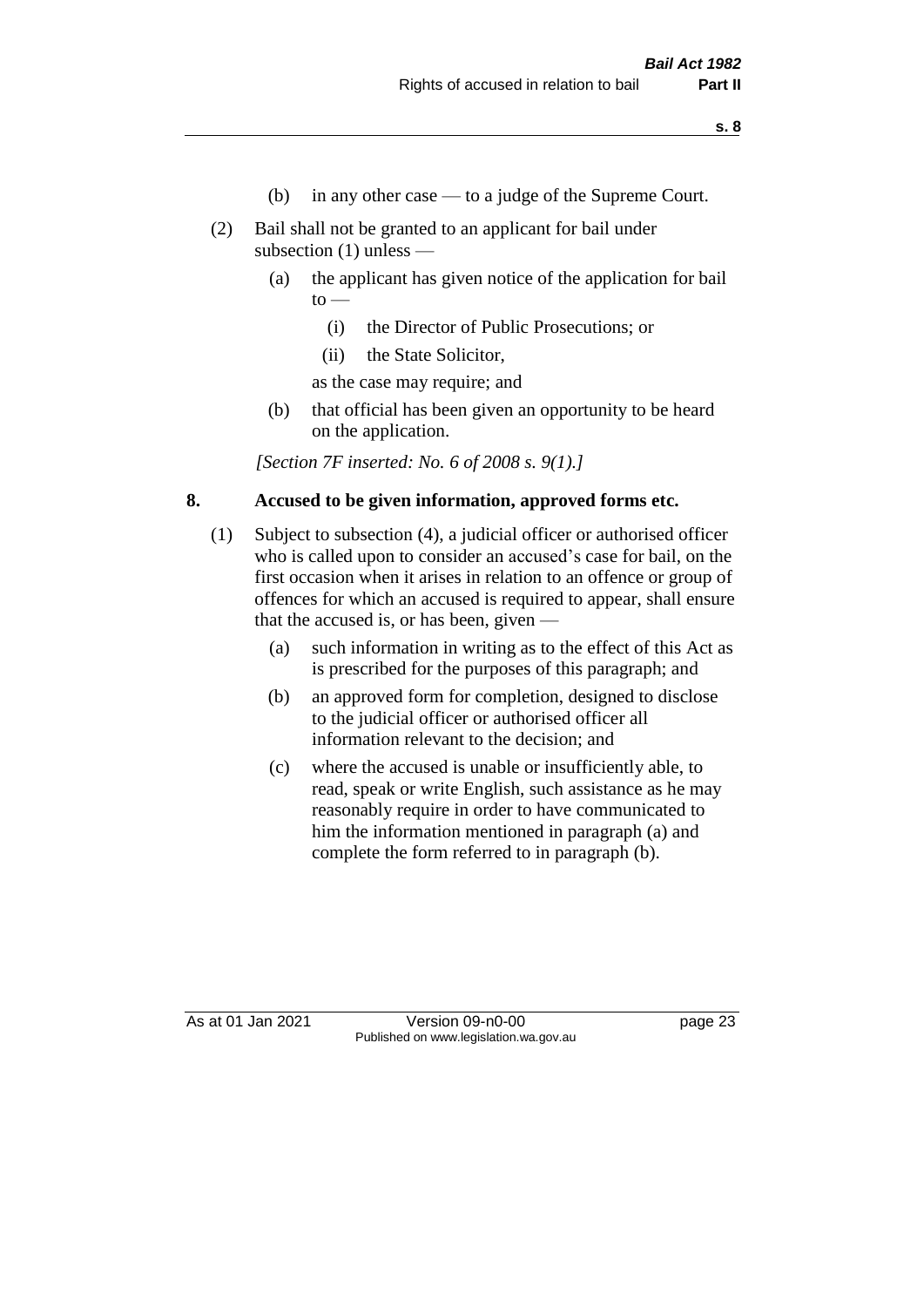- (2) After an accused case for bail has been considered once, a judicial officer or authorised officer on any subsequent consideration of bail in the same case shall —
	- (a) comply with subsection  $(1)(a)$ ; and
	- (b) either comply with subsection  $(1)(b)$  or obtain the form previously completed for the purposes of that paragraph, if any, and ensure that —
		- (i) the form is revised in order to show any changes which he is informed have occurred since it was completed; and
		- (ii) any assistance, of the kind referred to in subsection  $(1)(c)$  is given to the accused for the purpose of completing or revising the form, as the case may be.
- (3) Nothing in this section shall be read as limiting section 23.
- (3a) Notwithstanding subsection  $(1)(a)$  or  $(2)(a)$  a judicial officer or authorised officer need not comply with that paragraph if it appears to him that the accused's case for bail is such that bail is likely to be granted to him in accordance with this Act; but if it subsequently appears to him that bail will not be granted or that the accused is dissatisfied with any condition imposed on the grant of bail he shall then comply with that paragraph.
- (4) Notwithstanding subsection (1)(b) or (2)(b), a judicial officer or an authorised officer may dispense with completion or revision of the form referred to in those paragraphs if it appears to him  $that -$ 
	- (a) the accused's case for bail is such that bail is likely to be granted to him in accordance with this Act; and
	- (b) the information in the possession of the judicial officer or authorised officer is sufficient for his consideration of the case.
- (5) Where a person has applied for bail for an appeal as mentioned in section 7F(1), this section applies as if the consideration of

page 24 Version 09-n0-00 As at 01 Jan 2021 Published on www.legislation.wa.gov.au

**s. 8**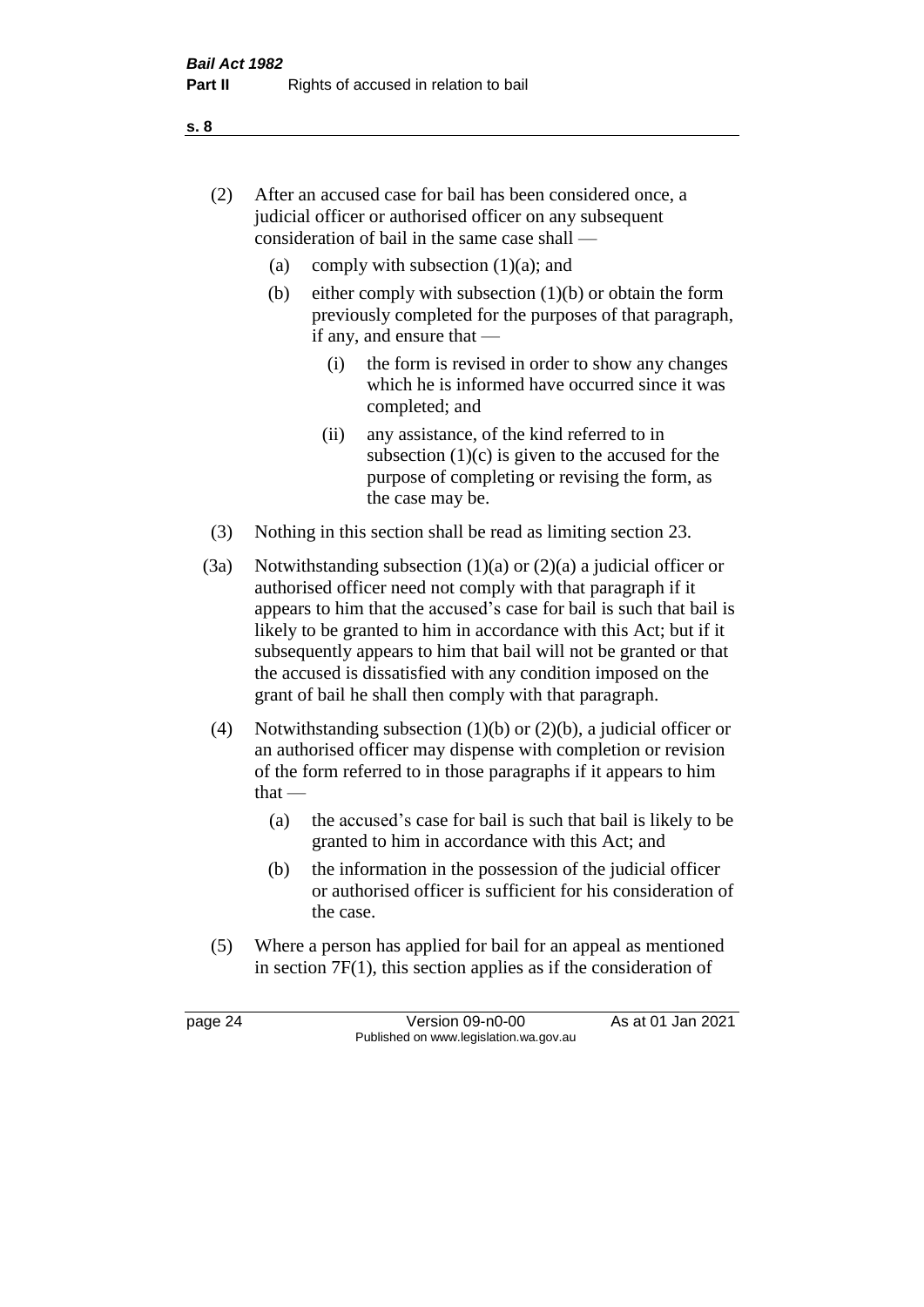**s. 9**

bail for the appeal were a first consideration of bail for an offence.

*[Section 8 amended: No. 74 of 1984 s. 6; No. 15 of 1988 s. 6; No. 33 of 1989 s. 18; No. 84 of 2004 s. 82; No. 6 of 2008 s. 9(2) and 43(1).]* 

### **9. Bail decision may be deferred until more information obtained**

- (1) Subject to section 26(2) of the *Young Offenders Act 1994*, a judicial officer or authorised officer who is called upon to consider a case for bail may defer consideration of the case for a period not exceeding 30 days if he thinks it is necessary —
	- (a) to obtain more information for the purpose of making a decision in accordance with this Act; or
	- (b) to take any step authorised by section  $24(1)$  or  $24A(1)$ or (2); or
	- (c) without limiting paragraph (a) or (b), in the case of an accused charged with an offence where the accused and an alleged victim of the offence are, or are reasonably believed by the judicial officer or authorised officer to be, in a family relationship — to consider what, if any, conditions should be imposed to enhance the protection of the alleged victim.
- (2) Nothing in this section shall be taken to limit the right of an accused to be brought before a court as soon as is practicable if he is not released on bail.

*[Section 9 amended: No. 57 of 1997 s. 21(2); No. 84 of 2004 s. 82; No. 6 of 2008 s. 10(1); No. 30 of 2020 s. 42.]*

### **10. Sections 5, 6 and 7 do not apply if accused imprisoned for other cause**

Notwithstanding sections 5, 6 and 7, the rights conferred on an accused and the duties imposed on police officers, authorised

As at 01 Jan 2021 Version 09-n0-00 Page 25 Published on www.legislation.wa.gov.au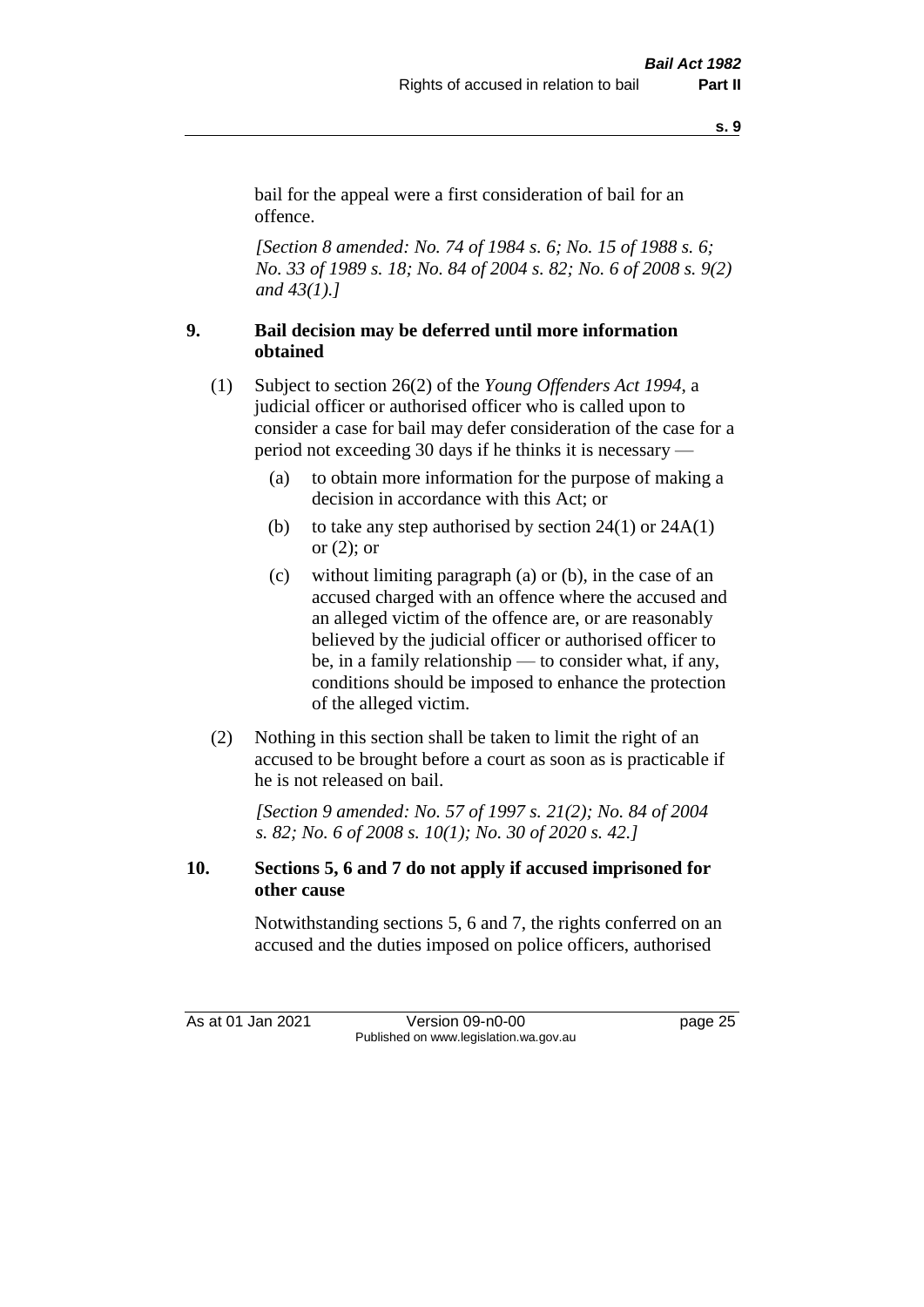#### **s. 11**

officers and judicial officers by those sections in respect of an appearance in court for an offence do not arise where —

- (a) the accused is in custody for some other offence or reason (including the non-payment of a sum of money); and
- (b) the police officer, authorised officer or judicial officer is satisfied that the accused is likely to remain in custody for that other offence or reason until or beyond the time for the appearance for the first-mentioned offence.

*[Section 10 amended: No. 84 of 2004 s. 82.]*

### **11. Accused's rights following grant of bail**

- $(1)$  When
	- (a) bail has been granted to an accused for an appearance in court; and
	- (b) all conditions which are to be complied with before the release of the accused have been complied with; and
	- (c) he has entered into a bail undertaking for that appearance or his bail undertaking is deemed to be amended under section 31(3),

the accused has a right to be at liberty until he is required to appear, or to next appear, before a court, but subject to —

- (d) any requirement that he be in custody for some other reason; and
- (e) the exercise of the powers in sections 14(3), 17A, 46, 50F, 54 and 55; and
- (f) the limitation mentioned in section 12.
- (2) Where the accused is in custody in a lock-up, court custody centre or prison, the right conferred by subsection (1) is also subject to the person in charge of the lock-up, court custody centre or prison either —
	- (a) signing a certificate under subsection (3); or

page 26 Version 09-n0-00 As at 01 Jan 2021 Published on www.legislation.wa.gov.au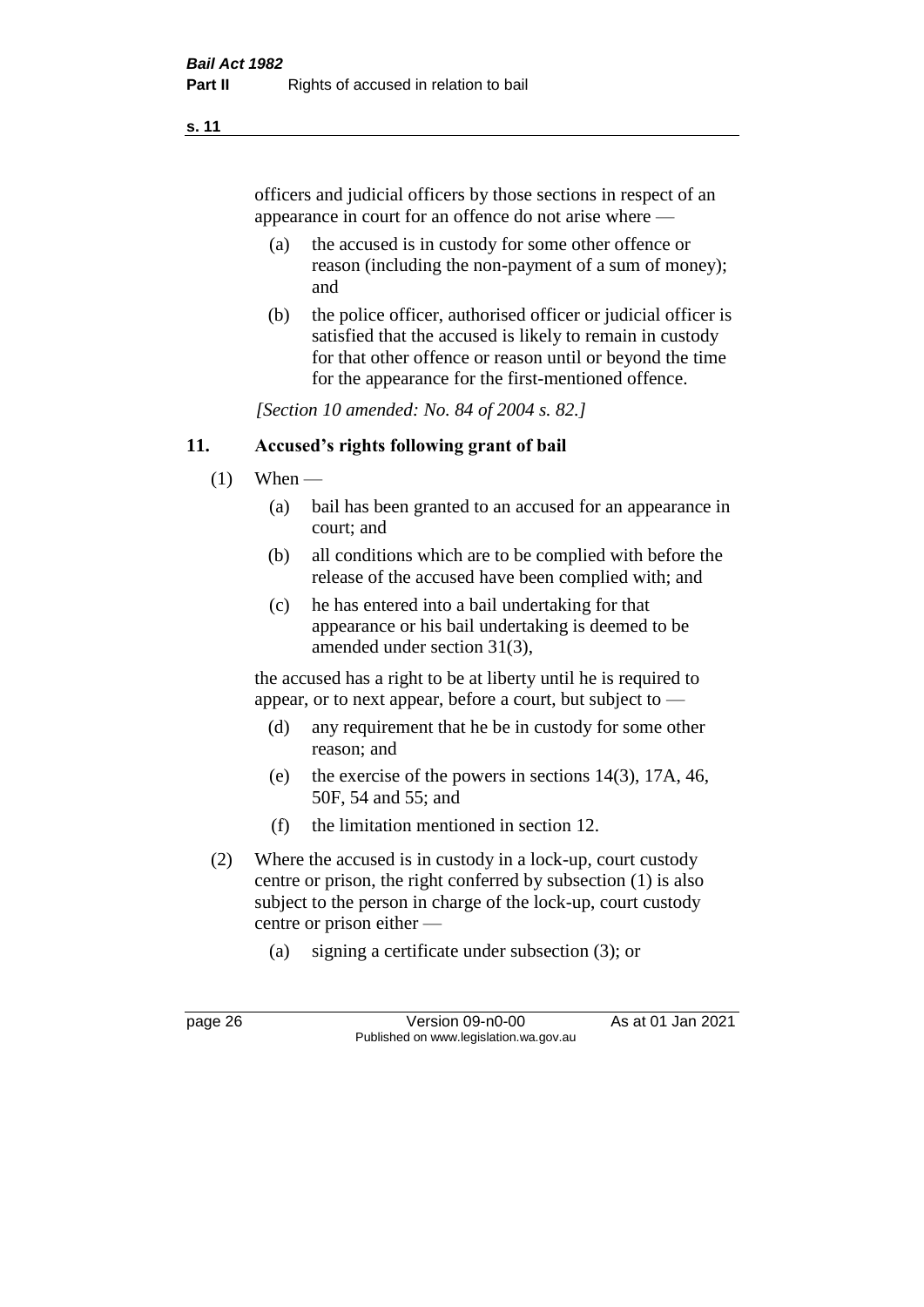- (b) receiving notice that a certificate has been signed by another person under that subsection.
- (3) After an accused becomes entitled to be at liberty as provided in subsection (1), a person referred to in section 29 may sign a certificate to that effect in the prescribed form.
- (4) The person in charge of a lock-up, court custody centre or prison in which the accused is in custody shall release the accused from custody as soon as is practicable after —
	- (a) the person in charge signs the certificate; or
	- (b) if the certificate is signed by a person other than the person in charge, the person in charge receives notice as described in subsection (2)(b).

*[Section 11 amended: No. 74 of 1984 s. 7; No. 15 of 1988 s. 7; No. 49 of 1988 s. 81; No. 45 of 1993 s. 7; No. 47 of 1999 s. 8; No. 59 of 2004 s. 141; No. 84 of 2004 s. 82; No. 6 of 2008 s. 11(1) and (2).]* 

#### **12. Rights in s. 7A(2) and 11, limitations on**

The right of an accused to have his case for bail considered as soon as is practicable, his right to be at liberty as mentioned in sections 7A(2) and 11(1), and the corresponding duties created by this Part, are limited so far as is reasonably necessary for the exercise or performance by a person of any statutory power or function vested in him which requires or permits the continued custody of the accused, including the exercise of the powers set out in Part 12 of the *Criminal Investigation Act 2006* and Parts 6 and 7 of the *Criminal Investigation (Identifying People) Act 2002*.

*[Section 12 amended: No. 6 of 2002 Sch. 2 cl. 1; No. 84 of 2004 s. 82; No. 59 of 2006 s. 6; No. 6 of 2008 s. 12.]*

As at 01 Jan 2021 Version 09-n0-00 Page 27 Published on www.legislation.wa.gov.au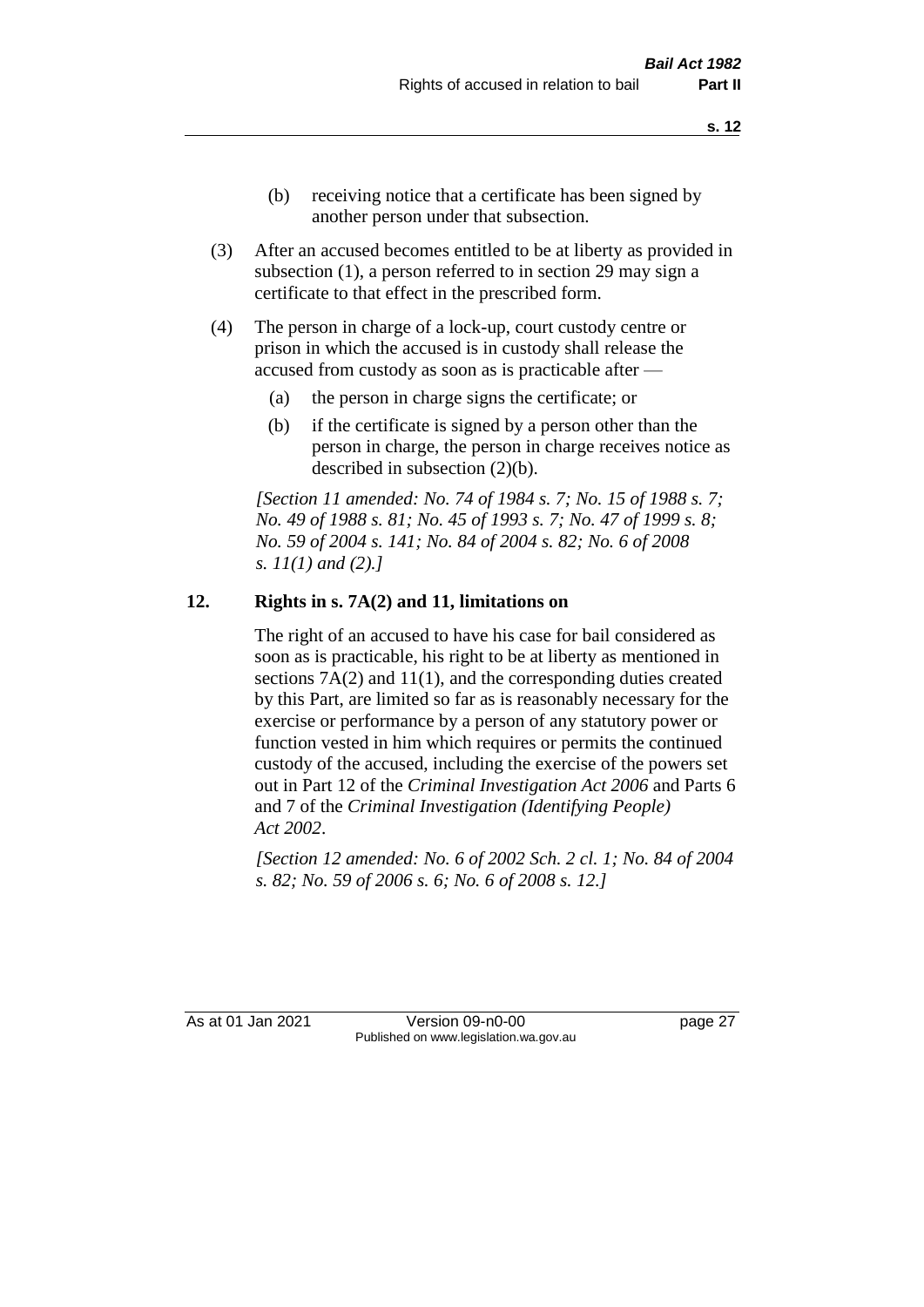# **Part III — Jurisdiction relating to bail**

*[Heading inserted: No. 6 of 2008 s. 13.]*

## **13. Jurisdiction to grant bail, who has and exercise of (Sch. 1)**

- (1) Jurisdiction to grant bail for any appearance described in the first column of Part A of Schedule 1 is vested in the judicial officer or authorised officer specified in the second column of that Part opposite thereto and shall be exercised subject to and in accordance with this Part and the further provisions in Parts B, C and D of Schedule 1.
- (2) A home detention condition shall not be imposed as a condition of bail except by a judicial officer.

*[Section 13 amended: No. 61 of 1990 s. 5; No. 45 of 1993 s. 12.]* 

#### **13A. Jurisdiction in s. 7A to dispense with bail, who has and exercise of**

- (1) Jurisdiction to dispense with the requirement for bail under section 7A for any appearance described in the first column of Schedule 1 Part A clause 2 or 3 is vested, subject to Schedule 1 Part B, in the judicial officer specified in the second column of that clause opposite that description, but Schedule 1 Part A clause 7 does not apply for the purposes of this subsection.
- (2) The jurisdiction referred to in subsection (1) is exercisable  $only$ —
	- (a) in respect of an appearance in court before conviction for an offence; and
	- (b) if it appears to the judicial officer that bail would be granted in accordance with Schedule 1 Part C clause 1 or 2 but that in the circumstances the completion of bail papers is an unnecessary imposition.
- (3) Where a judicial officer dispenses with the requirement for bail for an appearance by an accused the registrar of the court shall,

page 28 Version 09-n0-00 As at 01 Jan 2021 Published on www.legislation.wa.gov.au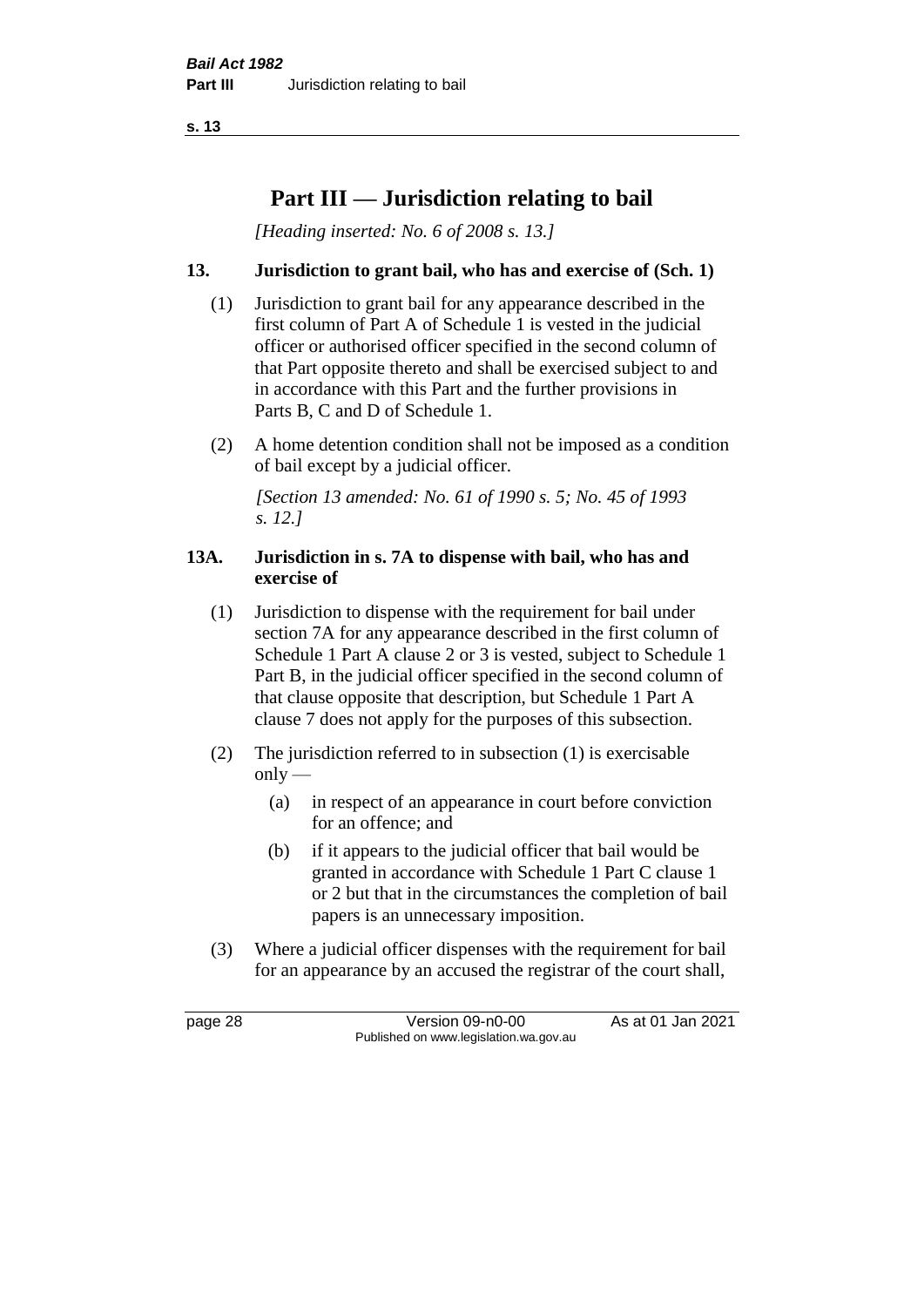in accordance with section 13B, give written notice to the accused of the time and place for the appearance.

*[Section 13A inserted: No. 6 of 2008 s. 14.]*

### **13B. Notices under s. 13A(3), service and proof of**

- (1) A written notice to an accused under section  $13A(3)$  shall be
	- (a) given to the accused personally; or
	- (b) sent to the accused by post to the accused's address appearing in the records of the court; or
	- (c) provided to the accused by electronic means in accordance with the regulations.
- (2) A person who gives, sends or provides a notice in accordance with subsection (1) shall endorse on a file copy of the notice a certificate showing —
	- (a) that the person has done so; and
	- (b) the time of doing so.
- (3) If a notice is sent by post under subsection  $(1)(b)$ , the notice is to be presumed, unless the contrary is shown, to have been received at the time when, in the ordinary course of events, it would have been delivered.
- (4) In any proceedings
	- (a) a document purporting to be a copy of a notice referred to in subsection (1) is evidence of the terms of the notice; and
	- (b) an endorsement on a copy of a notice referred to in subsection (2) purporting to be a certificate referred to in that subsection is evidence of the matters appearing in the certificate without proof of the signature of the person who made the endorsement.

*[Section 13B inserted: No. 6 of 2008 s. 14; amended: No. 20 of 2013 s. 25; No. 34 of 2020 s. 82.]*

As at 01 Jan 2021 Version 09-n0-00 Page 29 Published on www.legislation.wa.gov.au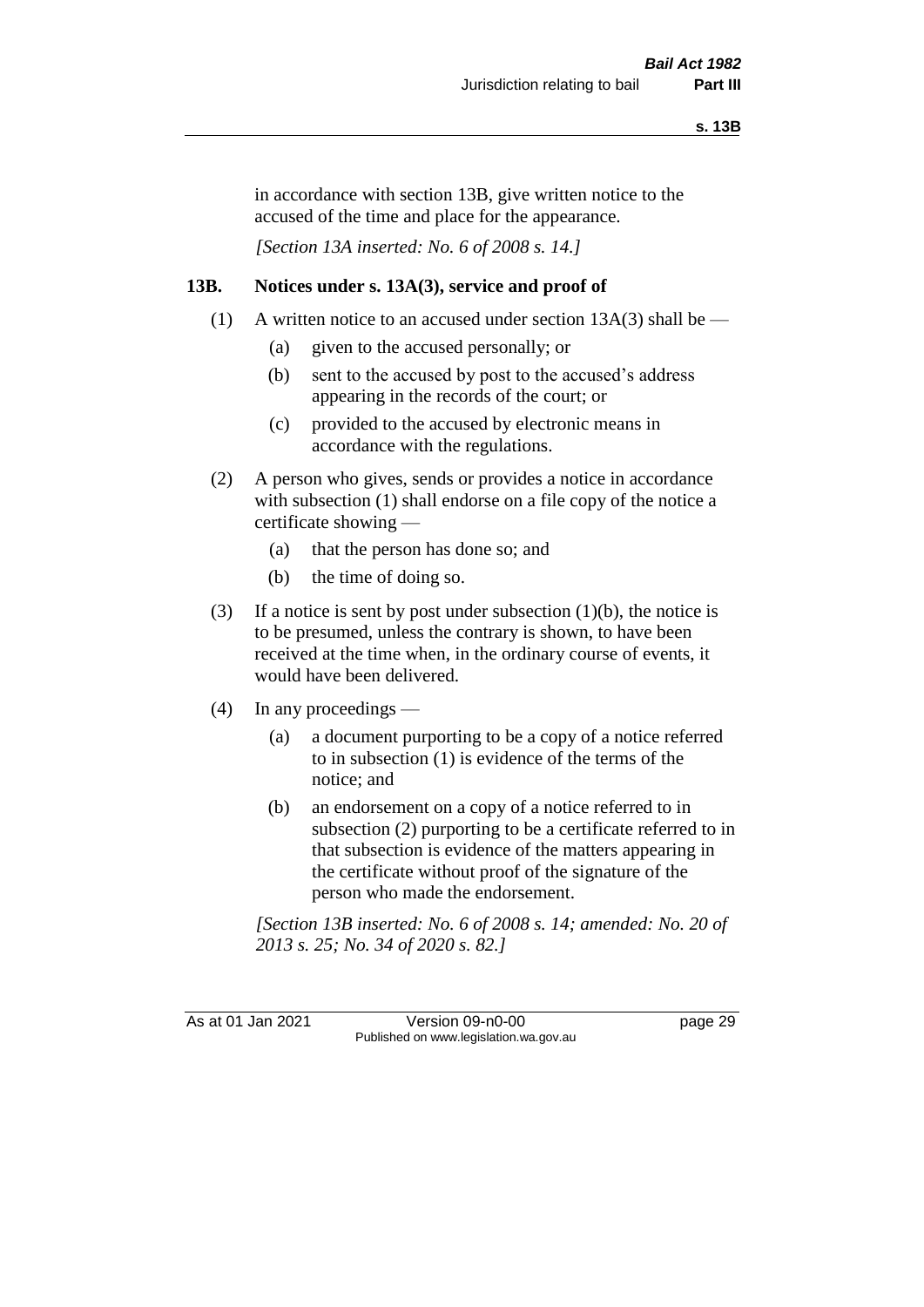# **14. Judges, jurisdiction of**

- (1) A judge may, in accordance with this  $Act -$ 
	- (a) exercise a power to grant bail which is conferred upon any other judicial officer or any authorised officer by this Act; and
	- (b) revoke or vary any bail previously granted by any other such officer; and
	- (c) under section 7A dispense with the requirement for bail or revoke an existing dispensation.
- (2) Subject to subsection (2a), the jurisdiction of a judge under subsection (1) in respect of an appearance by an accused may be invoked by application made by either the prosecutor or the accused, and whether or not any other judicial officer has —
	- (a) previously granted, refused or dispensed with bail; or
	- (b) exercised any power conferred on him by section 55,

in respect of that appearance.

- (2a) After the jurisdiction under subsection (1) has been invoked once by an accused in relation to an offence or group of offences for which he is required to appear, it may not be further invoked by that accused in relation to that offence or group of offences unless the accused satisfies a judge that —
	- (a) new facts have been discovered, new circumstances have arisen or the circumstances have changed since the occasion when the jurisdiction was invoked; or
	- (b) he failed to adequately present his case for bail on that occasion.
- (3) Where under subsection (1) a judge
	- (a) revokes the bail of an accused who is at liberty, he may order that the accused be returned to custody to await the appearance for which the bail was granted;

page 30 Version 09-n0-00 As at 01 Jan 2021 Published on www.legislation.wa.gov.au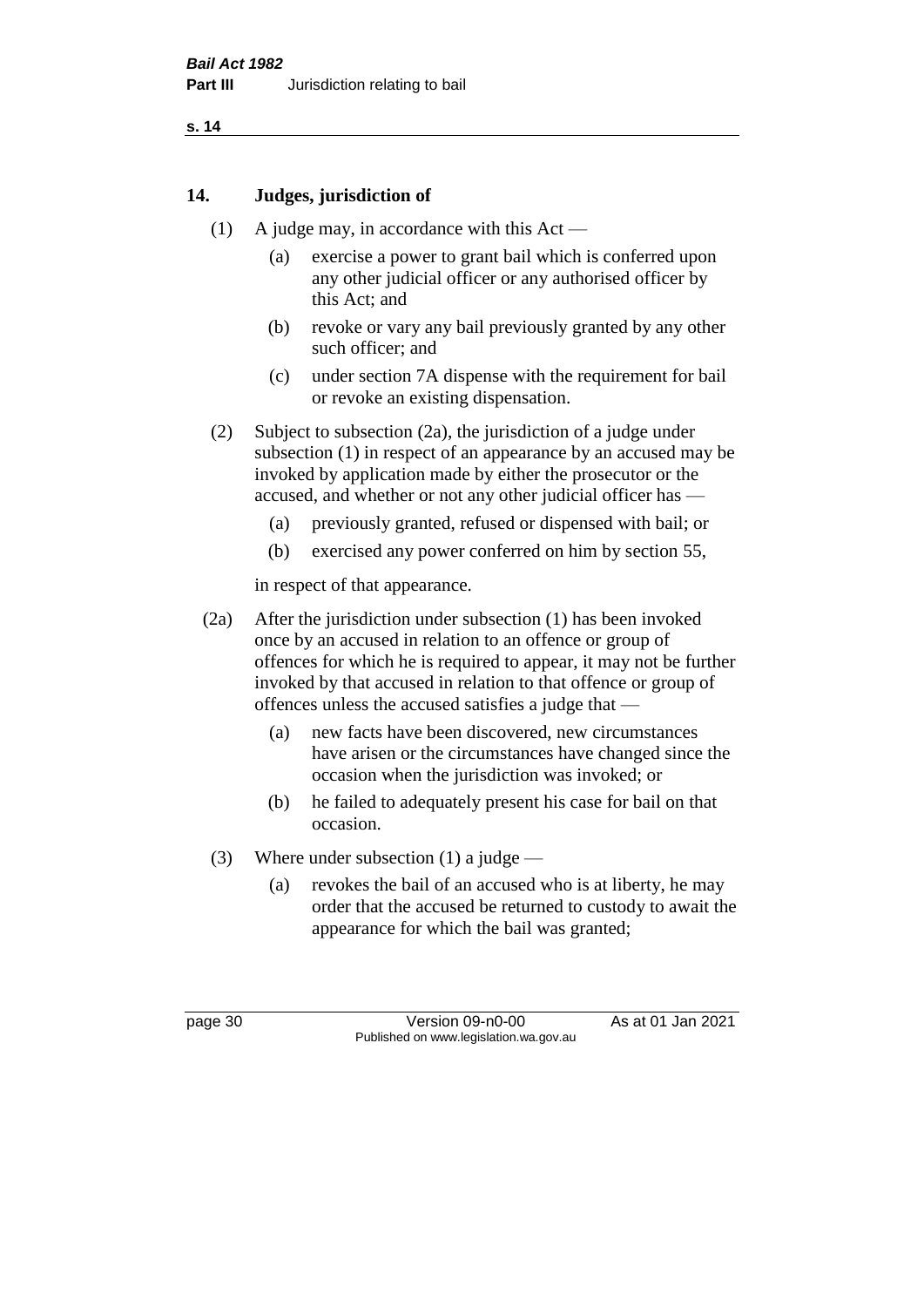and the judge may issue any warrant which may be necessary to carry such an order into effect.

- $(4)$  In this section
	- (a) references to a judge are references
		- (i) in the case of a child charged with an offence before the Children's Court, to a judge of that Court; and
		- (ii) in the case of an accused committed for trial or sentence to the District Court, to a judge of that Court; and
		- (iii) in any other case, to a judge of the Supreme Court;
		- and
	- (b) references to any other judicial officer
		- (i) in relation to the exercise of powers under this section by a judge, are references to any judicial officer whose jurisdiction is inferior to that of the judge; but
		- (ii) in relation to the exercise of powers under this section by a judge of the Supreme Court, do not include a judge of the Children's Court or a judge of the District Court.

*[Section 14 amended: No. 74 of 1984 s. 8; No. 49 of 1988 s. 82; No. 84 of 2004 s. 82; No. 6 of 2008 s. 15(1)-(4).]* 

# **15. Accused charged with murder, jurisdiction as to bail for**

- (1) Where an accused is in custody for murder, the power to grant bail shall be exercised only by a judge of the Supreme Court, or in the case of an accused who is a child by a judge of the Children's Court, except —
	- (a) where section  $31(2)(d)$  applies; or

As at 01 Jan 2021 Version 09-n0-00 Page 31 Published on www.legislation.wa.gov.au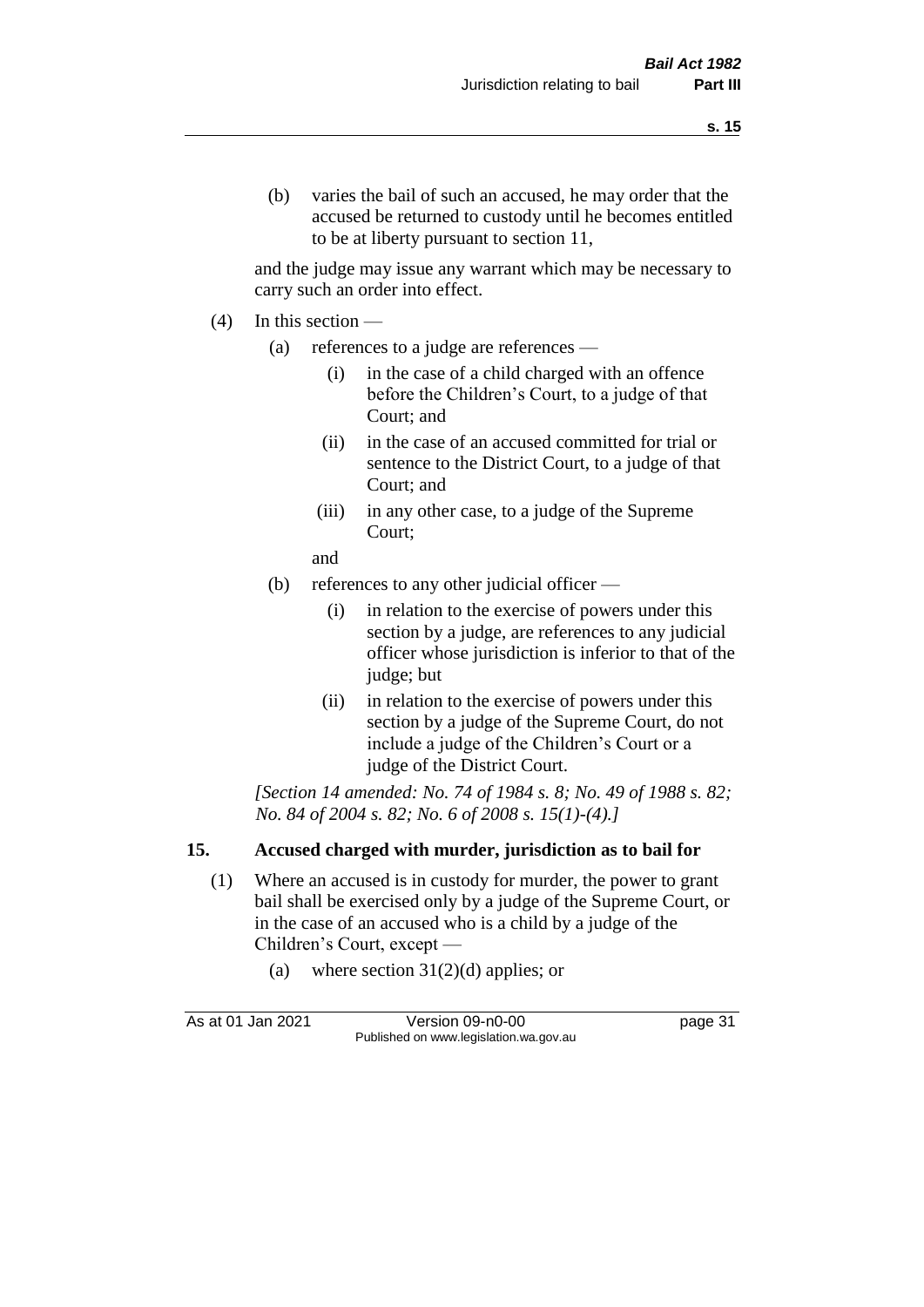**s. 15A**

- (b) to the extent that the Court of Appeal exercises its powers under Part A of Schedule 1.
- *[(2) deleted]*

*[Section 15 amended: No. 52 of 1984 s. 35; No. 74 of 1984 s. 9; No. 49 of 1988 s. 83; No. 70 of 1988 s. 45; No. 45 of 1993 s. 12; No. 45 of 2004 s. 28(4); No. 84 of 2004 s. 82; No. 29 of 2008 s. 24(5).]* 

## **15A. Appeal against judge's decision on bail, commencement and conduct**

 $(1)$  In this section —

*bail decision* means a decision —

- (a) to grant or refuse bail; or
- (b) to vary or revoke bail; or
- (c) to dispense with the requirement for bail; or
- (d) to impose any condition on a grant of bail,

and includes a decision under section 55 or 59A(4).

- (2) The prosecutor or the accused may appeal to the Court of Appeal against a bail decision of —
	- (a) a judge of the Children's Court; or
	- (b) a judge of the District Court; or
	- (c) a judge of the Supreme Court.
- (3) The leave of the Court of Appeal is required for each ground of appeal in an appeal under this section.
- (4) The *Criminal Appeals Act 2004* section 27(2), (3) and (4) apply, with necessary modifications, as if an appeal under this section were an appeal under Part 3 of that Act.
- (5) An appeal under this section shall be commenced and conducted in accordance with this section, section 15B and rules of court made by the Supreme Court.

page 32 Version 09-n0-00 As at 01 Jan 2021 Published on www.legislation.wa.gov.au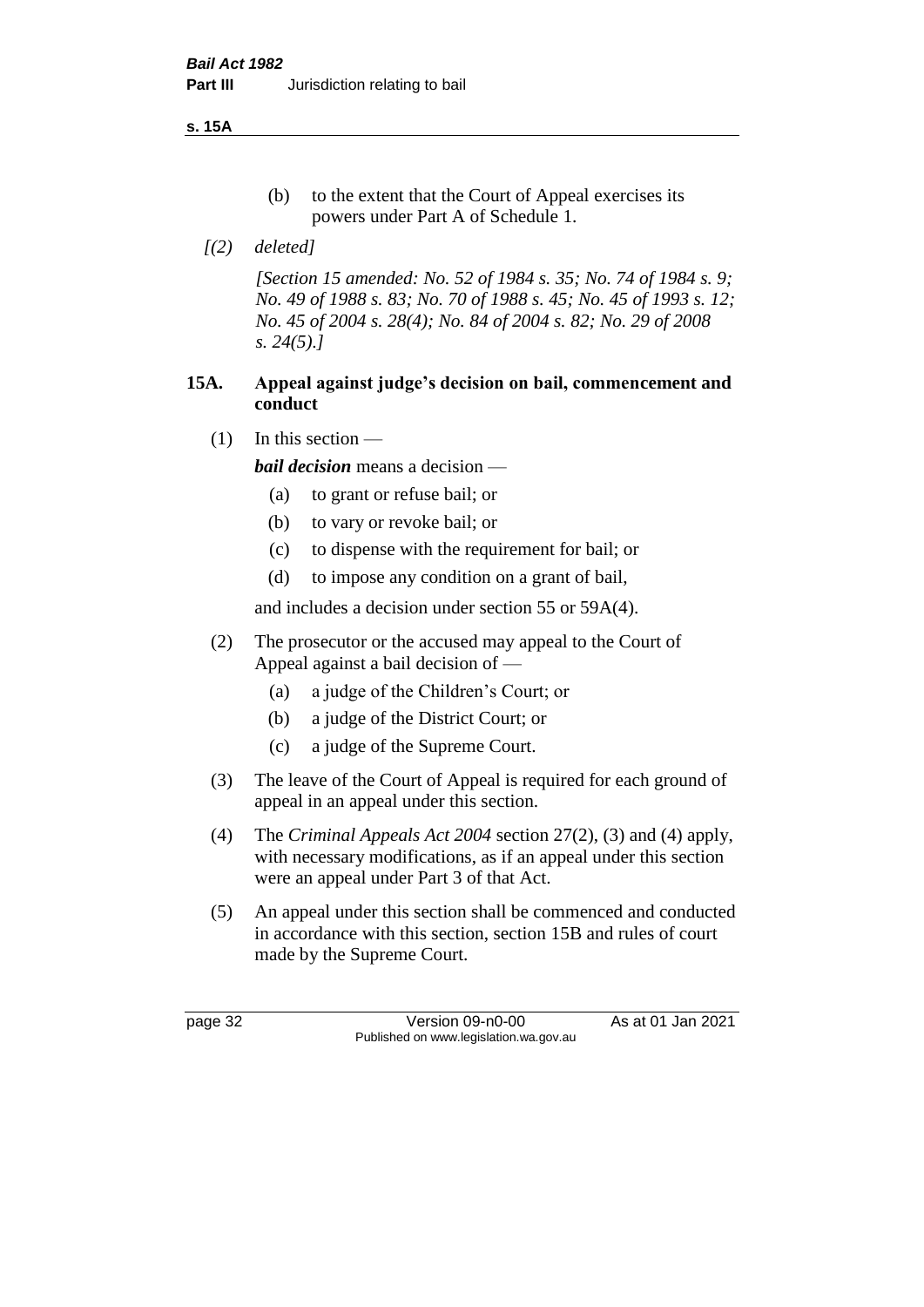- (6) An appeal under this section shall be commenced by lodging with the Court of Appeal an application for leave to appeal that sets out the grounds of the appeal.
- (7) An appeal under this section cannot be commenced later than 21 days after the date of the bail decision unless the Court of Appeal orders otherwise.
- (8) An accused who is a party to an appeal under this section and who is in custody is entitled to be present at the hearing of the appeal if the accused so requests, and any official responsible for that custody who is informed of such a request shall do what is necessary to give effect to it.
- (9) For the purposes of giving effect to a request referred to in subsection (8), arrangements may be made for the accused to appear before the Court of Appeal by means of a video link or an audio link in accordance with section 66B, unless the Court of Appeal has ordered that the accused appear before it in person.

*[Section 15A inserted: No. 6 of 2008 s. 16(1).]*

### **15B. Appeal under s. 15A, determination**

- (1) The Court of Appeal has jurisdiction to hear and determine an appeal under section 15A.
- (2) The Court of Appeal shall determine an appeal on the material and evidence that was before the judge whose decision is the subject of the appeal.
- (3) Any decision of the Court of Appeal in relation to bail shall be made in accordance with the relevant provisions of sections 13A and 17 and Schedule 1.
- (4) Where in determining an appeal the Court of Appeal revokes the bail of an accused who is at liberty, it may order that the accused be returned to custody to await the appearance for which the bail was granted.

As at 01 Jan 2021 Version 09-n0-00 Page 33 Published on www.legislation.wa.gov.au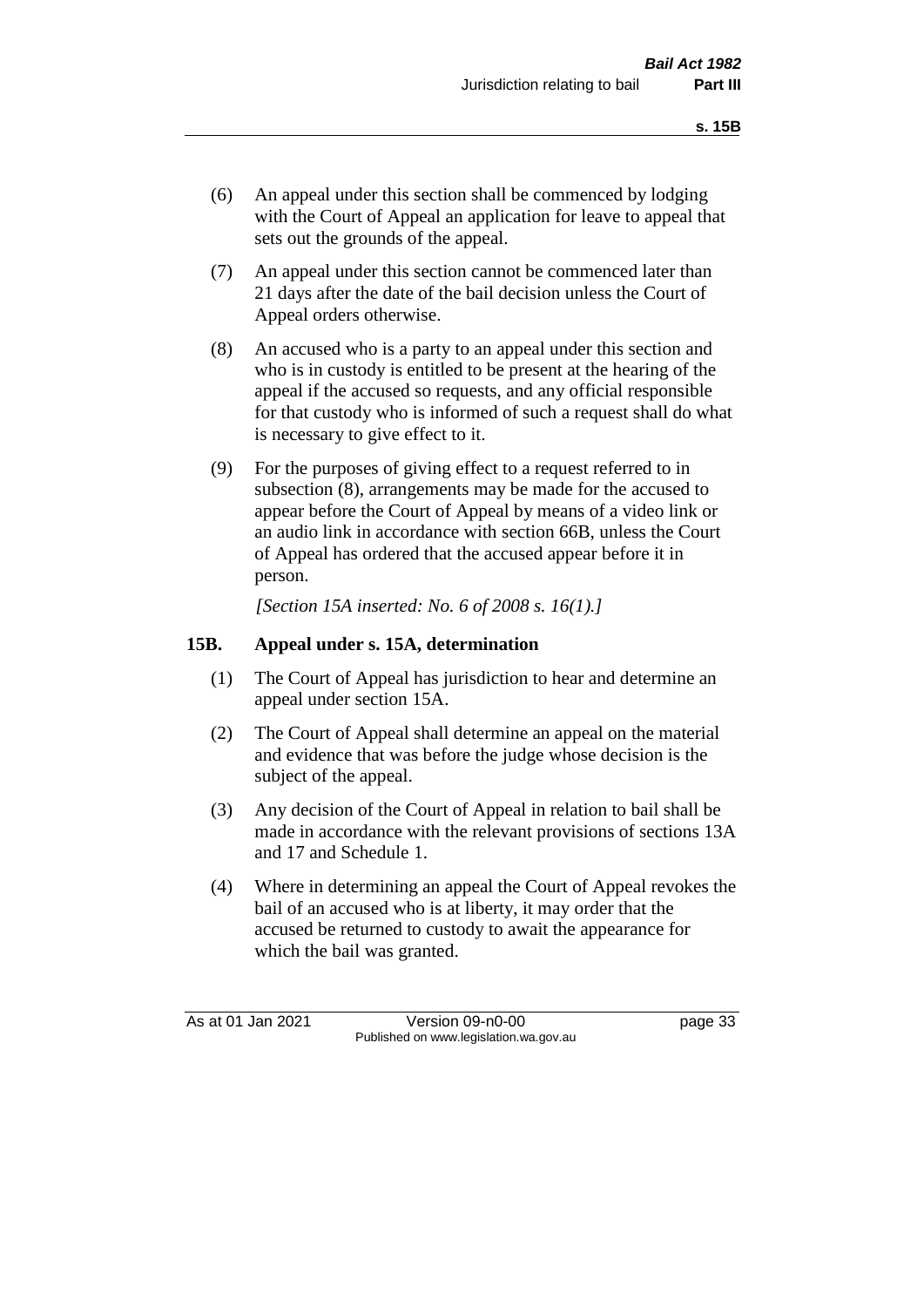- (5) Where in determining an appeal the Court of Appeal varies the bail of an accused who is at liberty, it may order that the accused be returned to custody until the accused becomes entitled to be again at liberty pursuant to section 11.
- (6) A judge of appeal may issue any warrant that may be necessary to carry into effect an order under subsection (4) or (5).

*[Section 15B inserted: No. 6 of 2008 s. 16(1).]*

# **16. Person arrested on warrant, bail of**

- (1) Subject to sections 14, 15 and 16B where the arrest of an accused for an offence is made pursuant to a warrant he shall not be granted bail before he is brought before a court or judicial officer as commanded by the warrant, except by a justice acting in terms of section 6(9).
- (2) Notwithstanding subsection (1) or any other provision of this Act, an accused who has been arrested pursuant to a warrant —
	- (a) issued under section 59B; or
	- (b) issued under the *Criminal Procedure Act 2004* for an offence against section 51(1) or (2),

shall not have a right to have his case for bail considered, and shall not be granted bail, before he is brought before the court as commanded by the warrant.

*[Section 16 amended: No. 59 of 2004 s. 141; No. 84 of 2004 s. 11 and 82; No. 59 of 2006 s. 4(3); No. 6 of 2008 s. 36(2); No. 15 of 2019 s. 7.]*

# **16A. Person arrested in urban area, restrictions on who can grant bail for in some cases**

- (1) Where this section applies to a person who has been arrested for an offence jurisdiction does not arise under section 13 until the person is brought before —
	- (a) a court constituted by or so as to include a magistrate; or

page 34 Version 09-n0-00 As at 01 Jan 2021 Published on www.legislation.wa.gov.au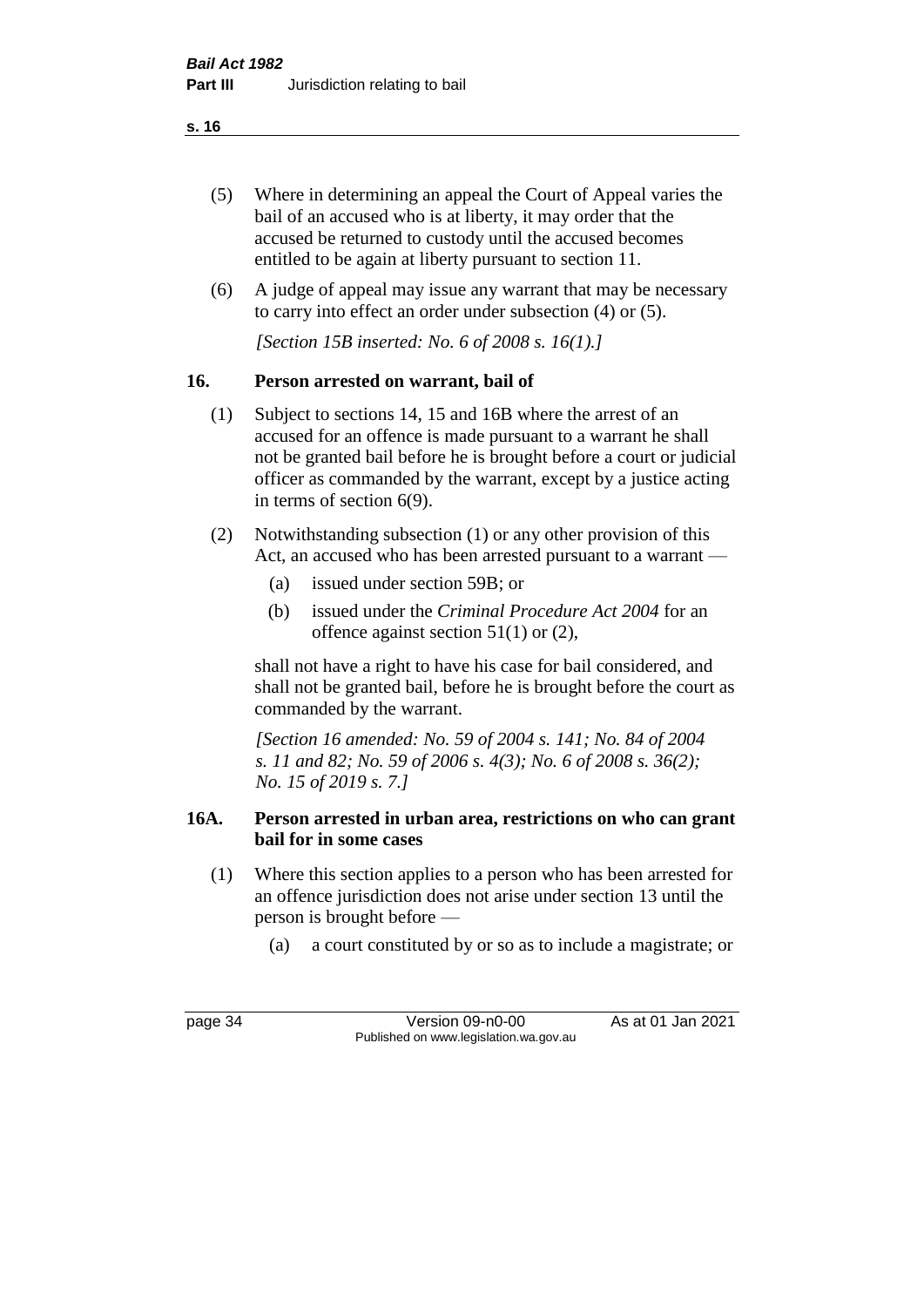- (b) where section 15 applies, a judge of the Supreme Court or a judge of the Children's Court as the case may require.
- (2) This section applies where
	- (a) a person has been arrested in an urban area for a serious offence; and
	- (b) the serious offence is alleged to have been committed while the accused was —
		- (i) on bail for; or
		- (ii) at liberty under an early release order made in respect of,

another serious offence.

- *[(3) deleted.]*
- (4) In this section —

*urban area* means —

- (a) the metropolitan region as defined in the *Planning and Development Act 2005* and any prescribed area that adjoins that region; and
- (b) any other prescribed area of the State, being the whole or part of, or an area adjoining, a local government district under the *Local Government Act 1995* that is designated under that Act as a city or a town.

*[Section 16A inserted: No. 54 of 1998 s. 6(1); amended: No. 38 of 2004 s. 59; No. 84 of 2004 s. 82; No. 38 of 2005 s. 15; No. 49 of 2016 s. 88; No. 13 of 2020 s. 23.]*

# **16B. Person linked to terrorism**

- (1) This section applies if a person linked to terrorism is in custody —
	- (a) awaiting an appearance in court before conviction for an offence; or

As at 01 Jan 2021 Version 09-n0-00 Page 35 Published on www.legislation.wa.gov.au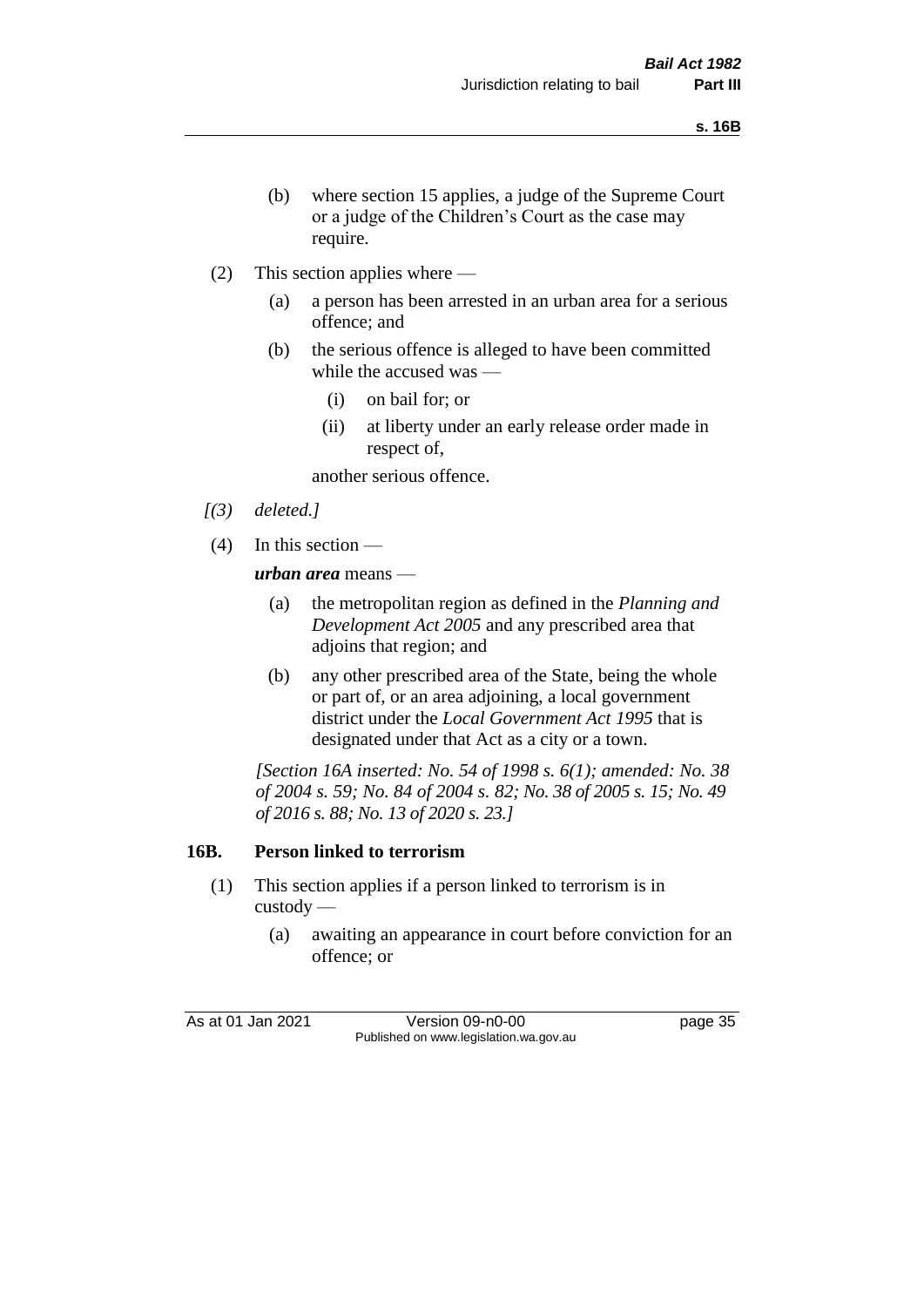- (b) waiting to be sentenced or otherwise dealt with for an offence of which the person has been convicted.
- (2) The power to grant bail to the person can be exercised only by a court constituted by a judicial officer other than a justice.

*[Section 16B inserted: No. 15 of 2019 s. 8.]*

# **17. Conditions on bail which may be imposed**

- (1) A judicial officer or authorised officer may impose conditions on a grant of bail only to the extent that he is authorised to do so by clause 2(3)(c) of Part C and Part D of Schedule 1.
- (2) Conditions imposed on a grant of bail shall not be any more onerous on the accused than the judicial officer or authorised officer considers is required in the public interest having regard to the nature of the offence for which the accused is in custody and the circumstances of the accused.

*[Section 17 amended: No. 45 of 1993 s. 8 and 12; No. 84 of 2004 s. 82.]* 

# **17A. Child on bail, changing responsible person for (Sch. 1 Pt. C cl. 2)**

- (1) Where this section applies, an authorised police officer may
	- (a) cancel an undertaking of the kind described in clause 2(3)(c) of Part C of Schedule 1; and
	- (b) approve of another person as a responsible person within the meaning in that clause; and
	- (c) detain the accused or order his detention until the person so approved enters into an undertaking of the kind mentioned in paragraph (a).
- (2) Subsection (1) applies where
	- (a) a person has entered into an undertaking referred to in paragraph (a) of that subsection; and

page 36 Version 09-n0-00 As at 01 Jan 2021 Published on www.legislation.wa.gov.au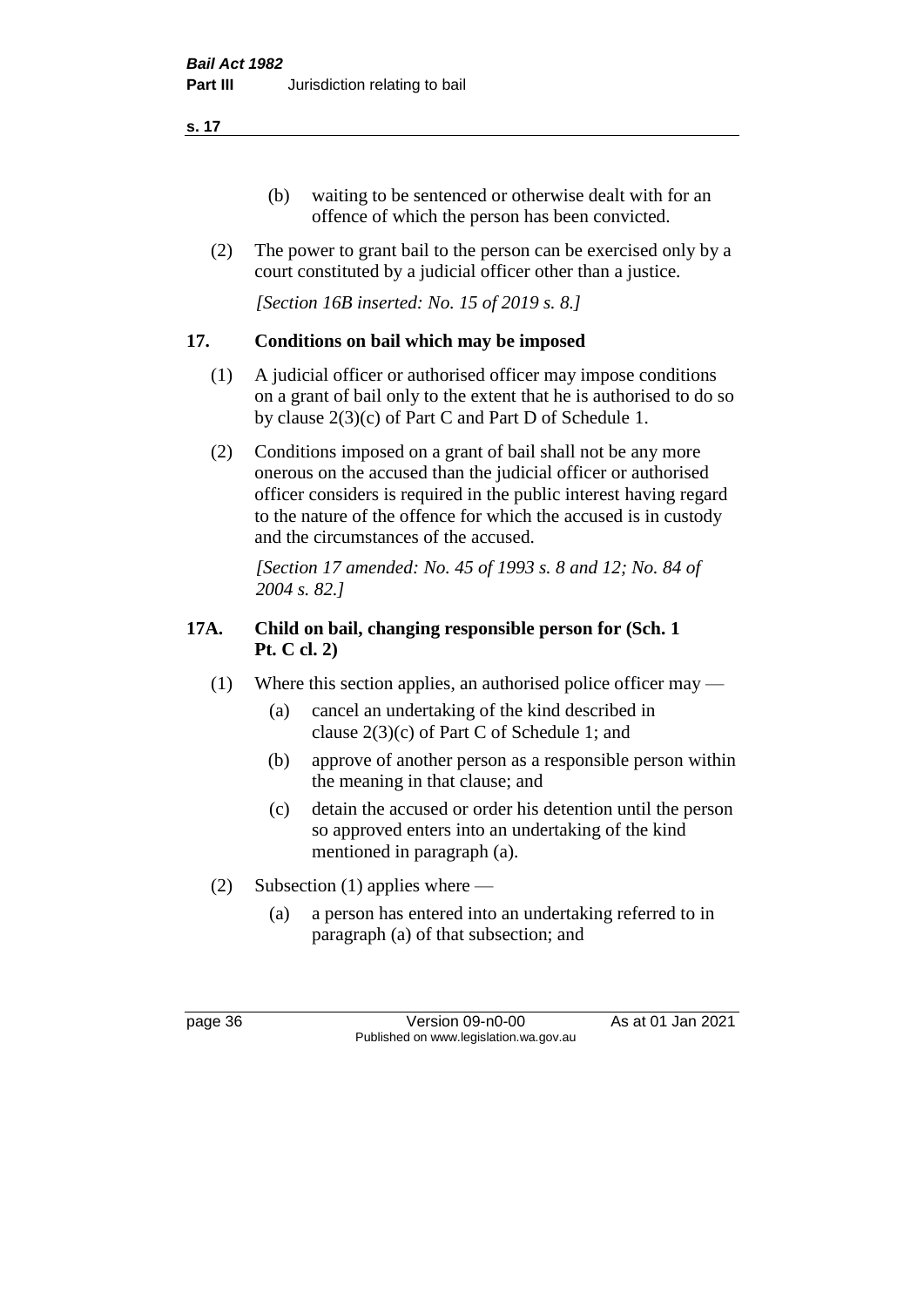- (b) a judicial officer when granting bail ordered that the person may under this section be released from the undertaking by an authorised police officer; and
- (c) the person wishes to be so released.
- (3) A police officer may, for the purpose of the exercise of the powers in subsection (1), take into custody a child accused who has been released on bail.
- (4) If the police officer is not an authorised police officer he shall, as soon as is practicable, bring the accused before an authorised police officer for the purpose referred to in subsection (3).
- (5) After an undertaking has been entered into as mentioned in subsection  $(1)(c)$ , the accused, subject to this Act, has a right to be at liberty until he is required to appear before a court.

*[Section 17A inserted: No. 45 of 1993 s. 9; amended: No. 84 of 2004 s. 82.]* 

*[18-19. Deleted: No. 59 of 2006 s. 7(1).]*

As at 01 Jan 2021 Version 09-n0-00 Page 37 Published on www.legislation.wa.gov.au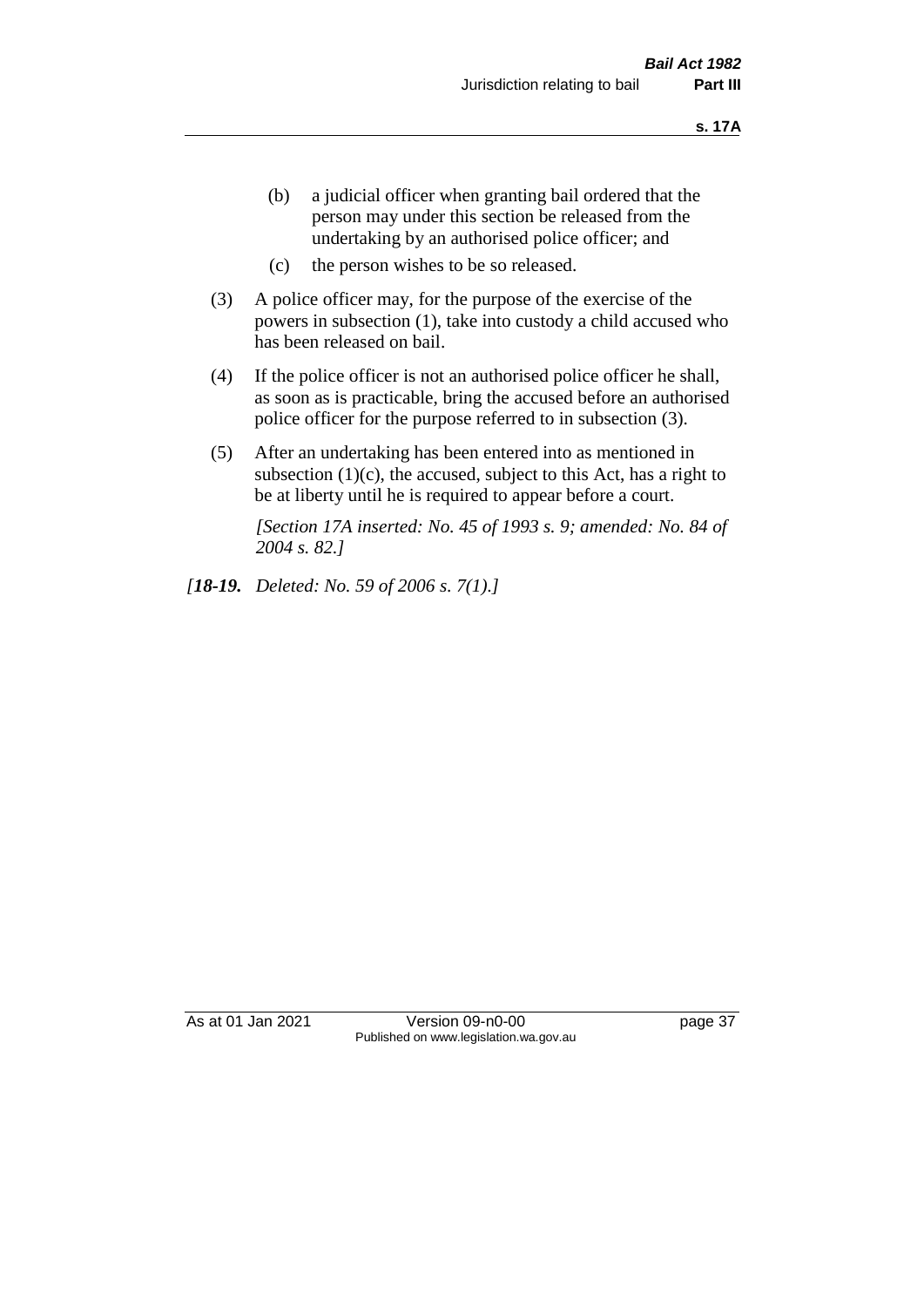# **Part IV — Hearing of case for bail, parties, and evidence**

# **20. Bail hearing for indictable offence, court may restrict publication or hold in private**

- (1) On the consideration by a judicial officer of a case for bail of an accused who is charged with an offence triable by jury, the judicial officer may, to avoid prejudice to either party, exercise the powers described in subsection (2), but shall only exercise the power in paragraph (b) thereof if he considers that the exercise of the power in paragraph (a) is not, on its own, likely to be sufficient to avoid prejudice.
- (2) The powers referred to in subsection (1) are to order
	- (a) that no report, or summary, of any statement, or of any specified statement, made or furnished at the hearing shall be published by any means;
	- (b) that the bail application be heard *in camera*.
- (3) Where an order is made under subsection (2)(a), no report, or summary, of any statement referred to in that paragraph shall be published by any means —
	- (a) if the offence is one that may be tried on indictment, before a court decides that it is to be tried on indictment; or
	- (b) if the accused is discharged from further proceedings upon the prosecution notice or indictment brought against him for the offence, before he is so discharged; or
	- (c) if the accused is tried on indictment for the offence, before the trial is ended.
- (4) A person who, except with lawful excuse, fails to comply with an order made under this section commits an offence.

Penalty: \$1 000.

*[Section 20 amended: No. 50 of 2003 s. 37(2); No. 4 of 2004 s. 58; No. 84 of 2004 s. 11 and 82.]*

page 38 Version 09-n0-00 As at 01 Jan 2021 Published on www.legislation.wa.gov.au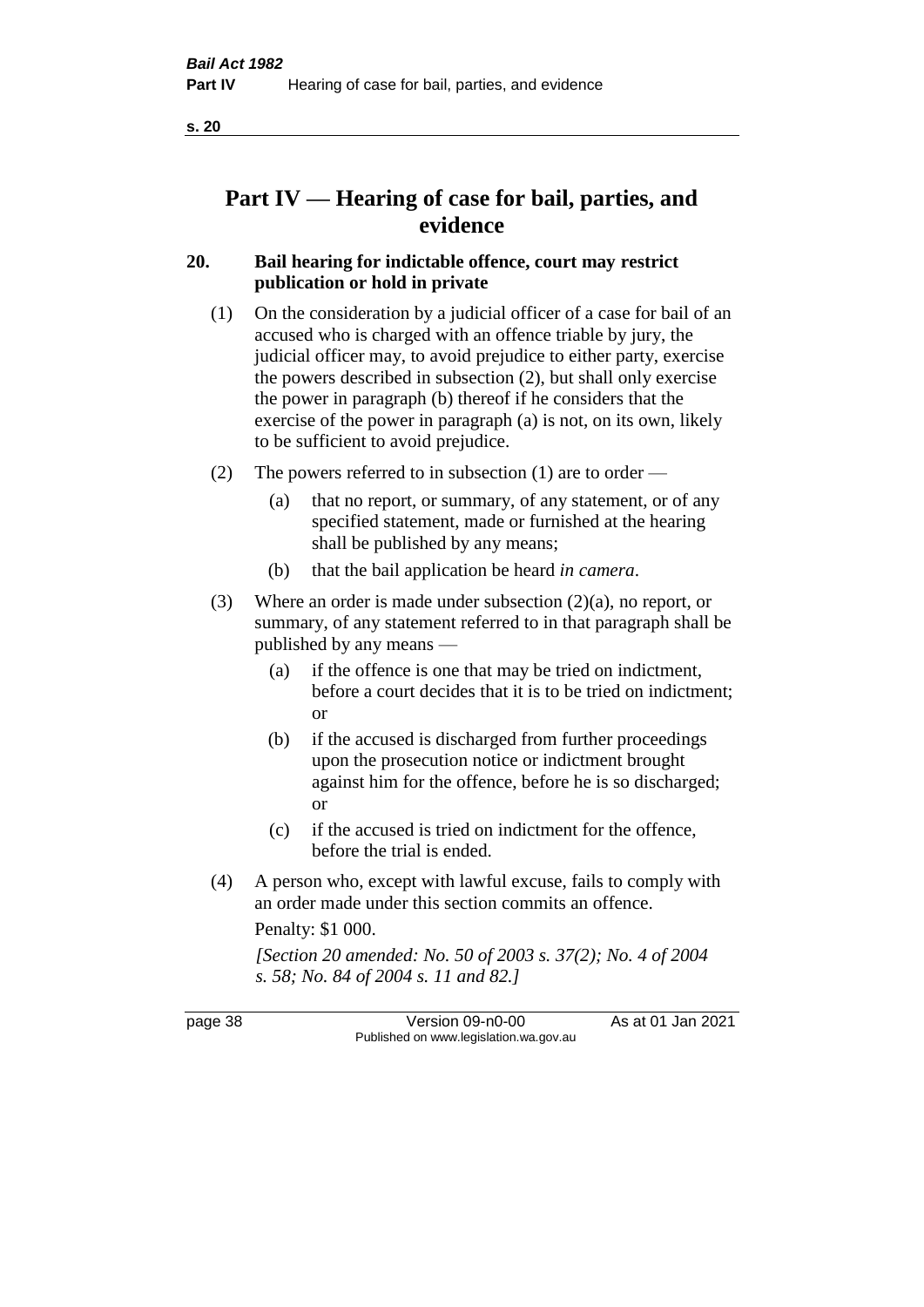### **21. Parties to bail proceedings**

- (1) The parties to proceedings on a case for bail are the prosecutor and the accused and, subject to subsection (2), no other person shall be a party to, or be represented at, the proceedings.
- (2) Nothing in subsection (1) affects the right of
	- (a) the Attorney General to apply for leave, or be an appellant, under Part 2 of the *Criminal Appeals Act 2004*; or
	- (b) the Director of Public Prosecutions or the State Solicitor to receive notice and be heard under section 7F(2); or
	- (c) an officer referred to in section 33 of the *Children's Court of Western Australia Act 1988* to be present at and participate in proceedings concerning a child under that section.

*[Section 21 amended: No. 15 of 1988 s. 9; No. 49 of 1988 s. 84; No. 33 of 1989 s. 18; No. 31 of 1993 s. 7; No. 65 of 2003 s. 88(3); No. 59 of 2004 s. 141; No. 84 of 2004 s. 11 and 82; No. 6 of 2008 s. 9(3).]* 

### **22. Evidence at bail hearings**

A judicial officer or authorised person may in considering any case for bail receive and take into account such information as he thinks fit whether or not the same would normally be admissible in a court of law.

#### **23. Accused not bound to supply information**

An accused is not obliged to complete, or furnish information for, the form referred to in section  $8(1)(b)$ , or for any revision thereof, or to furnish any information, whether on oath or otherwise, for the purpose of having his case for bail considered.

*[Section 23 amended: No. 84 of 2004 s. 82; No. 6 of 2008 s. 43(2).]* 

As at 01 Jan 2021 Version 09-n0-00 page 39 Published on www.legislation.wa.gov.au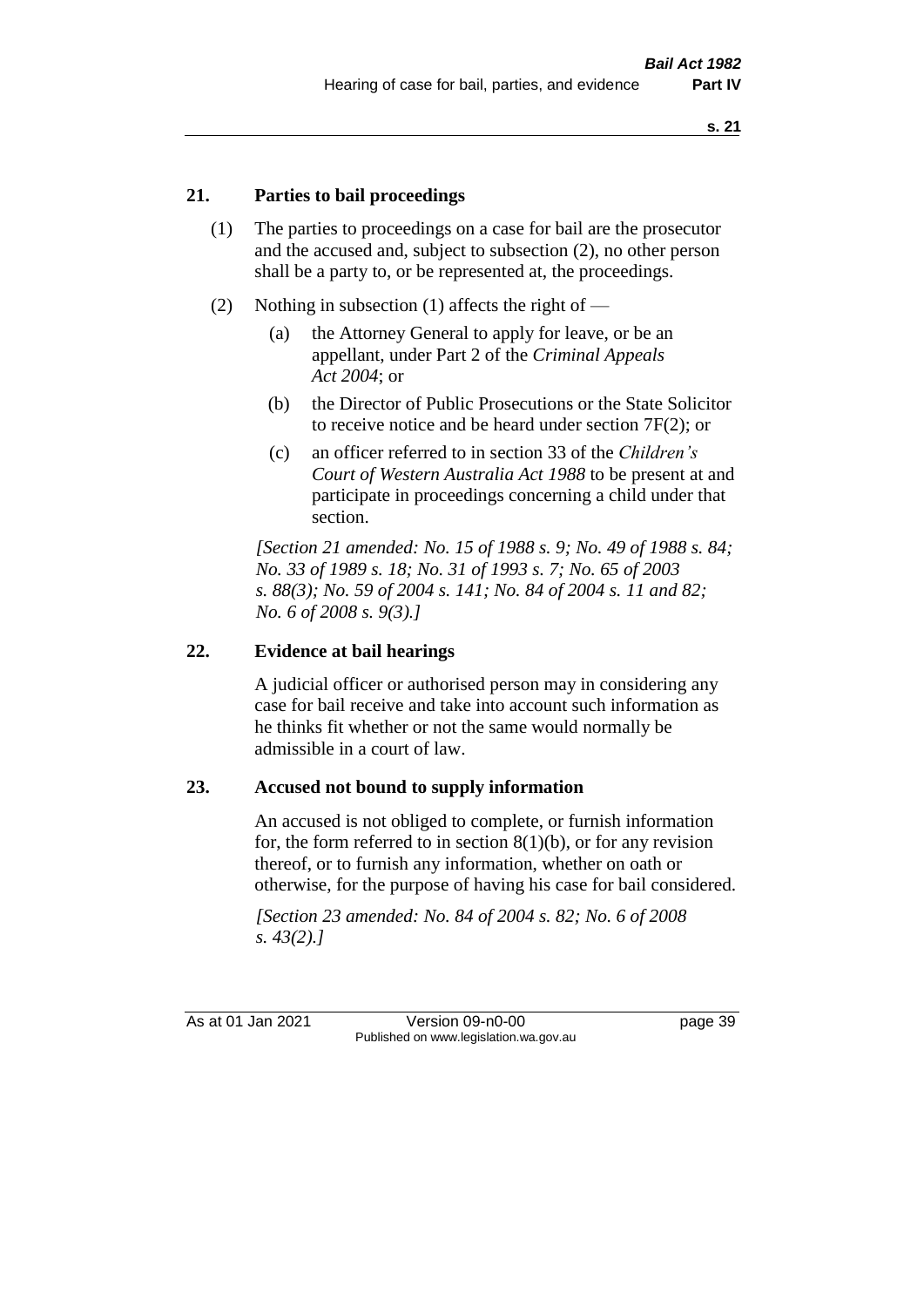#### **24. Court or authorised officer may ask police to verify accused's information or make report**

- (1) A judicial officer or authorised officer who is called upon to consider a case for bail may —
	- (a) request that any information placed before the judicial officer or authorised officer by the accused for the purposes of the case be verified by a police officer, and to that end may refer to a police officer the form mentioned in section 8(1)(b), after it has been completed or revised;
	- (b) request that a report on any matter mentioned in Part C of Schedule 1, so far as it applies to an accused whose case is being or to be considered, be made by a police officer.
- (2) Where a reference or request is made under subsection (1) a police officer shall, as soon as is practicable —
	- (a) make a report to the judicial officer or the authorised officer accordingly; and
	- (b) furnish a copy of the report to the accused or his solicitor or counsel.

*[Section 24 inserted: No. 61 of 1990 s. 6; amended: No. 45 of 1993 s. 12; No. 84 of 2004 s. 82; No. 6 of 2008 s. 43(2).]* 

# **24A. Court may ask community corrections officer to verify accused's information or make report**

- (1) A judicial officer who is called upon to consider a case for bail may refer to a community corrections officer any matter referred to in section 24(1) and may request a community corrections officer to do any matter referred to in that section.
- (2) A judicial officer who is called upon to consider a case for bail and who desires to impose a home detention condition as a condition on a grant of bail, shall request that a report be made by a community corrections officer about the suitability of the accused to be subject to a home detention condition.

page 40 Version 09-n0-00 As at 01 Jan 2021 Published on www.legislation.wa.gov.au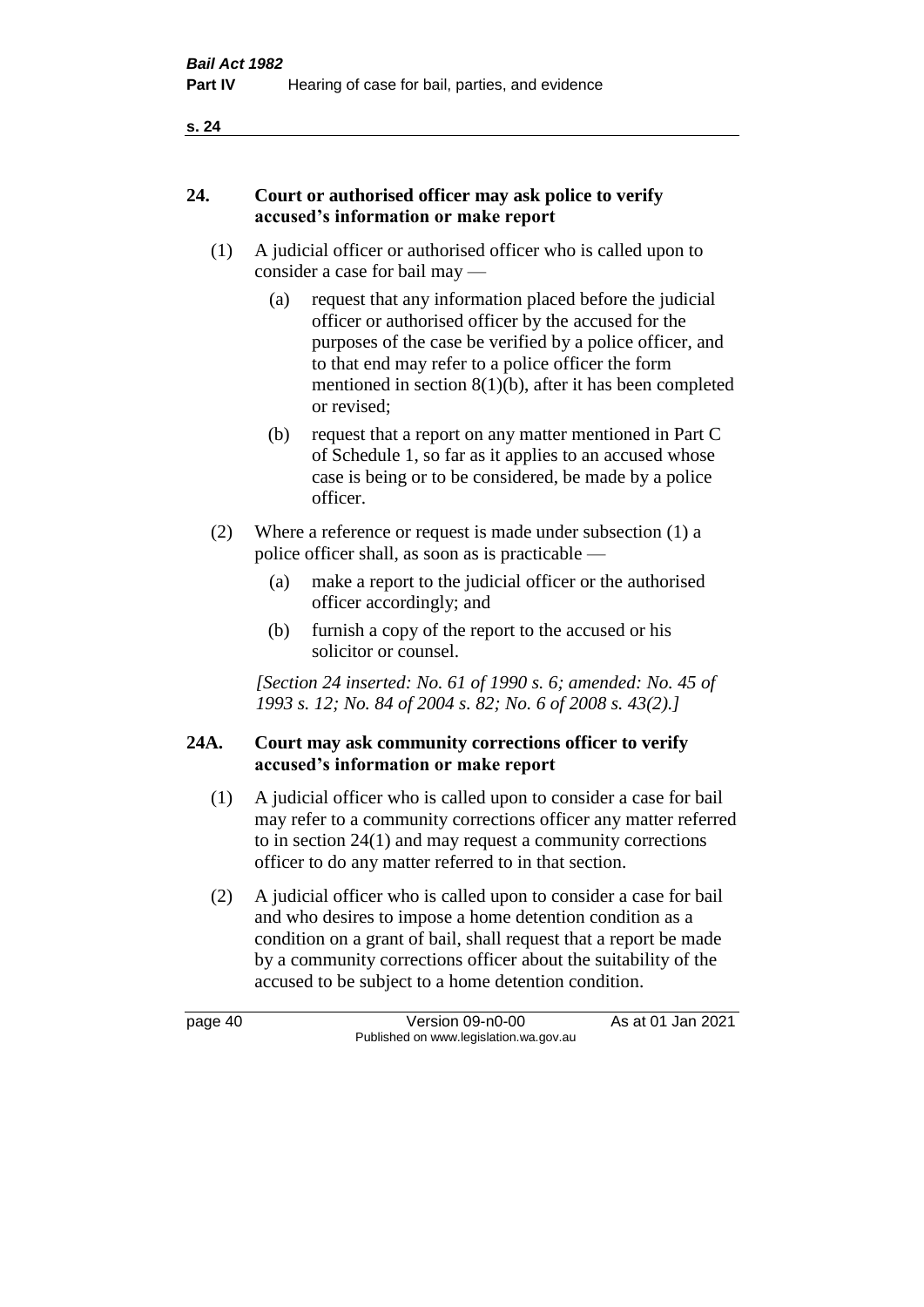- (3) Where a reference or a request is made under subsection (1) or a report is requested under subsection (2) a community corrections officer shall, as soon as is practicable, make a report to the judicial officer and, at the discretion of the judicial officer, copies may be made available to the prosecution or to the accused or his solicitor or counsel.
- (4) Where a community corrections officer makes a report that an accused is suitable to be subject to a home detention condition, the officer must —
	- (a) include in the report a recommendation as to whether or not the accused is suitable for electronic monitoring while the accused is subject to the home detention condition; and
	- (b) annex to the report, and provide to the accused or the accused's solicitor or counsel, a list of those conditions in rules made under section 50L that may be applied to the accused by the CEO (corrections) while the accused is subject to the home detention condition.

*[Section 24A inserted: No. 61 of 1990 s. 7; amended: No. 31 of 1993 s. 9; No. 84 of 2004 s. 82; No. 65 of 2006 s. 53; No. 13 of 2020 s. 24.]* 

# **25. Information given by accused for bail purposes not admissible at trial**

A statement made by an accused to a judicial officer or authorised officer for the purpose of a decision whether bail should be granted to him for any appearance in court for an offence shall not be admissible in evidence against him at his trial for that offence.

*[Section 25 amended: No. 84 of 2004 s. 82.]* 

As at 01 Jan 2021 Version 09-n0-00 Page 41 Published on www.legislation.wa.gov.au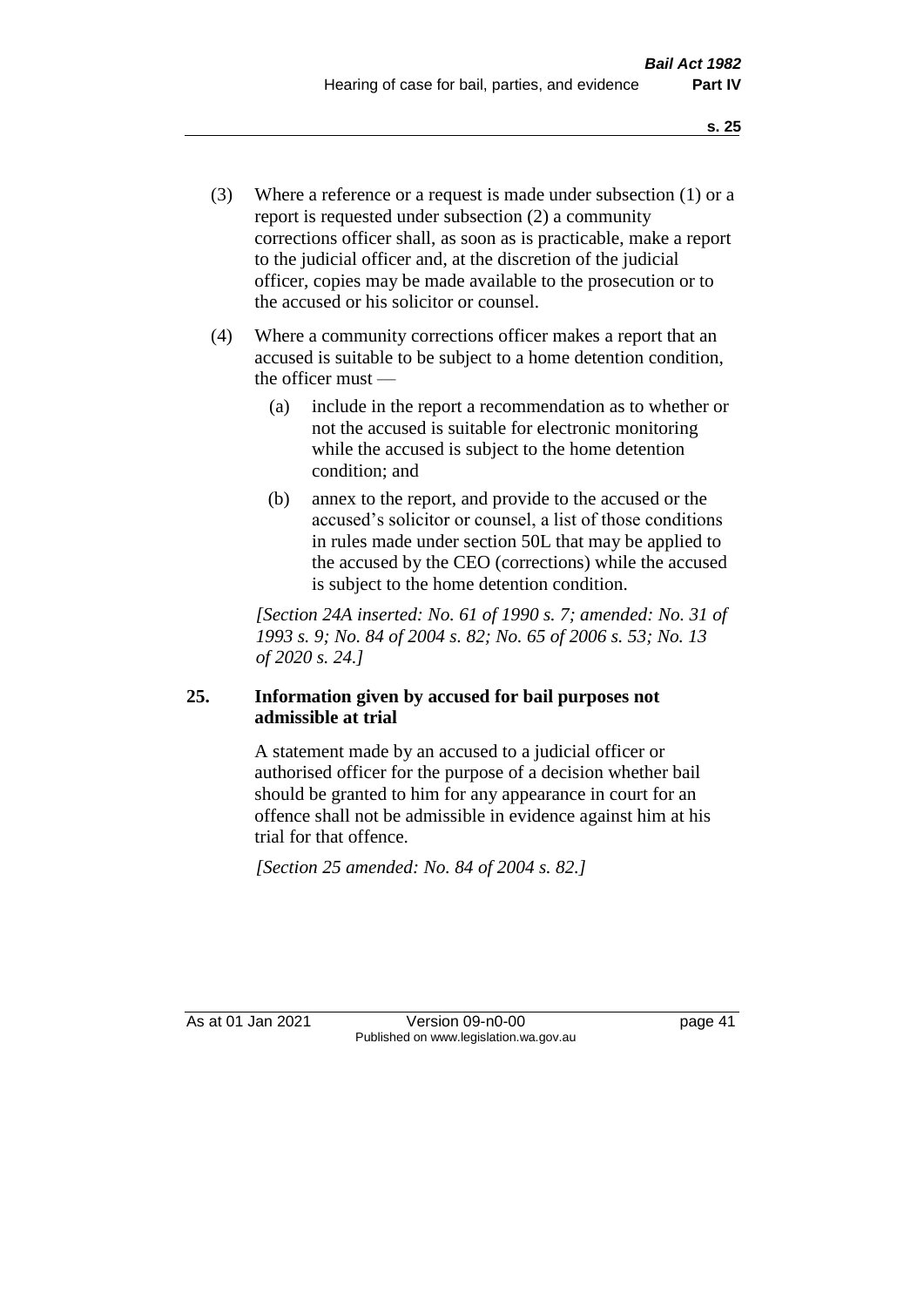#### **26. Record of bail decision and reasons**

- (1) A bail record form shall be completed by an authorised officer or a justice if he —
	- (a) refuses to grant bail to an accused; or
	- (b) grants bail to an accused in the circumstances referred to in clause 3 of Part B of Schedule 1; or
	- (ba) grants bail to an accused for an offence to which Schedule 1 Part C clause 3A or 3D applies; or
	- (c) imposes any condition on a grant of bail and it appears to him that the accused is dissatisfied with the condition.
- (2) Where a judicial officer, other than a justice
	- (a) refuses to grant bail to an accused; or
	- (aa) grants bail to an accused for an offence to which Schedule 1 Part C clause 3A, 3D, 3E or 3F applies; or
	- (b) imposes any condition on a grant of bail and it appears to him that the accused is dissatisfied with the condition,

a record of the decision and of the reasons therefor shall be made.

- (3) The accused, the prosecutor or an intending prosecutor shall be entitled, upon request, to be furnished with a copy of the bail record form or, where subsection (2) applies, of the record made.
- (4) For the purposes of this section
	- (a) references to a justice do not include a magistrate or a judge of the District Court or the Supreme Court or the Children's Court who is a justice; and
	- (b) a bail record form is an approved form designed to contain a summary of the matters relevant to the decision as to the bail of an accused, including those matters set out in Part C of Schedule 1, the decision made, and the reasons for the decision.

page 42 Version 09-n0-00 As at 01 Jan 2021 Published on www.legislation.wa.gov.au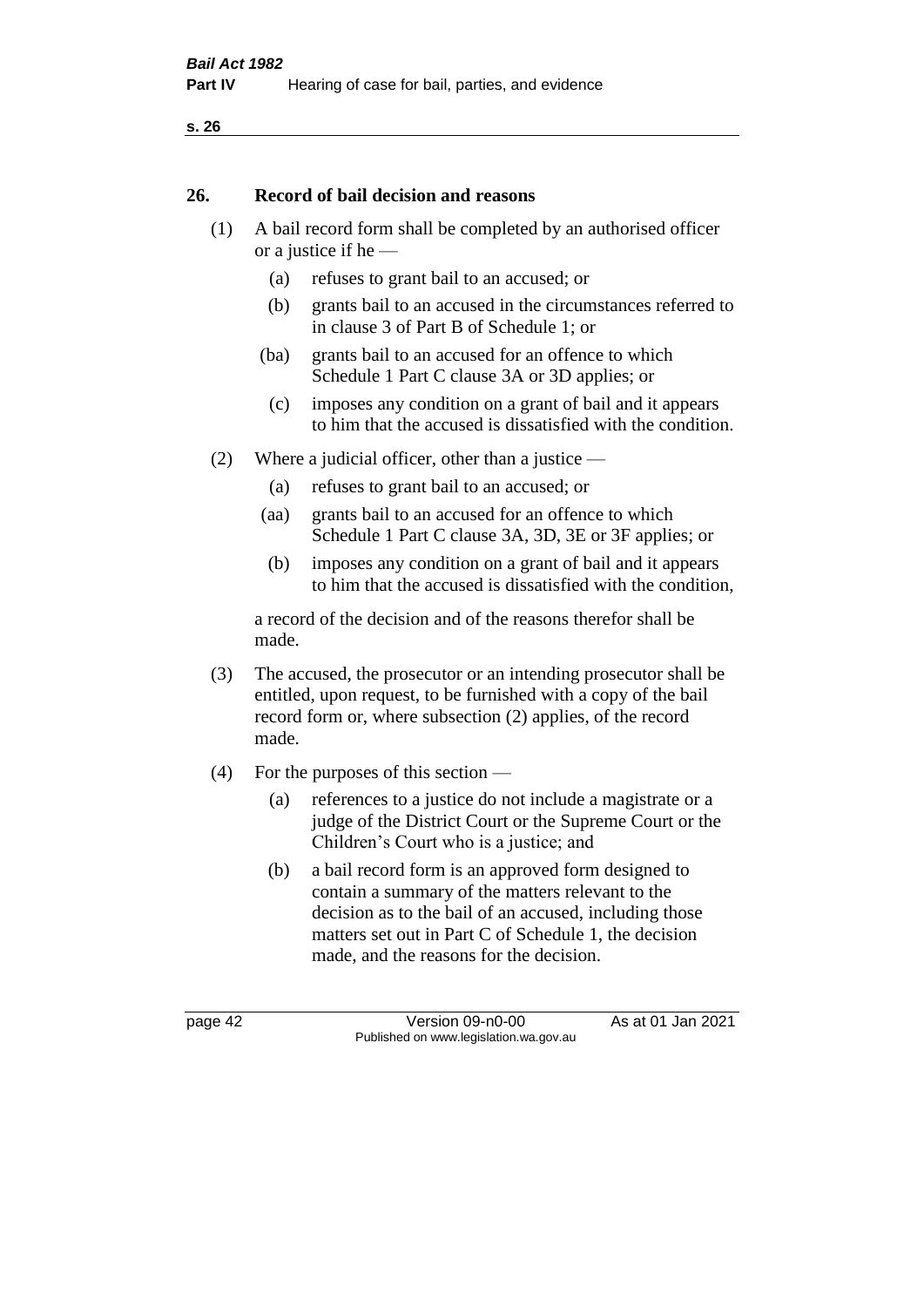(5) A bail record form, or the record of a decision and reasons for it, must not include information that is terrorist intelligence information.

*[Section 26 inserted: No. 15 of 1988 s. 10; amended: No. 49 of 1988 s. 85; No. 45 of 1993 s. 12; No. 59 of 2004 s. 141; No. 84 of 2004 s. 82; No. 6 of 2008 s. 17 and 43(1); No. 21 of 2017 s. 6; No. 15 of 2019 s. 9; No. 30 of 2020 s. 43.]* 

### **27. Relevant papers to be made available to court where accused to appear**

- (1) An authorised officer and a judicial officer who consider an accused's case for bail for an appearance for an offence and a person before whom a bail undertaking or a surety undertaking is entered into shall ensure that the relevant papers are made available as soon as is practicable, to the court before which the accused is required to appear.
- (2) In subsection (1) the *relevant papers* in relation to any particular officer or person means such papers as are prescribed to be made available by that officer or person.

*[Section 27 amended: No. 84 of 2004 s. 82; No. 59 of 2006 s. 7(2); No. 20 of 2013 s. 26.]* 

### **27A. Bail with home detention, papers to be sent to CEO (corrections)**

A judicial officer who grants bail subject to a home detention condition shall ensure that a copy of the bail record form and of the bail undertaking are sent as soon as is practicable to the CEO (corrections).

*[Section 27A inserted: No. 61 of 1990 s. 8; amended: No. 31 of 1993 s. 9; No. 65 of 2006 s. 53.]* 

As at 01 Jan 2021 Version 09-n0-00 Page 43 Published on www.legislation.wa.gov.au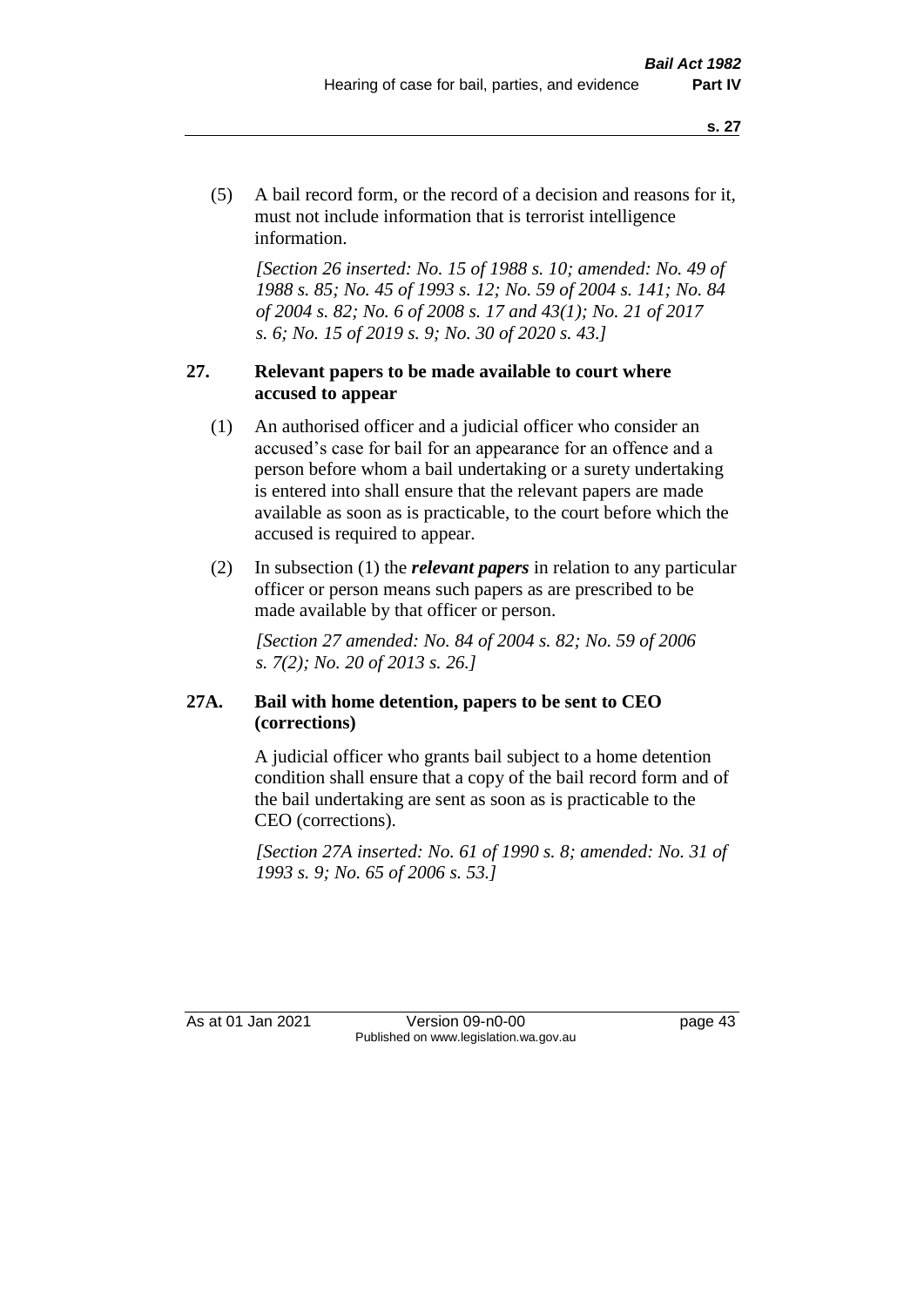# **Part V — Bail undertakings**

### **28. Bail undertaking, when required and nature of**

- (1) A person shall not be released on bail for an appearance in court unless he has entered into a bail undertaking for that appearance or is deemed to have done so under section 31(3).
- (2) A bail undertaking is an undertaking in writing by an accused in the prescribed form —
	- (a) that he will appear at a time and place specified, or deemed by section 31(3) to be specified, in the undertaking; and
	- (b) that if the accused fails to appear at that time and place the accused will, as soon as is practicable, appear at the court at which the accused was required to appear, when that court is sitting; and
	- (c) that he will comply with such conditions as may be imposed on him under clause 2 of Part D of Schedule 1; and
	- (d) that he will comply with any home detention condition which may be imposed as a condition on a grant of bail to him pursuant to clause 3 of Part D of Schedule 1,

and containing any agreement as to forfeiture of money by the accused which may be required pursuant to clause 1 of that Part.

- (3) A bail undertaking for any appearance may be entered into in respect of more than one offence.
- (4) The undertakings mentioned in subsection (2)(a) and (b) are, subject to section 34, enforceable under sections 51, 57 and 58.

*[Section 28 amended: No. 61 of 1990 s. 9; No. 45 of 1993 s. 12; No. 59 of 2004 s. 141; No. 84 of 2004 s. 82; No. 6 of 2008 s. 18(1).]* 

page 44 Version 09-n0-00 As at 01 Jan 2021 Published on www.legislation.wa.gov.au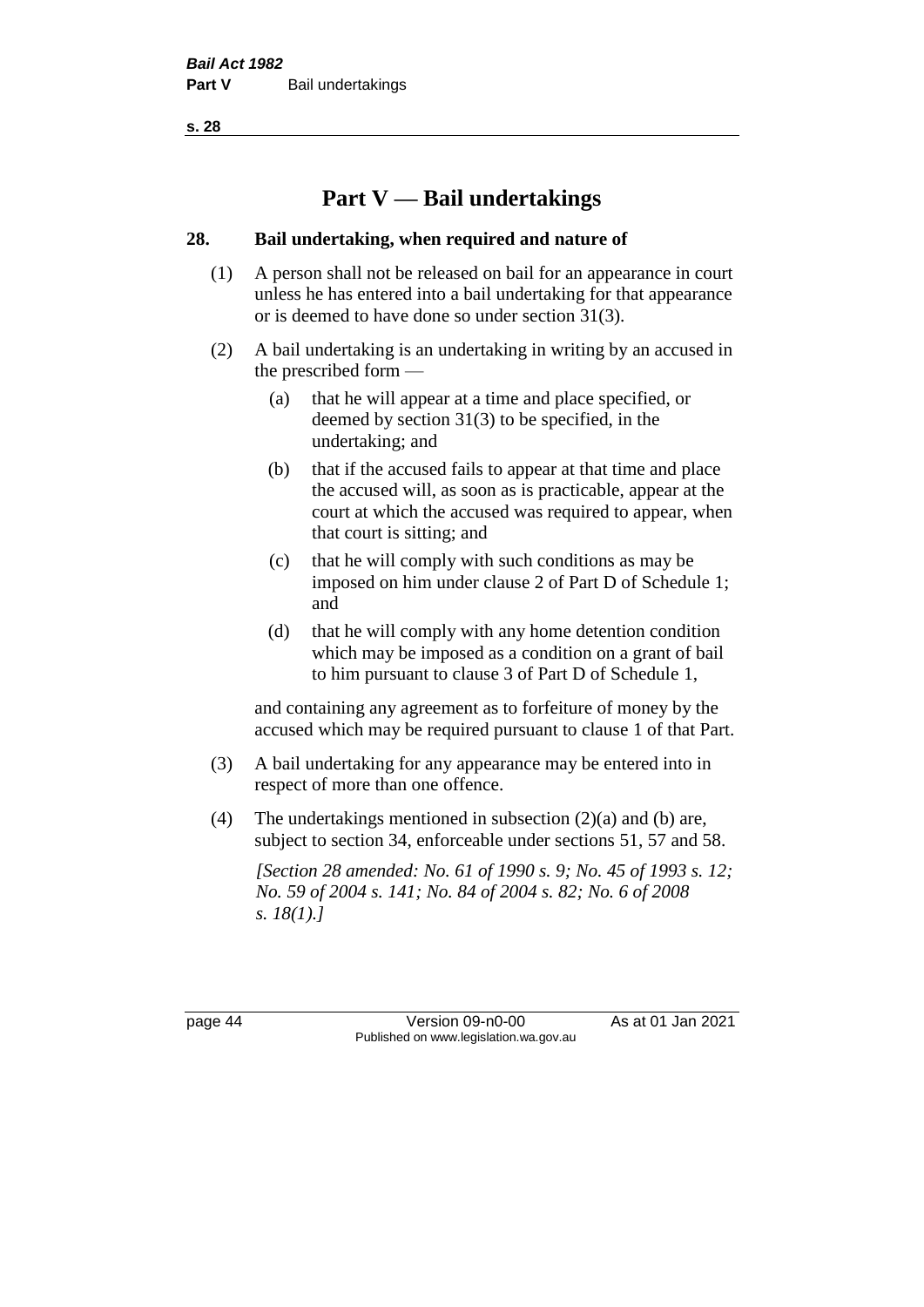#### **29. Before whom bail undertaking may be entered into**

A bail undertaking need not be entered into before the judicial officer or authorised officer who granted bail but may be entered into before any of the following persons —

- (a) a judicial officer;
- (b) a registrar of a court, other than a deputy registrar of the Magistrates Court or the Children's Court;
- (c) an authorised police officer;
- (d) an associate of a judge of the Supreme Court, the District Court or the Children's Court;
- (e) where the accused is in a lock-up or prison, any person for the time being in charge of the lock-up or prison;
- (f) where the accused is in a court custody centre, any person for the time being in charge of the centre who is approved for the purposes of this paragraph by the chief executive officer of the department of the Public Service principally assisting in the administration of the *Court Security and Custodial Services Act 1999*;
- (g) where the accused is a child, any authorised community services officer.

*[Section 29 amended: No. 15 of 1988 s. 11; No. 49 of 1988 s. 86; No. 2 of 1996 s. 61; No. 59 of 2004 s. 141; No. 84 of 2004 s. 82; No. 6 of 2008 s. 19.]* 

#### **30. Duties of person before whom bail undertaking is entered into**

- (1) The person before whom a bail undertaking is to be entered into by an accused shall before it is entered into —
	- $(a)$  either
		- (i) read it to the accused; or
		- (ii) be informed by the accused that the accused has read it; or
		- (iii) if necessary, have it translated to the accused; and

As at 01 Jan 2021 Version 09-n0-00 Page 45 Published on www.legislation.wa.gov.au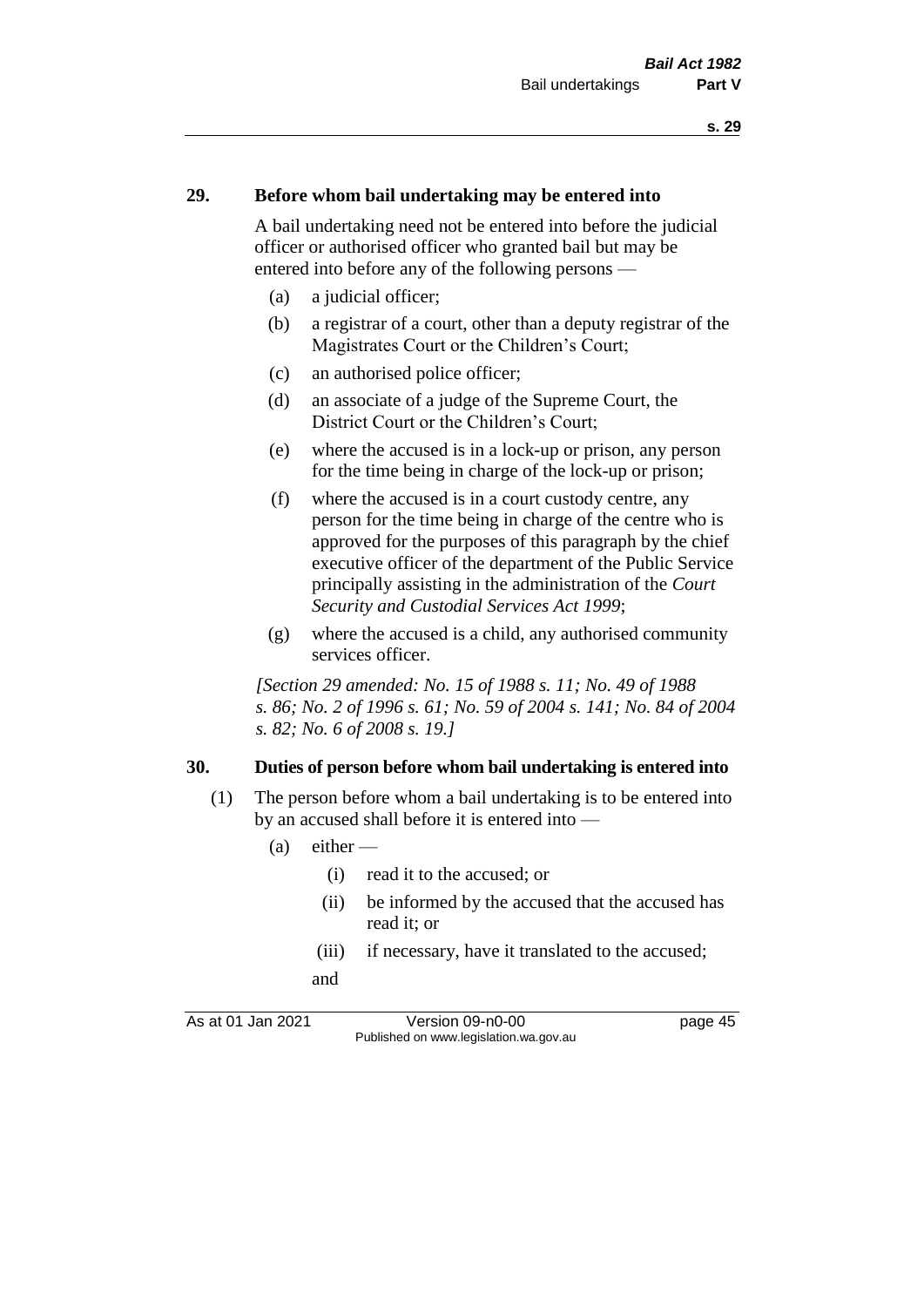(b) ensure that all conditions which are to be complied with before the release of the accused have been complied with.

- (2) The person before whom a bail undertaking is entered into by an accused shall give to him, or cause to be given to him —
	- (a) a copy of the bail undertaking as duly completed; and
	- (b) a notice in writing in the approved form showing
		- (i) his obligations pursuant to the undertaking; and
		- (ii) the consequences of his failure to comply with them.
- (3) The person before whom a bail undertaking is entered into by an accused shall enquire of the accused whether he requires the notice referred to in subsection (2)(b) to be read or translated to him and shall take such steps as are necessary to comply with any such requirement of the accused.

*[Section 30 inserted: No. 15 of 1988 s. 12; amended: No. 84 of 2004 s. 82; No. 6 of 2008 s. 20 and 43(3).]* 

### **31. Different time and place for appearance, substituting**

- (1) A different time or a different time and place may be substituted in accordance with this section for the time and place for appearance specified, or deemed by this section to be specified, in a bail undertaking.
- (2) A different time, or a different time and place, for the appearance by the accused may be substituted as mentioned in subsection  $(1)$  —
	- (a) upon an adjournment of proceedings at which the accused is present, by the judicial officer, if he has power to grant bail for that appearance, fixing a time and place for the resumed proceedings and notifying the accused orally thereof;
	- (b) upon an adjournment of proceedings from which the accused is absent for reasonable cause, by the judicial

page 46 Version 09-n0-00 As at 01 Jan 2021 Published on www.legislation.wa.gov.au

**s. 31**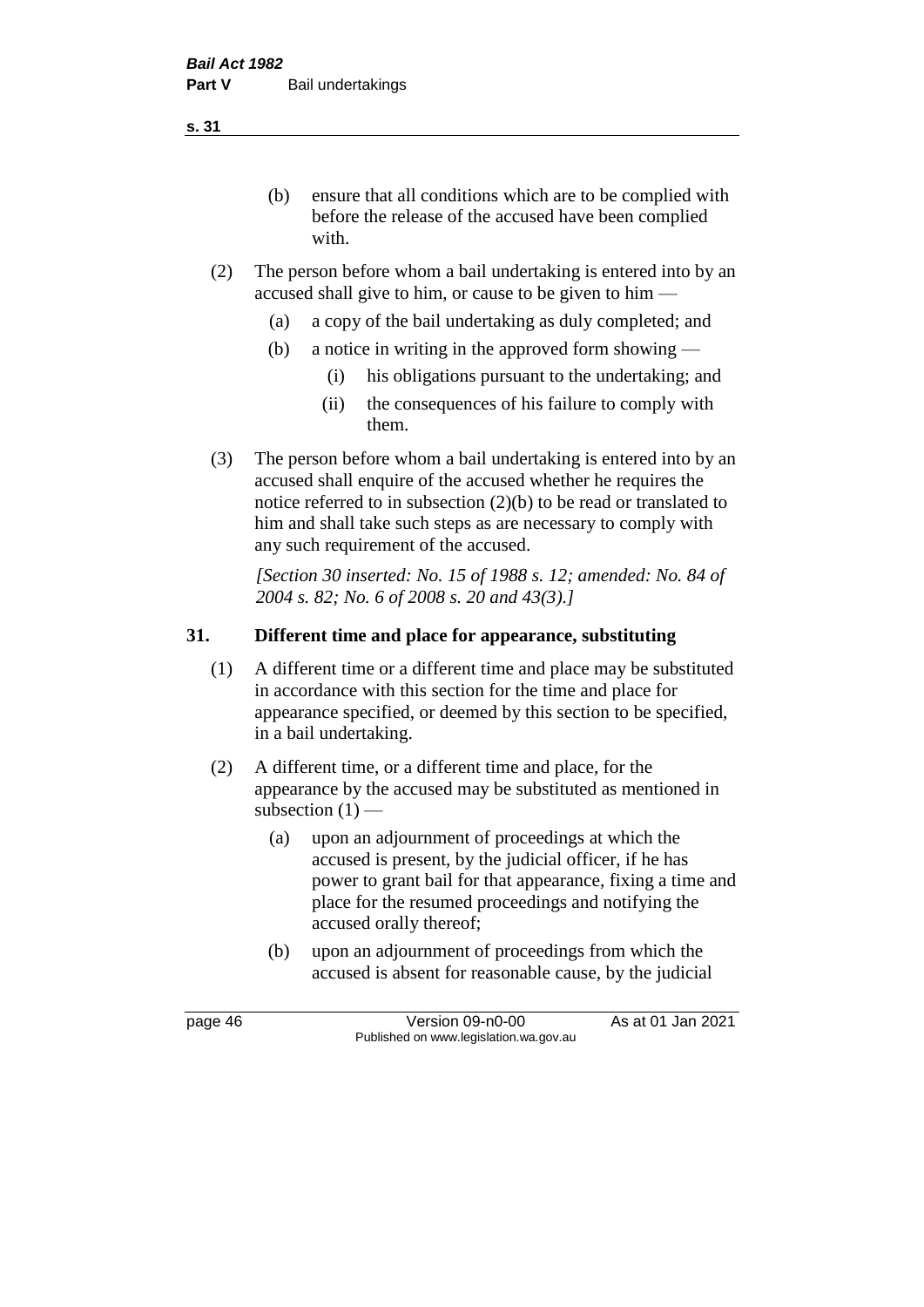officer, if he has power to grant bail for that appearance, fixing a time and place for the resumed proceedings and directing the registrar of the court to cause written notice of the time and place to be given to the accused;

- $(c)$  where
	- (i) a judge of the Supreme Court or a judge of the Children's Court has granted bail to an accused under section 15; and
	- (ii) a judicial officer, other than such a judge, has committed the accused to the Supreme Court,

by a judge of the Supreme Court or a judge of the Children's Court, as the case may require, notifying the accused orally, or directing the registrar of the court to cause written notice to be given to the accused of the time or time and place for the proceedings;

- (d) where  $-$ 
	- (i) a judge of the Supreme Court or a judge of the Children's Court has granted bail to an accused under section 15;
	- *[(ii) deleted]*
	- (iii) the judicial officer is satisfied that there has been no material change in the facts or circumstances which applied on the grant of bail,

by the judicial officer notifying the accused orally, or directing the registrar of the court to cause written notice to be given to the accused, of the time or time and place for the resumed proceedings;

(e) upon a committal to the Supreme Court or District Court, by a judicial officer, if he has power to grant bail for that appearance, fixing a specified day in a specified sitting or session of that court and directing the registrar of the court to cause written notice of the day to be given to the accused;

As at 01 Jan 2021 Version 09-n0-00 page 47 Published on www.legislation.wa.gov.au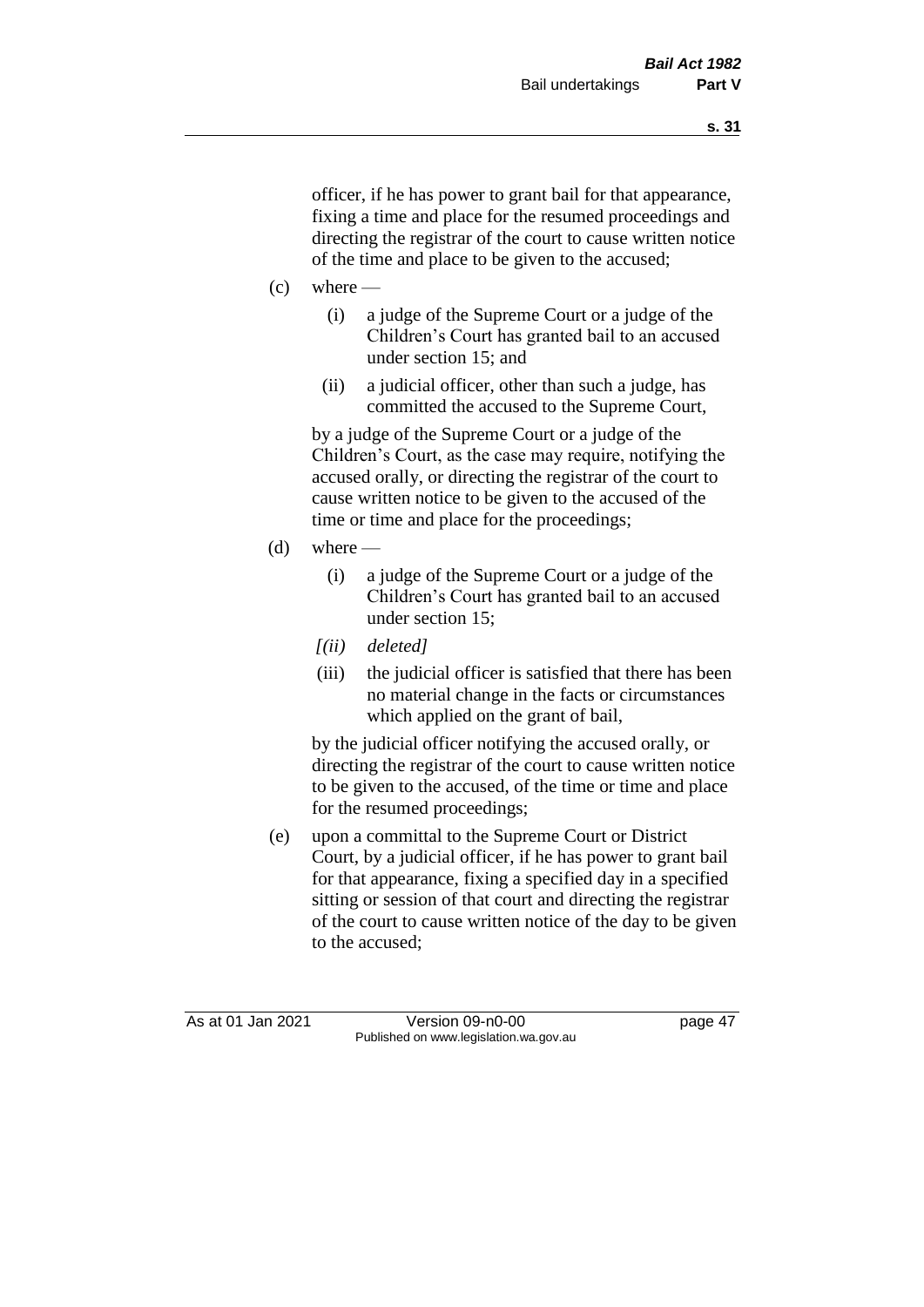(f) where an accused has been committed for trial in the Supreme Court or the District Court in a specified sitting or session thereof or on a specified day in a specified sitting or session thereof, by an officer of the court, or a person authorised under subsection (5), fixing a time for the trial in that sitting or session and causing written notice of the time to be given to the accused;

- (g) if the parties agree to a different time or a different time and place for the proceedings, by an officer of the court giving written notice thereof to the accused.
- (3) Where a different time or a different time and place is notified to an accused pursuant to subsection (2) the bail undertaking shall be deemed to be amended to specify that time or that time and place for appearance, and the terms and conditions thereof shall continue to apply as so amended as if the accused had entered into the bail undertaking in that form.
- (4) Where the power in subsection (2)(b) is exercised upon an adjournment of proceedings the right of the accused to be at liberty under section 11(1) does not lapse by reason only that there is an interval between the adjournment of the proceedings and the time when he is notified of the time and place for the resumed proceedings.
- (5) The Chief Justice, in respect of committals to the Supreme Court, and the Chief Judge, in respect of committals to the District Court, may authorise a person or persons, by name or office, to perform the functions referred to in subsection (2)(f).

*[Section 31 amended: No. 15 of 1988 s. 13; No. 49 of 1988 s. 87; No. 27 of 2002 s. 21; No. 59 of 2004 s. 141; No. 84 of 2004 s. 82; No. 6 of 2008 s. 21(1) and (2).]* 

#### **31A. Conditions on bail, amending during trial**

 $(1)$  In this section —

*amendment* means an addition, variation or cancellation under subsection (2);

page 48 Version 09-n0-00 As at 01 Jan 2021 Published on www.legislation.wa.gov.au

**s. 31A**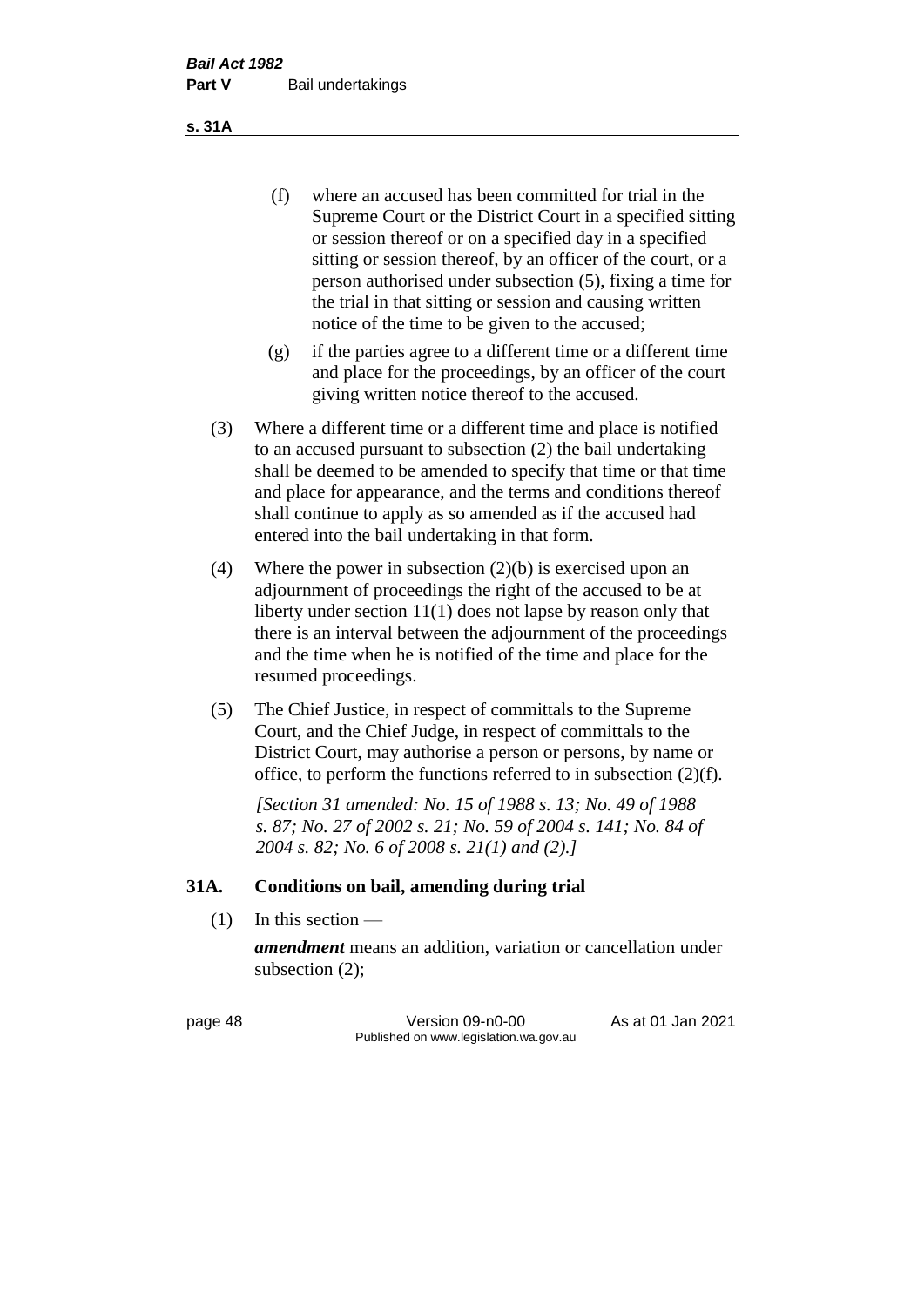*trial* means that part of proceedings for an offence when evidence is being received by the court in respect of the offence and also extends to any time when —

- (a) legal argument is being heard; or
- (b) a judicial officer or a jury is deliberating.

### $(2)$  Where —

- (a) an accused has been granted bail for the accused's appearance for trial for an offence; and
- (b) the trial extends beyond one day,

a judicial officer who grants bail for the next appearance by exercising the power in section  $31(2)(a)$  may also do one or more of the following —

- (c) add any condition to the extent that is authorised by clause 2 or 3 of Part D of Schedule 1;
- (d) vary a condition to that extent;
- (e) cancel a condition.
- (3) A judicial officer who adds, varies or cancels a condition under subsection (2) shall cause an officer of the court —
	- (a) to endorse the amendment on the accused's copy of the bail undertaking or, if that copy is not available for endorsement, to give written notice of the amendment to the accused; and
	- (b) to endorse on a file copy of the undertaking a certificate as to the amendment and the action taken under paragraph (a).
- (4) If the judicial officer considers that the amendment is of a minor nature, the judicial officer may, for the purposes of section 44(4), cause the officer of the court to include a statement to that effect in the endorsement or notice under subsection (3)(a) and the certificate under subsection (3)(b).

As at 01 Jan 2021 Version 09-n0-00 Page 49 Published on www.legislation.wa.gov.au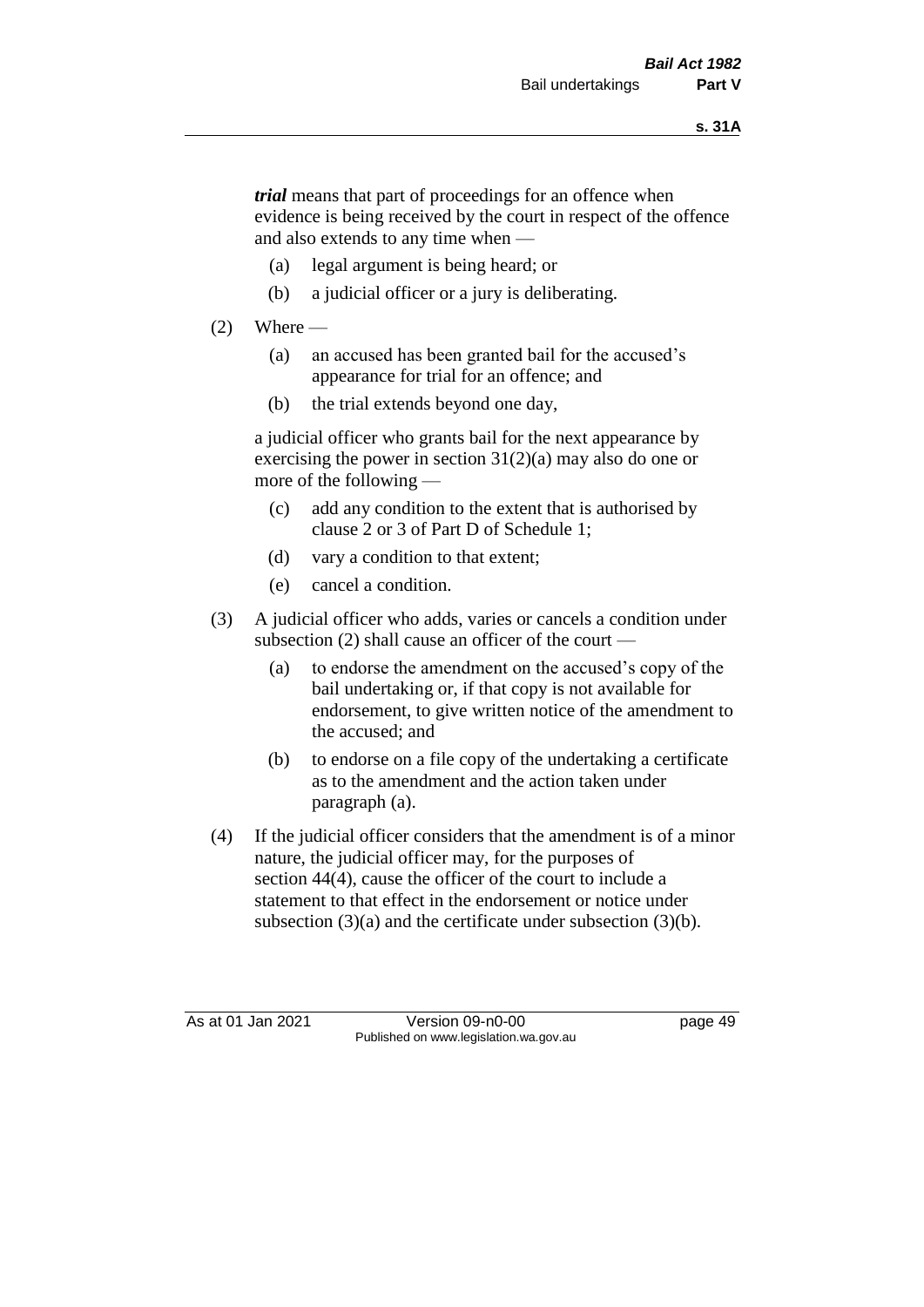- (5) When action is taken under subsection  $(3)(a)$ 
	- (a) the bail undertaking is to be regarded as having been amended as provided in the endorsement or notice, as the case requires; and
	- (b) the terms and conditions of the bail undertaking continue to apply as so amended as if the accused had entered into the bail undertaking in that form.
- (6) In any proceedings an endorsement on a copy of a bail undertaking referred to in subsection (3)(b) purporting to be a certificate referred to in that paragraph is evidence of the matters appearing in it without proof of the signature of the person who made the endorsement.

*[Section 31A inserted: No. 6 of 2008 s. 22(1).]*

#### **32. Notices under s. 31, service and proof of**

- (1) A written notice to an accused under section  $31(2)$ 
	- (a) shall be given to the accused personally; or
	- (b) shall be sent to the accused by post to the accused's address appearing in the records of the court; or
	- (c) shall be provided to the accused by electronic means in accordance with the regulations.
- (2) A person who gives, sends or provides a notice in accordance with subsection (1) shall endorse on a file copy of the notice a certificate showing —
	- (a) that the person has done so; and
	- (b) the time of doing so.
- (3) If a notice is sent by post under subsection  $(1)(b)$ , the notice is to be presumed, unless the contrary is shown, to have been received at the time when, in the ordinary course of events, it would have been delivered.
- (4) The judicial officer who under section  $31(2)(a)$  notifies an accused of the time and place for resumed proceedings shall

page 50 Version 09-n0-00 As at 01 Jan 2021 Published on www.legislation.wa.gov.au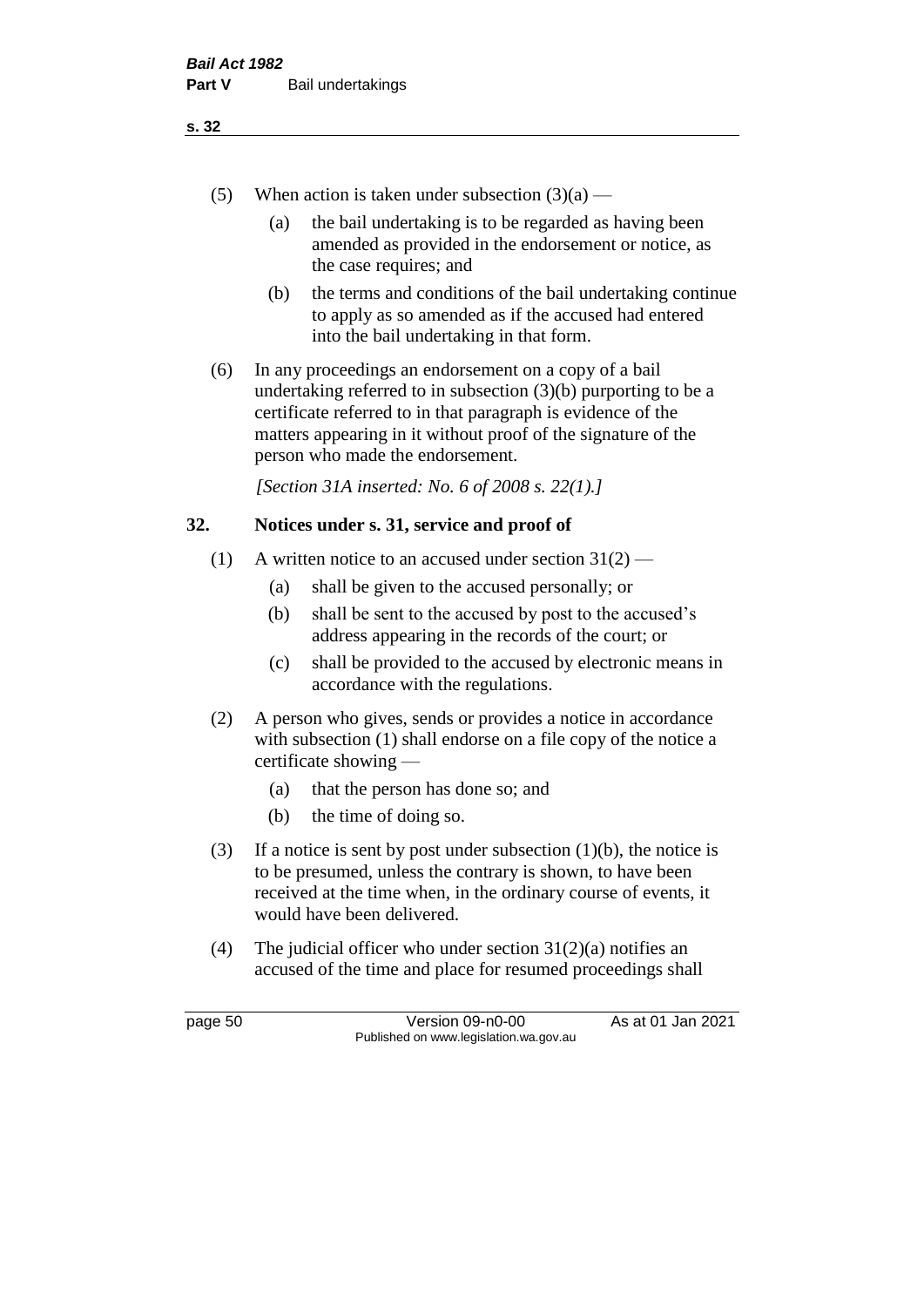cause to be endorsed on the accused's bail undertaking a certificate showing details of such time and place and that the accused has been notified of them.

- (5) In any proceedings
	- (a) a document purporting to be a copy of a notice referred to in subsection (1) shall be evidence of the terms of the notice; and
	- (b) an endorsement
		- (i) on a copy of a notice referred to in subsection (2); or
		- (ii) on a bail undertaking,

purporting to be a certificate referred to in subsection (2) or (4) is evidence of the matters appearing in it without proof of the signature of the person who made the endorsement.

*[Section 32 amended: No. 74 of 1984 s. 12; No. 84 of 2004 s. 82; No. 6 of 2008 s. 23(1)-(3); No. 20 of 2013 s. 27; No. 34 of 2020 s. 82.]* 

## **33. Judicial officer may order accused to enter into bail undertaking**

- (1) Where bail is granted to an accused by a judicial officer, whether with or without any condition being attached thereto, and the accused fails or refuses to enter into a bail undertaking in terms of the grant, the judicial officer who granted bail may, subject to subsection (3), order that the accused enter into the bail undertaking within such time as he may specify.
- (2) If an accused does not comply with an order under subsection (1), the judicial officer may, subject to subsection (3), further order that a bail undertaking, in such form as the judicial officer may approve, shall be deemed to have been entered into by the accused on the date of such further order, and thereupon that undertaking shall be treated as

As at 01 Jan 2021 Version 09-n0-00 page 51 Published on www.legislation.wa.gov.au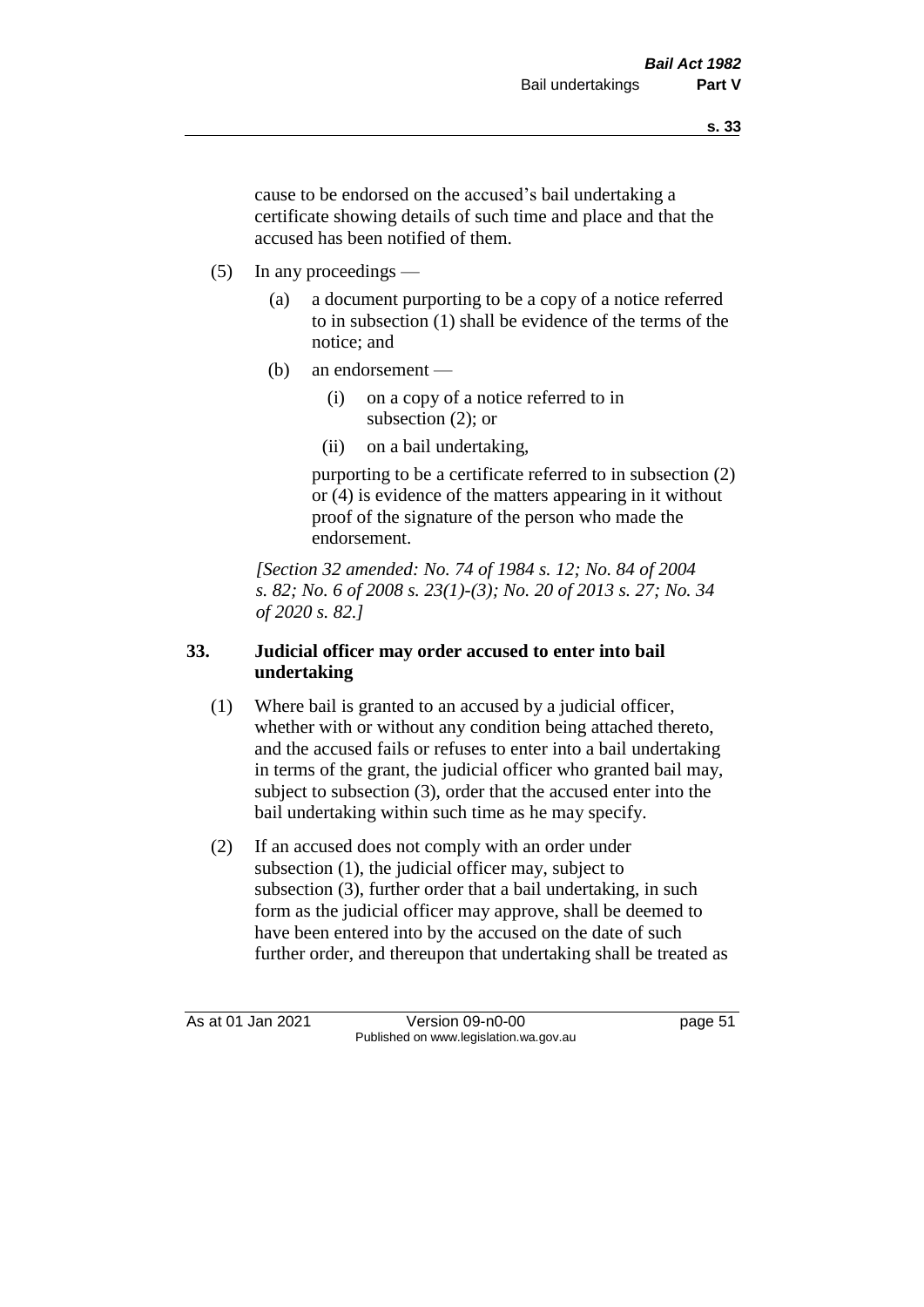if it had been duly entered into by the accused for the purposes of this Act.

- (3) A judicial officer shall not
	- (a) make an order under subsection (2) unless he has personally informed the accused of the terms and effect of the order made under subsection (1);
	- (b) exercise any of the powers conferred on him by this section unless he is satisfied that the accused has the capacity to enter into and comply with the undertaking.

*[Section 33 amended: No. 84 of 2004 s. 82.]* 

#### **34. When bail undertaking ceases to have effect**

A bail undertaking ceases to have effect —

- (a) upon the revocation of bail under section 55;
- (b) upon the death of the accused, but only if no order has been made under section 57;
- (c) subject to section 31, upon the appearance in court by the accused as required by his bail undertaking;
- (d) upon the discharge of the accused according to law from any further proceedings for the offence, or all of the offences, to which the bail undertaking relates;
- (e) during any period before the time at which the accused is required to appear in court when he is in custody for any other offence or reason.

*[Section 34 amended: No. 84 of 2004 s. 82.]* 

page 52 Version 09-n0-00 As at 01 Jan 2021 Published on www.legislation.wa.gov.au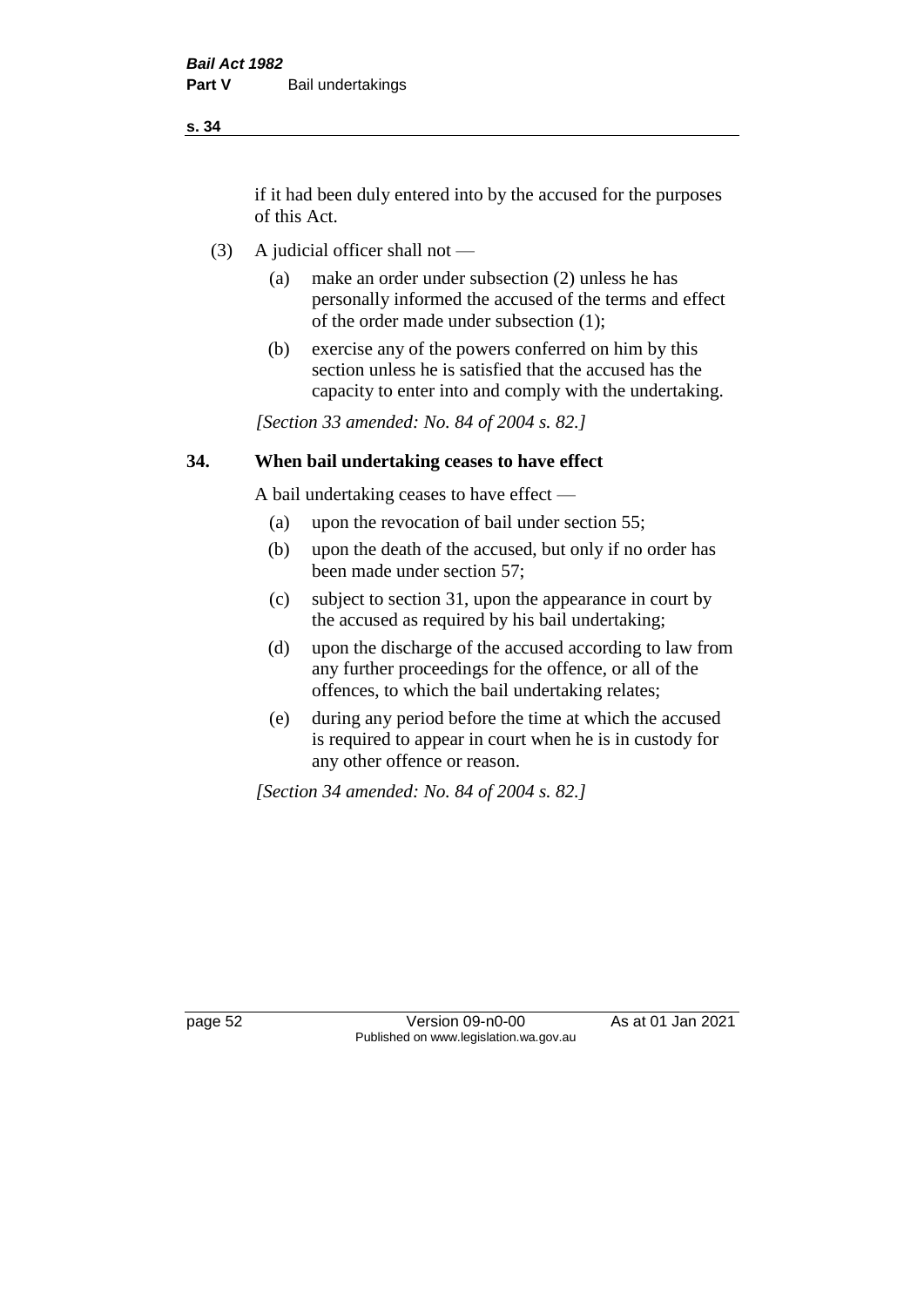# **Part VI — Sureties and surety undertakings**

#### **35. Surety and surety undertaking**

- (1) A surety is a person who, as a condition of the grant of bail to an accused, enters into a surety undertaking, that is to say, undertakes in writing that he will, subject to this Act, forfeit a specified amount of money if the accused fails to comply with any requirement of his bail undertaking mentioned in section  $28(2)(a)$  and (b).
- (2) A surety is required to be approved under section 40.
- (3) A forfeiture of money by a surety as mentioned in subsection (1) is enforceable as provided in section 49 but not otherwise.

*[Section 35 amended: No. 84 of 2004 s. 82; No. 6 of 2008 s. 18(3).]* 

#### **36. Sureties, who may approve**

- (1) The decision whether an applicant should be approved as a surety in any case is to be made —
	- (a) by a person referred to in section 29(a) to (d); or
	- (b) where the accused to whom bail has been granted is in prison, by a person for the time being in charge of the prison; or
	- (c) where the accused to whom bail has been granted is a child, by an authorised community services officer.
- (2) A judicial officer when granting bail to an accused subject to a requirement for a surety or sureties may make an order as to -
	- (a) the giving of notice to the prosecutor of an application for approval of any surety; or
	- (b) the person or persons who are to, or may, approve any surety,

and subsection (1) has effect subject to any such order. *[Section 36 inserted: No. 6 of 2008 s. 24(1).]*

As at 01 Jan 2021 Version 09-n0-00 page 53 Published on www.legislation.wa.gov.au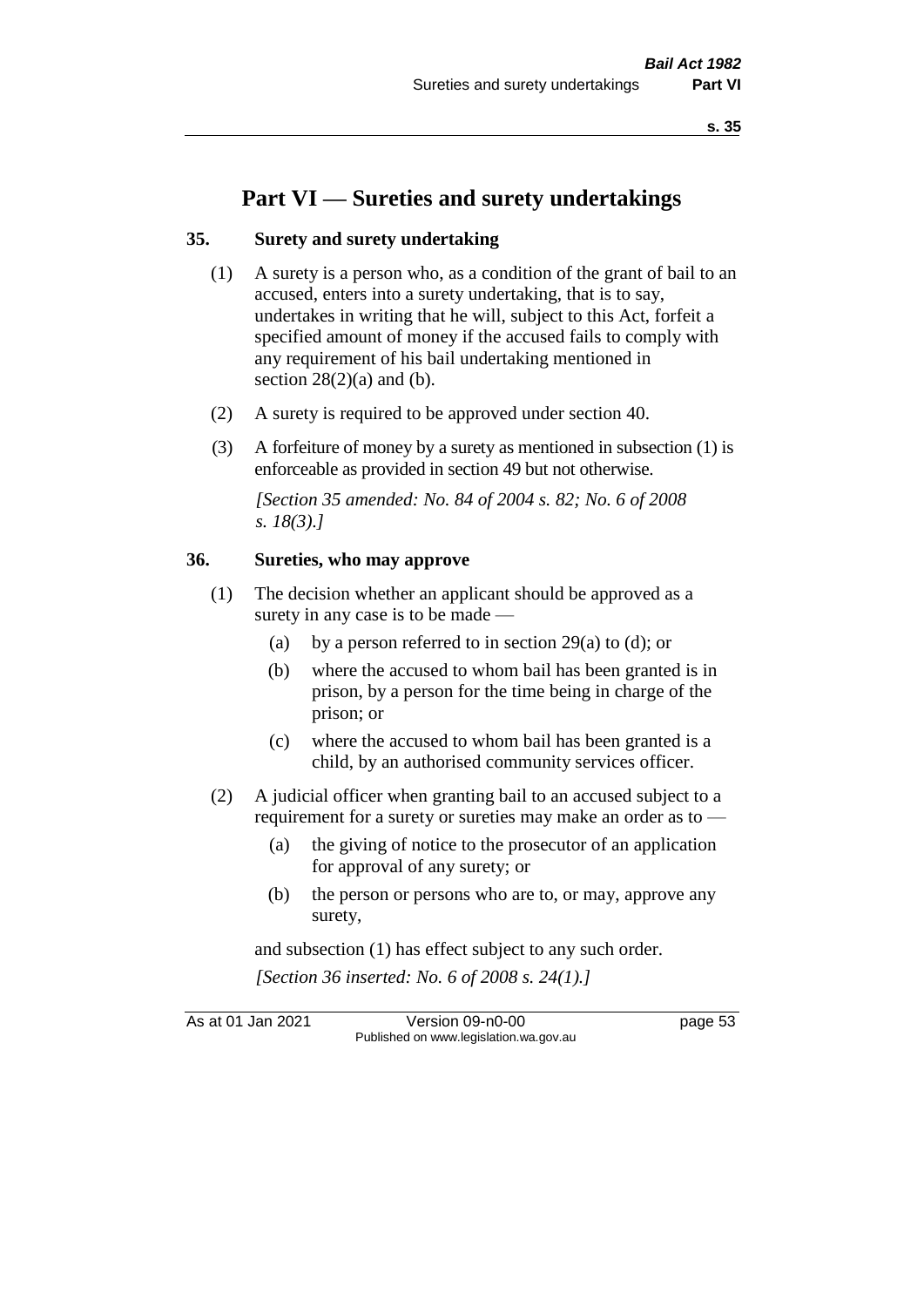### **37. Proposed surety to receive certain information and form**

- (1) Whenever a surety approval officer is called upon to decide whether an applicant should be approved as a surety, he shall ensure that the applicant is, or has been, given —
	- (a) a duly completed notice in the prescribed form showing details of the terms and conditions on which bail has been granted to the accused in whose case the surety is required; and
	- (b) such information in writing as to the effect of this Act in relation to the rights, obligations and liabilities of sureties as is prescribed for the purposes of this paragraph; and
	- (c) a prescribed form of declaration for completion designed to disclose to the surety approval officer all information relevant to the decision.
- (2) Before he makes his decision, the surety approval officer shall ensure that the applicant furnishes to him the declaration referred to in subsection (1)(c) duly completed.

*[Section 37 amended: No. 84 of 2004 s. 82; No. 6 of 2008 s. 24(4), (5) and 25; No. 20 of 2013 s. 28.]* 

# **38. Persons disqualified from being sureties**

- (1) A person is not qualified to be approved as a surety if  $-$ 
	- (a) the person is under 18 years of age; or
	- (b) subject to subsection (2), the value of the person's assets, after provision is made for the person's debts and liabilities, is less than the amount which the person might become liable to forfeit under the person's proposed surety undertaking; or
	- (c) there are reasonable grounds for believing that the person has been, or will be, indemnified by any person against any forfeiture referred to in paragraph (b); or

page 54 Version 09-n0-00 As at 01 Jan 2021 Published on www.legislation.wa.gov.au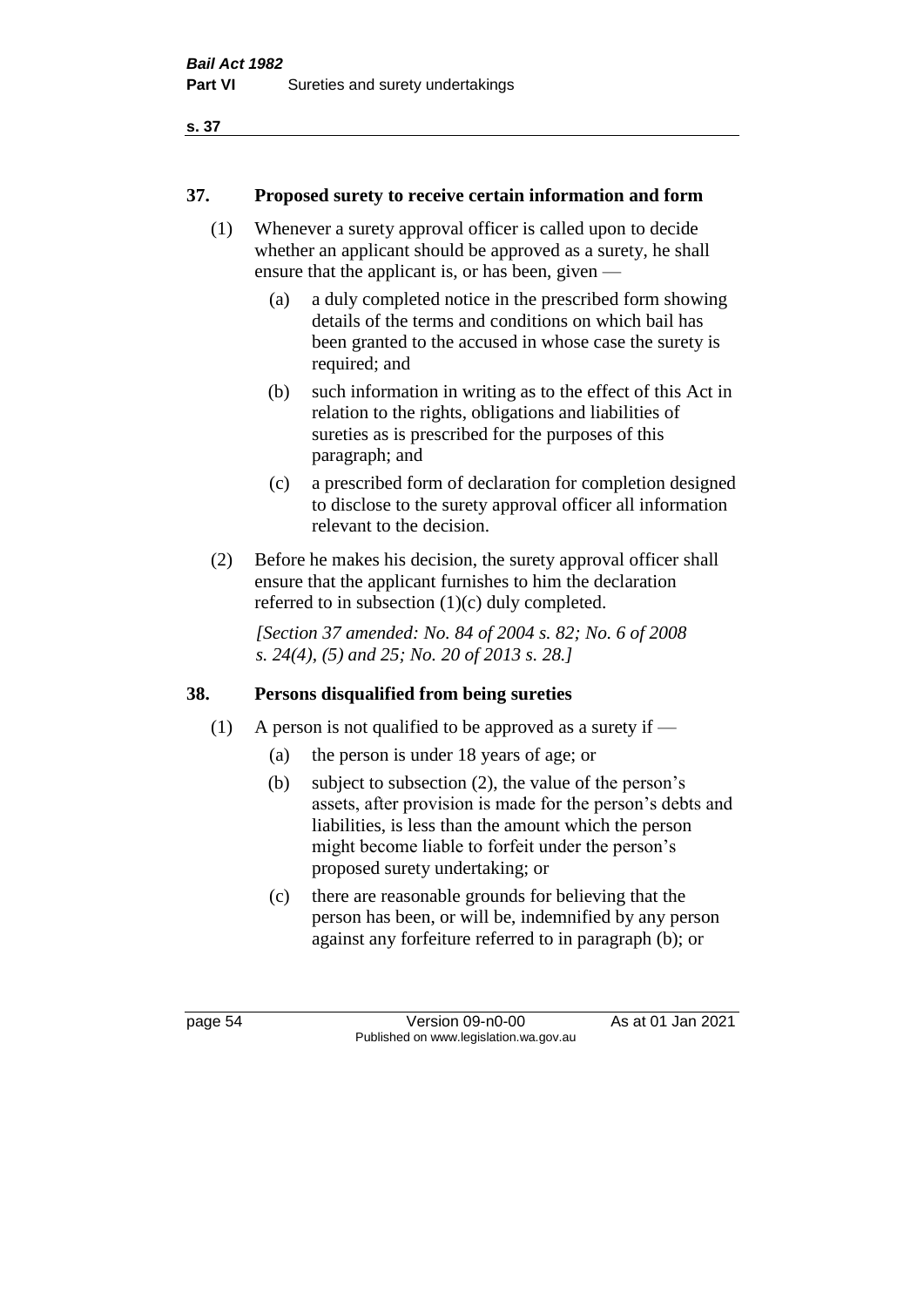- (d) the surety approval officer knows, or has reasonable grounds to believe, that —
	- (i) there is a current restraining order between the person and the accused under the *Restraining Orders Act 1997***;** or
	- (ii) the person is in a family relationship with the accused and was a victim of an offence for which the accused has been convicted within the last 10 years; or
	- (iii) the person is the alleged victim of the offence of which the accused has been charged and is in a family relationship with the accused.
- (2) Subsection (1)(b) does not apply where the applicant for approval is required to give security sufficient to cover the amount which he might become liable to forfeit.
- (3) A surety approval officer must not ask an applicant questions that relate to a matter under subsection  $(1)(d)$  but rather should rely on any information that is reasonably available from the details of the offence, records or similar sources of information.
- (4) Subsection (1)(d) does not apply where the accused is a child. *[Section 38 amended: No. 30 of 2020 s. 44.]*

#### **39. Matters to be regarded when approving sureties**

In determining whether an applicant is suitable to be a surety a surety approval officer shall have regard to all matters which appear to him to be relevant including, as well as any others, the following —

- (a) the character and antecedents of the applicant; and
- (b) his proximity to or connection with the accused, whether by kinship, place of residence or otherwise; and
- (c) his ability to pay, or give security for, the amount which he might become liable to forfeit under his proposed

As at 01 Jan 2021 Version 09-n0-00 page 55 Published on www.legislation.wa.gov.au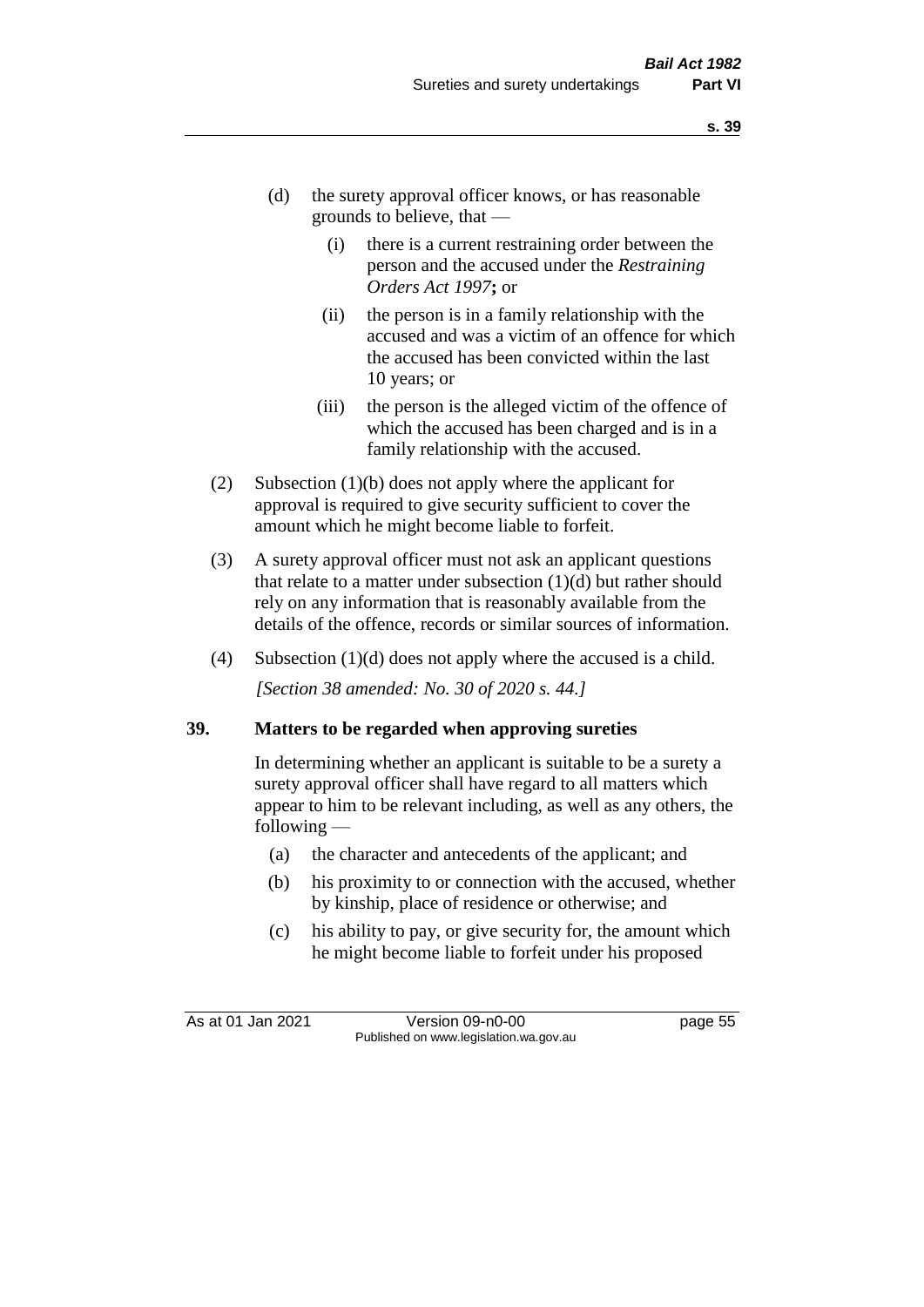surety undertaking, without excessive hardship to himself or his dependants.

*[Section 39 amended: No. 84 of 2004 s. 82; No. 6 of 2008 s. 24(4).]* 

#### **40. Decision on application by proposed surety**

- (1) Upon receipt of the duly completed declaration referred to in section  $37(1)(c)$ , the surety approval officer shall, after making any enquiries which he thinks desirable, make a decision, as soon as is practicable, either to approve or not to approve of the applicant as a surety in that case.
- (2) If the surety approval officer does not approve of the applicant as a surety he shall record the reasons for his doing so and inform the applicant and the accused thereof, or cause them to be so informed.
- (3) The surety approval officer must not include reasons under subsection (2) to the extent that to do so would disclose that the surety approval officer has acted under section 38(1)(d) (but must still make a record of these reasons).

*[Section 40 amended: No. 15 of 1988 s. 15; No. 84 of 2004 s. 82; No. 6 of 2008 s. 24(5); No. 30 of 2020 s. 45.]* 

# **41. Finality of decision to refuse approval of surety**

- (1) A decision by a surety approval officer not to approve of the applicant as a surety is final unless the applicant becomes entitled to re-apply under subsection (2).
- (2) An applicant who is refused approval as a surety may re-apply for approval to the surety approval officer who made that decision, or if that officer is absent or unavailable to another surety approval officer, on the ground that —
	- (a) new facts have been discovered, new circumstances have arisen or the circumstances have changed since he was refused approval; or

page 56 Version 09-n0-00 As at 01 Jan 2021 Published on www.legislation.wa.gov.au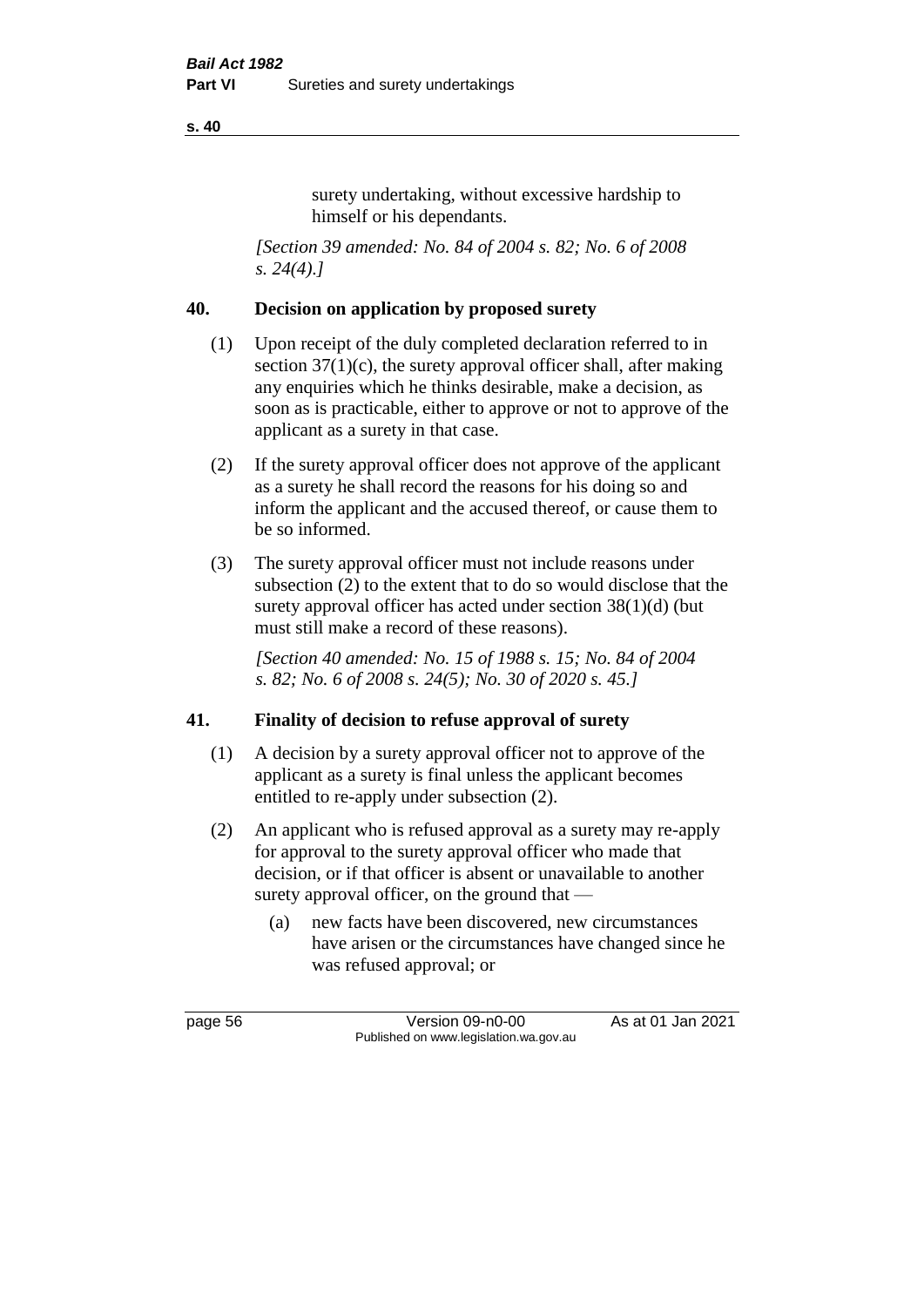(b) he failed to adequately present his case for approval on his previous application,

and the provisions of this Act, except section 37, shall, with necessary modifications, apply to any such further application and the decision thereon.

*[Section 41 amended: No. 6 of 2008 s. 24(3) and (4).]*

#### **42. Before whom surety undertaking may be entered into**

A surety undertaking need not be entered into before the surety approval officer who approved the surety but may be entered into before any person before whom the accused for whose appearance the surety is approved might enter into his bail undertaking under section 29.

*[Section 42 amended: No. 84 of 2004 s. 82; No. 6 of 2008 s. 24(5).]* 

#### **43. Duties of person before whom surety undertaking is entered into**

A person before whom a surety undertaking is to be entered into —

- $(a)$  shall
	- (i) read to the surety; or
	- (ii) be informed by the surety that he has read; or
	- (iii) if necessary, have translated to the surety,

the documents described in section  $37(1)(a)$  and (b), and the surety undertaking, before the surety enters into the undertaking; and

- (b) shall ensure that all conditions which are to be complied with by the surety have been complied with before the surety enters into his undertaking; and
- (c) shall give to the surety a copy of his surety undertaking as duly completed.

*[Section 43 amended: No. 74 of 1984 s. 13.]* 

As at 01 Jan 2021 Version 09-n0-00 page 57 Published on www.legislation.wa.gov.au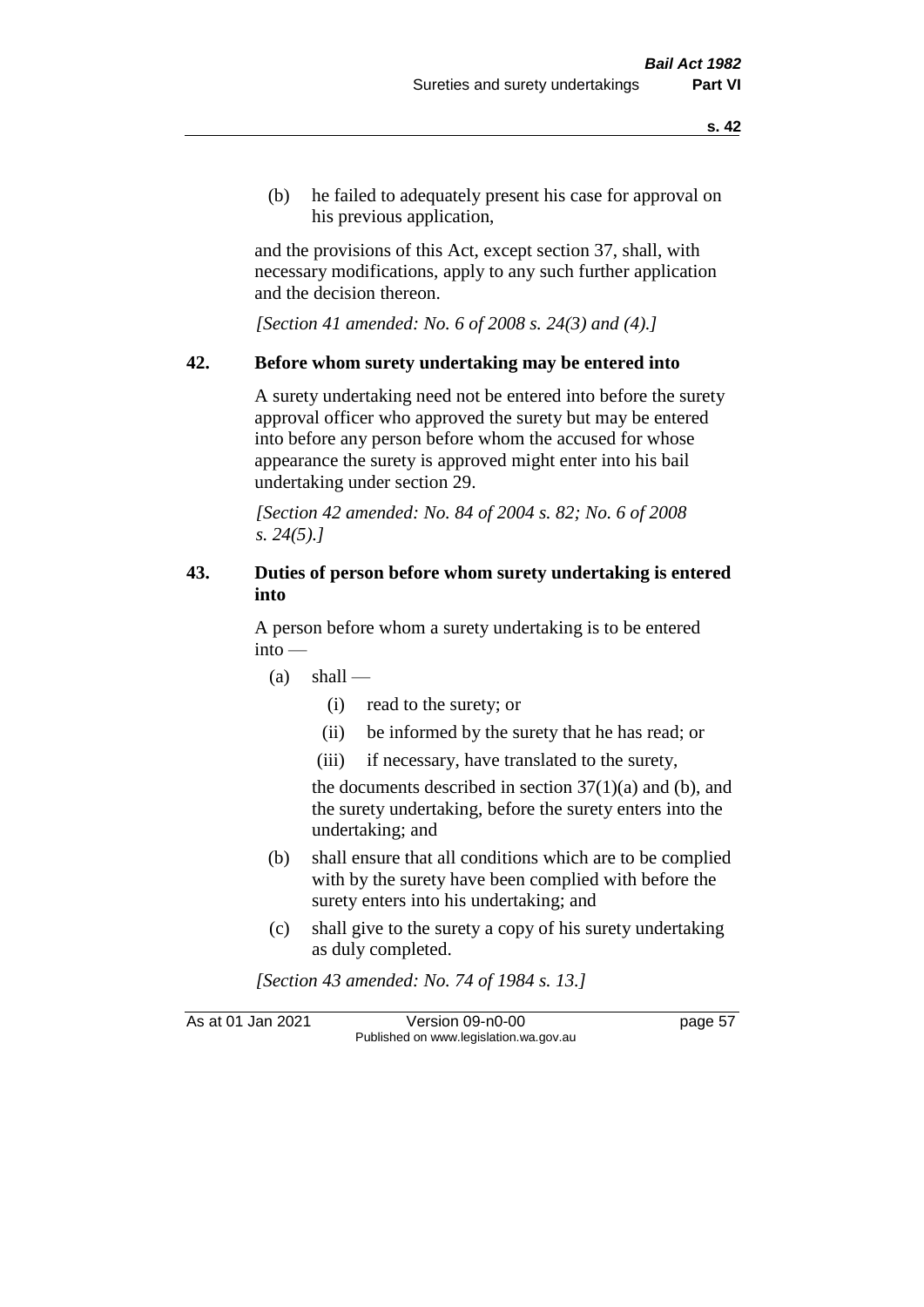**s. 43A**

# **43A. 2M Entering into surety undertaking where proposed surety interstate**

(1) In this section —

*proposed surety* means a person who is to enter into a surety undertaking;

*relevant official* means the person before whom the surety undertaking is to be entered into or was entered into, as the case requires;

*video link* means facilities (including closed circuit television) that enable, at the same time —

- (a) the relevant official to see and hear the proposed surety; and
- (b) the proposed surety to see and hear the relevant official.
- (2) This section applies if a proposed surety is in another State or a Territory.
- (3) The relevant official may comply with section 43(a) and (b) by means of a video link.
- (4) The relevant official may provide the surety undertaking to the proposed surety for completion by providing it by electronic means in accordance with the regulations.
- (5) The proposed surety may enter into the surety undertaking by providing the completed surety undertaking to the relevant official by electronic means in accordance with the regulations.
- (6) If the surety undertaking is provided by electronic means under subsection (4) or (5), any requirement for the proposed surety or the relevant official to sign it is to be taken to have been complied with if the full name of the proposed surety or the relevant official, as the case requires, appears in the appropriate place in the undertaking.
- (7) The relevant official may comply with section 43(c) by providing a copy of the surety undertaking (as duly completed)

page 58 Version 09-n0-00 As at 01 Jan 2021 Published on www.legislation.wa.gov.au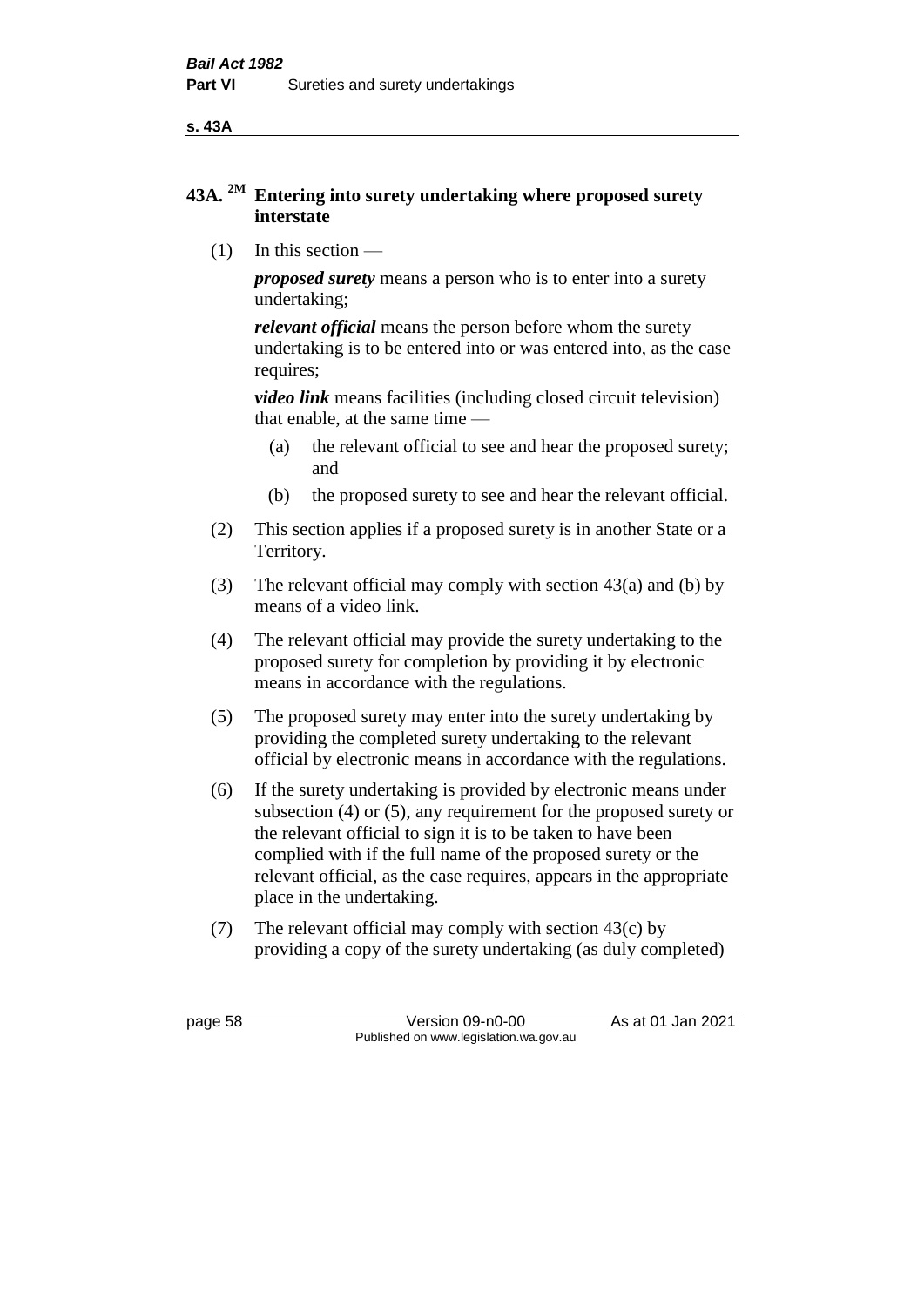to the surety by electronic means in accordance with the regulations.

- (8) A surety undertaking that is entered into in accordance with this section is to be taken to have been entered into before the relevant official.
- (9) In any proceedings a document purporting to be a copy of a surety undertaking and purporting to be certified by the relevant official to be a copy of a surety undertaking entered into in accordance with this section is evidence of the surety undertaking without proof of the signature of the relevant official.

*[Section 43A inserted: No. 6 of 2008 s. 26; amended: No. 20 of 2013 s. 29.]*

*[Section 43A: modified by the COVID-19 Response and Economic Recovery Omnibus Act 2020 (No. 34 of 2020) Part 4 Division 1. See endnote 2M.]*

#### **44. When surety undertaking extends to different time or different time and place substituted under s. 31**

- (1) A surety undertaking does not extend to the failure by the accused to appear at a different time or a different time and place substituted pursuant to section 31 unless —
	- (a) the surety undertaking contains a provision stating that it does so extend and, where applicable under subsection (5), the surety has received notice as mentioned in that subsection; or
	- (b) subsection (2) applies.
- (2) A surety undertaking extends to the failure by the accused to appear at a different time substituted pursuant to section 31 during a trial if, at the option of the surety, the undertaking contains a provision stating —
	- (a) that it does so extend; and
	- (b) the effect of subsection (4).

As at 01 Jan 2021 Version 09-n0-00 Page 59 Published on www.legislation.wa.gov.au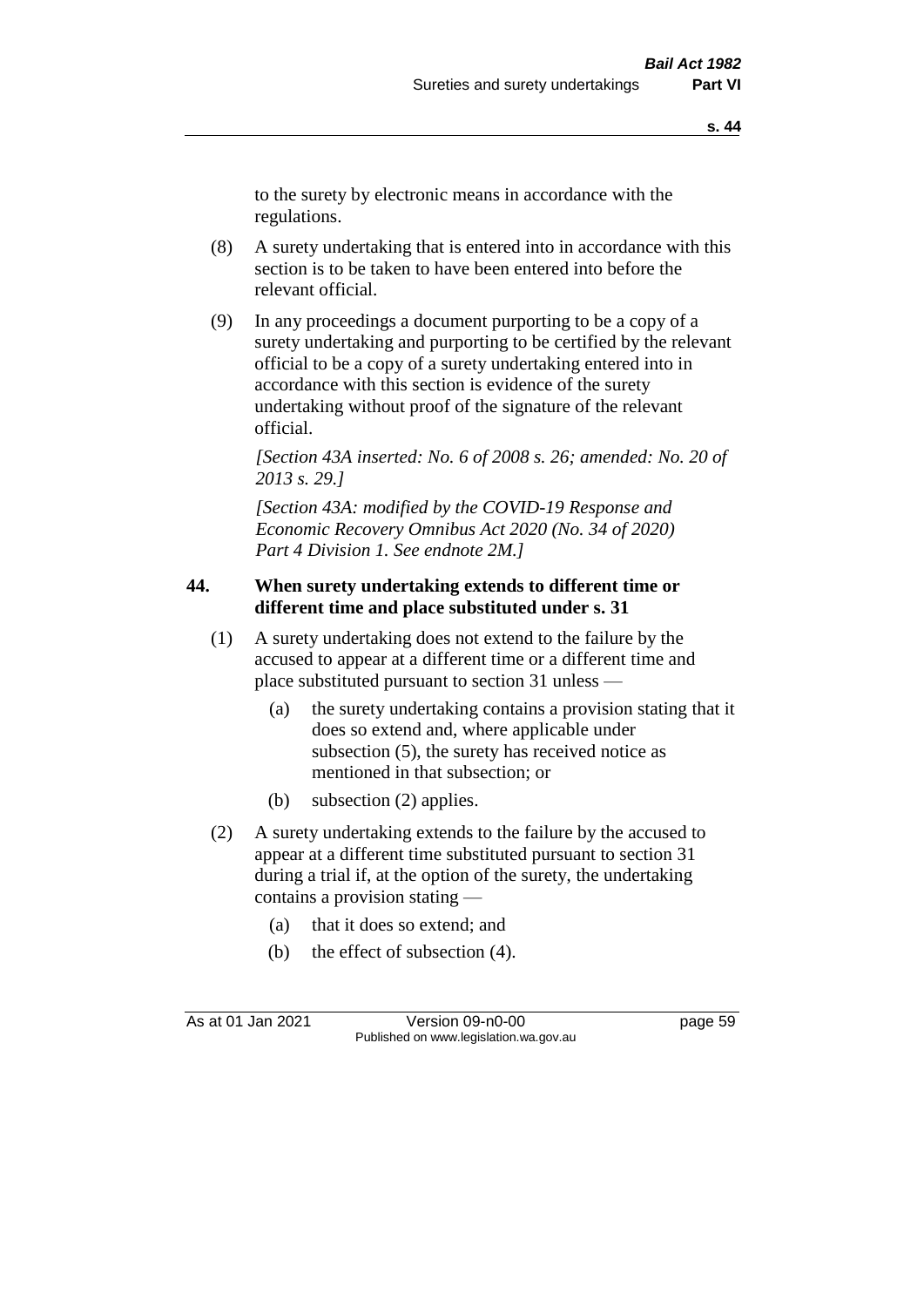(3) In subsection  $(2)$  —

*trial* means that part of proceedings for an offence when evidence is being received by the court in respect of the offence and also extends to any time when —

- (a) legal argument is being heard; or
- (b) a judicial officer or a jury is deliberating.
- (4) Subsection (2) applies despite any amendment as defined in section 31A(1) if the endorsement or notice under section  $31A(3)(a)$  in respect of the amendment includes a statement referred to in section 31A(4).
- (5) A surety undertaking may, at the option of the surety, also contain a provision stating that where —
	- (a) a different time or a different time and place for the accused's appearance is substituted pursuant to section 31; and
	- (b) subsection (2) does not apply,

the surety's liability only arises if the surety is given notice, as soon as is practicable, of the different time or the different time and place.

(6) Where, by operation of this section, a surety undertaking would extend to the failure by the accused to appear at a different time or a different time and place substituted pursuant to section 31, that extension is not affected by a reduction in the number of offences to which the accused's bail undertaking relates.

*[Section 44 inserted: No. 6 of 2008 s. 27(1).]*

#### **45. Notices under s. 44, service and proof of**

- (1) For the purposes of section 44(5) notice to a surety may be given —
	- (a) orally to the surety by the judicial officer when he fixes a time and place for the proceedings or the resumed proceedings; or

page 60 Version 09-n0-00 As at 01 Jan 2021 Published on www.legislation.wa.gov.au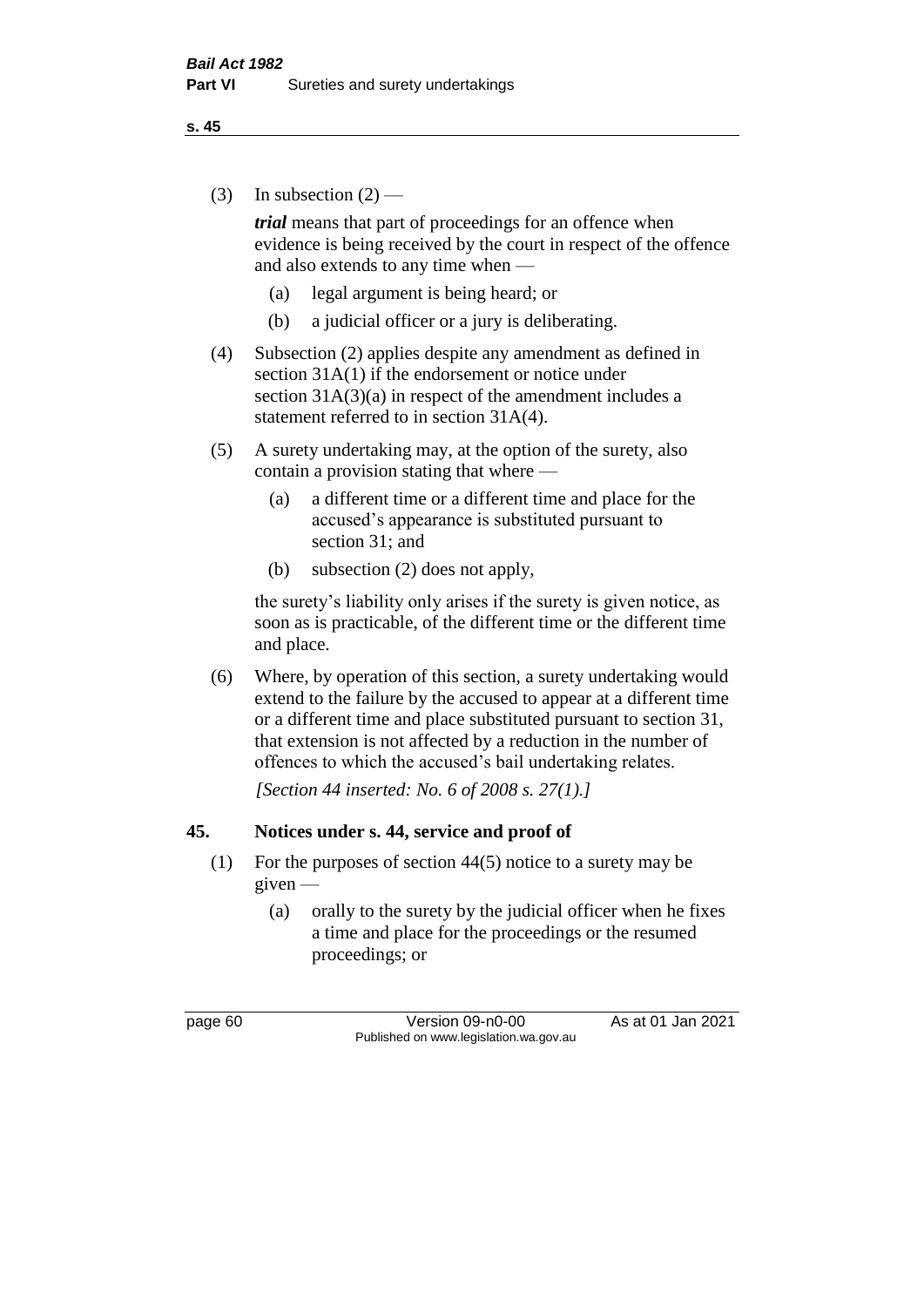- (b) in the approved form to the surety personally; or
- (c) by a person authorised under subsection  $(5)$ 
	- (i) sending or causing to be sent the approved form to the surety by post to the surety's address appearing in the records of the court; or
	- (ii) providing or causing to be provided the approved form to the surety by electronic means in accordance with the regulations.
- (2) A person who gives a notice in accordance with subsection  $(1)(b)$  or  $(c)$  shall endorse on a file copy of the notice a certificate showing —
	- (a) that the person has done so; and
	- (b) the time of doing so.
- (2a) If a notice is sent by post under subsection  $(1)(c)$ , the notice is to be presumed, unless the contrary is shown, to have been received at the time when, in the ordinary course of events, it would have been delivered.
- (3) A judicial officer who, under subsection  $(1)(a)$ , notifies a surety of the time and place for the proceedings or the resumed proceedings shall cause to be endorsed on a file copy of the surety's undertaking a certificate showing details of such time and place and that the surety has been notified of them.
- (4) In any proceedings
	- (a) a document purporting to be a copy of a notice referred to in section 44(5) shall be evidence of the terms of the notice; and
	- (b) an endorsement
		- (i) on a file copy of a notice given under subsection  $(1)(b)$  or  $(c)$  purporting to be a certificate referred to in subsection (2); or
		- (ii) on a file copy of a surety undertaking purporting to be a certificate referred to in subsection (3),

As at 01 Jan 2021 Version 09-n0-00 Page 61 Published on www.legislation.wa.gov.au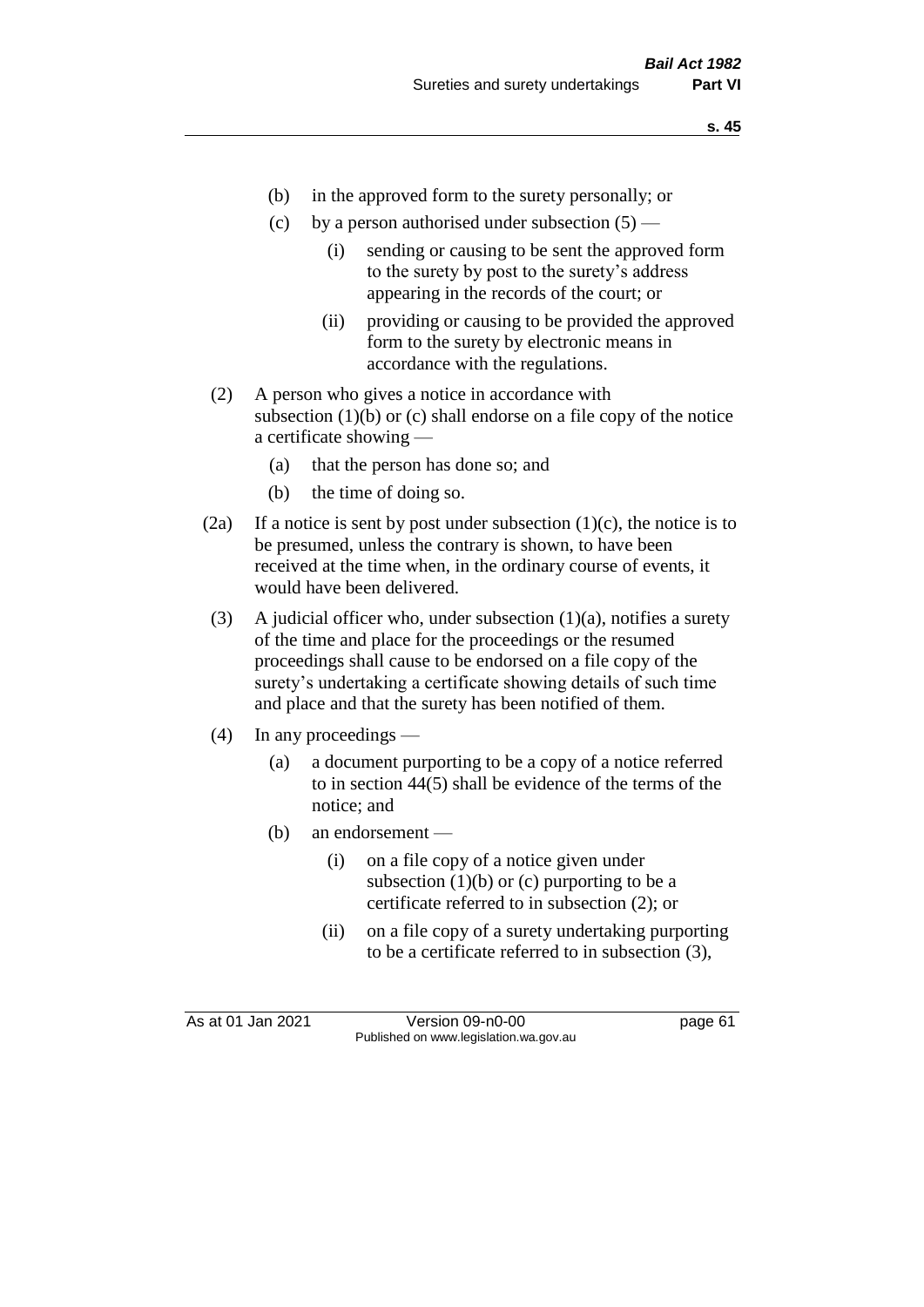is evidence of the matters appearing in the certificate without proof of the signature of the person who made the endorsement.

- (5) A registrar of the court, other than a deputy registrar of the Magistrates Court or the Children's Court, is an authorised person for the purposes of subsection  $(1)(c)$  and in addition —
	- (a) in respect of committals to the Supreme Court, the Chief Justice; and
	- (b) in respect of committals to the District Court, the Chief Judge,

may authorise a person or persons, by name or office, to perform the function referred to in subsection  $(1)(c)$ .

*[Section 45 amended: No. 74 of 1984 s. 15; No. 59 of 2004 s. 141; No. 6 of 2008 s. 28(1)-(5); No. 20 of 2013 s. 30; No. 34 of 2020 s. 82.]* 

# **46. Surety's power to arrest accused**

- (1) A surety may arrest an accused for whose appearance in court he has entered into a surety undertaking if the surety has reasonable grounds to believe that —
	- (a) the accused
		- (i) is not likely to comply with the requirements of his bail undertaking mentioned in section  $28(2)(a)$  or (b); or
		- (ii) is, or has been, in breach of any condition of his bail undertaking mentioned in section 28(2)(c); or
		- (iii) is, or has been, in breach of a home detention condition mentioned in section 28(2)(d);
		- and
	- (b) it is not expedient to invoke the assistance of the relevant officer under section 54(1) because the delay

page 62 Version 09-n0-00 As at 01 Jan 2021 Published on www.legislation.wa.gov.au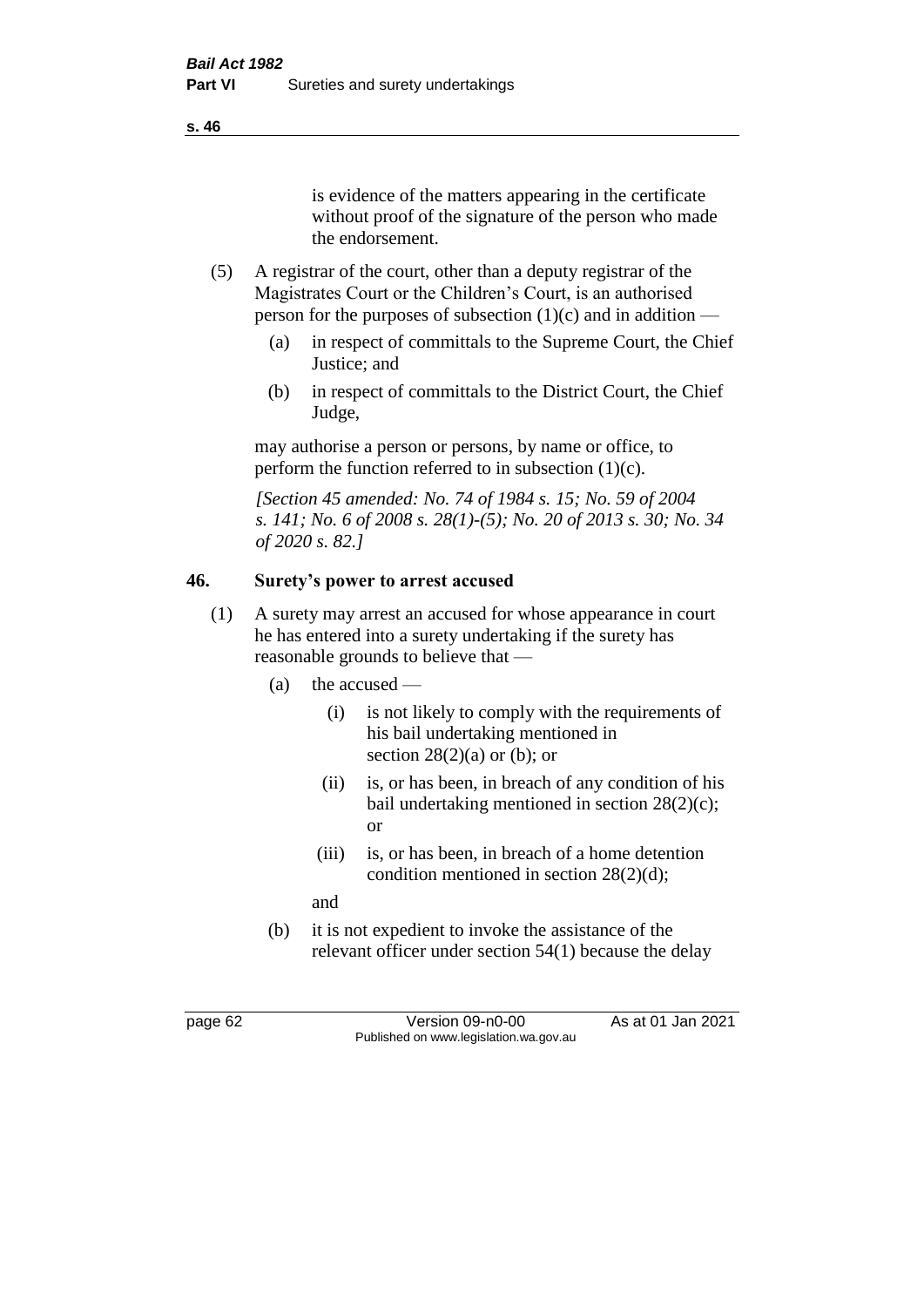occasioned by doing so would defeat the purpose of that section.

(2) A surety who arrests an accused under subsection (1) shall, as soon as is practicable, deliver him into the custody of a police officer and thereafter he shall be dealt with under section 54(4) and section 55, and those provisions shall apply, as if he had been arrested by a police officer under section 54(2).

*[Section 46 amended: No. 74 of 1984 s. 16; No. 61 of 1990 s. 10; No. 84 of 2004 s. 82; No. 6 of 2008 s. 33(5).]* 

#### **47. When surety undertaking ceases to have effect**

A surety undertaking ceases to have effect —

- (a) upon the revocation of bail under section 55(1); or
- (b) upon the release of an accused under section 55(2) if the surety does not consent to the continuance in force of his surety undertaking; or
- (c) upon its being cancelled under section 48(4) (and as from the time fixed therefor) by an appropriate judicial officer; or
- (d) upon the death of the surety, but only if no order under section 49(1) has been made before then; or
- (e) subject to sections 31 and 44, upon the appearance in court by the accused as required by his bail undertaking; or
- (f) upon the discharge of the accused according to law from any further proceedings for the offence, or all of the offences, to which the surety undertaking relates; or
- (g) during any period before the time at which the accused is required to appear in court when he is in custody for any other offence or reason.

*[Section 47 amended: No. 84 of 2004 s. 82.]* 

As at 01 Jan 2021 Version 09-n0-00 Page 63 Published on www.legislation.wa.gov.au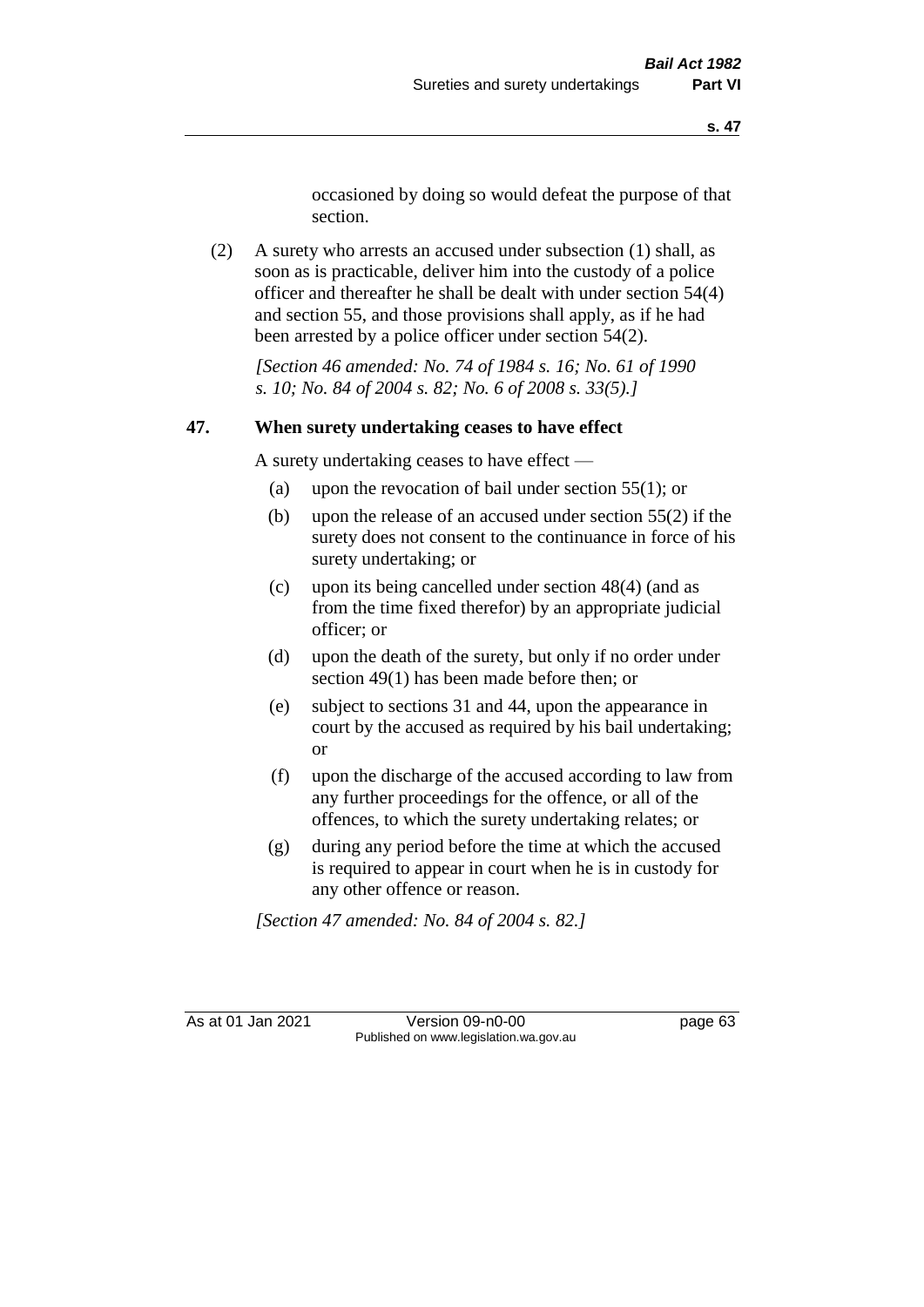**s. 48**

#### **48. Surety may apply for cancellation of his undertaking**

- (1) A surety may apply to an appropriate judicial officer for cancellation of his undertaking.
- (2) An application under subsection (1) may be made at any time before that specified, or deemed by section 31(3) to be specified, in the accused's bail undertaking for his appearance in court.
- (3) Upon an application being made under subsection (1) an appropriate judicial officer shall cause the accused to appear before him or another such officer and may issue a warrant or summons for that purpose.
- (4) Upon the appearance of the accused before the time mentioned in subsection (2) an appropriate judicial officer shall —
	- (a) cancel the surety undertaking; and
	- (b) exercise one of the powers set out in section  $55(1)(d)$ or (e).
- (5) An application under subsection (1) must be made, and proceedings on it are to be conducted —
	- (a) in a court of summary jurisdiction in accordance with the regulations;
	- (b) in the Supreme Court or the District Court in accordance with rules of court.

*[Section 48 amended: No. 59 of 2004 s. 141; No. 84 of 2004 s. 7 and 82; No. 6 of 2008 s. 29.]* 

#### **49. Surety's undertaking to pay money, enforcing**

- (1) Where an accused has failed to comply with any requirement of his bail undertaking mentioned in section 28(2)(a) or (b) the following provisions of this section apply for the purpose of enforcing payment to the State of any sum thereupon payable by a surety in terms of his surety undertaking —
	- (a) an application for an order that the sum be paid may be made to an appropriate judicial officer —

page 64 Version 09-n0-00 As at 01 Jan 2021 Published on www.legislation.wa.gov.au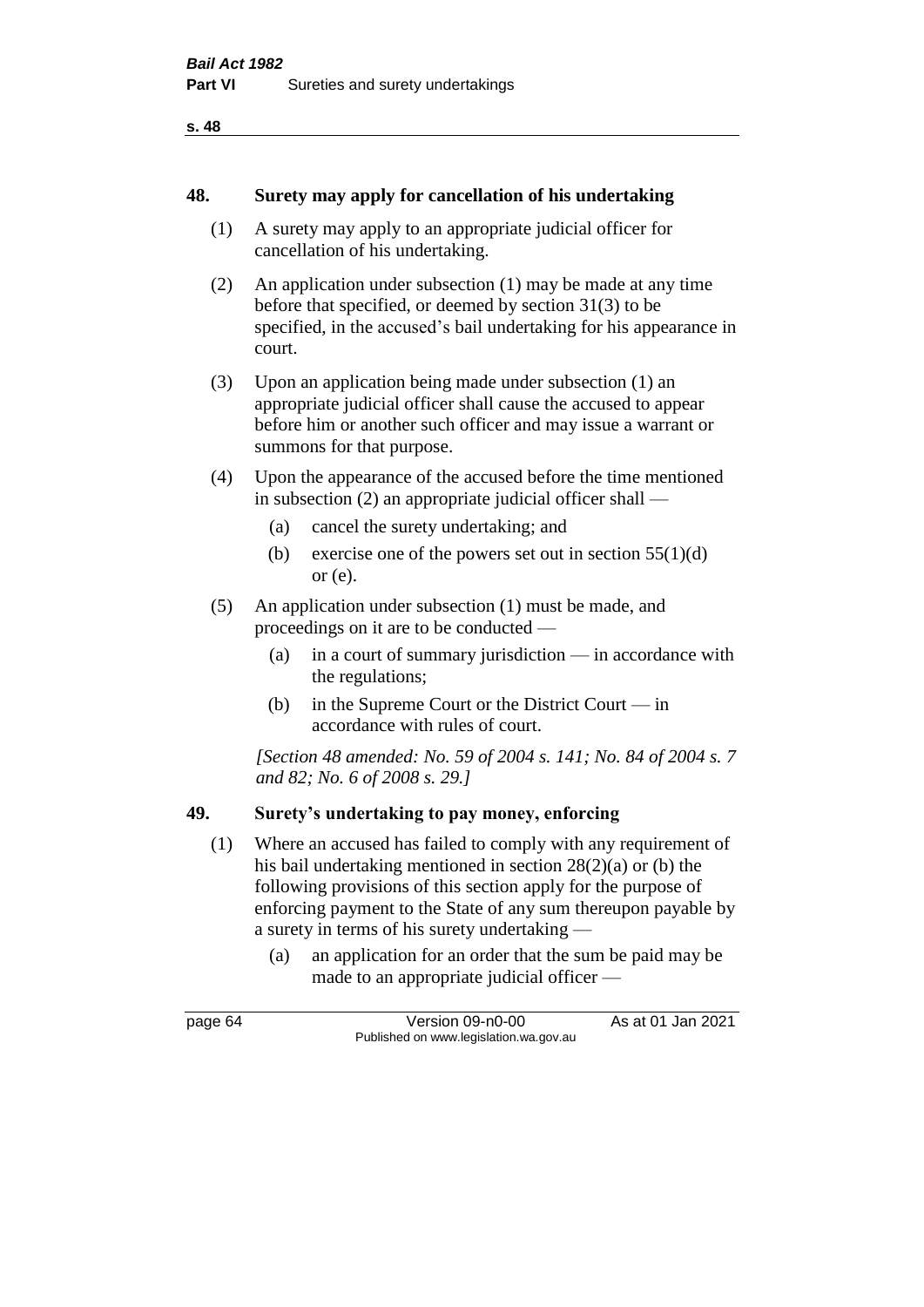- (i) by the Director of Public Prosecutions where the court before which the accused failed to appear was —
	- (I) the District Court, the Supreme Court or the Court of Appeal; or
	- (II) another court, if the Director of Public Prosecutions is the prosecutor in that court of the case against the accused;
	- or
- (ii) in other cases, by the State Solicitor or the registrar of the court before which the accused failed to appear;
- *[(b) deleted]*
	- (c) on the hearing of the application and upon proof of the surety's liability in terms of his undertaking, the judicial officer shall order forfeiture of the full amount specified in the undertaking unless the surety attends at the hearing and shows to the satisfaction of the judicial officer that there was reasonable cause for the failure of the accused to comply with the requirement to which the application relates;
	- (d) notwithstanding paragraph (c), the judicial officer may decline to make an order under that paragraph or may order forfeiture in part only where the surety attends and shows to the satisfaction of the judicial officer —
		- (i) that, by reason of a change of circumstances since the undertaking was entered into, an order for forfeiture, or for forfeiture in full (as the case may be), would cause excessive hardship to the surety or his dependants; and
		- (ii) that such hardship would not be relieved by the exercise of one or more of the powers conferred by section 59;
	- (e) an order may be made under this section whether or not the accused has been convicted of an offence against

As at 01 Jan 2021 Version 09-n0-00 Published on www.legislation.wa.gov.au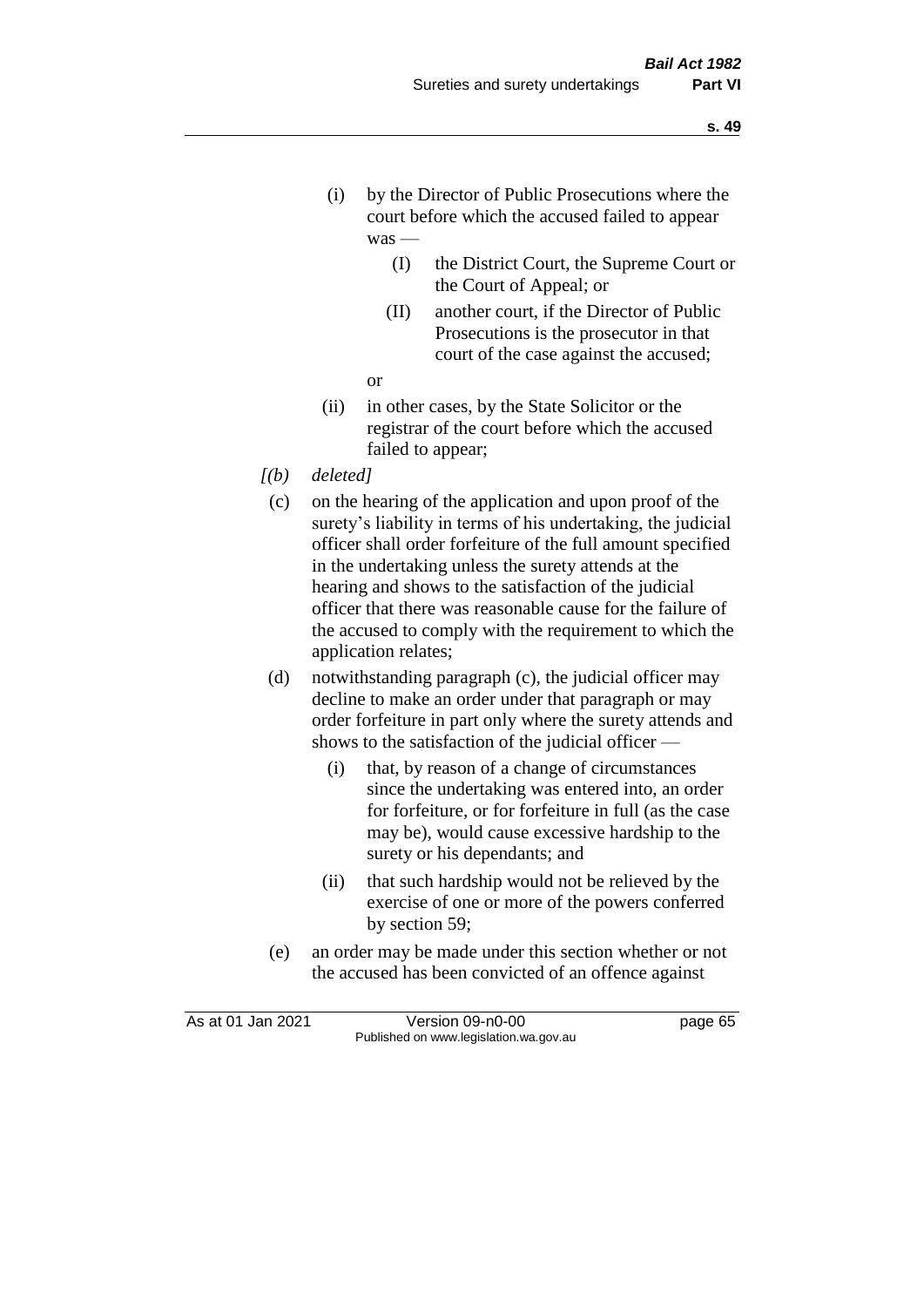section 51(1) or (2) but if, after an order has been made, the surety satisfies the Governor that new facts have been discovered or new circumstances have arisen which show that there was reasonable cause for the failure of the accused as mentioned in paragraph (c), the Governor may exercise the power in section 139 of the *Sentencing Act 1995* as if the forfeiture were one to which that section applied.

- (2) An application under subsection (1) must be made, and proceedings on it are to be conducted —
	- (a) in a court of summary jurisdiction in accordance with the regulations;
	- (b) in the Supreme Court or the District Court in accordance with rules of court.
- (3) Without prejudice to the recovery of such an amount as a civil debt due to the State, any amount to be paid under an order made under this section is to be paid, and its payment may be enforced under Part 5 of the *Fines, Penalties and Infringement Notices Enforcement Act 1994*, unless an order has been made under subsection (4).
- (4) If under this section the Supreme Court or the District Court makes an order requiring the payment of money, the court may make an order under section 59 of the *Sentencing Act 1995* in respect of the amount payable and for that purpose that section, with any necessary changes, applies as if the amount were a fine imposed on the surety.

*[Section 49 amended: No. 74 of 1984 s. 17; No. 92 of 1994 s. 5; No. 78 of 1995 s. 8; No. 65 of 2003 s. 121(3); No. 74 of 2003 s. 29; No. 59 of 2004 s. 141; No. 84 of 2004 s. 8, 11 and 82; No. 6 of 2008 s. 18(2) and 30(1) and (2).]* 

# **50. Indemnifying surety, offence**

(1) If a person indemnifies, or agrees to indemnify, a surety or proposed surety against any liability which the surety or proposed surety may incur under this Act (including this

page 66 Version 09-n0-00 As at 01 Jan 2021 Published on www.legislation.wa.gov.au

**s. 50**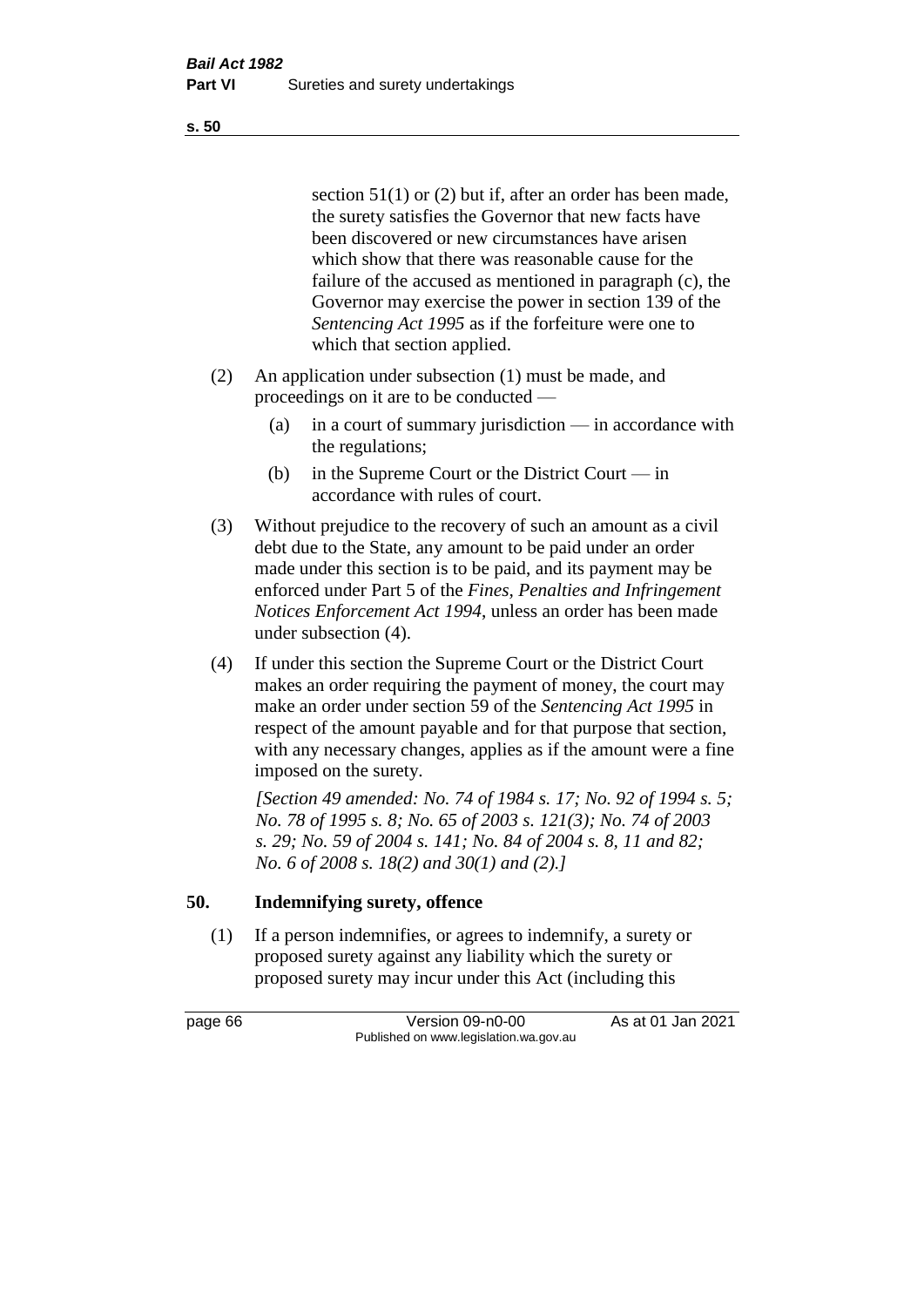section) he and the surety or proposed surety and any person with whom he agrees as aforesaid each commits an offence.

Penalty: \$1 000 or imprisonment for 12 months or both.

- (2) An offence is committed under subsection  $(1)$ 
	- (a) whether the agreement is made before or after the surety undertaking is entered into and whether or not a proposed surety actually becomes a surety; and
	- (b) whether the compensation is to be in money or in money's worth.
- (3) An offence is not committed under subsection (1) by a surety or proposed surety if he shows —
	- (a) that he had no knowledge of an agreement within the meaning of subsection (1) proposed to be entered into between 2 other persons; or
	- (b) that having such knowledge he took all steps reasonably available to him to prevent the agreement being entered into.

*[Section 50 amended: No. 74 of 1984 s. 18.]* 

As at 01 Jan 2021 Version 09-n0-00 Page 67 Published on www.legislation.wa.gov.au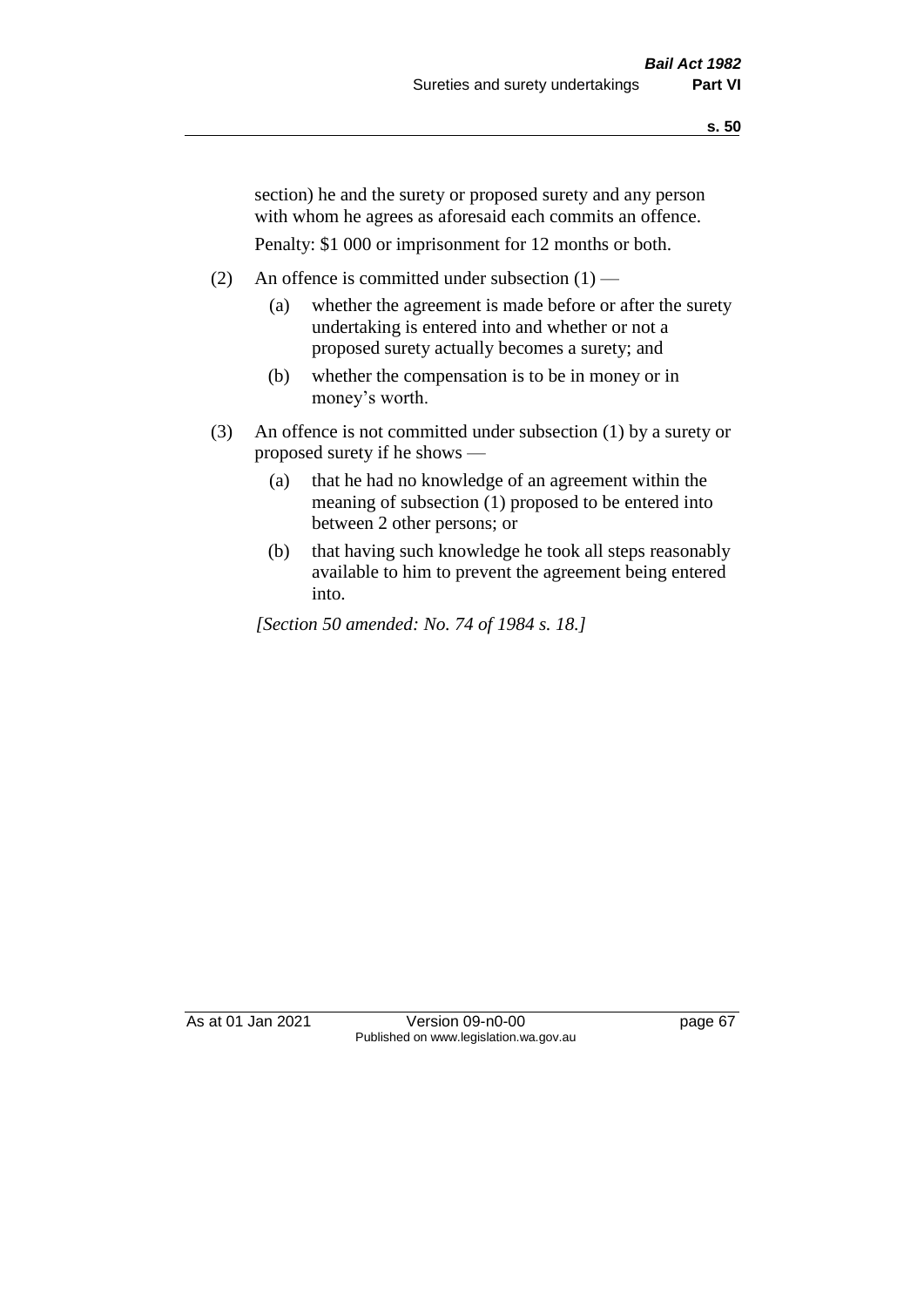**s. 50A**

# **Part VIA — Administration of home detention conditions**

*[Heading inserted: No. 61 of 1990 s. 11.]* 

# **50A. Powers of CEO (corrections)**

The CEO (corrections) has all of the powers conferred under this Act on a community corrections officer and may review, vary, or rescind a direction given by a community corrections officer.

*[Section 50A inserted: No. 61 of 1990 s. 11; amended: No. 31 of 1993 s. 9; No. 65 of 2006 s. 53.]* 

*[50B. Deleted: No. 78 of 1995 s. 8.]* 

# **50C. Powers and duties of community corrections officers**

- (1) A community corrections officer may give such reasonable directions to an accused subject to a home detention condition as are necessary for the proper administration of the condition and any other condition imposed on the grant of bail to the accused including, without limiting the generality of the foregoing, directions as to —
	- (a) when the accused may leave the place where he is required by the home detention condition to remain; and
	- (b) the period of any authorised absence from the place where he is required by the home detention condition to remain; and
	- (c) when the accused shall return to the place where he is required by the home detention condition to remain; and
	- (d) the method of travel to be used by the accused during any absence from the place where he is required by the home detention condition to remain; and
	- (e) the manner in which the accused shall report his whereabouts.

page 68 Version 09-n0-00 As at 01 Jan 2021 Published on www.legislation.wa.gov.au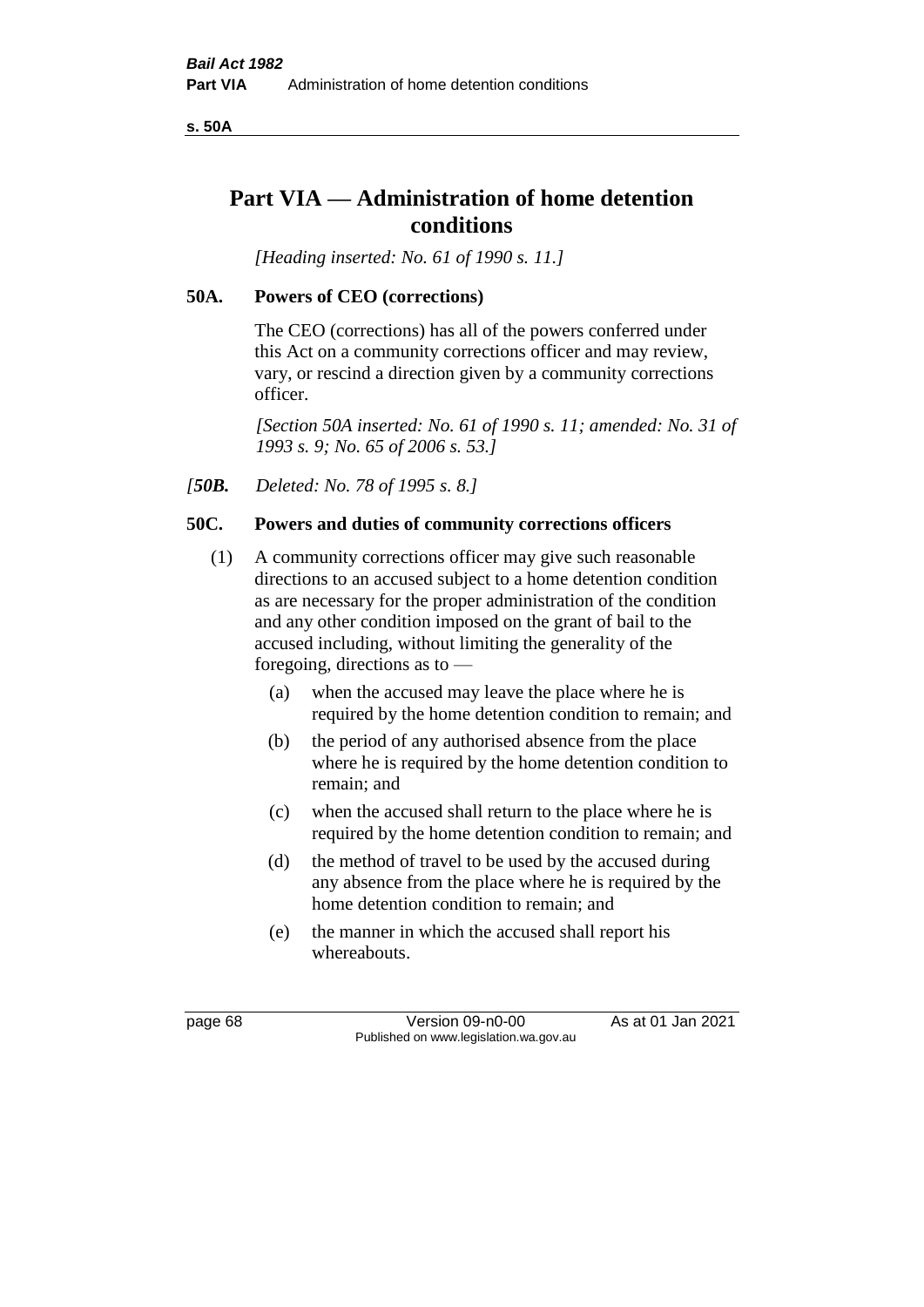- (2) For the purpose of ascertaining whether or not an accused is complying with a home detention condition or any direction given pursuant to subsection (1), a community corrections officer may, at any time —
	- (a) enter or telephone the place where the accused is required by a home detention condition to remain; or
	- (b) enter or telephone the accused's place of employment or any other place where the accused is permitted or required to attend; or
	- (c) question any person at any place referred to in paragraph (a) or (b).
- (3) A person who
	- (a) hinders a person exercising powers under subsection (2); or
	- (b) fails to answer a question put pursuant to subsection  $(2)(c)$  or gives an answer that the person knows is false or misleading in a material particular,

commits an offence.

Penalty: \$2 000 and imprisonment for 12 months.

- (4) A community corrections officer
	- (a) shall keep such records and make such returns and reports in relation to accused persons subject to home detention conditions as the CEO (corrections) directs; and
	- (b) shall make any records relating to an accused subject to a home detention condition available on the request of the CEO (corrections) to him.

*[Section 50C inserted: No. 61 of 1990 s. 11; amended: No. 31 of 1993 s. 9; No. 50 of 2003 s. 37(3); No. 84 of 2004 s. 82 and 83(3); No. 65 of 2006 s. 53; No. 2 of 2008 s. 56(2).]* 

As at 01 Jan 2021 Version 09-n0-00 Page 69 Published on www.legislation.wa.gov.au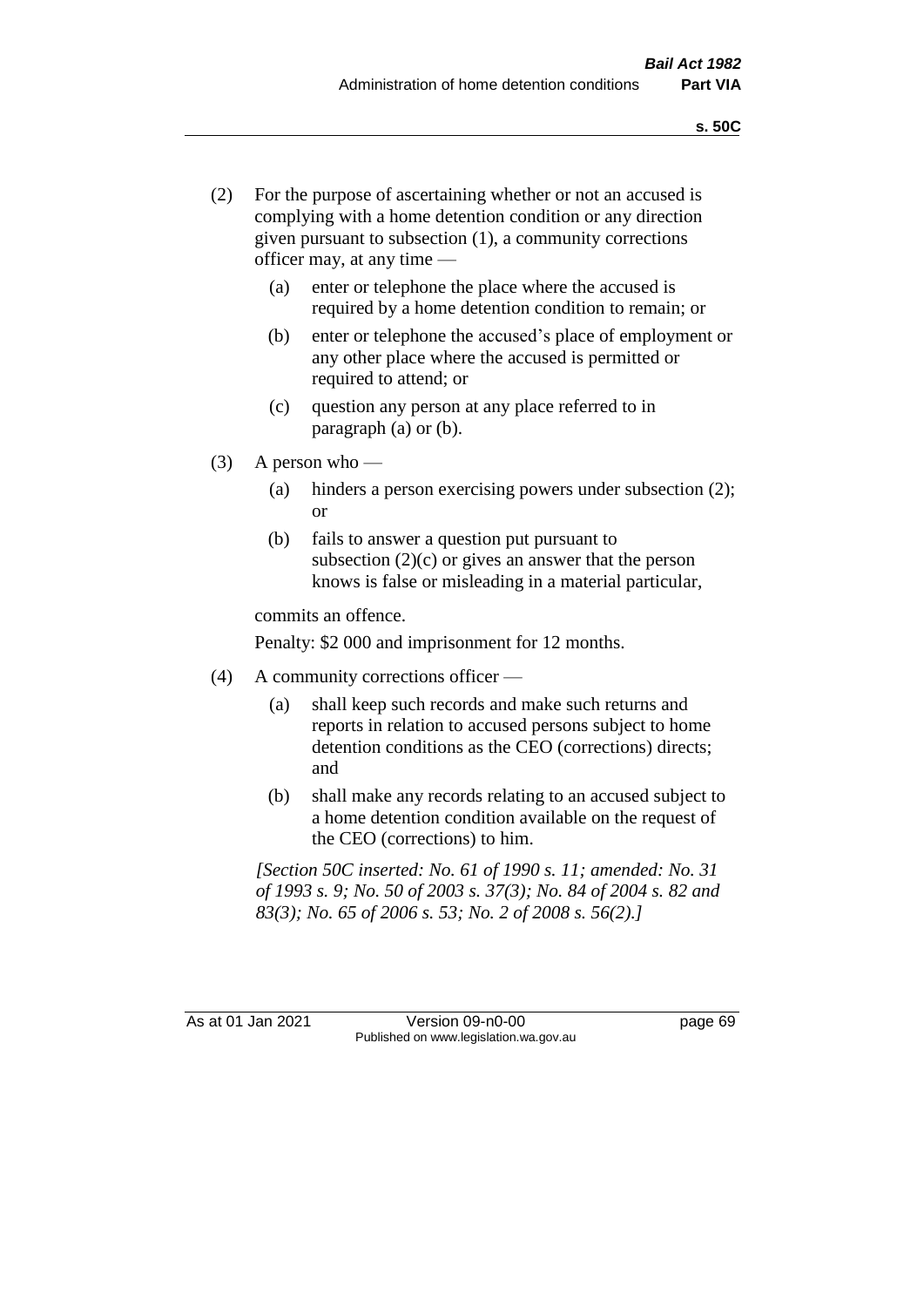**s. 50D**

#### **50D. Powers of members of Police Force**

- (1) For the purpose of ascertaining whether or not an accused is complying with a home detention condition, a member of the Police Force may —
	- (a) require the accused to produce a copy of his bail undertaking and any notice by the CEO (corrections) under section 50E(a) for inspection; and
	- (b) require the accused to explain why he is absent from the place where he is required by the home detention condition to remain.
- (2) An accused who fails to comply with subsection  $(1)(a)$  or who fails to explain when required to do so under subsection  $(1)(b)$ or who gives an explanation that the accused knows is false or misleading in a material particular, commits an offence.

Penalty: \$2 000.

*[Section 50D inserted: No. 61 of 1990 s. 11; amended: No. 31 of 1993 s. 9; No. 50 of 2003 s. 37(4); No. 84 of 2004 s. 82; No. 65 of 2006 s. 53.]* 

#### **50E. CEO (corrections) may substitute different place of detention and apply conditions**

The CEO (corrections) may, at any time, by notice in writing given to an accused granted bail subject to a home detention condition —

- (a) substitute a different place for the place where an accused is required by a home detention condition to remain;
- (b) require the accused to comply with such of the conditions specified in the list provided to the accused under section 24A(4) as are specified in the notice.

*[Section 50E inserted: No. 61 of 1990 s. 11; amended: No. 31 of 1993 s. 9; No. 84 of 2004 s. 82; No. 65 of 2006 s. 53.]* 

page 70 Version 09-n0-00 As at 01 Jan 2021 Published on www.legislation.wa.gov.au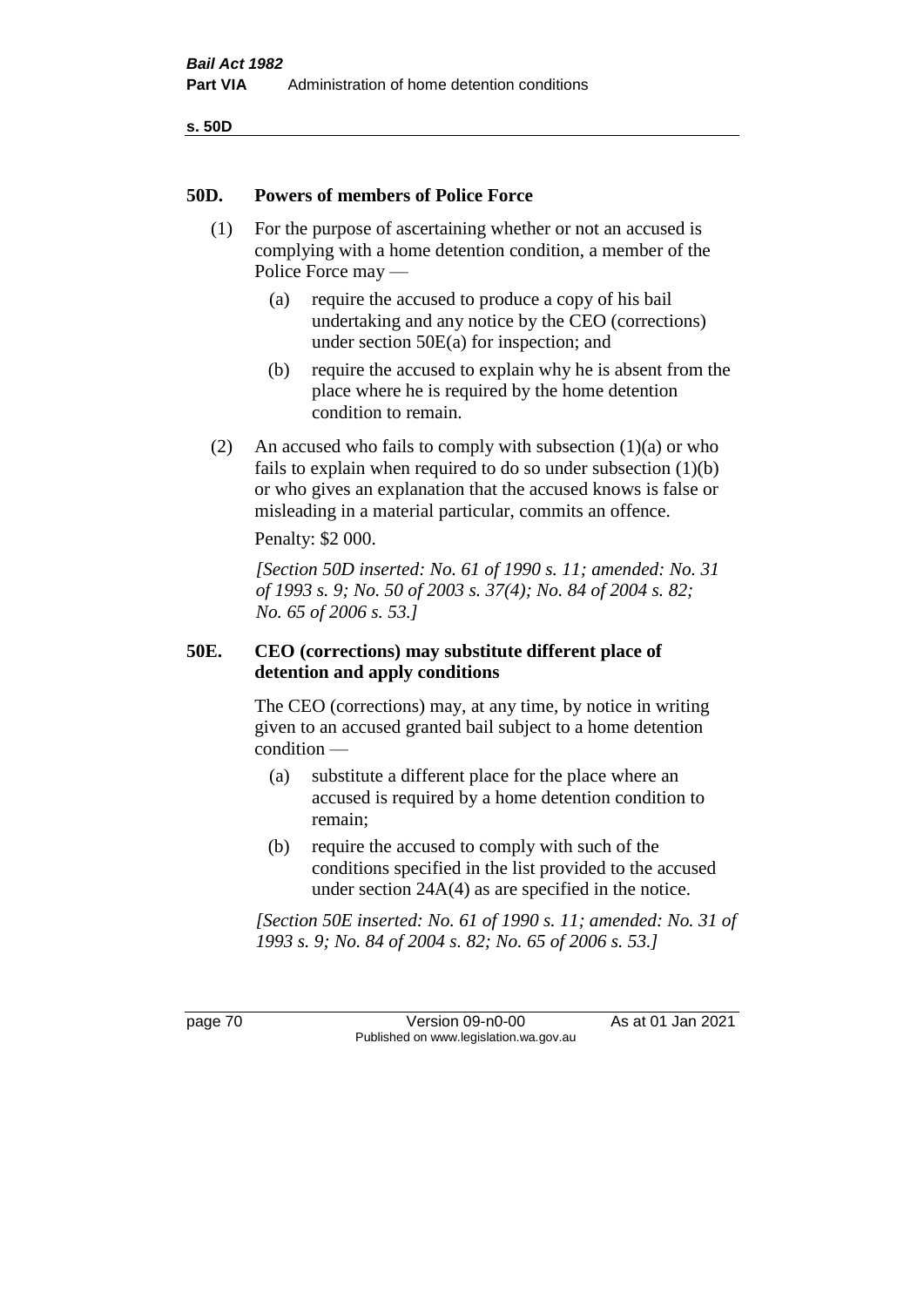### **50F. CEO (corrections) may revoke bail**

- (1) Where a home detention condition has been imposed as a condition on a grant of bail to an accused the CEO (corrections) may, in his absolute discretion, by instrument signed by him and if practicable, given to the accused, revoke the bail.
- (2) Without limiting the generality of subsection (1), the power to revoke bail may be exercised where the accused —
	- (a) is not likely to comply with any requirement of his bail undertaking mentioned in section 28(2)(a) or (b); or
	- (b) is, or has been, or is likely to be in breach of any condition of his bail undertaking mentioned in section  $28(2)(c)$ .
- (3) Subject to subsection (4), where the CEO (corrections) revokes bail he shall include a statement of his reasons for the cancellation in the instrument cancelling the bail.
- (4) Where the CEO (corrections) is of the opinion that it would be in the interest of the accused or any other person, or the public, to withhold from the accused any or all of the reasons referred to in subsection (3), the CEO (corrections) may so withhold the reason or reasons.
- (5) Where the CEO (corrections) revokes bail, he may, whenever necessary, issue a warrant directed to all members of the Police Force to have the accused arrested and brought before an appropriate judicial officer.

*[Section 50F inserted: No. 61 of 1990 s. 11; amended: No. 31 of 1993 s. 9; No. 84 of 2004 s. 82; No. 65 of 2006 s. 53.]* 

#### **50G. Procedure on arrest after revocation under s. 50F**

(1) An accused arrested pursuant to a warrant issued under section 50F shall be taken as soon as is practicable before an appropriate judicial officer unless he is arrested less than 24 hours before the time at which he is due to appear in accordance with his bail undertaking, in which case he shall be

As at 01 Jan 2021 Version 09-n0-00 page 71 Published on www.legislation.wa.gov.au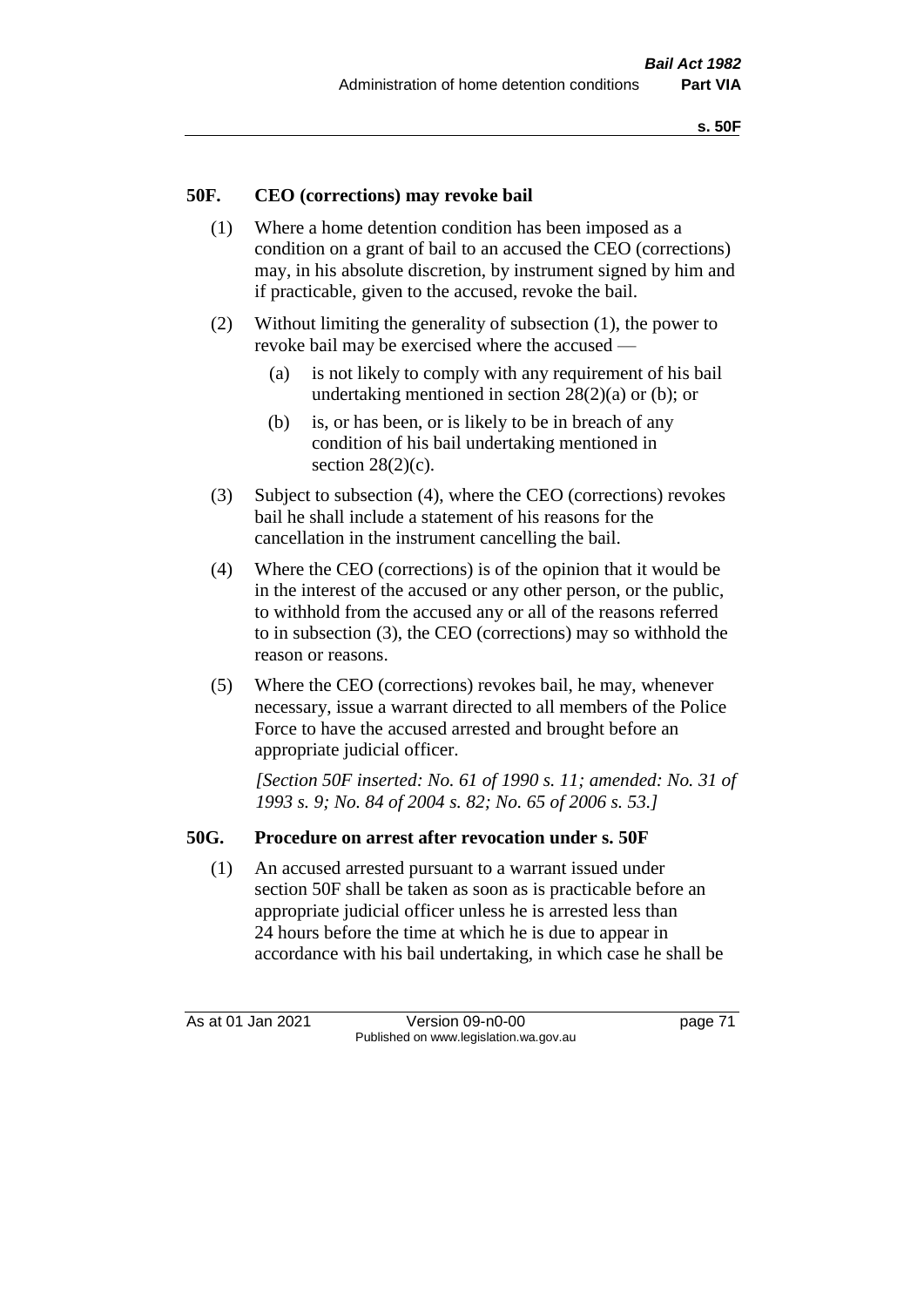**s. 50H**

held in custody and brought before an appropriate judicial officer at that time.

- (2) The judicial officer before whom an accused appears under this section may —
	- (a) remand the accused in custody to appear at the time and place specified, or deemed by section 31(3) to be specified, in his bail undertaking; or
	- (b) grant fresh bail to the accused in accordance with this Act, other than clause 2 of Part B of Schedule 1.

*[Section 50G inserted: No. 61 of 1990 s. 11; amended: No. 45 of 1993 s. 12; No. 84 of 2004 s. 82.]* 

#### **50H. Rules of natural justice excluded**

The rules known as the rules of natural justice (including any duty of procedural fairness) do not apply to or in relation to the doing or omission of any act, matter or thing under this Part by the CEO (corrections).

*[Section 50H inserted: No. 61 of 1990 s. 11; amended: No. 31 of 1993 s. 9; No. 65 of 2006 s. 53.]* 

#### **50J. Delegation by CEO (corrections)**

The CEO (corrections) may, either generally or as otherwise provided by the instrument of delegation, by writing signed by him, delegate to any person any power or duty under this Part, other than this power of delegation.

*[Section 50J inserted: No. 61 of 1990 s. 11; amended: No. 31 of 1993 s. 9; No. 65 of 2006 s. 53.]* 

*[50K. Deleted: No. 13 of 2020 s. 25.]*

# **50L. Rules for this Part**

(1) The CEO (corrections) may, with the approval of the Minister, make rules for the purposes of this Part which may provide for the manner of ensuring that accused persons are complying with home detention conditions and for conditions to be applied to

page 72 Version 09-n0-00 As at 01 Jan 2021 Published on www.legislation.wa.gov.au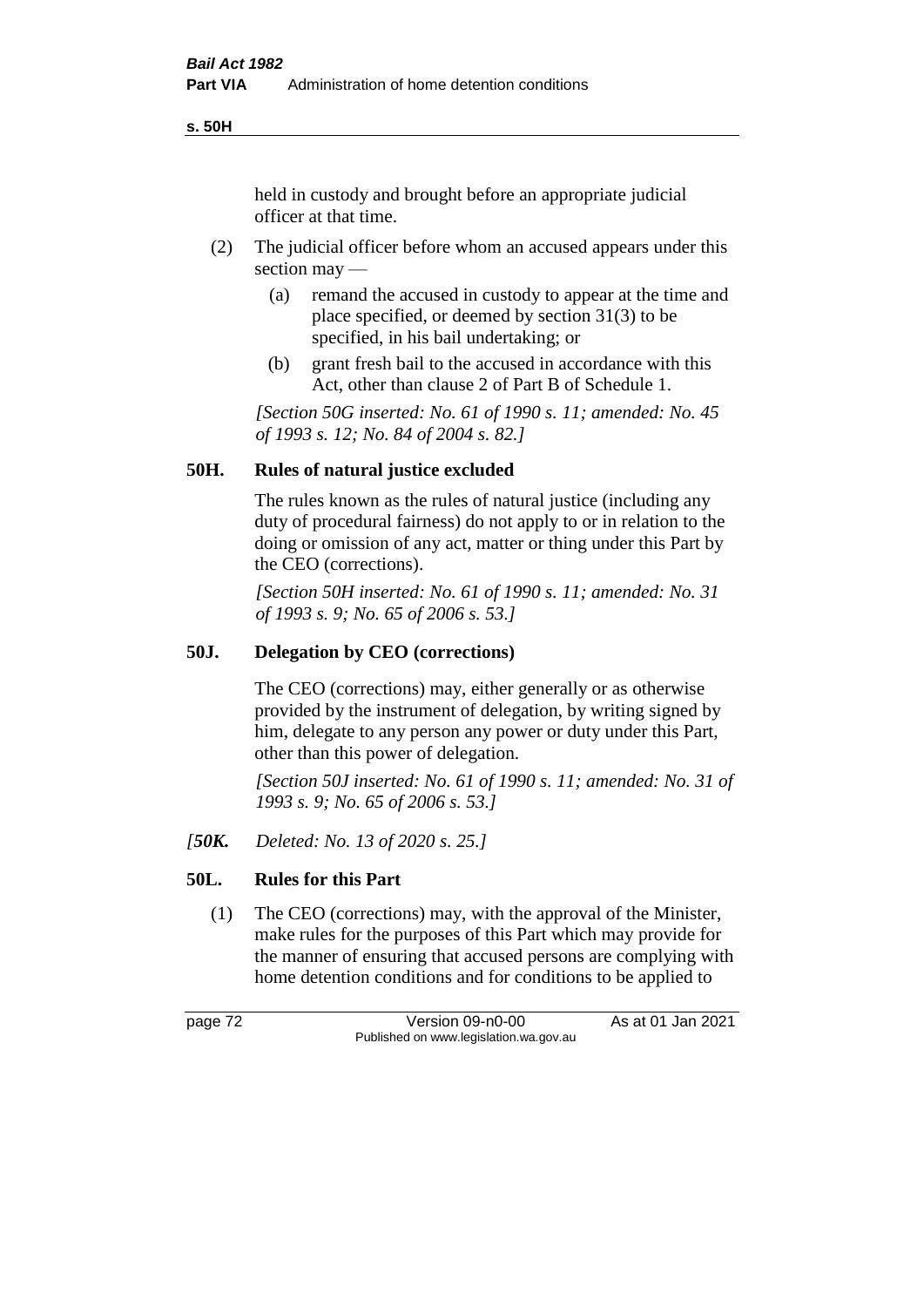accused persons granted bail subject to home detention conditions including conditions —

- (a) requiring an accused to wear an approved electronic monitoring device;
- (b) requiring an accused to permit the CEO (corrections) to install an approved electronic monitoring device at the place where the accused is required by a home detention condition to remain.
- (2) Rules made under this section may confer a discretionary authority on any person or class of persons.
- (3) Sections 41 and 42 of the *Interpretation Act 1984* do not apply to rules made under this section.

*[Section 50L inserted: No. 61 of 1990 s. 11; amended: No. 31 of 1993 s. 9; No. 84 of 2004 s. 82 and 83(3); No. 65 of 2006 s. 53; No. 2 of 2008 s. 56(3) and (4); No. 13 of 2020 s. 26.]* 

As at 01 Jan 2021 Version 09-n0-00 page 73 Published on www.legislation.wa.gov.au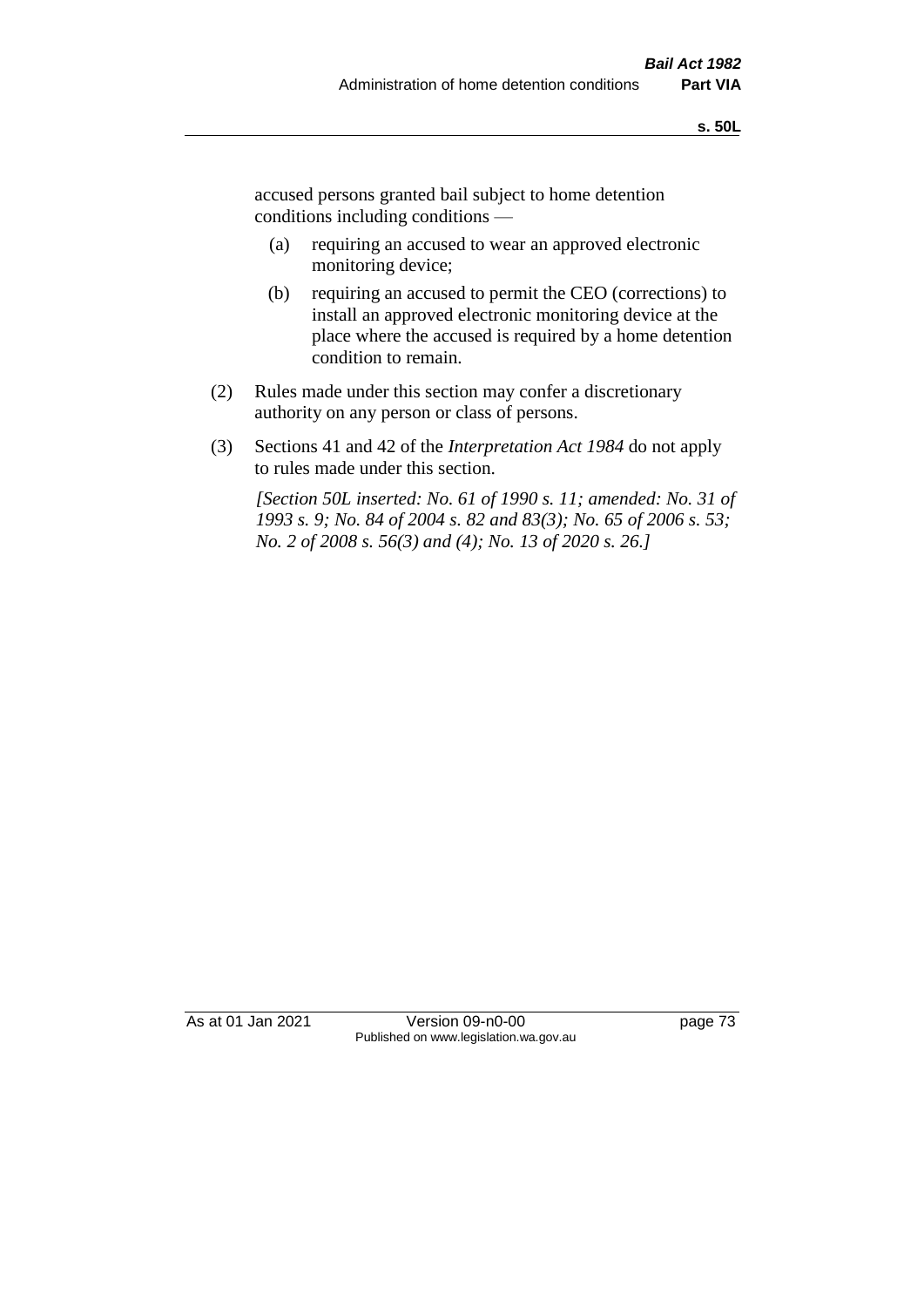**s. 51**

# **Part VII — Enforcement of bail undertakings**

# **51. Failing to comply with bail undertaking, offence**

- (1) An accused who, without reasonable cause, fails to comply with the requirement of his bail undertaking mentioned in section 28(2)(a) commits an offence.
- (2) An accused who fails to comply with the requirement of his bail undertaking mentioned in section 28(2)(b) commits an offence.
- $(2a)$  An accused
	- (a) whose bail undertaking includes any condition imposed for a purpose mentioned in clause  $2(2)(c)$  or (d) of Part D of Schedule 1; and
	- (b) who fails to comply with the condition,

commits an offence.

- (3) An accused shall not be convicted in his absence of an offence against this section.
- (4) An accused who is charged with an offence against subsection (1) or (2) may be convicted of the other of those offences if that other offence is proved by the evidence.
- (5) A prosecution for an offence against subsection (1), (2) or (2a) may be brought at any time.
- (6) A person who is convicted of an offence against subsection (1), (2) or (2a) is liable to a fine not exceeding \$10 000 or imprisonment for a term not exceeding 3 years, or both.
- (7) A court which convicts an accused of an offence against this section may, in addition to any penalty which it may impose, order that the accused pay such sum as it may fix in or towards defraying the costs and expenses of and consequent upon his apprehension following the failure to comply with his bail undertaking for which he was convicted.

page 74 Version 09-n0-00 As at 01 Jan 2021 Published on www.legislation.wa.gov.au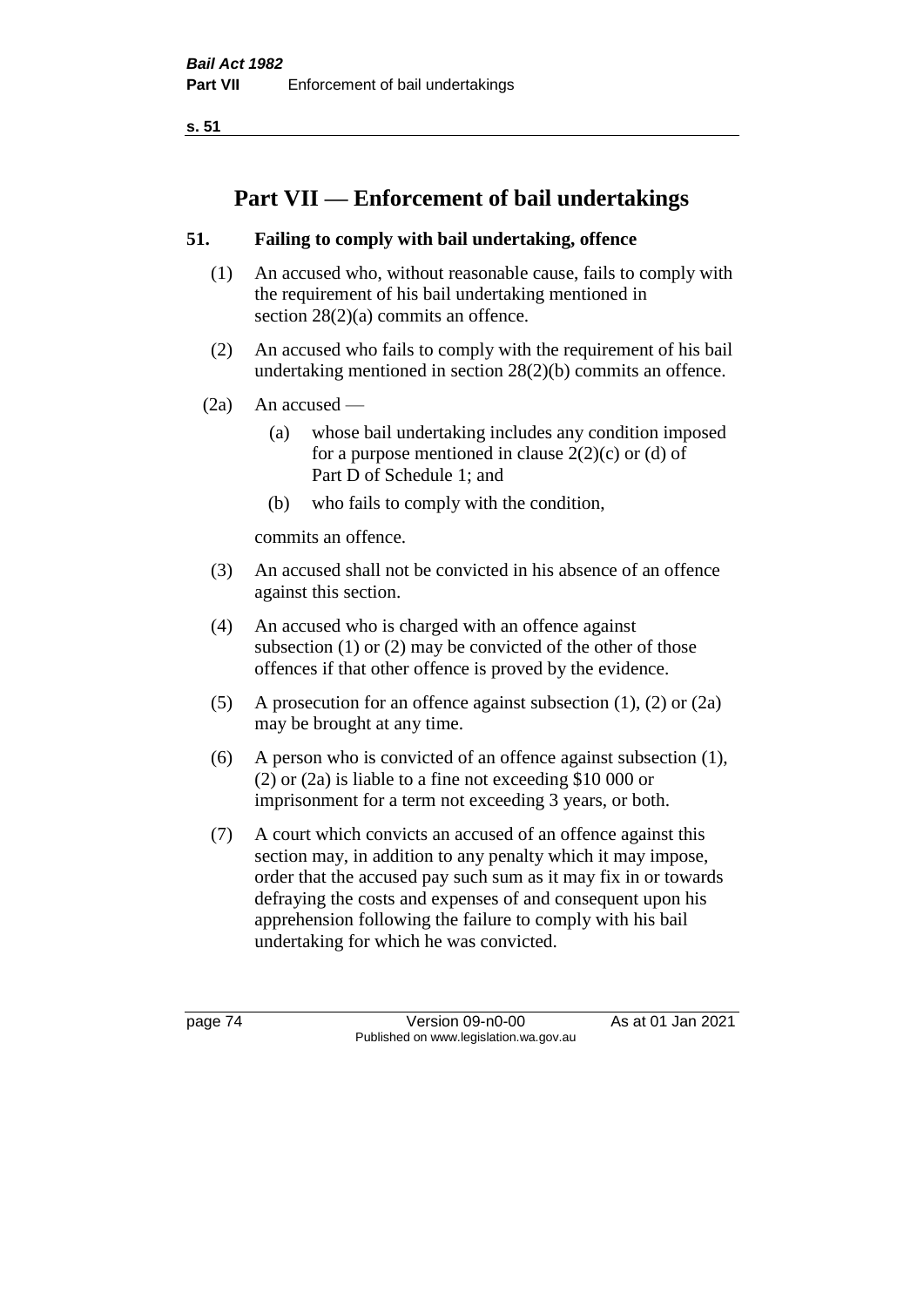- (8) An order made under subsection (7)
	- (a) shall specify to whom and in what manner the sum shall be paid; and
	- (b) may be enforced as though the sum were a penalty imposed under this section.

*[Section 51 amended: No. 54 of 1998 s. 9; No. 59 of 2004 s. 141; No. 84 of 2004 s. 11 and 82; No. 6 of 2008 s. 18(3).]*

#### **51A. Prosecuting s. 51 offence for non-appearance in court of summary jurisdiction**

- (1) This section applies for the purpose of prosecuting an offence against section  $51(1)$ , (2) or (2a) where the court before which the accused is bound to appear at the time when the accused fails to comply with the accused's bail undertaking is a court of summary jurisdiction.
- (2) Where this section applies, the prosecution shall be commenced and conducted by the person who was conducting the proceedings in which the accused failed to comply with the accused's bail undertaking or by a police officer.
- (3) Where this section applies, the registrar of the court before which the accused was bound to appear shall cause to be issued to the Commissioner of Police a certificate under section 64 as to the accused's failure to appear.

*[Section 51A inserted: No. 6 of 2008 s. 31(1).]*

#### **52. Prosecuting s. 51 offence for non-appearance in superior court**

(1) This section applies, notwithstanding any other Act, for the purpose of prosecuting an offence against section 51(1), (2) or (2a) where the court before which the accused is bound to appear at the time when he fails to comply with his bail undertaking is the Supreme Court or the District Court.

As at 01 Jan 2021 Version 09-n0-00 Page 75 Published on www.legislation.wa.gov.au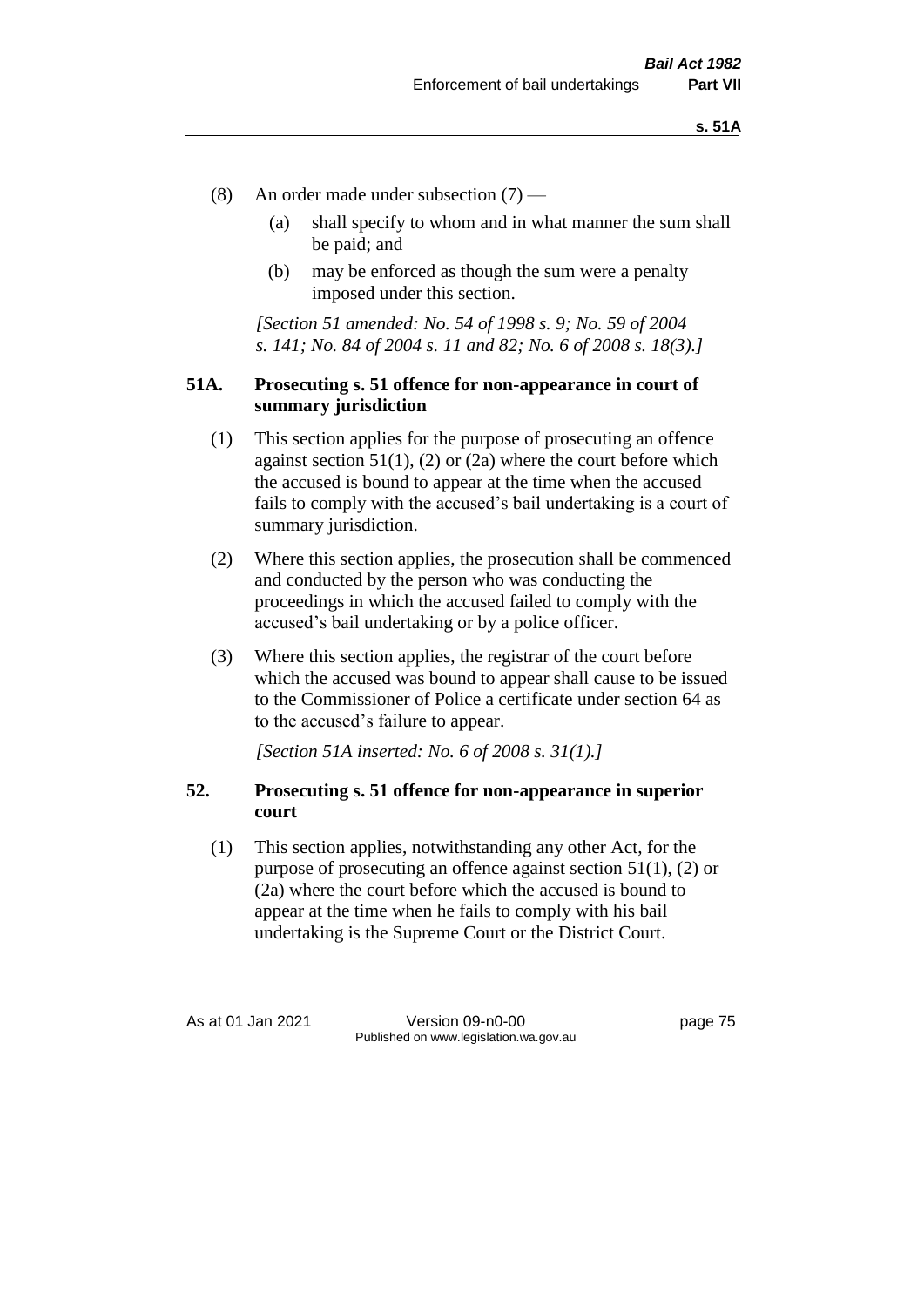- (2) Where this section applies, the accused shall be dealt with summarily for the offence and shall be so dealt with —
	- (a) by a judge of the Supreme Court in any case where the accused was bound to appear before the General Division of the Supreme Court;
	- (ab) by a judge of appeal in any case where the accused was bound to appear before the Court of Appeal;
	- (b) by a judge of the District Court in any case where the accused was bound to appear before that Court.
- (3) A prosecution for an offence which is to be dealt with under this section shall be commenced by the authorised officer (as defined in section 80 of the *Criminal Procedure Act 2004*) who was conducting the proceedings in which the accused failed to comply with his bail undertaking or by a police officer —
	- (a) where subsection  $(2)(a)$  or (ab) applies, in the Supreme Court; and
	- (b) where subsection (2)(b) applies, in the District Court.
- (3a) Where this section applies, a person authorised under subsection (3b) shall cause to be issued to the Commissioner of Police a certificate under section 64 as to the accused's failure to appear.
- (3b) The Chief Justice, in respect of cases where the court before which the accused was bound to appear is the Supreme Court, and the Chief Judge, in respect of cases where the court before which the accused was bound to appear is the District Court, may authorise a person or persons, by name or office, to perform the function referred to in subsection (3a).
- (3c) A prosecution that has been commenced under subsection (3) by a police officer shall be conducted by the Director of Public Prosecutions.
- (4) Subject to section 51(3) and (5), a prosecution for an offence which is to be dealt with under this section is to be commenced

page 76 Version 09-n0-00 As at 01 Jan 2021 Published on www.legislation.wa.gov.au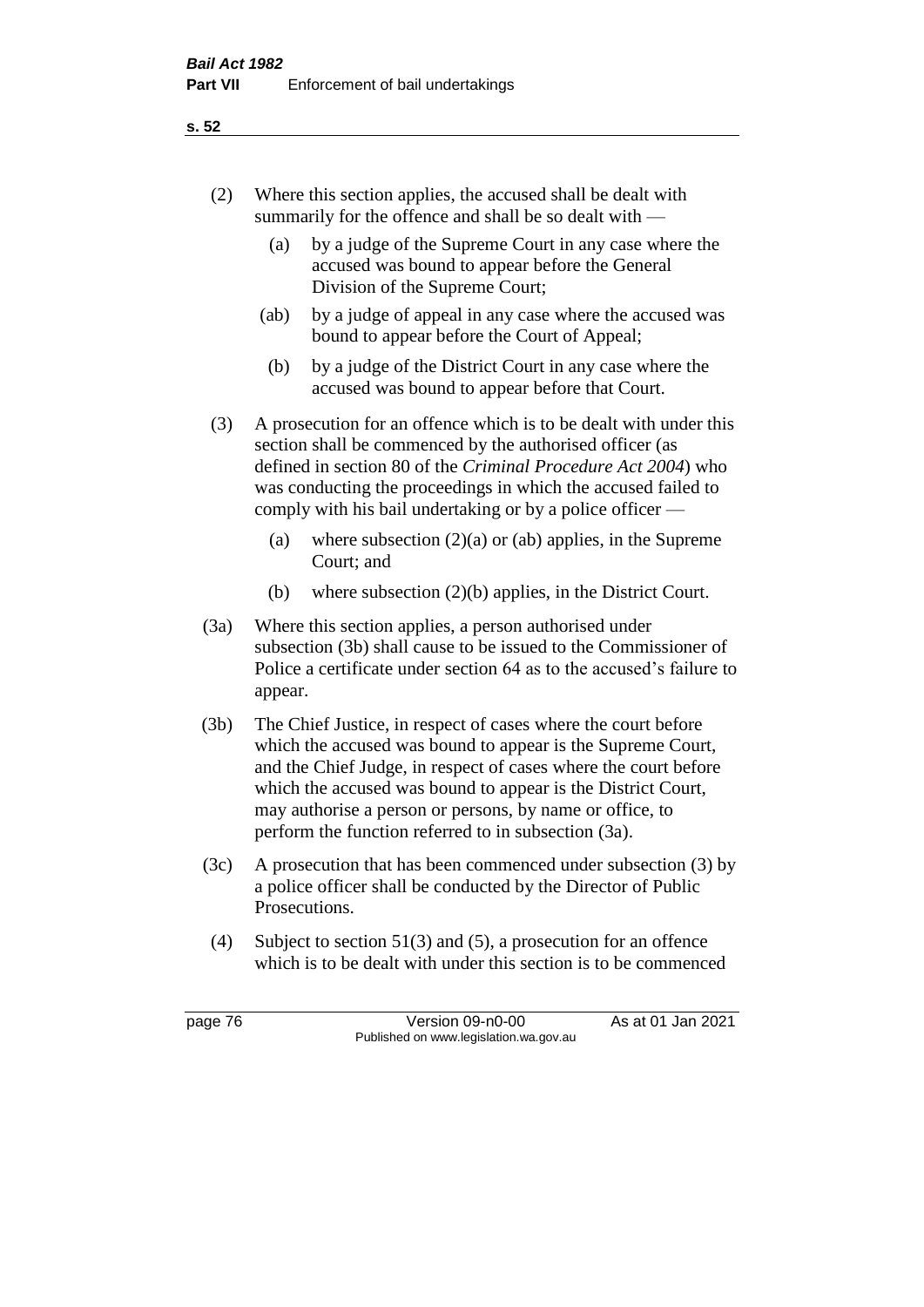and conducted under the *Criminal Procedure Act 2004* as if it were a prosecution of a simple offence in a court of summary jurisdiction, but —

- (a) no fees shall be charged by the Supreme Court or District Court for or in respect of any act or proceeding that relates to the prosecution; and
- (b) the Supreme Court or District Court cannot order a party to the prosecution to pay another party's costs of or relating to the prosecution, except under section 166(2) of the *Criminal Procedure Act 2004*.
- (5) If under section 51(6) or (7) the Supreme Court or the District Court imposes a pecuniary penalty the court may make an order under section 59 of the *Sentencing Act 1995* in respect of the amount payable.

*[Section 52 amended: No. 92 of 1994 s. 6; No. 78 of 1995 s. 8; No. 54 of 1998 s. 10; No. 45 of 2004 s. 28(2) and (4); No. 59 of 2004 s. 141; No. 84 of 2004 s. 11 and 82; No. 2 of 2008 s. 56(5); No. 6 of 2008 s. 32(1) and (2).]* 

# **53. Appeal against decision made under s. 52**

- (1) A person who is dissatisfied with a decision (as defined in section 6 of the *Criminal Appeals Act 2004*) made under section 52 may, with the leave of the Court of Appeal, appeal against it.
- (2) For the purposes of subsection (1), Part 2 of the *Criminal Appeals Act 2004*, with any necessary changes, applies as if —
	- (a) the decision referred to in subsection (1) were a decision of a court of summary jurisdiction; and
	- (b) a reference in that Part to a court of summary jurisdiction were a reference to the court that made the decision referred to in subsection (1); and
	- (c) a reference in that Part to commencing an appeal were a reference to applying for leave to appeal.

As at 01 Jan 2021 Version 09-n0-00 page 77 Published on www.legislation.wa.gov.au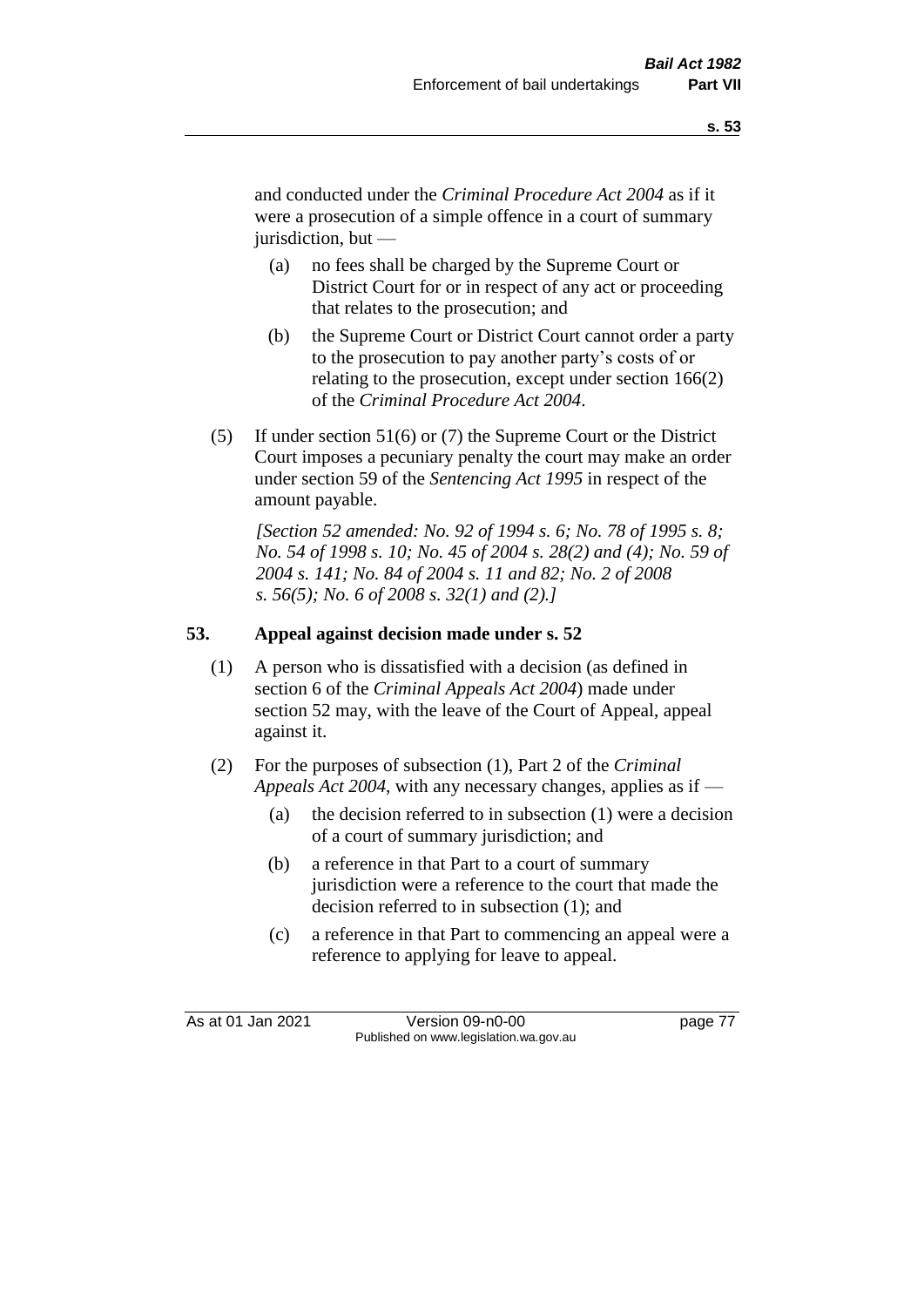#### **s. 54**

(3) Despite section 13(1) of the *Criminal Appeals Act 2004*, the appeal is to be dealt with by the Court of Appeal.

*[Section 53 inserted: No. 45 of 2004 s. 28(3); amended: No. 84 of 2004 s. 11 and 82.]*

### **54. Bailed accused may be taken before judicial officer to show cause against variation or revocation of bail**

 $(1a)$  In this section —

*relevant officer* means —

- (a) if the court before which the accused is required to appear is the District Court, the Supreme Court or the Court of Appeal — the prosecutor; or
- (b) in any other case the prosecutor or a police officer.
- (1) Where an accused has been released on bail the relevant officer may cause the accused to appear before an appropriate judicial officer to show cause why the accused's bail should not be varied or revoked if the relevant officer —
	- (a) has reasonable grounds to believe, or is notified in writing by a surety for the accused that the surety has reasonable grounds to believe, that the accused —
		- (i) is not likely to comply with any requirement of his bail undertaking mentioned in section  $28(2)(a)$  or (b); or
		- (ii) is, or has been, or is likely to be in breach of any condition of his bail undertaking mentioned in section  $28(2)(c)$ ; or
		- (iii) is, or has been, in breach of a home detention condition mentioned in section 28(2)(d);
	- (b) has reasonable grounds to believe that
		- (i) any surety for the accused's appearance is no longer suitable under section 39 to be a surety, or is dead; or

page 78 Version 09-n0-00 As at 01 Jan 2021 Published on www.legislation.wa.gov.au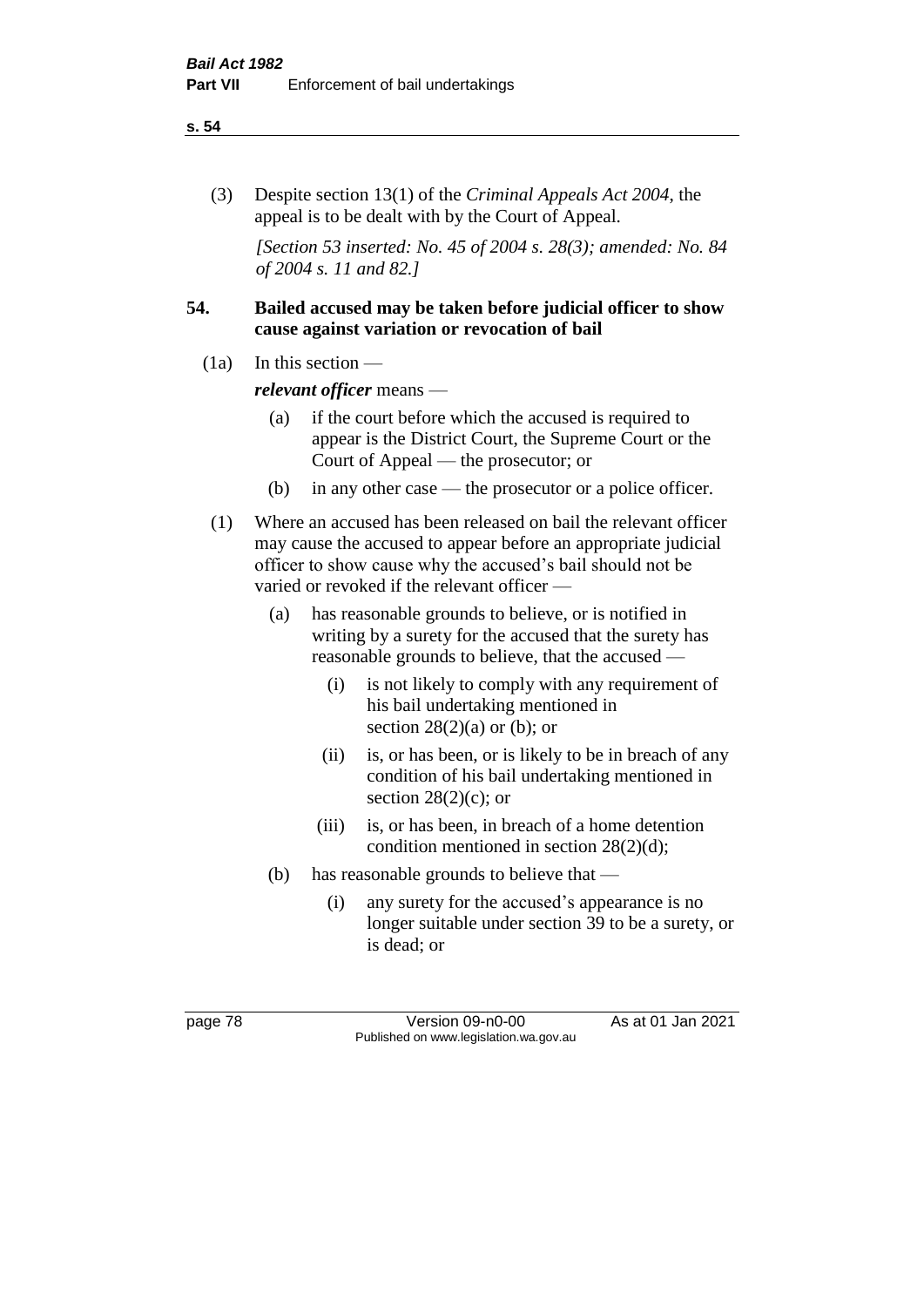- (ii) for any reason any security required under Part D of Schedule 1 is no longer sufficient; or
- (iii) in a case where the accused has been granted bail for the purposes of an appeal, the accused has discontinued the appeal or has not prosecuted it with all due diligence; or
- (iv) new facts have been discovered, new circumstances have arisen or the circumstances have changed since bail was granted (including that the accused is, or has become, a person linked to terrorism).
- (2) For the purposes of causing an accused to appear before an appropriate judicial officer as provided in subsection  $(1)$  —
	- (a) a police officer may arrest the accused without warrant and bring the accused before an appropriate judicial officer; or
	- (b) the relevant officer may apply to an appropriate judicial officer for a summons or warrant on any ground specified in subsection (1).
- (2a) A police officer shall not exercise the power conferred by subsection (2)(a) unless the police officer is the relevant officer or is requested in writing to do so by the relevant officer.
- (3) An application under subsection (2)(b) must be made, and proceedings on it are to be conducted —
	- (a) in a court of summary jurisdiction in accordance with regulations made under the *Criminal Procedure Act 2004*;
	- (b) in the Supreme Court or the District Court  $-\text{in}$ accordance with rules of court made under the *Criminal Procedure Act 2004*.
- (4) An accused arrested under this section shall be taken as soon as is practicable before an appropriate judicial officer unless he is arrested less than 24 hours before the time at which he is due to

As at 01 Jan 2021 Version 09-n0-00 page 79 Published on www.legislation.wa.gov.au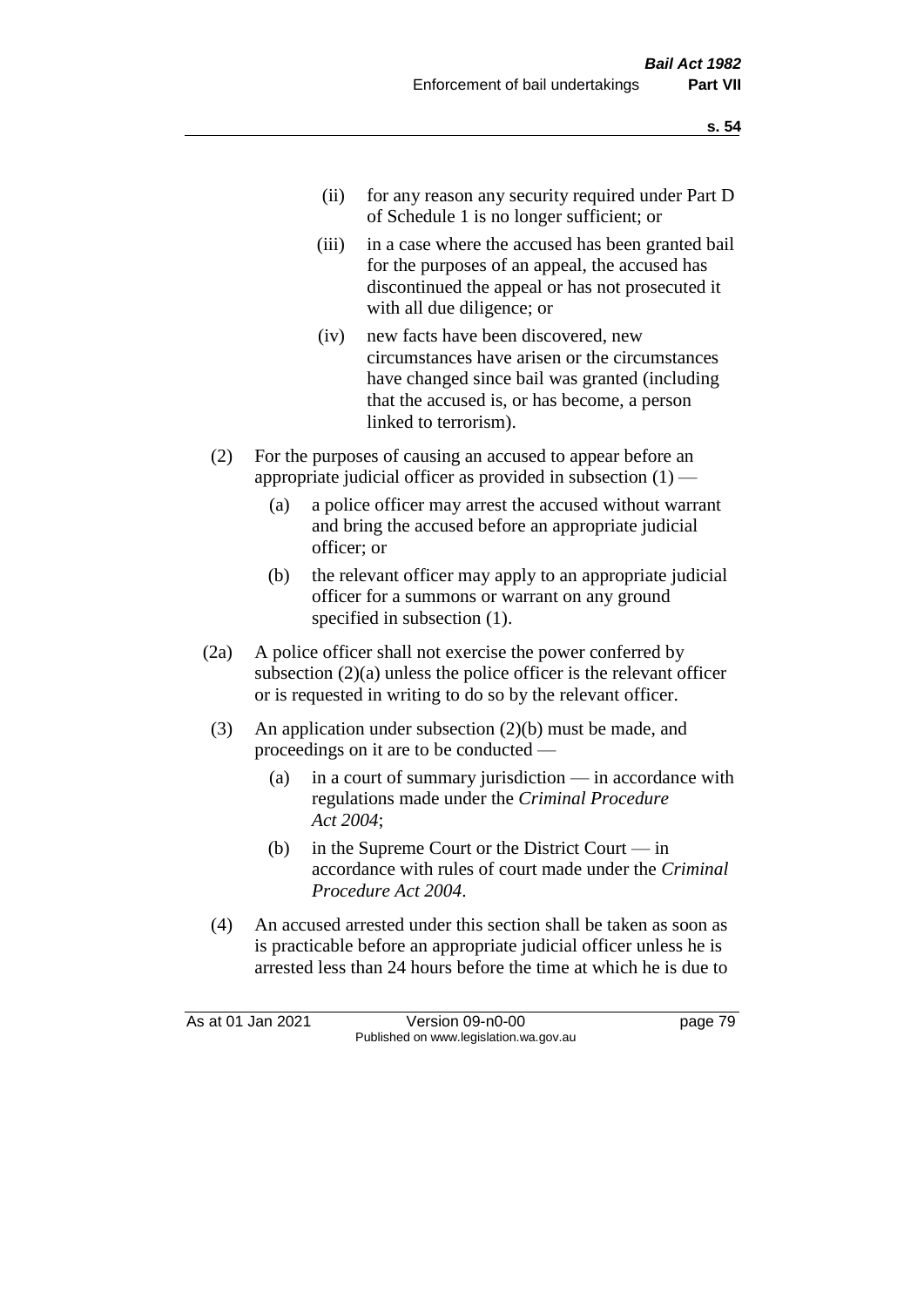**s. 54A**

appear in accordance with his bail undertaking, in which case he shall be held in custody and brought before an appropriate judicial officer at that time.

- $(5)$  If
	- (a) the court before which the accused is required to appear is the District Court, the Supreme Court or the Court of Appeal; and
	- (b) a police officer is satisfied that because of the urgency of the case it is not practicable for the prosecutor to exercise the power conferred by subsection (1),

the police officer may exercise that power.

(6) If a police officer, acting under subsection (5), exercises the power conferred by subsection (1), the police officer is to be regarded as the relevant officer for the purposes of this section.

*[Section 54 amended: No. 33 of 1989 s. 18; No. 61 of 1990 s. 12; No. 45 of 1993 s. 12; No. 59 of 2004 s. 141; No. 84 of 2004 s. 9, 11 and 82; No. 6 of 2008 s. 33(1)-(4); No. 15 of 2019 s. 10.]* 

# **54A. Accused on committal may be taken for purposes of s. 54 before judicial officer by which committed**

- (1) This section applies to an accused
	- (a) who has been released on bail following the accused's committal to the District Court or the Supreme Court to be tried (otherwise than for murder) or sentenced or otherwise dealt with; and
	- (b) who has not made an appearance in that court on the committal; and
	- (c) who, in the opinion of the relevant officer under section 54, should be made to show cause in terms of subsection (1) of that section.
- (2) The relevant officer may, under section 54, cause an accused to whom this section applies to appear before a judicial officer

page 80 Version 09-n0-00 As at 01 Jan 2021 Published on www.legislation.wa.gov.au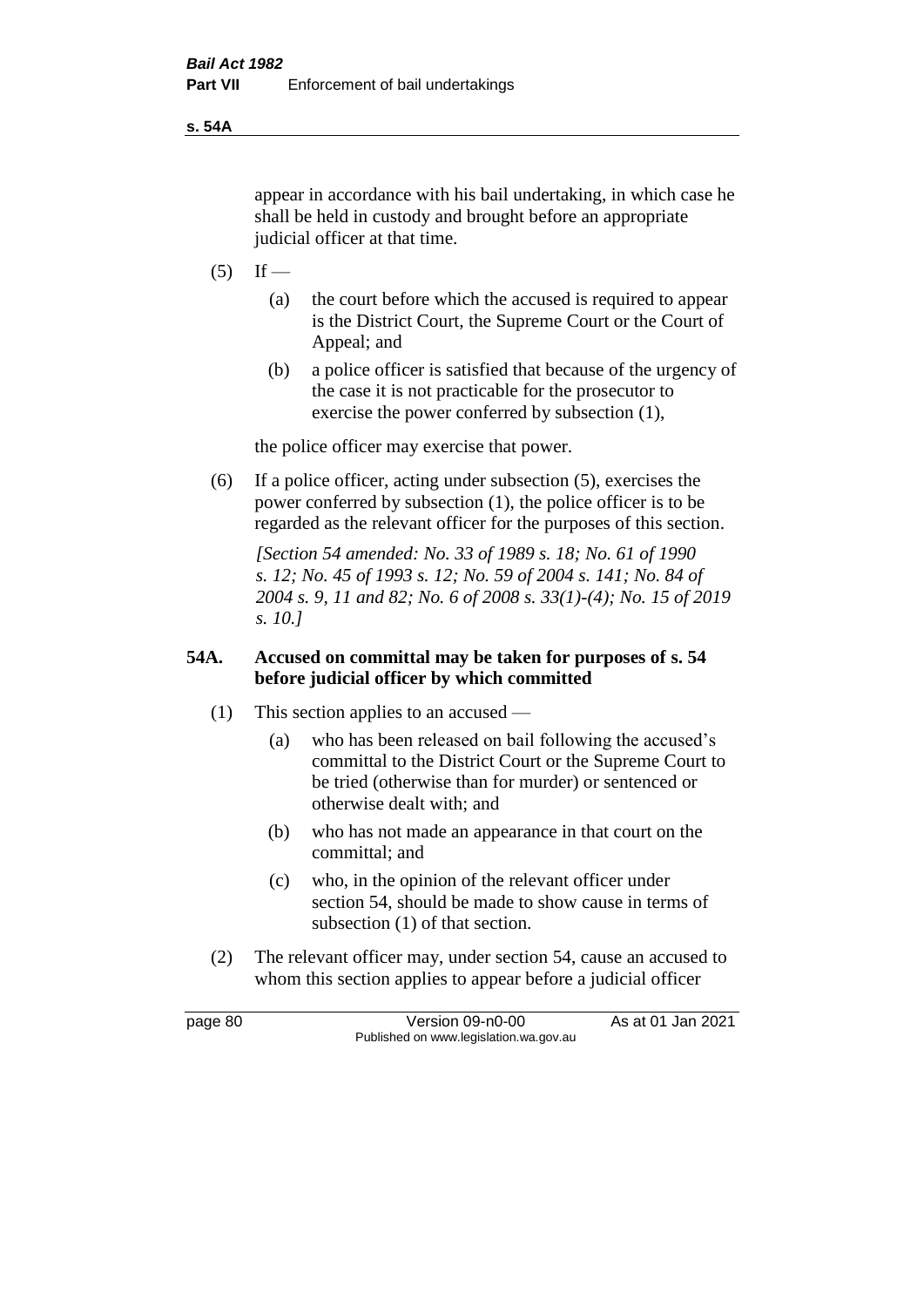who is empowered to exercise jurisdiction in the court in which the committal order was made, instead of before an appropriate judicial officer.

- (3) A judicial officer before whom an accused so appears is to be regarded as an appropriate judicial officer for the purposes of section 54(2).
- (4) A judicial officer before whom an accused so appears is not obliged to exercise any power conferred by section 55 but may refuse to do so and direct the relevant officer to cause the accused to appear before an appropriate judicial officer.
- (5) A relevant officer shall comply with a direction given to that officer under subsection (4).

*[Section 54A inserted: No. 6 of 2008 s. 34; amended: No. 29 of 2008 s. 24(6).]*

#### **55. Accused before court under s. 54, judicial officer may revoke bail of etc.**

- (1) If the judicial officer before whom an accused appears under section 54 is satisfied that —
	- (a) the accused is not likely to comply with any requirement of his bail undertaking mentioned in section 28(2)(a) or  $(b)$ ; or
	- (b) he is, or has been, or is likely to be, in breach of any condition of his bail undertaking mentioned in section  $28(2)(c)$ ; or
	- (ba) he is, or has been, in breach of a home detention condition mentioned in section 28(2)(d); or
		- (c) any of the grounds set out in section  $54(1)(b)$  has been established,

he may —

(d) revoke the bail and remand the accused in custody to appear at the time and place specified, or deemed by section 31(3) to be specified, in his bail undertaking; or

As at 01 Jan 2021 Version 09-n0-00 page 81 Published on www.legislation.wa.gov.au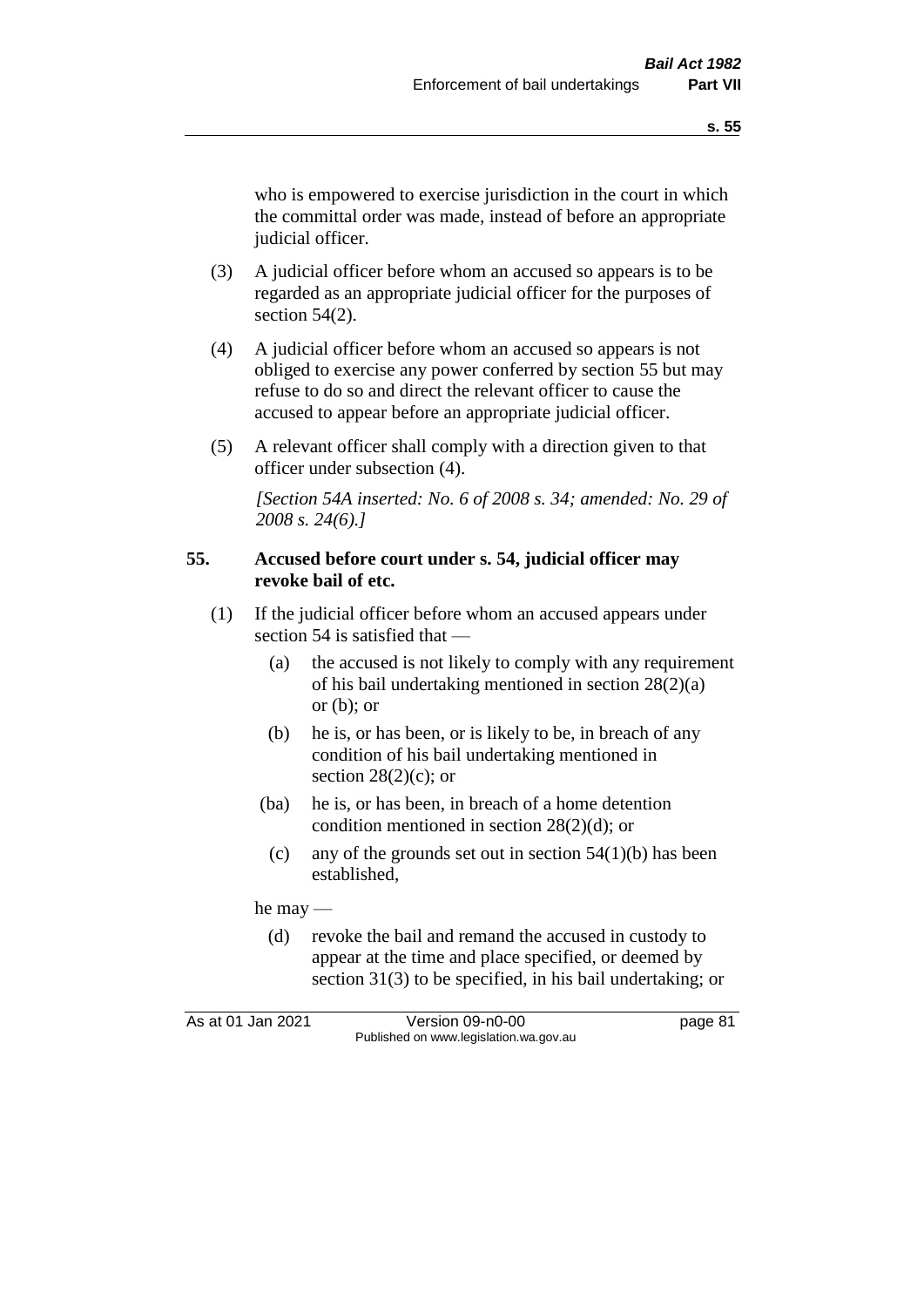**s. 57**

- (e) revoke the bail and grant fresh bail to the accused in accordance with this Act, other than clause 2 of Part B of Schedule 1.
- (2) If the judicial officer before whom the accused so appears is not satisfied as to any of the matters mentioned in subsection (1)(a), (b), or (c) he shall release the accused on his existing bail undertaking and, with the consent in writing of the surety, on any existing surety undertaking.

*[Section 55 amended: No. 61 of 1990 s. 13; No. 45 of 1993 s. 12; No. 84 of 2004 s. 82.]* 

*[56. Deleted: No. 6 of 2008 s. 35.]*

# **57. Offence under s. 51, court to order forfeiture of money under bail undertaking**

- (1) Where an accused is convicted of an offence against section  $51(1)$ ,  $(2)$  or  $(2a)$ , the court by which he is convicted shall, whether or not an application is made therefor by the prosecutor, order that the full amount agreed to be forfeited, in the accused's bail undertaking, be forfeited to the State.
- (2) Notwithstanding subsection (1), the court may decline to make an order thereunder or may order forfeiture in part only where the accused shows to the satisfaction of the judicial officer —
	- (a) that, by reason of a change of circumstances since the bail undertaking was entered into, an order for forfeiture, or for forfeiture in full (as the case may be), would cause excessive hardship to the accused or his dependants; and
	- (b) that such hardship would not be relieved by the exercise of one of the powers conferred by section 59.
- (3) Without prejudice to the recovery of such an amount as a civil debt due to the State, any amount to be paid under an order made under this section is to be paid, and its payment may be enforced under Part 5 of the *Fines, Penalties and Infringement*

page 82 Version 09-n0-00 As at 01 Jan 2021 Published on www.legislation.wa.gov.au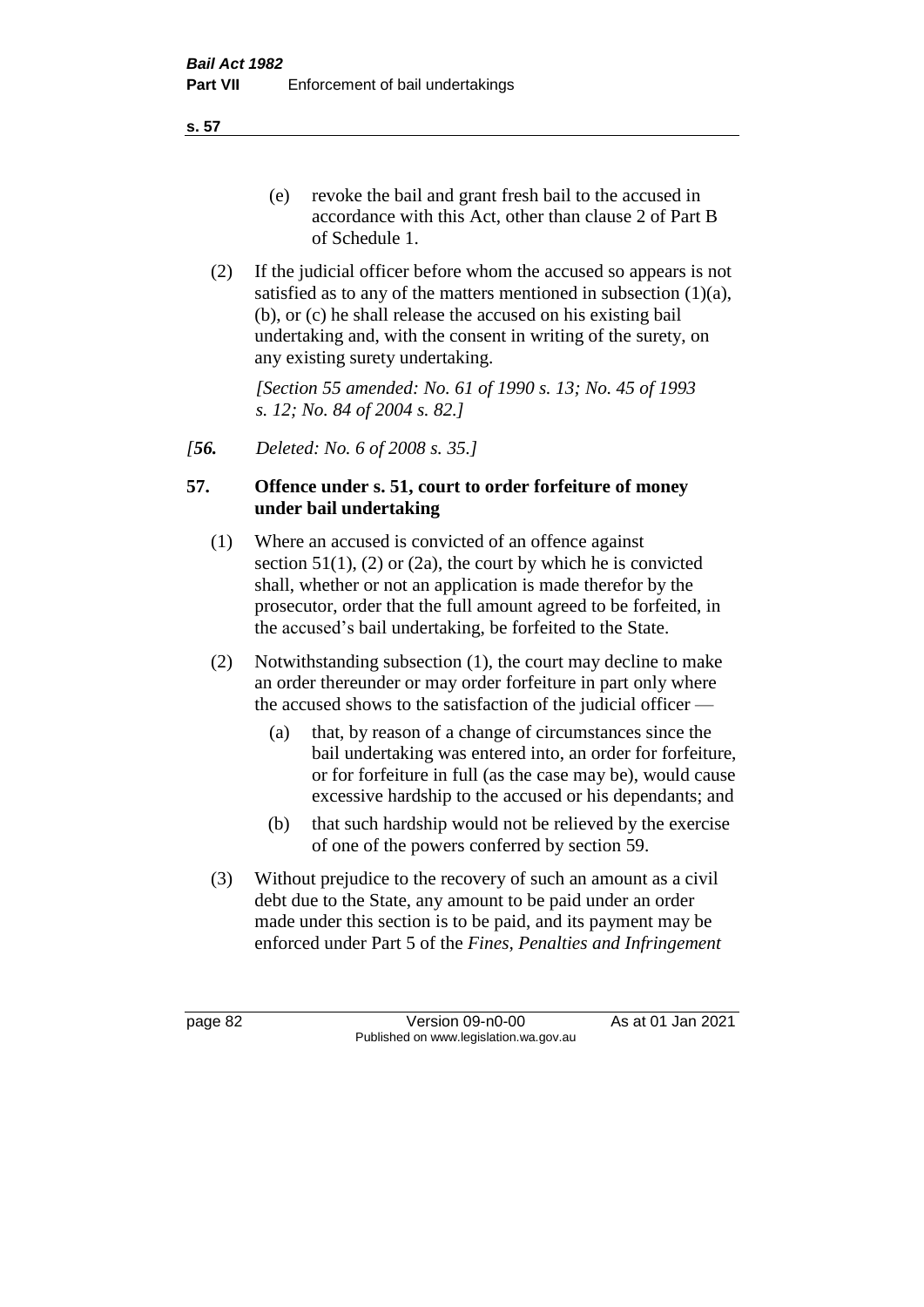*Notices Enforcement Act 1994*, unless an order has been made under subsection (4).

(4) If under this section the Supreme Court or the District Court makes an order requiring the payment of money, the court may make an order under section 59 of the *Sentencing Act 1995* in respect of the amount payable and for that purpose that section, with any necessary changes, applies as if the amount were a fine imposed on the accused.

*[Section 57 amended: No. 74 of 1984 s. 19; No. 92 of 1994 s. 7; No. 78 of 1995 s. 8; No. 54 of 1998 s. 11; No. 65 of 2003 s. 121(3); No. 84 of 2004 s. 82.]* 

# **58. Automatic forfeiture of money on expiration of one year after absconding**

- (1) If after the expiration of one year from the day on which the accused is required to appear in court in accordance with the requirement of his bail undertaking mentioned in section  $28(2)(a)$  he has not —
	- (a) been arrested under section 59B; or
	- (b) appeared in court in accordance with the requirement of his bail undertaking mentioned in section 28(2)(b); or
	- (c) otherwise surrendered himself or been taken into custody to be dealt with on the charge or charges for which the bail undertaking was entered into,

the full amount specified in the bail undertaking shall, on the expiration of the said period, be forfeited to the State by virtue of this section without any order of the court or other formality.

(2) Upon the occurrence of a forfeiture under subsection (1) any security given by the accused may be resorted to by the State as if an order of forfeiture had been made under section 57(1).

*[Section 58 amended: No. 65 of 2003 s. 121(3); No. 84 of 2004 s. 82; No. 6 of 2008 s. 18(3) and 36(2).]*

As at 01 Jan 2021 Version 09-n0-00 Page 83 Published on www.legislation.wa.gov.au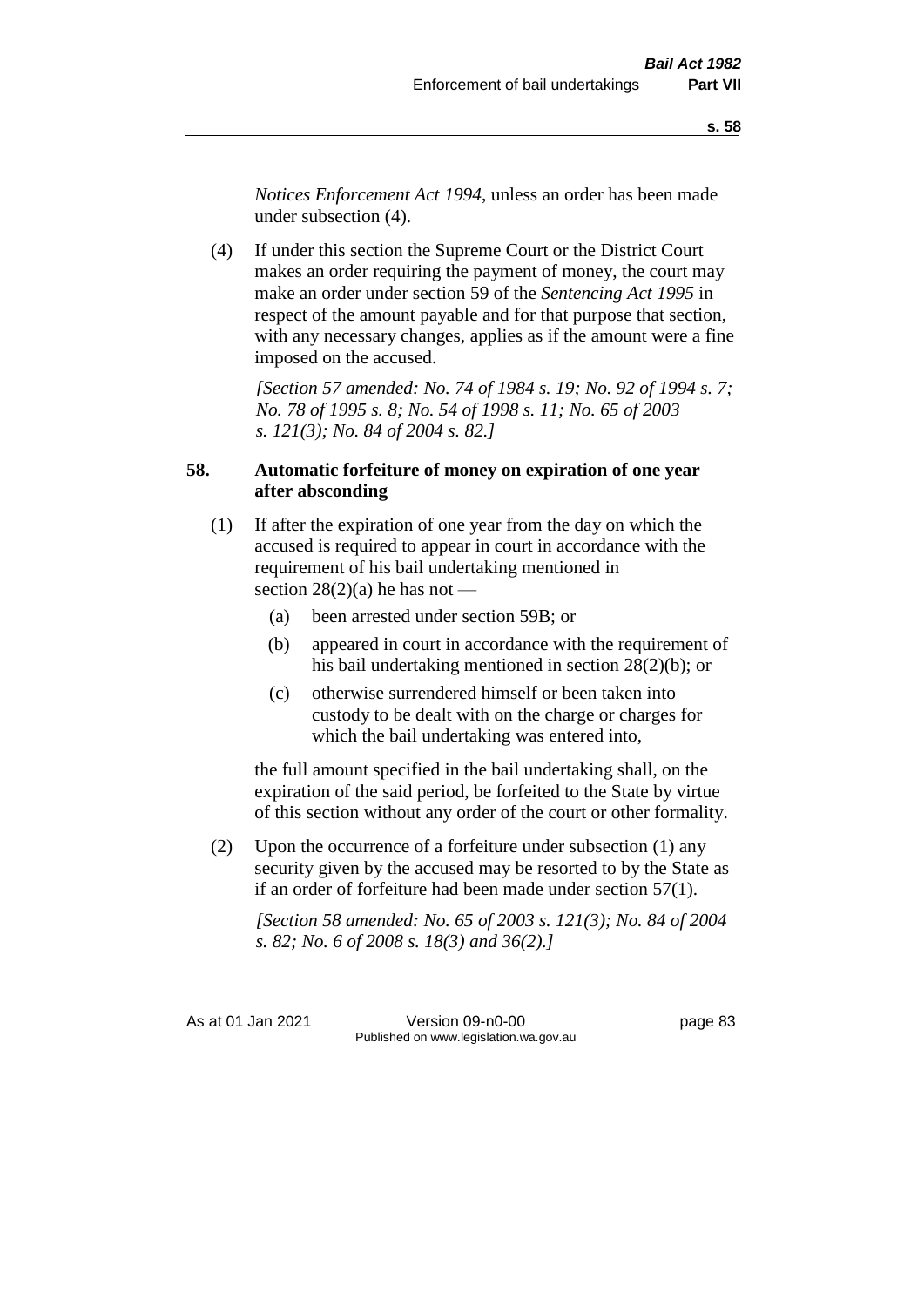**s. 59**

# **Part VIII — Miscellaneous**

## **59. Order for forfeiture, court's additional powers as to**

A court or an appropriate judicial officer who makes an order for forfeiture under section 49 or 57 may, when doing so, or at any time thereafter, further order —

- (a) that payment of any sum be made by specified instalments or be postponed to a specified date; or
- (b) that any security given be applied in or towards payment of the sum forfeited; or
- (c) that the accused or the surety, as the case may be, do all such things and execute all such documents as may be necessary, or as may be specified in the order, for the purpose of vesting any security in the State or enabling the State to realize the same or to resort thereto to recover the sum forfeited,

and the court or an appropriate judicial officer may at any time vary or revoke an order made under paragraph (a), (b), or (c).

*[Section 59 amended: No. 65 of 2003 s. 121(3); No. 84 of 2004 s. 82.]*

# **59A. If bail dispensed with, accused may be taken before judicial officer for reconsideration of matter**

 $(1)$  In this section —

*relevant officer* has the meaning given in section 54(1a).

(2) Where the requirement for bail has been dispensed with for an accused under section 7A, the relevant officer may cause the accused to appear before an appropriate judicial officer for reconsideration of the matter, if the relevant officer has reasonable grounds to believe that the accused is not likely to appear at the time and place specified in a notice under section 13A(3).

page 84 Version 09-n0-00 As at 01 Jan 2021 Published on www.legislation.wa.gov.au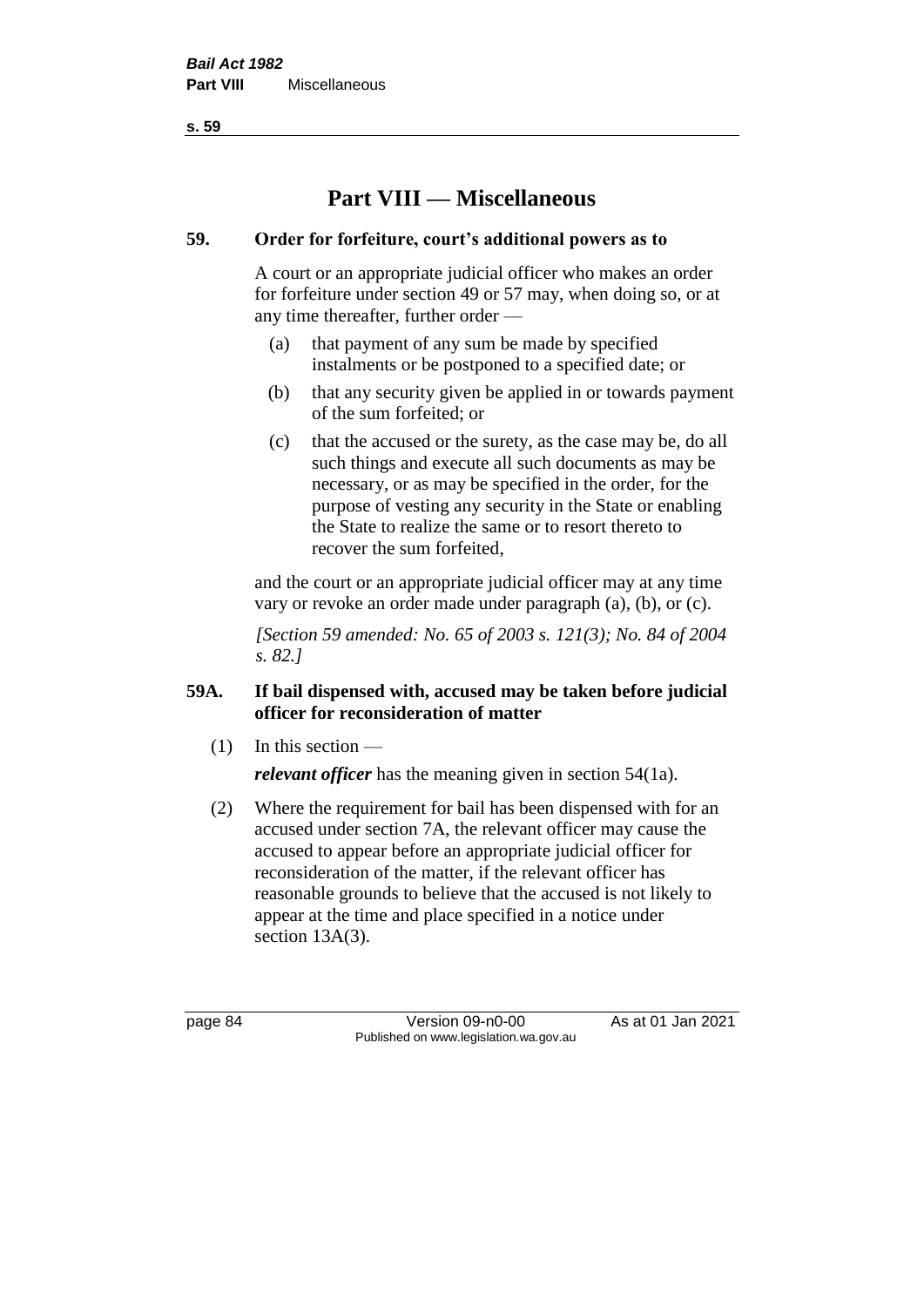- (3) Section 54(2), (2a), (3) and (4) apply, with necessary modifications, for the purposes of subsection (2).
- (4) The judicial officer before whom an accused appears under subsection (2) shall reconsider the accused's case and may, notwithstanding section 13 —
	- (a) again dispense with the requirement for bail; or
	- (b) grant bail; or
	- (c) refuse to grant bail,

in accordance with this Act, for the accused's appearance in court.

- $(5)$  If
	- (a) the court before which the accused is required to appear is the District Court, the Supreme Court or the Court of Appeal; and
	- (b) a police officer is satisfied that because of the urgency of the case it is not practicable for the prosecutor to exercise the power conferred by subsection (2),

the police officer may exercise that power.

(6) If a police officer, acting under subsection (5), exercises the power conferred by subsection (2), the police officer is to be regarded as the relevant officer for the purposes of this section.

*[Section 59A inserted: No. 6 of 2008 s. 36(1).]*

#### **59B. Absconding accused, warrant for arrest of**

Where —

(a) at any time after that specified in an accused's bail undertaking for an accused's appearance the accused has failed to comply with the requirements of the accused's bail undertaking mentioned in section  $28(2)(a)$  or (b); or

As at 01 Jan 2021 Version 09-n0-00 Page 85 Published on www.legislation.wa.gov.au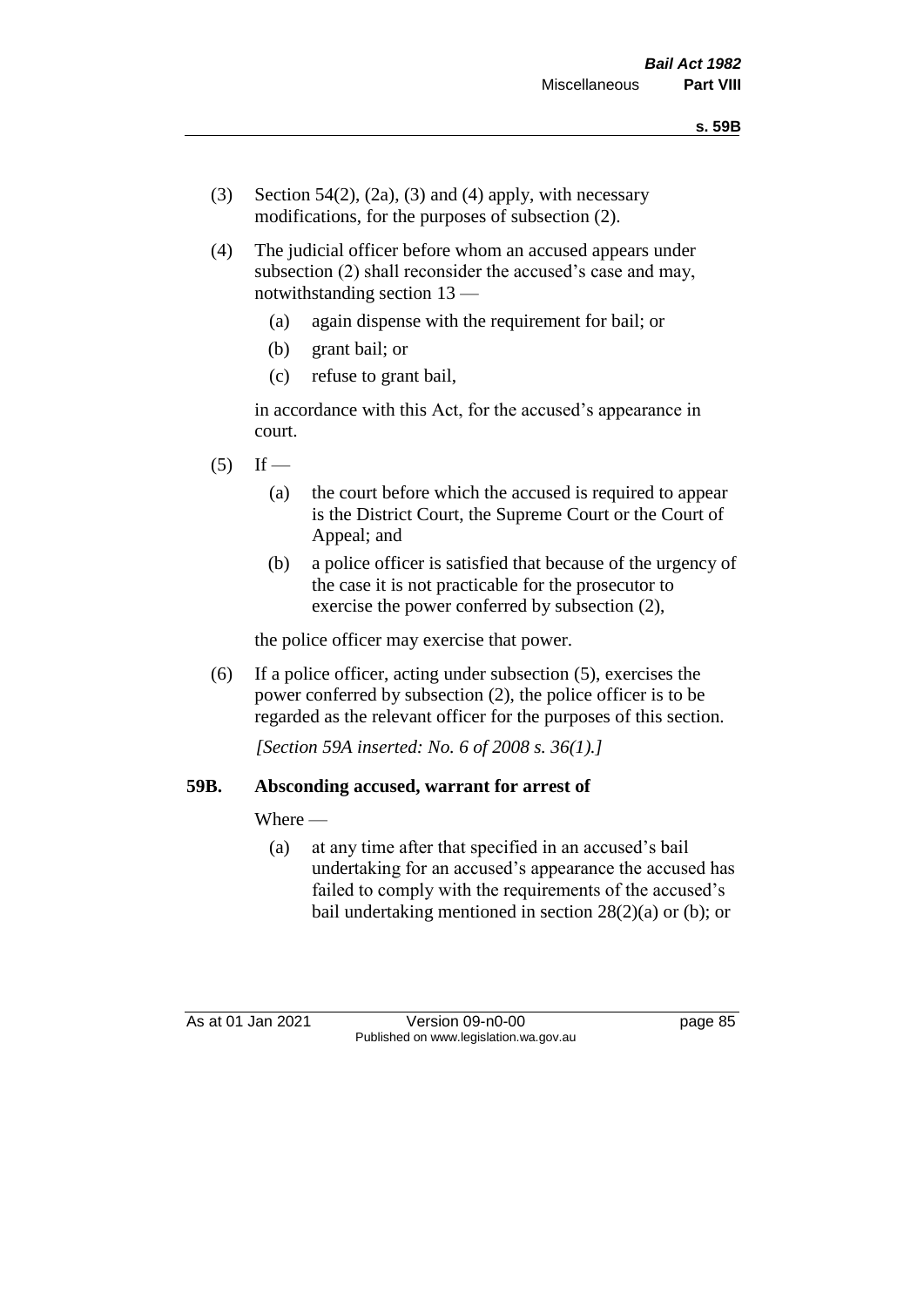(b) an accused has failed to appear at the time and place specified in a notice under section 13A(3),

the court before which the accused was required to appear may issue a warrant to arrest the accused and bring the accused before that court or a court of like jurisdiction.

*[Section 59B inserted: No. 6 of 2008 s. 36(1).]*

# **60. Change of address, accused and surety to notify**

Where the residential address of —

- (a) an accused who has been released on bail or for whom the requirement for bail has been dispensed with; or
- (b) a surety,

changes from that appearing on his bail undertaking, surety undertaking or notice under section 13A(3), as the case may be, he shall forthwith, in writing, notify details of the change to the registrar of the court before which, at the time when the change occurs, the accused is required to appear, and if without reasonable cause he fails to do so he commits an offence.

Penalty: \$1 000.

*[Section 60 amended: No. 50 of 2003 s. 37(5); No. 59 of 2004 s. 141; No. 84 of 2004 s. 82; No. 6 of 2008 s. 37.]*

# **61. Failing to bring arrested person before court or person able to grant bail, offence**

- (1) A person to whom this section applies commits an offence if, having arrested another for an offence, he wilfully and without reasonable excuse fails to take that other person, or cause him to be taken, as soon as is practicable —
	- (a) before an authorised officer or judicial officer empowered by this Act to grant bail for that offence; or
	- (b) before a court.

Penalty: \$1 000 or imprisonment for 12 months or both.

page 86 Version 09-n0-00 As at 01 Jan 2021 Published on www.legislation.wa.gov.au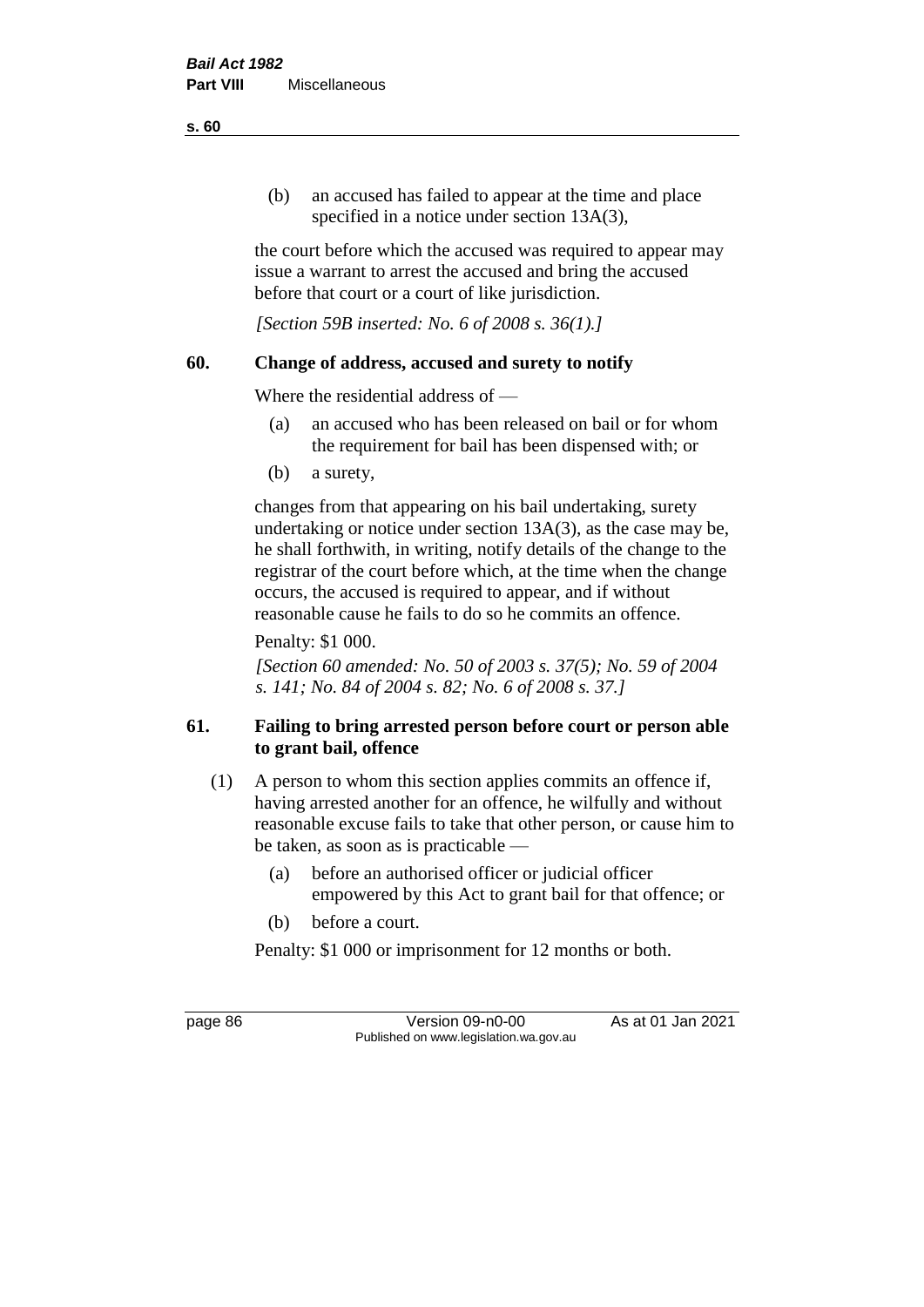- (2) This section applies to a person who
	- (a) is not empowered by this Act to grant bail for the offence; or
	- (b) being so empowered, elects to act under section 6(7).

*[Section 61 amended: No. 15 of 1988 s. 17; No. 59 of 2006 s. 4(4); No. 6 of 2008 s. 38.]* 

#### **62. Giving false information for bail purposes, offence**

A person who for the purpose of obtaining —

- (a) a grant of bail for himself or a variation of the terms and conditions thereof; or
- (b) approval of himself as a surety,

makes any statement which he knows is false in a material particular, or recklessly makes any statement which is false in a material particular, commits an offence.

Penalty: \$1 000 or imprisonment for 12 months or both.

#### **63. Protection from personal liability**

A person shall not be liable in civil proceedings on account of anything done, or omitted to be done, by him in good faith in the course of carrying out any provision of this Act, or purporting to be so done or omitted; but the liability (if any) of any other person (including the State or the Commonwealth) as his employer is not affected by this section and shall be determined as if it had not been passed.

*[Section 63 amended: No. 65 of 2003 s. 121(4).]*

#### **64. Proving appearance or non-appearance by accused**

Where it is required for the purposes of this Act to prove —

(a) that an accused did not appear before a particular court, at a particular place, on a particular day, at a particular time or during a particular period; or

As at 01 Jan 2021 Version 09-n0-00 page 87 Published on www.legislation.wa.gov.au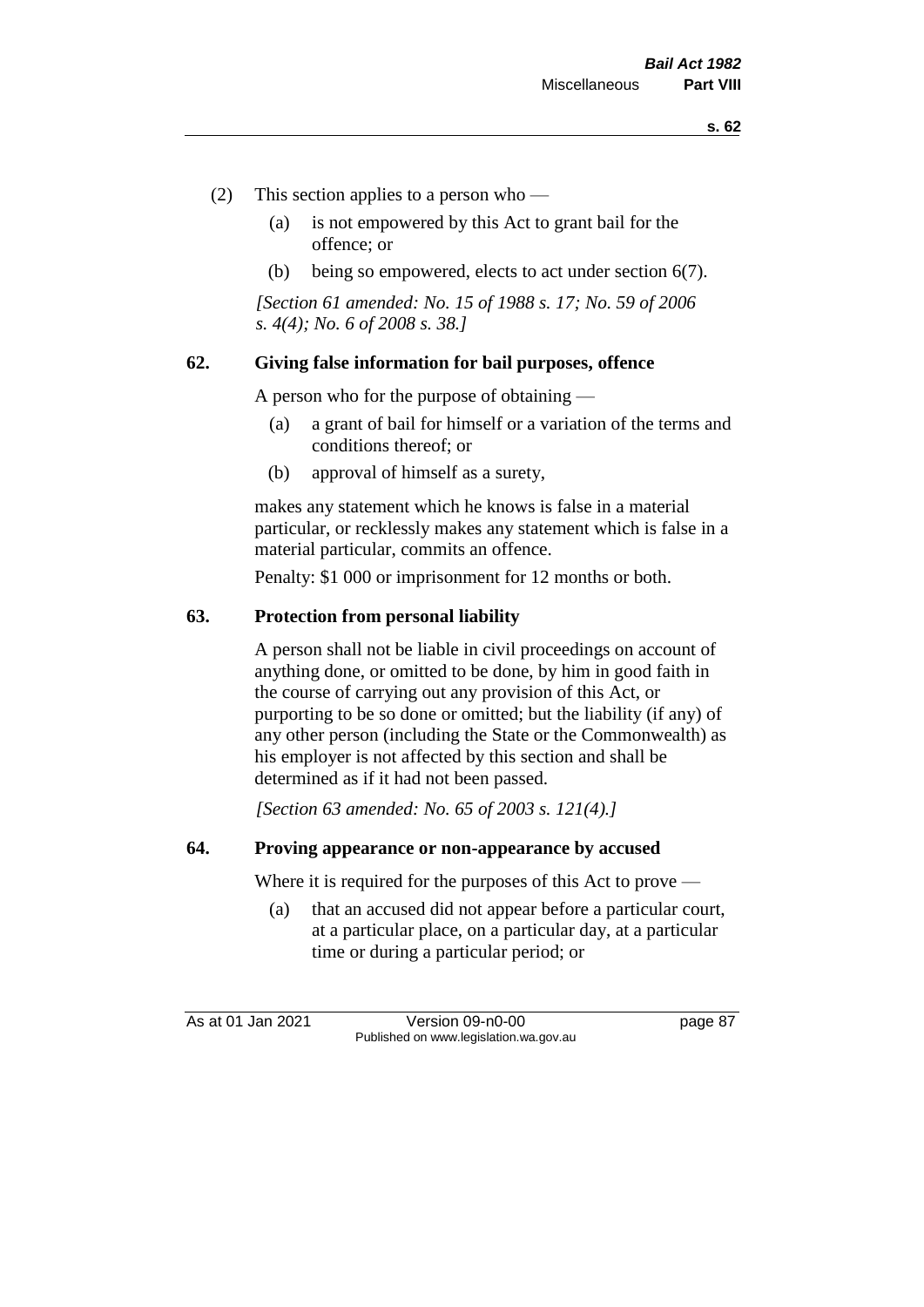(b) the day, time or period when or during which an accused did appear before a particular court at a particular place,

a certificate as to any such matter, purporting to be signed by a judicial officer or registrar of the court before which the accused was required to appear, shall be evidence of the matter so certified.

*[Section 64 amended: No. 59 of 2004 s. 141; No. 84 of 2004 s. 82.]* 

# **65. Bail undertakings by child, effect of**

A bail undertaking entered into by a person who is under the age of 18 years shall bind him as if he were of full age.

# **66. Other powers or duties to grant bail abolished**

- (1) Any power or duty that, at the commencement of this Act, exists apart from statute to grant bail to an accused awaiting an appearance in court for an offence, is abolished.
- (2) Subsection (1) has effect notwithstanding anything in section 16 of the *Supreme Court Act 1935*.
- (3) In subsection (1) *statute* means an Act of the Parliament of Western Australia, other than the *Supreme Court Act 1935*.

*[Section 66 amended: No. 84 of 2004 s. 82.]*

# **66A. Delegation by registrar of court**

- (1) The registrar of a court may, either generally or as otherwise provided by the instrument of delegation, by instrument signed by him, delegate to an officer of that court any function conferred on him by or under this Act other than —
	- (a) this power of delegation; or
	- (aa) a function conferred by section  $11(3)$  or  $36(1)(a)$ ; or
	- (b) any function that a judicial officer has required him to perform personally.

page 88 Version 09-n0-00 As at 01 Jan 2021 Published on www.legislation.wa.gov.au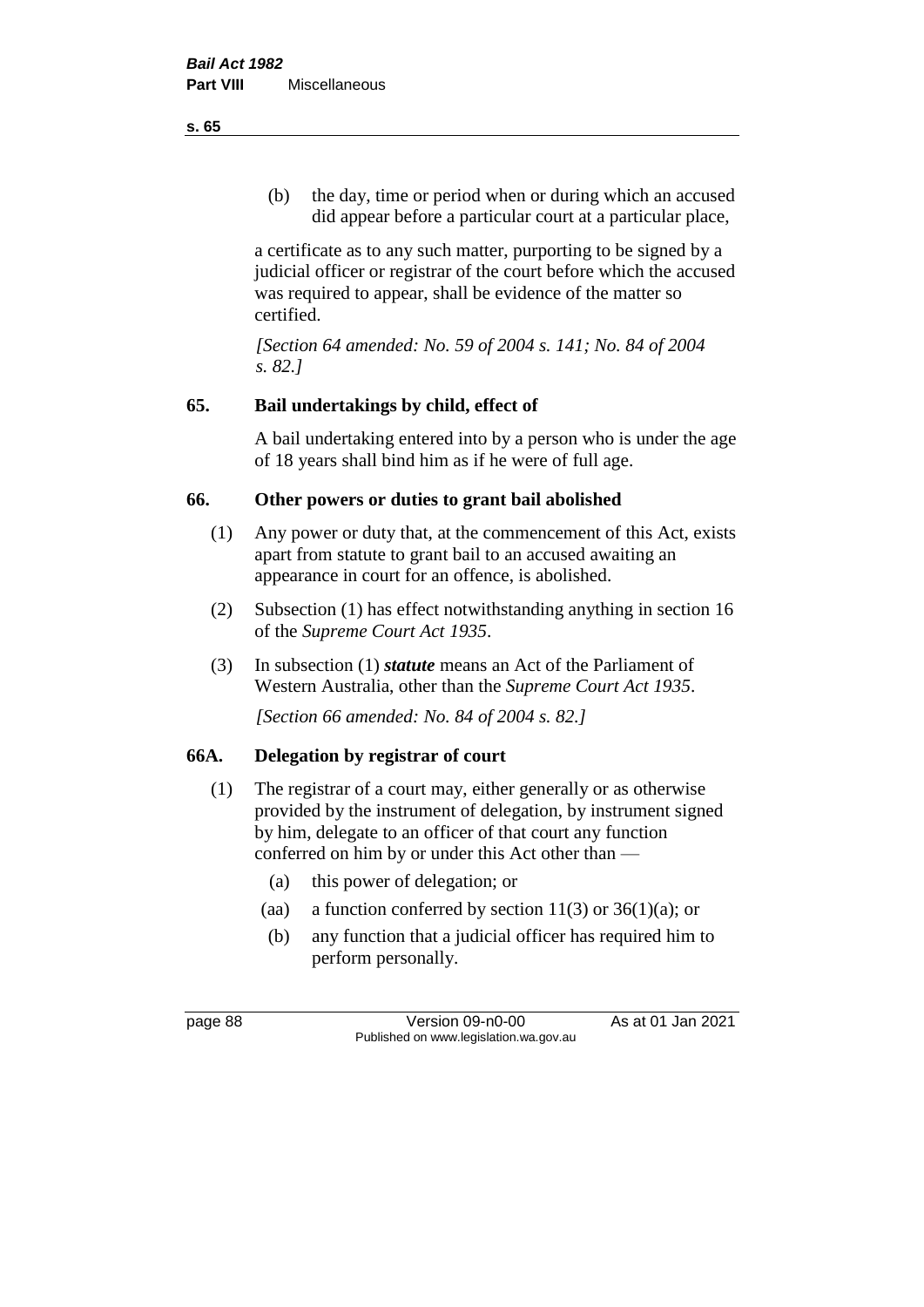(2) The superintendent of a detention centre under the *Young Offenders Act 1994* may, either generally or as otherwise provided by the instrument of delegation, by instrument signed by him, delegate to an officer of the Public Sector agency principally assisting the Minister administering that Act in its administration any function conferred on him by or under this Act, other than this power of delegation.

*[Section 66A inserted: No. 15 of 1988 s. 18; amended: No. 49 of 1988 s. 89; No. 31 of 1993 s. 8; No. 59 of 2004 s. 141; No. 65 of 2006 s. 52; No. 6 of 2008 s. 39.]* 

# **66B. Video link or audio link, use of in bail proceedings**

 $(1)$  In this section —

*audio link* means facilities (including telephone) that enable, at the same time, a judicial officer or authorised officer at one place to hear the accused at another place and vice versa;

*bail proceedings* means any proceedings under this Act including —

- (a) proceedings on a case for bail;
- (b) proceedings relating to the variation or revocation of bail;
- (c) proceedings on an application under section 48 or 49;
- (d) proceedings on an appeal under section 15A or 53;

*video link* means facilities (including closed circuit television) that enable, at the same time, a judicial officer or authorised officer at one place to see and hear the accused at another place and vice versa.

- (2) Bail proceedings may be conducted by means of a video link or an audio link.
- (3) Without limiting subsection (2), if a provision of this Act requires or authorises an accused to be brought before, or appear before, a court, judicial officer or authorised officer, the accused

As at 01 Jan 2021 Version 09-n0-00 Page 89 Published on www.legislation.wa.gov.au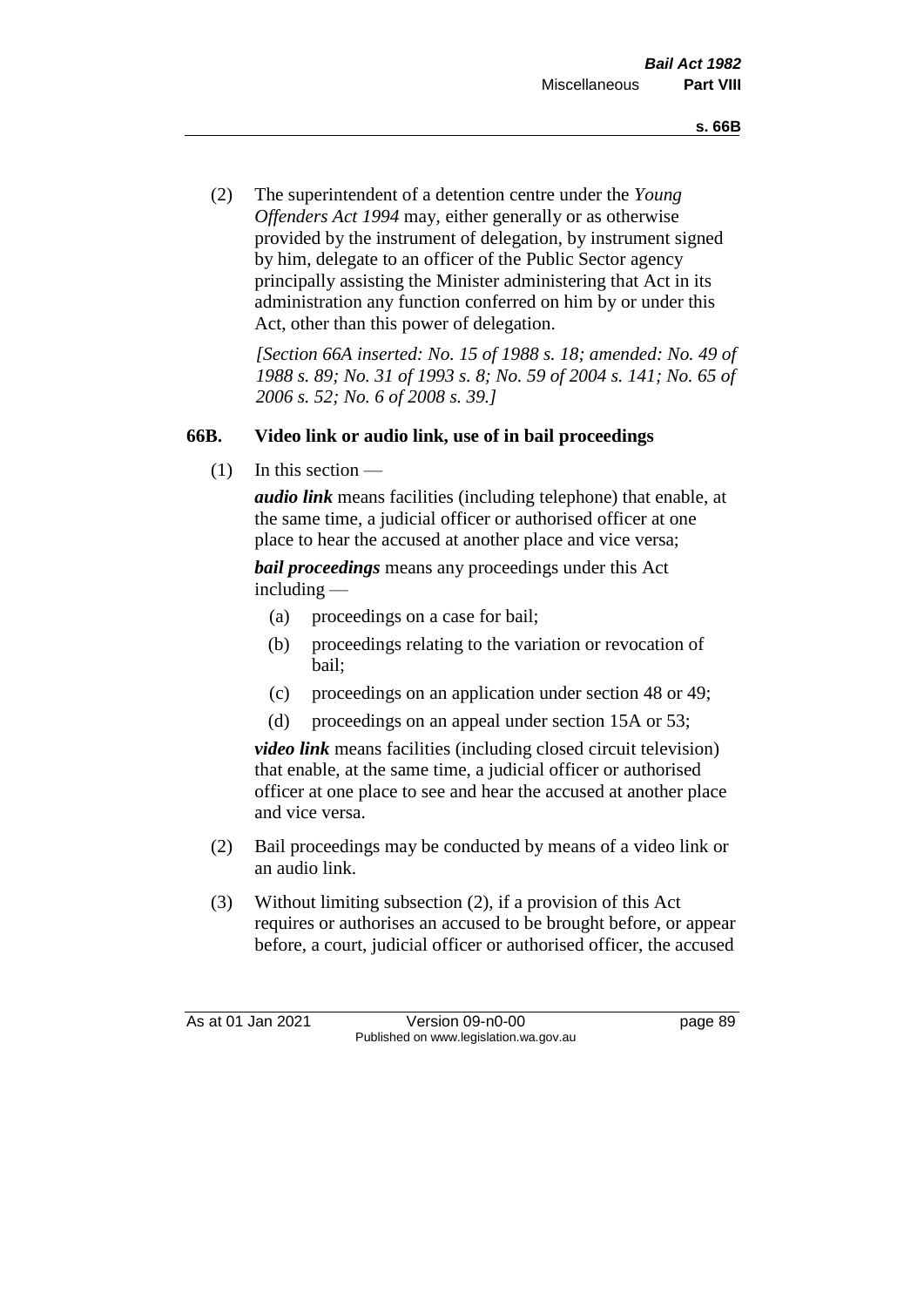#### **s. 66C**

may be brought before, or appear before, the court or officer by means of a video link or an audio link.

- (4) An audio link is not to be used under this section unless a video link is not available and cannot reasonably be made available.
- (5) Nothing in this section prevents a court, judicial officer or authorised officer from requiring that an accused be brought before, or appear before, the court or officer in person for the purposes of bail proceedings.

*[Section 66B inserted: No. 6 of 2008 s. 40(1).]*

## **66C. Protection of terrorist intelligence information in bail proceedings**

- (1) In proceedings on a case for bail, the judicial officer must take all reasonable steps to maintain the confidentiality of information that the judicial officer considers is terrorist intelligence information, including steps —
	- (a) to receive evidence and hear argument about the information in private and in the absence of any person other than the prosecutor and any other person to whose presence the prosecutor consents; and
	- (b) to prohibit the publication of, or a reference to, terrorist intelligence information; and
	- (c) to order that the following documents must be provided in a redacted form —
		- (i) an approved form given under section 8;
		- (ii) a report made in accordance with section 24 or 24A.
- (2) If the judicial officer considers that the information is not terrorist intelligence information, the judicial officer must —
	- (a) give the prosecutor the opportunity to withdraw the information from consideration; and
	- (b) if the information is withdrawn, prohibit the publication of, or a reference to, the information.

page 90 Version 09-n0-00 As at 01 Jan 2021 Published on www.legislation.wa.gov.au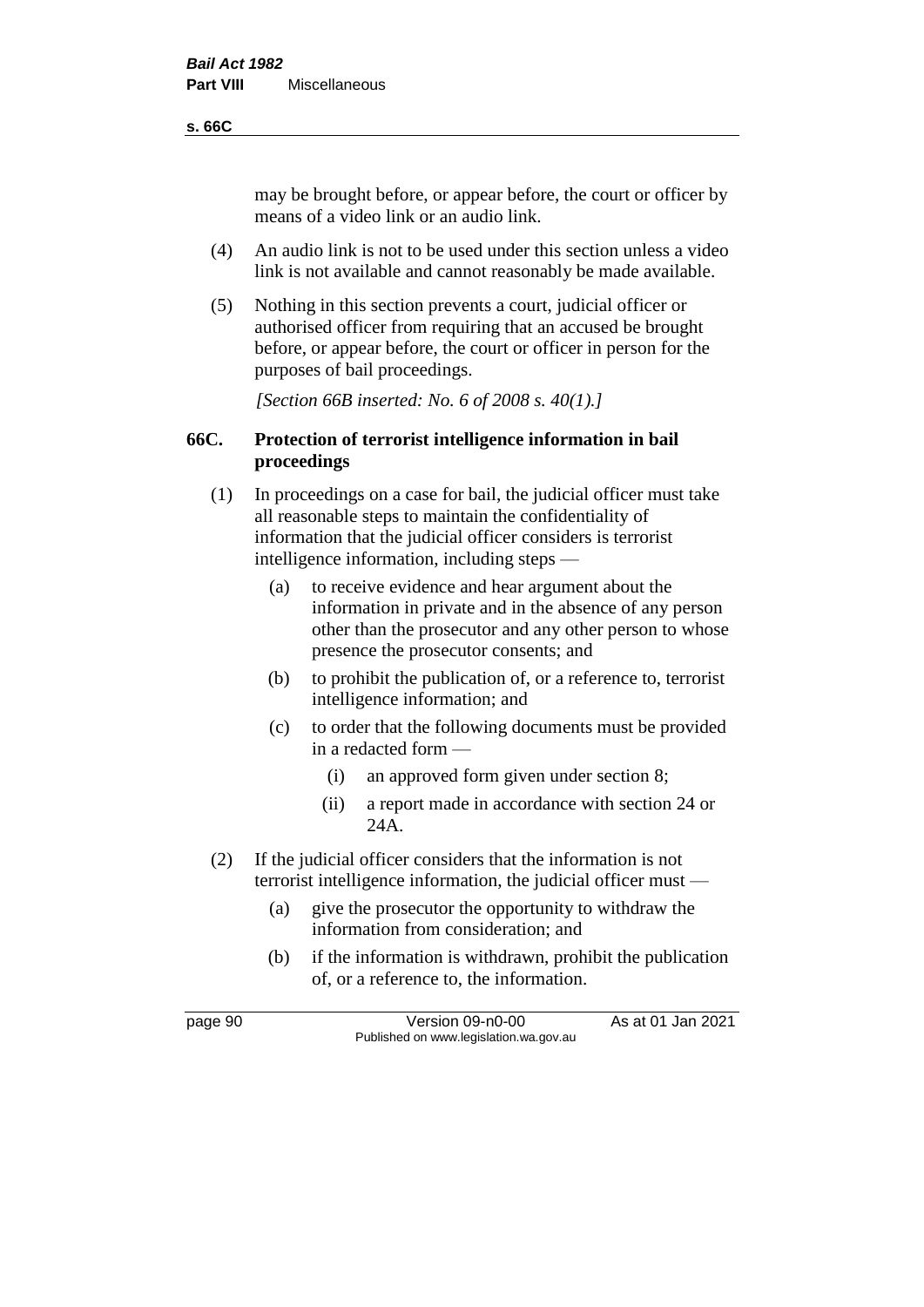- (3) Despite subsections (1) and (2), the judicial officer may disclose terrorist intelligence information or information withdrawn under subsection  $(2)$  to any of the following —
	- (a) the Attorney General;
	- (b) a court;
	- (c) a person to whom the prosecutor authorises disclosure.

*[Section 66C inserted: No. 15 of 2019 s. 11.]*

# **66D. Annual report to include information about application of s. 66C**

 $(1)$  In this section —

*accountable authority* means the accountable authority, as defined in the *Financial Management Act 2006* section 3, of the department of the Public Service principally assisting in the administration of this Act;

*protected information* means information the disclosure of which would contravene a written law or an order of a court;

*sensitive information* means information the disclosure of which could reasonably be expected —

- (a) to prejudice national security; or
- (b) to endanger a person's life or physical safety; or
- (c) to threaten significant damage to infrastructure or property; or
- (d) to prejudice a criminal investigation; or
- (e) to reveal intelligence gathering methodologies, investigative techniques or technologies or covert practices; or
- (f) to enable the discovery of the existence or identity of a confidential source of information relevant to law enforcement.
- (2) Subject to subsections (7) and (8), the accountable authority must, in each annual report submitted under the *Financial*

As at 01 Jan 2021 Version 09-n0-00 Page 91 Published on www.legislation.wa.gov.au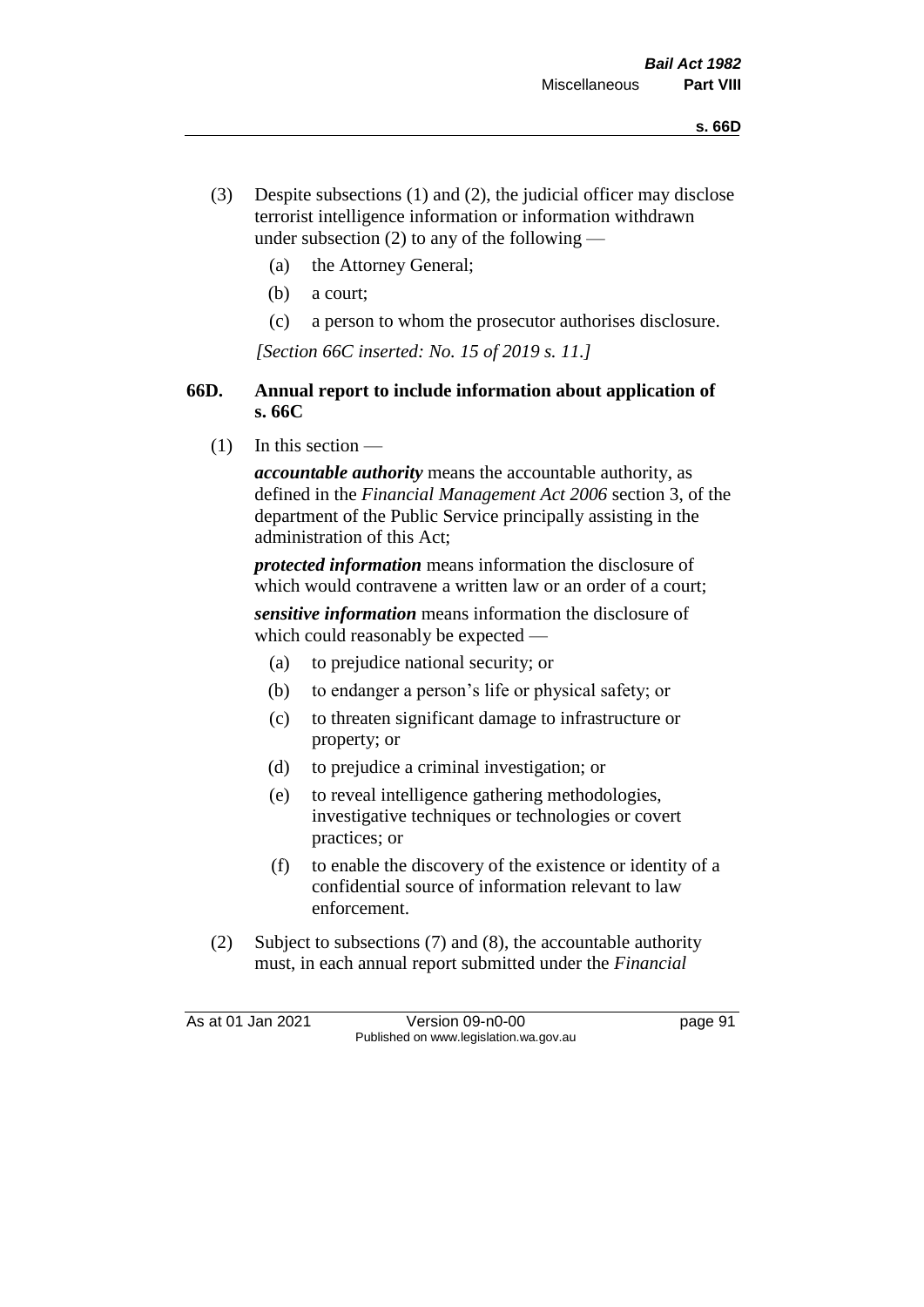**s. 66D**

*Management Act 2006* Part 5 Division 2, include information relating to action taken under section 66C(1) in proceedings on a case for bail in the financial year to which the annual report relates (*reportable information*).

- (3) Reportable information must, without disclosing terrorist intelligence information, specify —
	- (a) the number of proceedings in which action was taken under section  $66C(1)$ ; and
	- (b) in each of those proceedings whether the accused had access to the terrorist intelligence information received by the judicial officer and whether —
		- (i) evidence by or on behalf of the accused was received; and
		- (ii) argument by or on behalf of the accused was heard.
- (4) Prior to submitting an annual report, the accountable authority must give a copy of the reportable information they propose to include in the annual report to the Attorney General and the Commissioner of Police.
- (5) The Commissioner of Police must advise the Attorney General whether any of the reportable information, in the Commissioner's opinion, is or is likely to be sensitive information.
- (6) A judicial officer may advise the Attorney General of any reportable information that, in the judicial officer's opinion, is or is likely to be protected information.
- (7) If the Attorney General is, on advice provided under subsection (5) or (6), satisfied that some or all of the reportable information is sensitive information or protected information, the Attorney General must direct the accountable authority to —

page 92 Version 09-n0-00 As at 01 Jan 2021 Published on www.legislation.wa.gov.au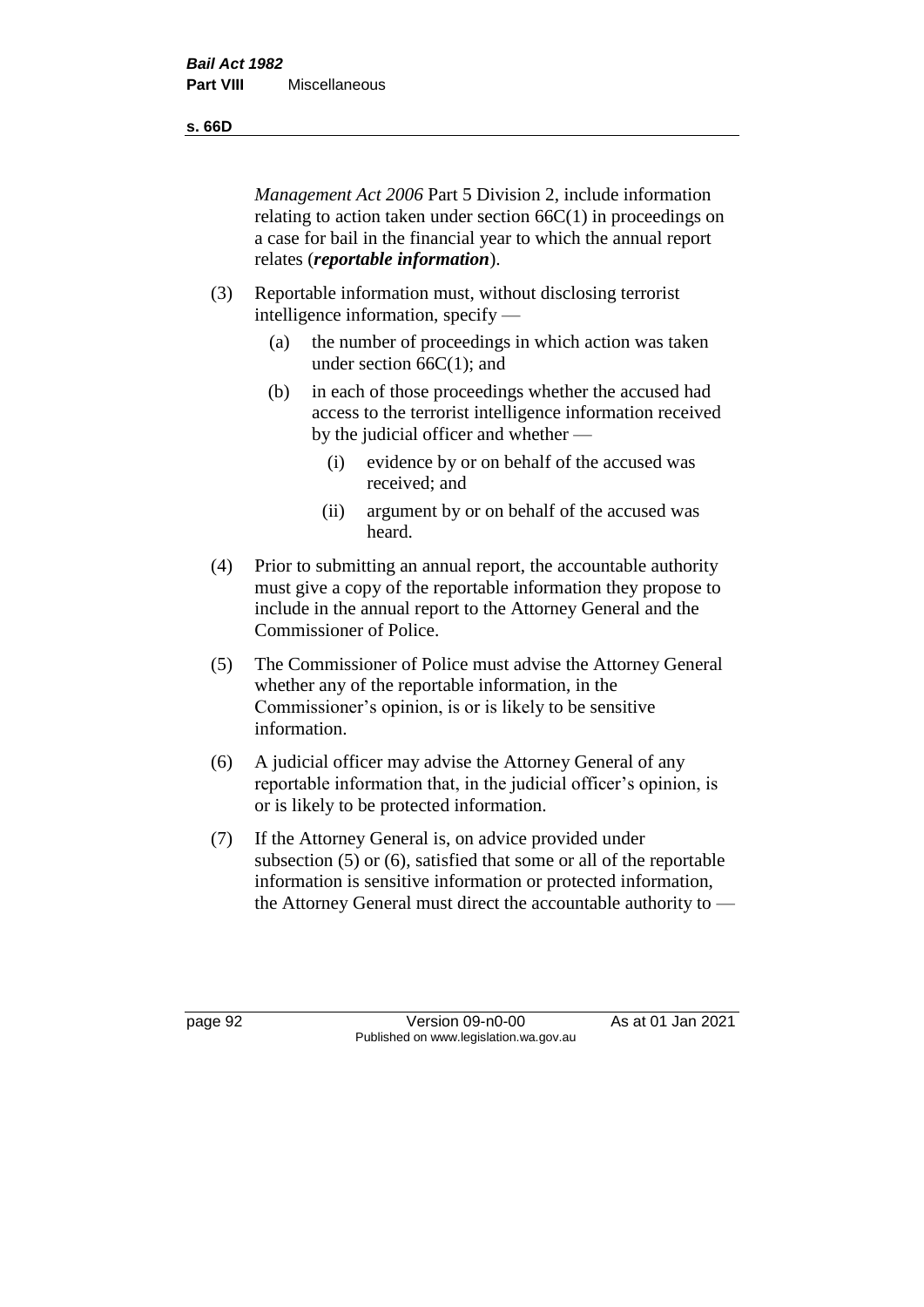- (a) exclude the information from the annual report; and
- (b) insert a statement in the annual report to the effect that information has been excluded from the report under this section.
- (8) The accountable authority must comply with a direction under subsection (7).

*[Section 66D inserted: No. 15 of 2019 s. 11.]*

#### **66E. Retrieving monitoring equipment**

The *Sentence Administration Act 2003* section 118 applies if, under this Act, any approved electronic monitoring device has been required to be worn by a person, or has been installed at a place, in connection with keeping an accused under surveillance or to monitor an accused.

*[Section 66E inserted: No. 13 of 2020 s. 27.]*

#### **67. Regulations**

- (1) The Governor may make regulations, not inconsistent with this Act, prescribing such things as are required or permitted by this Act to be prescribed or as it is necessary or expedient to prescribe for the purposes thereof.
- (2) Without limiting the generality of subsection (1) regulations  $may$ —
	- (a) make provision for or with respect to the making of applications —
		- (i) for or in relation to bail;
		- (ii) for the approval of sureties;
		- (iii) for the approval of security to be given by accused persons and sureties;
		- (iv) for the cancellation of a surety undertaking;
		- (v) for an order under section 49,

As at 01 Jan 2021 Version 09-n0-00 Page 93 Published on www.legislation.wa.gov.au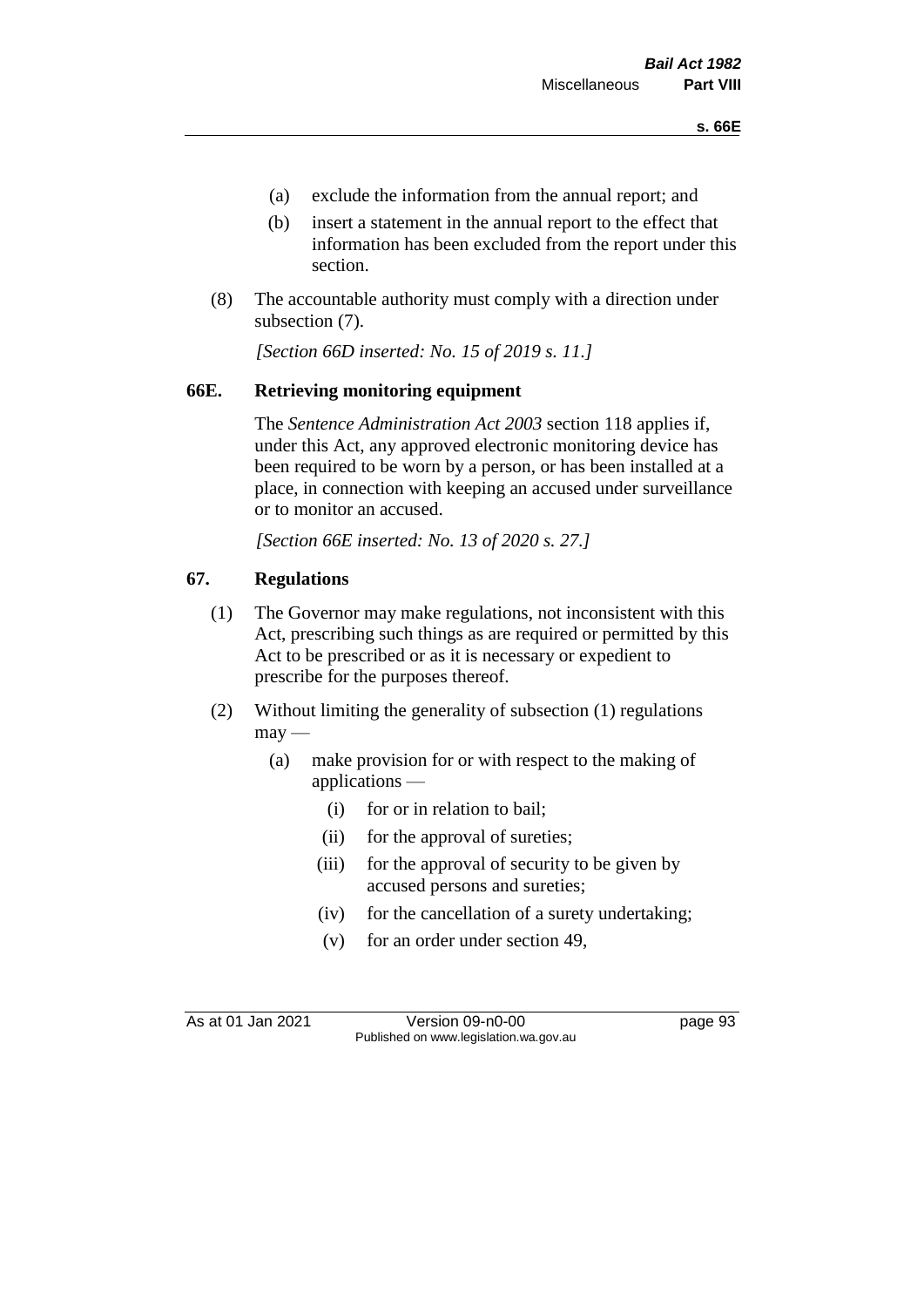and for the manner in which such applications are to be made and the procedure to be followed on such applications;

- (ba) in any case where the regulations provide that any information, document or record, or a copy of any document or record, is to be or can be provided to a person in electronic form, determine when information or a document, record or copy provided to a person in that form is to be taken to be, or to be presumed to be, received by, or brought to the attention of, the person;
	- (b) for the purposes of clause 5 of Part A of Schedule 1, prescribe the officer or officers who may grant bail for any prescribed appearance or class of appearance in court by an accused who is in custody;
	- (c) make provision for, or with respect to the management, control, supervision and good order of premises established for the accommodation of persons to whom bail has been granted.
- (3) Regulations made under this section may provide that a contravention or failure to comply with a regulation constitutes an offence and may provide for penalties not exceeding a fine of \$500 for offences against the regulations.

*[Section 67 amended: No. 45 of 1993 s. 12; No. 84 of 2004 s. 83(3); No. 2 of 2008 s. 56(6); No. 6 of 2008 s. 30(3); No. 20 of 2013 s. 31.]* 

# **67A. Review of amendments made by** *Bail Amendment (Persons Linked to Terrorism) Act 2019*

- (1) The Minister must review the operation and effectiveness of the amendments made to this Act by the *Bail Amendment (Persons Linked to Terrorism) Act 2019* and prepare a report based on the review —
	- (a) as soon as practicable after the 3rd anniversary of the day on which the *Bail Amendment (Persons Linked to*

page 94 Version 09-n0-00 As at 01 Jan 2021 Published on www.legislation.wa.gov.au

**s. 67A**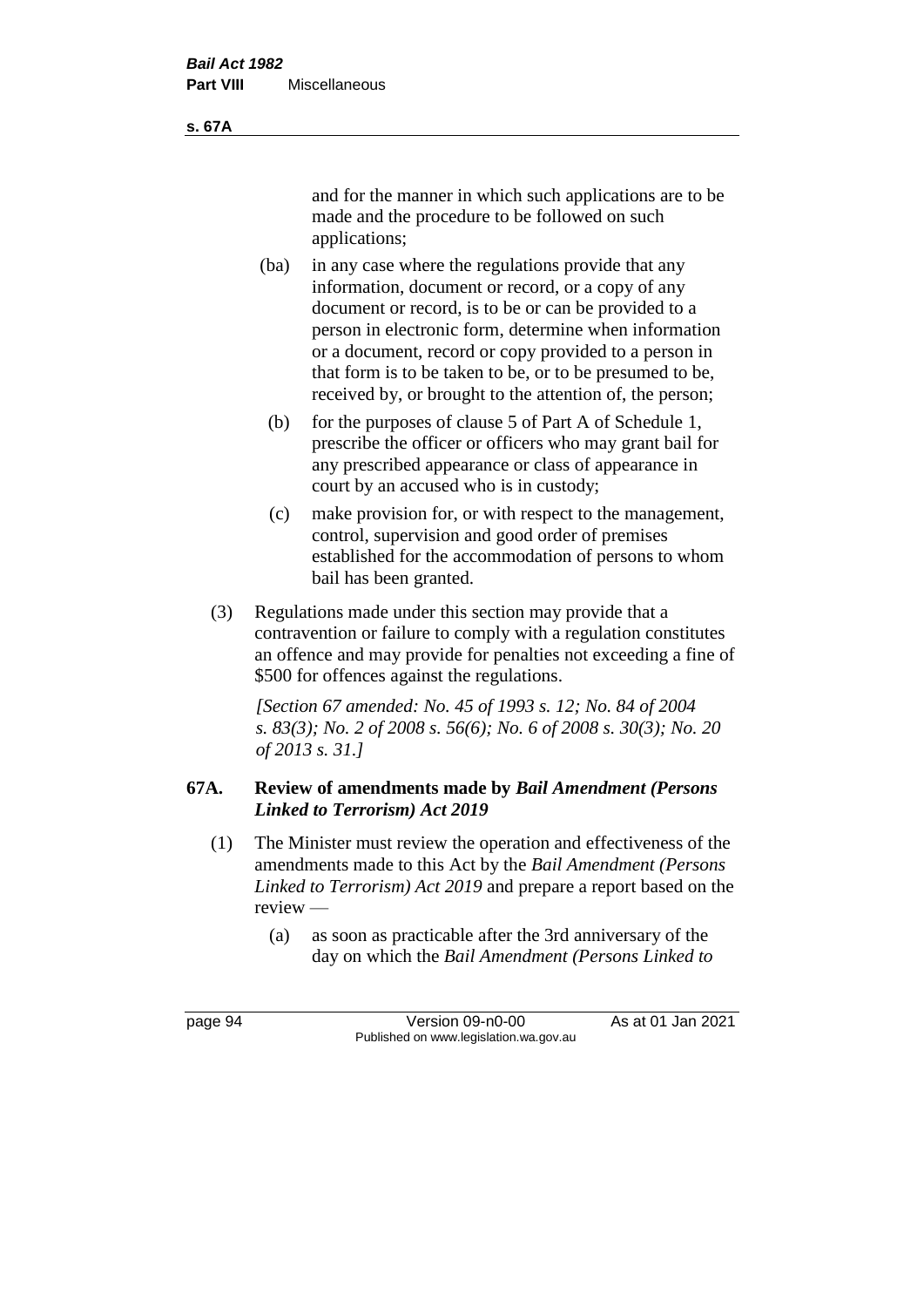*Terrorism) Act 2019* section 12 comes into operation; and

- (b) after that, at intervals of not more than 3 years.
- (2) The Minister must cause the report to be laid before each House of Parliament as soon as practicable after it is prepared, but not later than 90 days after the 3rd anniversary or the expiry of the period of 3 years, as the case may be.

*[Section 67A inserted: No. 15 of 2019 s. 12.]*

*[68. Omitted under the Reprints Act 1984 s. 7(4)(g).]*

As at 01 Jan 2021 Version 09-n0-00 page 95 Published on www.legislation.wa.gov.au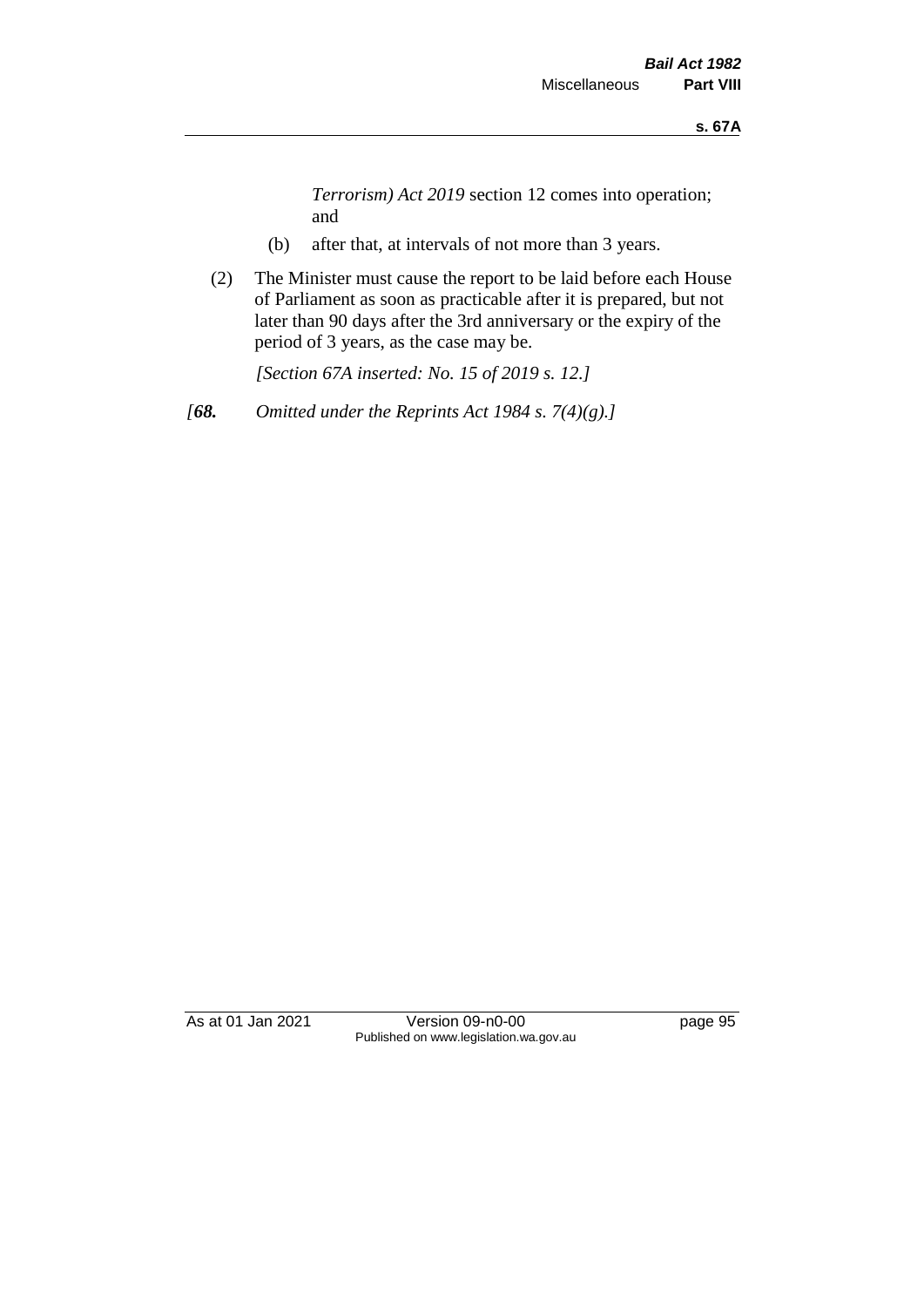# **Schedule 1 — Jurisdiction as to bail and related matters**

[s. 13, 17]

*[Heading inserted: No. 6 of 2008 s. 41(1).]*

## **Part A** — **Jurisdiction relating to bail**

*[Heading inserted: No. 6 of 2008 s. 41(2)(a).]*

**First Column**

**Second Column**

*Appearances in court*

*By whom bail may be granted or (where applicable) dispensed* 

*with*

*[Heading amended: No. 6 of 2008 s. 41(2)(b) and (c).]*

#### **1. Initial appearance**

(1) The initial appearance in a court of summary jurisdiction or the Children's Court by an accused in, or in connection with, proceedings for an offence.

In any case —

- (a) a justice; or
- (b) an authorised police officer; and

in addition, in the case of a child, an authorised community services officer.

(2) The initial appearance in the District Court or the Supreme Court, not being the initial appearance to which clause 3 applies. A judge of the District Court or a judge of the Supreme Court, as the case requires.

*[Clause 1 amended: No. 15 of 1988 s. 19; No. 49 of 1988 s. 90(a)(i); No. 59 of 2004 s. 141; No. 84 of 2004 s. 10(1) and 82.]*

page 96 Version 09-n0-00 As at 01 Jan 2021 Published on www.legislation.wa.gov.au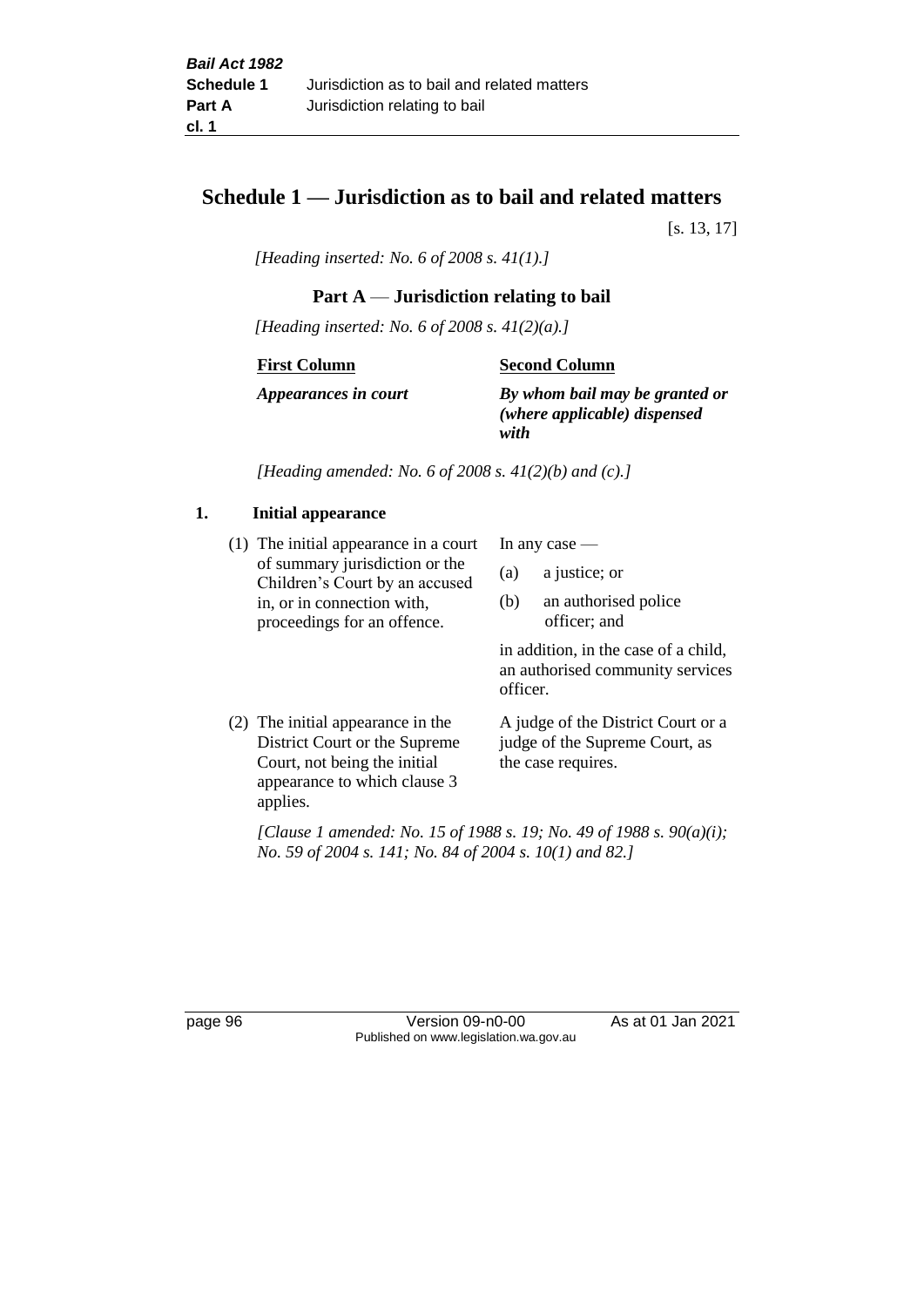| <b>First Column</b> |
|---------------------|
|---------------------|

*Appearances in court*

#### **Second Column**

*By whom bail may be granted or (where applicable) dispensed with*

#### **2. Appearance after adjournment**

Appearance in any court or before a judicial officer by an accused after any adjournment of proceedings for an offence, not being a committal under clause 3.

The judicial officer who orders the adjournment.

*[Clause 2 amended: No. 84 of 2004 s. 82.]*

# **3. Appearance on committal to Supreme Court or District Court**

The initial appearance by an accused in the Supreme Court or District Court after he has been committed thereto under any Act to be tried or sentenced or otherwise dealt with. The judicial officer who orders the committal.

*[Clause 3 amended: No. 84 of 2004 s. 82.]*

#### **4. Appearance in connection with appeal, rehearing etc.**

| (1) Appearance in connection with an If the appeal is being determined<br>application or appeal made under<br>the Criminal Appeals Act 2004 or<br>with any order made in<br>determining the application or<br>appeal. | by a single judge of the Supreme<br>Court, a single judge of the<br>Supreme Court;<br>If the appeal is being determined<br>by the Court of Appeal, the Court<br>of Appeal or a single judge of<br>appeal. |
|-----------------------------------------------------------------------------------------------------------------------------------------------------------------------------------------------------------------------|-----------------------------------------------------------------------------------------------------------------------------------------------------------------------------------------------------------|
| (2) Appearance in connection with a<br>rehearing of proceedings ordered<br>under section 28 of the<br>Children's Court of Western<br>Australia Act 1988.                                                              | The Children's Court.                                                                                                                                                                                     |

As at 01 Jan 2021 Version 09-n0-00 page 97 Published on www.legislation.wa.gov.au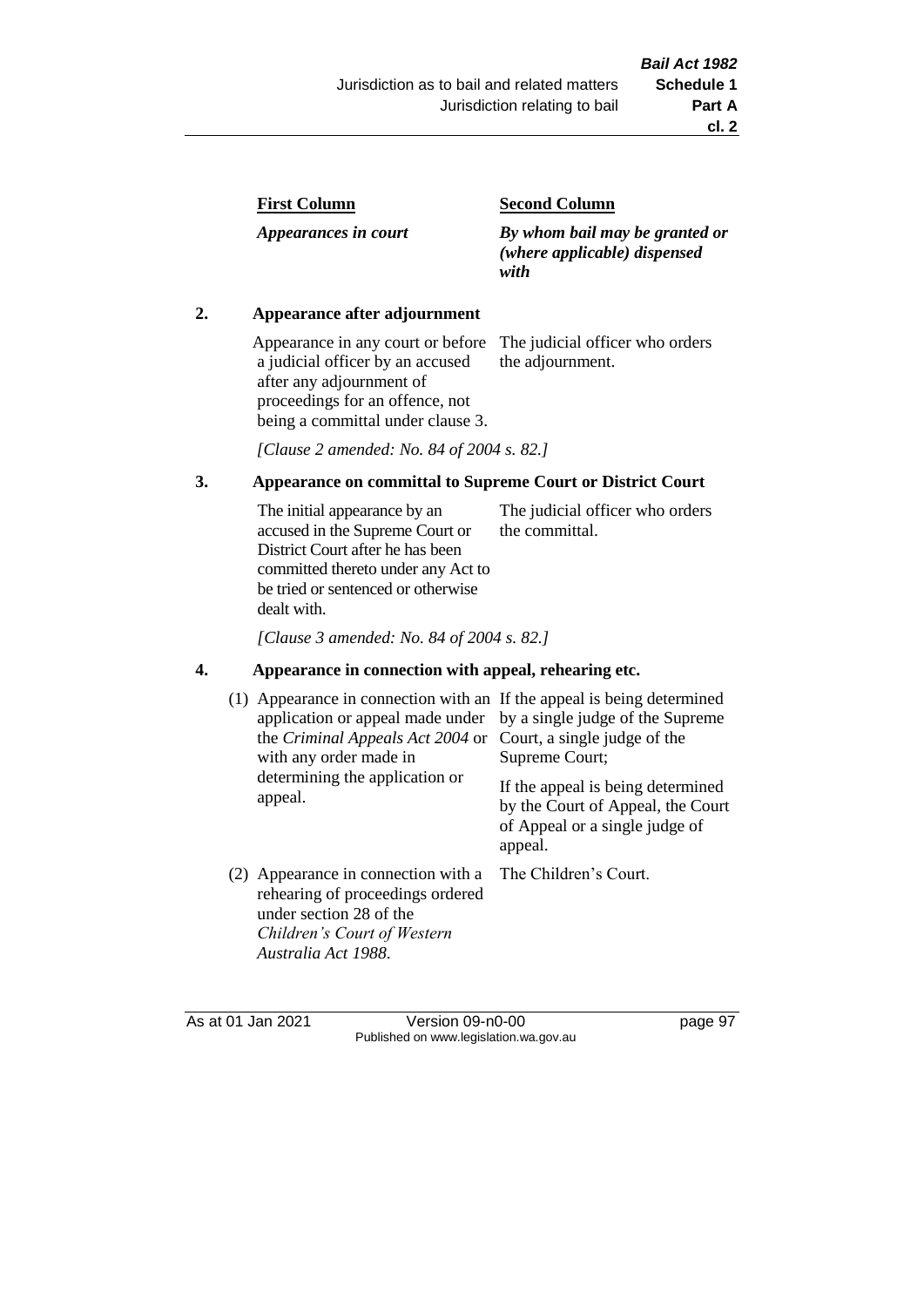|    | <b>First Column</b>                                                                                                                                   | <b>Second Column</b>                                                   |  |
|----|-------------------------------------------------------------------------------------------------------------------------------------------------------|------------------------------------------------------------------------|--|
|    | Appearances in court                                                                                                                                  | By whom bail may be granted or<br>(where applicable) dispensed<br>with |  |
|    | (3) Appearance in connection with<br>the reconsideration of an order<br>under section 40 of the<br>Children's Court of Western<br>Australia Act 1988. | The Children's Court constituted<br>by the President.                  |  |
|    | [Clause 4 inserted: No. 84 of 2004 s. 10(2).]                                                                                                         |                                                                        |  |
| 5. | Appearance prescribed by regulation                                                                                                                   |                                                                        |  |
|    | Appearance in a court for any<br>other purpose or following any<br>other occurrence prescribed by                                                     | The judicial or other officer<br>prescribed by such regulations.       |  |

#### **6. Appearances not otherwise provided for**

regulations under this Act.

Any appearance in a court not otherwise provided for in this Part or by regulations under this Act.

The judicial officer who, or court which, orders the appearance.

#### **7. Term used: proceedings for an offence**

In this Part, unless the contrary intention appears —

*proceedings for an offence* in clause 2 (but not in clause 1) includes any of the following proceedings relating to that offence —

- (a) appeal proceedings; and
- (b) proceedings on a writ of *habeas corpus*; and
- (c) proceedings on the re-appearance of an offender under section 50 of the *Sentencing Act 1995*.

*[Clause 7 inserted: No. 84 of 2004 s. 10(3).]*

page 98 Version 09-n0-00 As at 01 Jan 2021 Published on www.legislation.wa.gov.au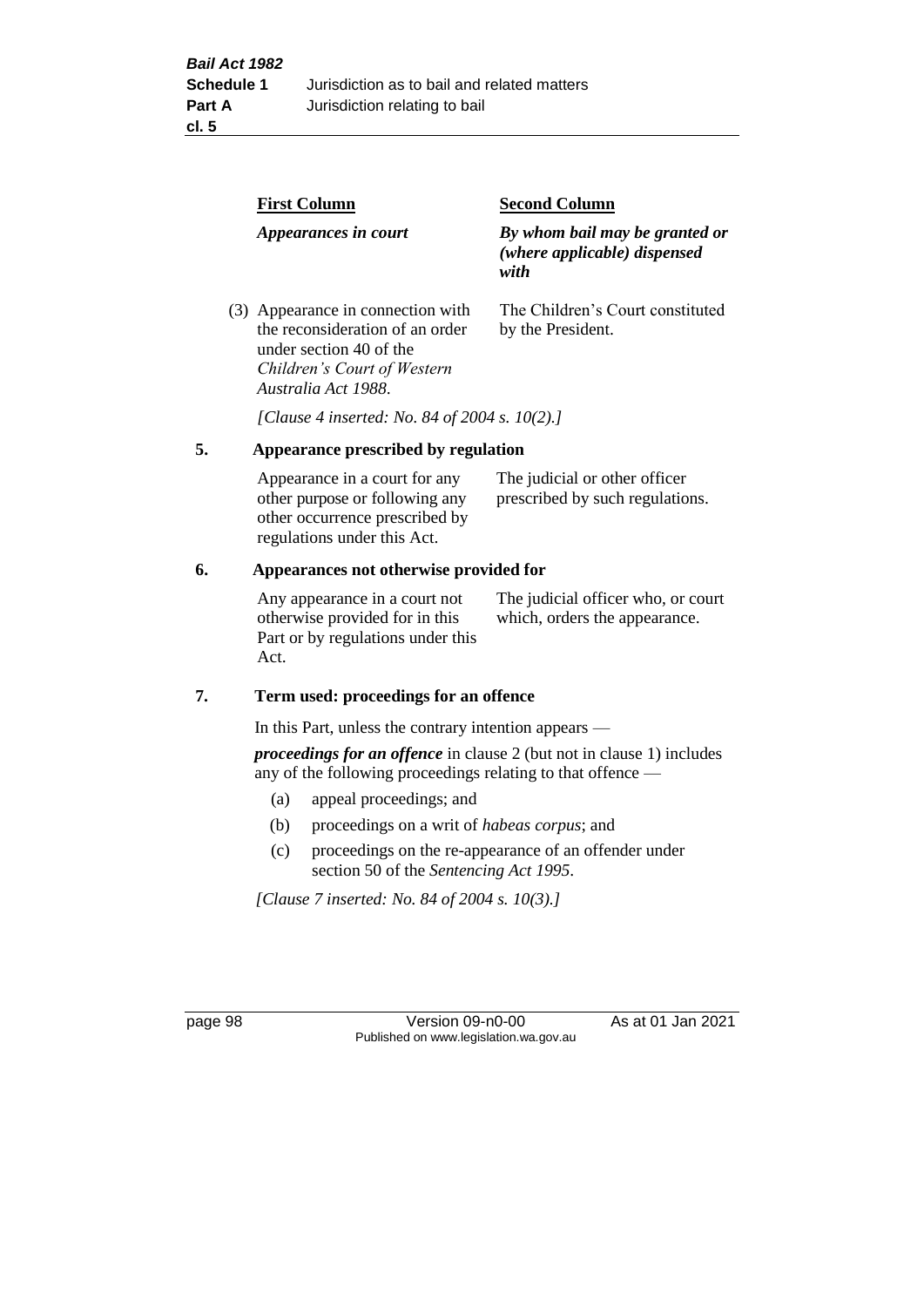# **Part B** — **Cessation of powers relating to bail**

*[Heading inserted: No. 6 of 2008 s. 41(3)(a).]*

#### **1. Upon decision by judge, power of other officers ceases**

(1) In this clause —

*judge* means a judge of the Supreme Court, the Children's Court or the District Court.

- (2) After a judge has granted or refused bail for an appearance by an accused the power to grant bail for that appearance ceases to be vested  $in -$ 
	- (a) any judicial officer whose jurisdiction is inferior to that of the judge; or
	- (b) any authorised officer.
- (3) After a judge has dispensed with the requirement for bail for an appearance by an accused the power to grant or refuse bail for that appearance ceases to be vested in any officer referred to in subclause  $(2)(a)$  or  $(b)$ .

*[Clause 1 inserted: No. 6 of 2008 s. 41(3)(b).]*

#### **1A. Upon decision by Court of Appeal, other powers cease**

After the Court of Appeal on an appeal under section 15A —

- (a) has granted or refused bail for an appearance by an accused, the power to grant or refuse bail for that appearance; or
- (b) has dispensed with the requirement for bail for an appearance by an accused, the power to grant or refuse bail for that appearance,

ceases to be vested in any judicial officer or in any authorised officer.

*[Clause 1A inserted: No. 6 of 2008 s. 41(3)(b).]*

#### **2. Upon decision by judicial officer, his power and that of his peers ceases**

Except where clause 4 applies, the power to grant, refuse or dispense with bail for an appearance by an accused ceases to be vested in any judicial officer (including a judge of the Supreme Court) after he, or

As at 01 Jan 2021 Version 09-n0-00 page 99 Published on www.legislation.wa.gov.au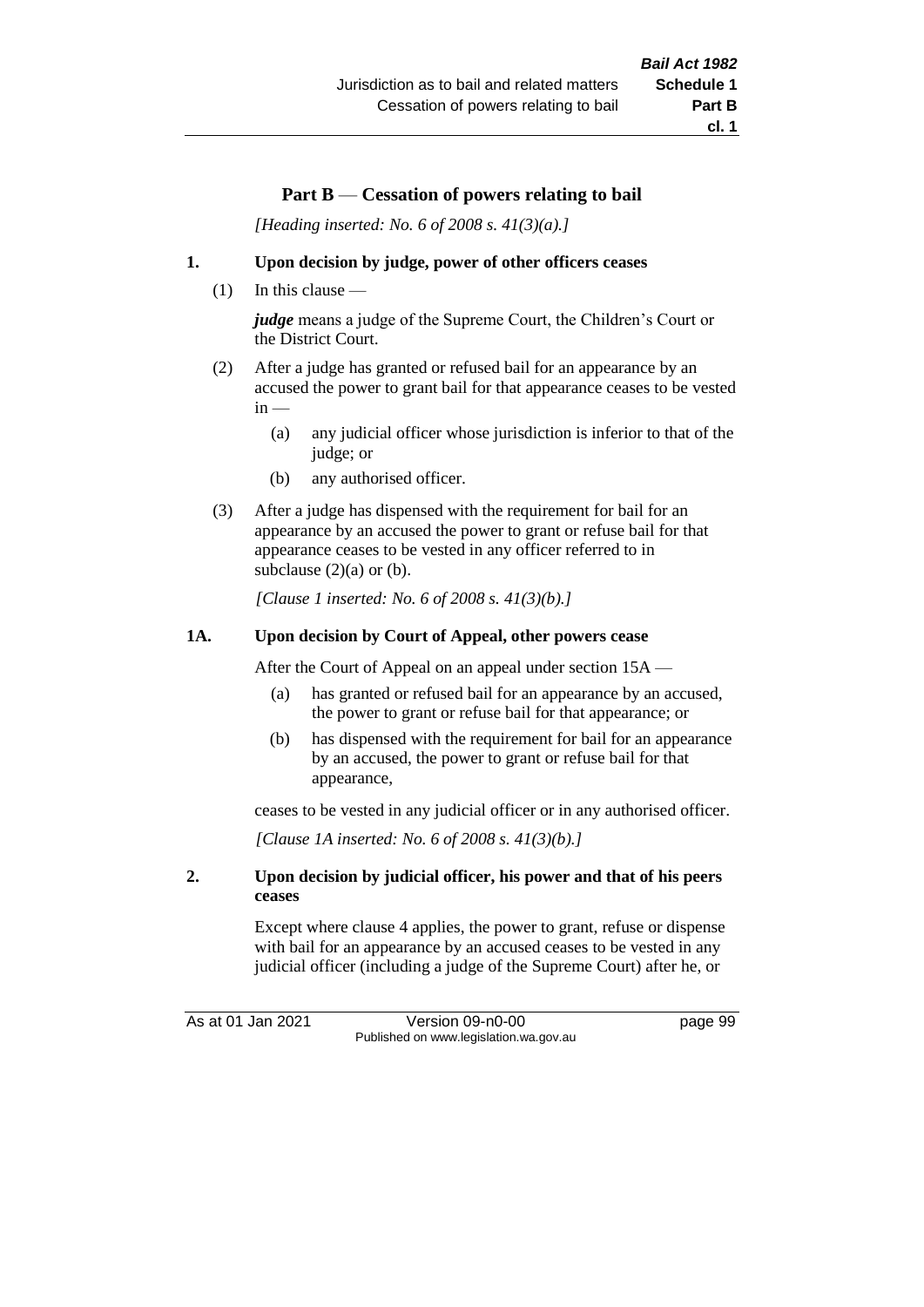another judicial officer whose jurisdiction is co-extensive with his, has granted, refused or dispensed with bail for that appearance.

*[Clause 2 amended: No. 84 of 2004 s. 82; No. 6 of 2008 s. 41(3)(c) and (d).]*

#### **3. Upon refusal of bail for initial appearance, certain powers cease**

- (1) After an authorised officer has refused bail for an initial appearance by an accused, the power to grant bail for that appearance ceases to be vested in another authorised officer, but a justice may nevertheless grant bail for that appearance.
- (2) After a justice has refused bail for an initial appearance by an accused, the power to grant bail for that appearance ceases to be vested in an authorised officer or another justice.

*[Clause 3 inserted: No. 6 of 2008 s. 41(3)(e).]*

#### **4. Judicial officer's powers if accused proves new facts or changed circumstances**

Notwithstanding clause 2, where an accused has been refused bail for an appearance or has been granted bail therefor on terms or conditions with which he is unable or unwilling to comply, the judicial officer who granted or refused bail or another judicial officer whose jurisdiction is co-extensive with his has power to grant bail for that appearance or to vary the terms or conditions of bail previously granted therefor if the accused makes application and satisfies him that —

- (a) new facts have been discovered, new circumstances have arisen or the circumstances have changed since bail was previously granted or refused for that appearance; or
- (b) he failed to adequately present his case for bail on the previous occasion when it was considered; or
- (c) where bail was granted subject to a home detention condition, he has, since the previous occasion when his case for bail was considered, complied with the home detention condition for a period of one month or more.

*[Clause 4 amended: No. 61 of 1990 s. 14; No. 84 of 2004 s. 82.]*

page 100 Version 09-n0-00 As at 01 Jan 2021 Published on www.legislation.wa.gov.au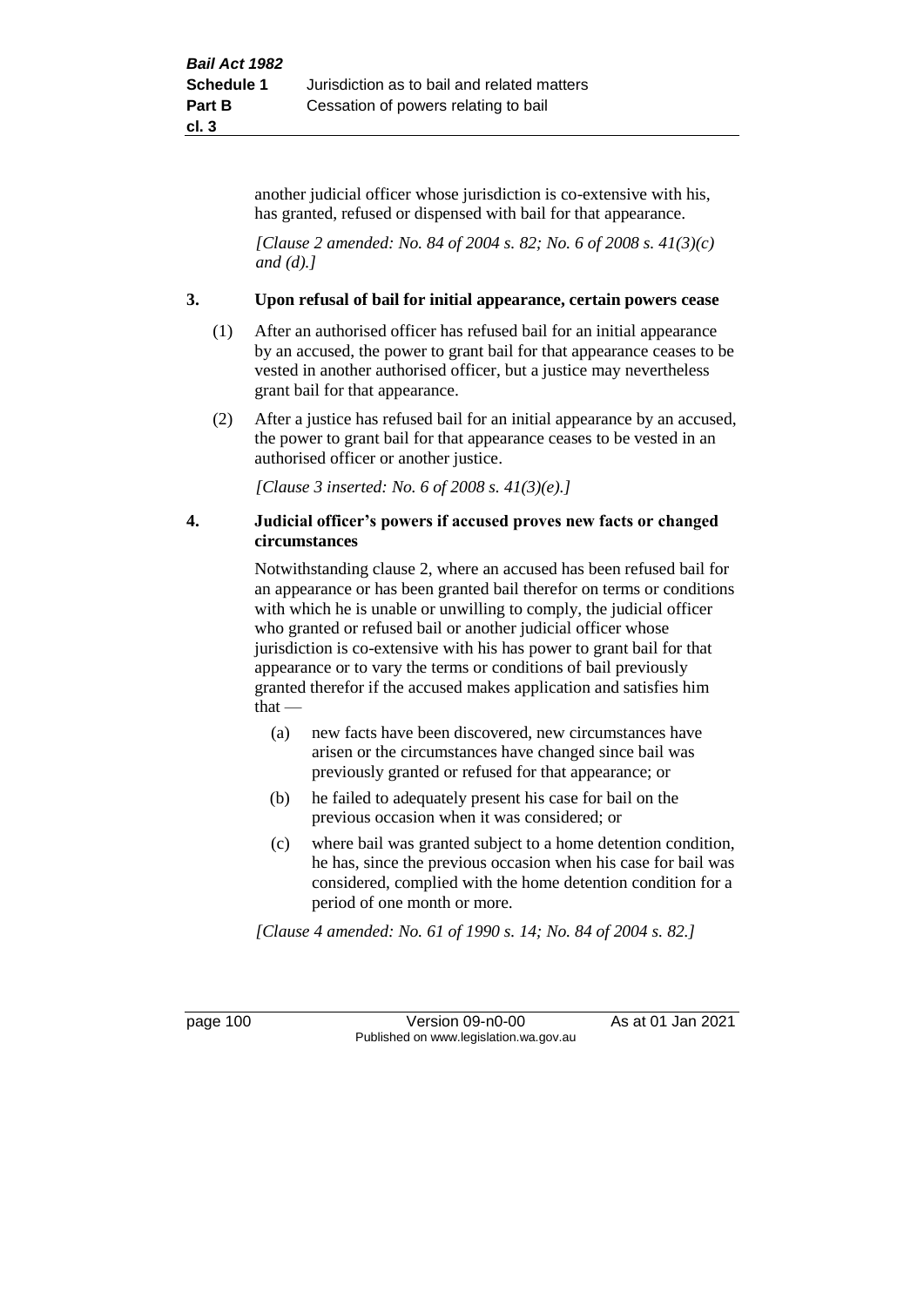### **Part C — Manner in which jurisdiction to be exercised**

*[Heading deleted: No. 6 of 2008 s. 41(4)(a).]*

#### **1. Bail before conviction at discretion of court or judicial officer except for child**

Subject to clauses 3A, 3C, 3D, 3E and 3F, the grant or refusal of bail to an accused, other than a child, who is in custody awaiting an appearance in court before conviction for an offence shall be at the discretion of the judicial officer or authorised officer in whom jurisdiction is vested, and that discretion shall be exercised having regard to the following questions as well as to any others which he considers relevant —

- (a) whether, if the accused is not kept in custody, he may  $-$ 
	- (i) fail to appear in court in accordance with his bail undertaking; or
	- (ii) commit an offence; or
	- (iii) endanger the safety, welfare, or property of any person; or
	- (iv) interfere with witnesses or otherwise obstruct the course of justice, whether in relation to himself or any other person;
- (b) whether the accused needs to be held in custody for his own protection;
- (c) whether the prosecutor has put forward grounds for opposing the grant of bail;
- (d) whether, as regards the period when the accused is on trial, there are grounds for believing that, if he is not kept in custody, the proper conduct of the trial may be prejudiced;
- (e) whether there is any condition which could reasonably be imposed under Part D which would —
	- (i) sufficiently remove the possibility referred to in paragraphs (a) and (d); or
	- (ii) obviate the need referred to in paragraph (b); or
	- (iii) remove the grounds for opposition referred to in paragraph (c);

As at 01 Jan 2021 Version 09-n0-00 page 101 Published on www.legislation.wa.gov.au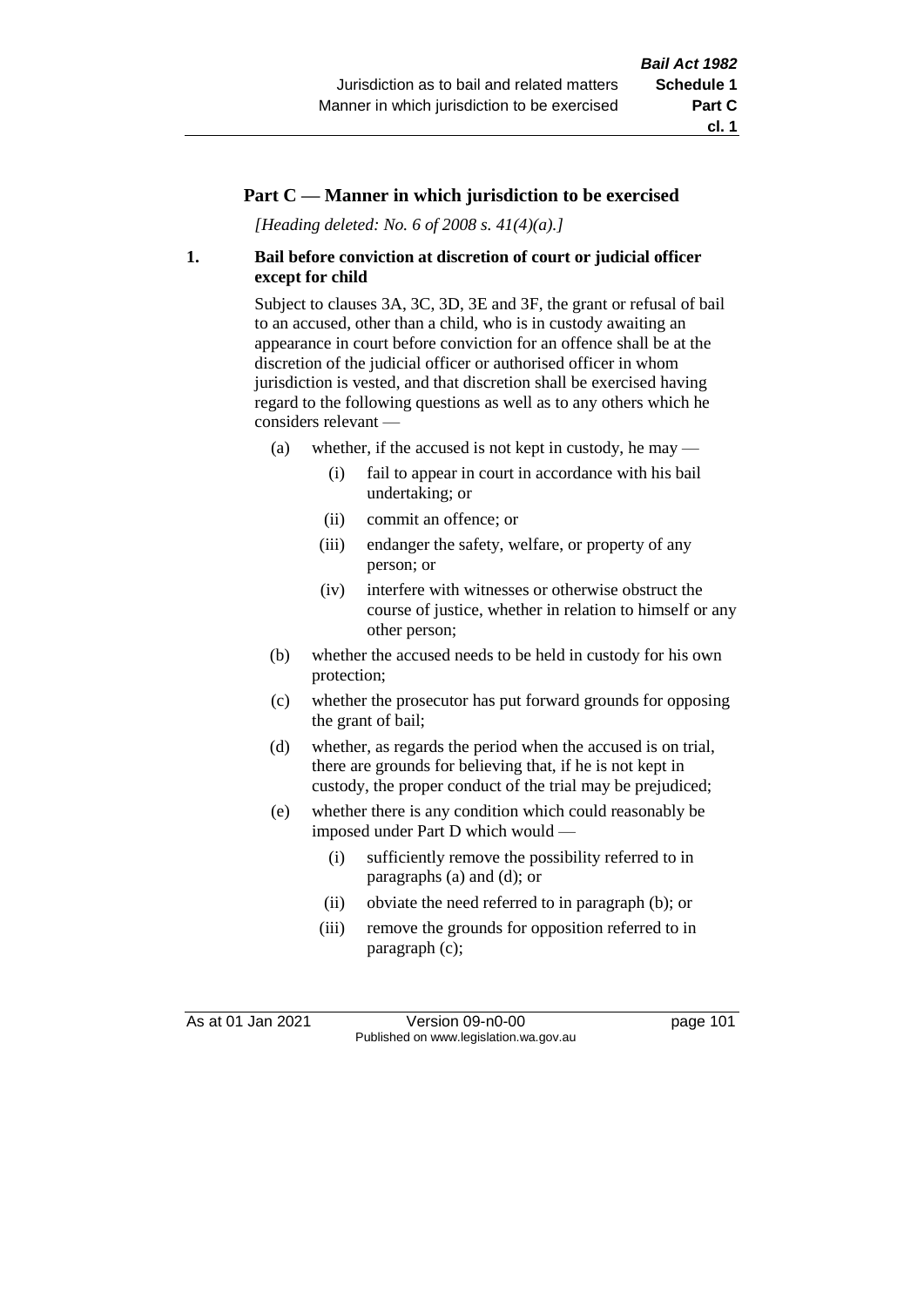- (f) where the accused is charged with an offence that is alleged to have been committed in respect of a child, whether a condition should be imposed under Part D requiring the accused to reside at a place other than the place where the child resides;
- (g) whether the alleged circumstances of the offence or offences amount to wrongdoing of such a serious nature as to make a grant of bail inappropriate.

*[Clause 1 amended: No. 14 of 1992 s. 11; No. 45 of 1993 s. 10(2)(a); No. 54 of 1998 s. 8(a) and (b); No. 84 of 2004 s. 82; No. 6 of 2008 s. 41(4)(b); No. 21 of 2017 s. 7; No. 15 of 2019 s. 13(1); No. 30 of 2020 s. 46.]*

# **2. Child to have qualified right to bail**

 $(1)$  In this clause —

*responsible person* means a parent, relative, employer or other person who, in the opinion of the judicial officer or authorised officer, is in a position to both influence the conduct of the child and provide the child with support and direction.

- (2) Subject to subclause (3), a child accused who is in custody awaiting an appearance in court before conviction for an offence has a right to be granted bail unless —
	- (a) in the opinion of the judicial officer or authorised officer in whom jurisdiction is vested —
		- (i) one or more of the questions set out in clause 1(a), (b), (d) and (g) must be answered in the affirmative; and
		- (ii) there is no condition which he could reasonably impose under Part D which would satisfy the relevant provision of clause 1(e);
		- or
	- (b) there is no responsible person willing to enter into an undertaking of the kind described in subclause  $(3)(c)$ ,

and if the child is refused bail he shall be dealt with in accordance with section 19(2) of the *Young Offenders Act 1994*.

page 102 Version 09-n0-00 As at 01 Jan 2021 Published on www.legislation.wa.gov.au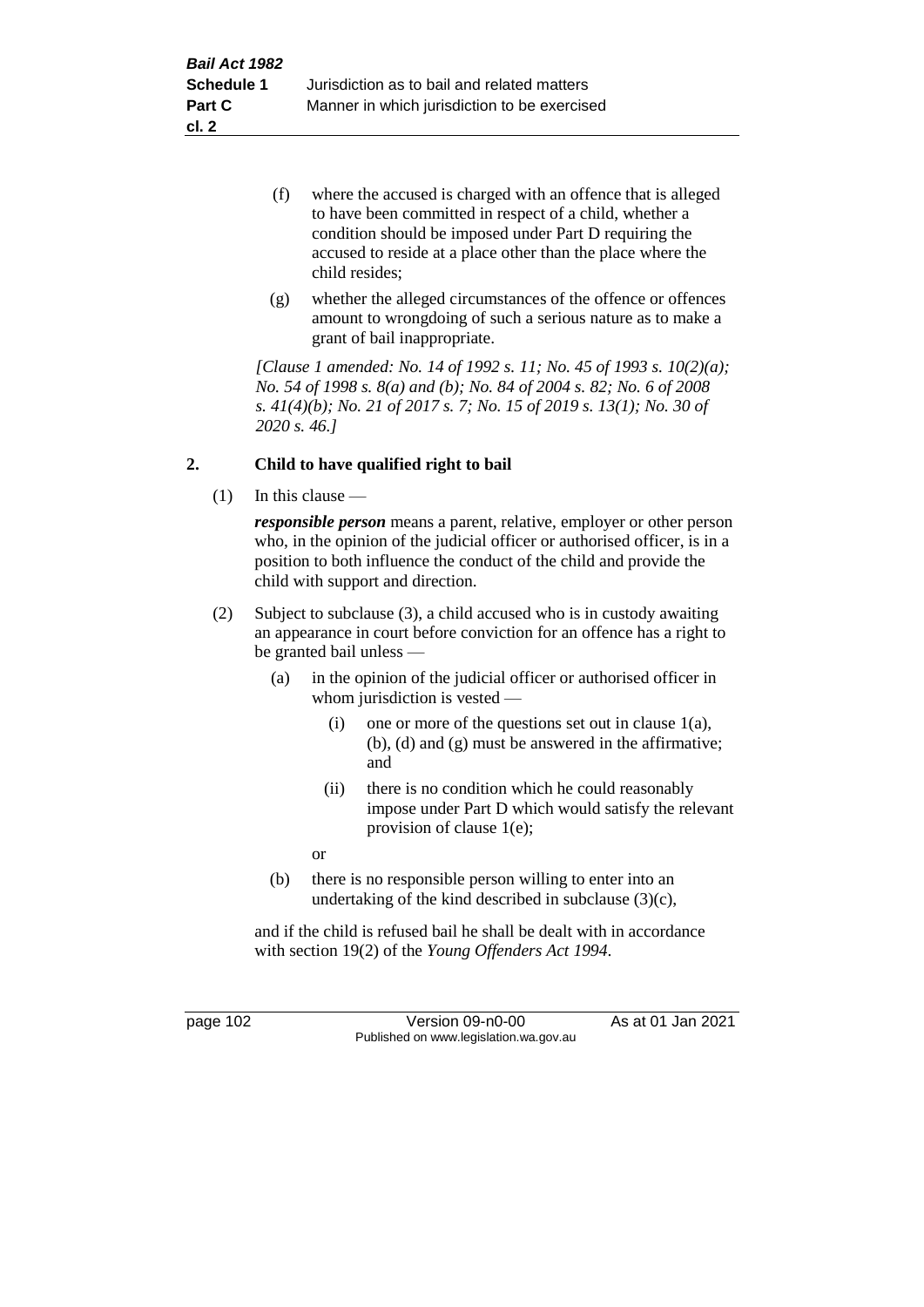- (3) The right of a child accused under subclause (2) is subject to  $-$ 
	- (a) clauses 3A, 3C, 3D and 3E; and
	- *[(b) deleted]*
	- (c) there being imposed as a condition on the grant of bail a requirement that before the release of the child on bail a responsible person undertakes in writing in the approved form to ensure that the child complies with any requirement of his bail undertaking mentioned in section  $28(2)(a)$ , (b), (c) and (d).
- (4) Subclauses (2)(b) and (3)(c) do not apply to a child accused if it appears to the judicial officer or authorised officer that the accused —
	- (a) is over the age of 17 years; and
	- (b) has sufficient maturity to live independently without the guidance or control of a parent or guardian.
- (5) For the purposes of this clause, the provisions of sections 46, 47, 48, 54, 55(2), 60 and  $67(2)(a)(iv)$  apply with all necessary changes as  $if -$ 
	- (a) references in those provisions to a surety and a surety undertaking were references to a responsible person and to an undertaking referred to in subclause (3)(c) respectively; and
	- (b) section  $54(1)(b)(i)$  read as follows
		- (i) a person who has entered into an undertaking referred to in clause  $2(3)(c)$  of Part C of Schedule 1 should no longer be regarded as a responsible person for the purposes of that clause, or is dead;
- (6) Where a child accused is released on bail his right to be at liberty is subject to the exercise of the powers in section 17A.

*[Clause 2 inserted: No. 45 of 1993 s. 10(2)(b); amended: No. 57 of 1997 s. 21(3)(a); No. 54 of 1998 s. 8(c); No. 34 of 2004 Sch. 2 cl. 3(3); No. 84 of 2004 s. 82; No. 6 of 2008 s. 41(4)(c) and 43(4); No. 21 of 2017 s. 8; No. 15 of 2019 s. 13(2).]*

As at 01 Jan 2021 Version 09-n0-00 page 103 Published on www.legislation.wa.gov.au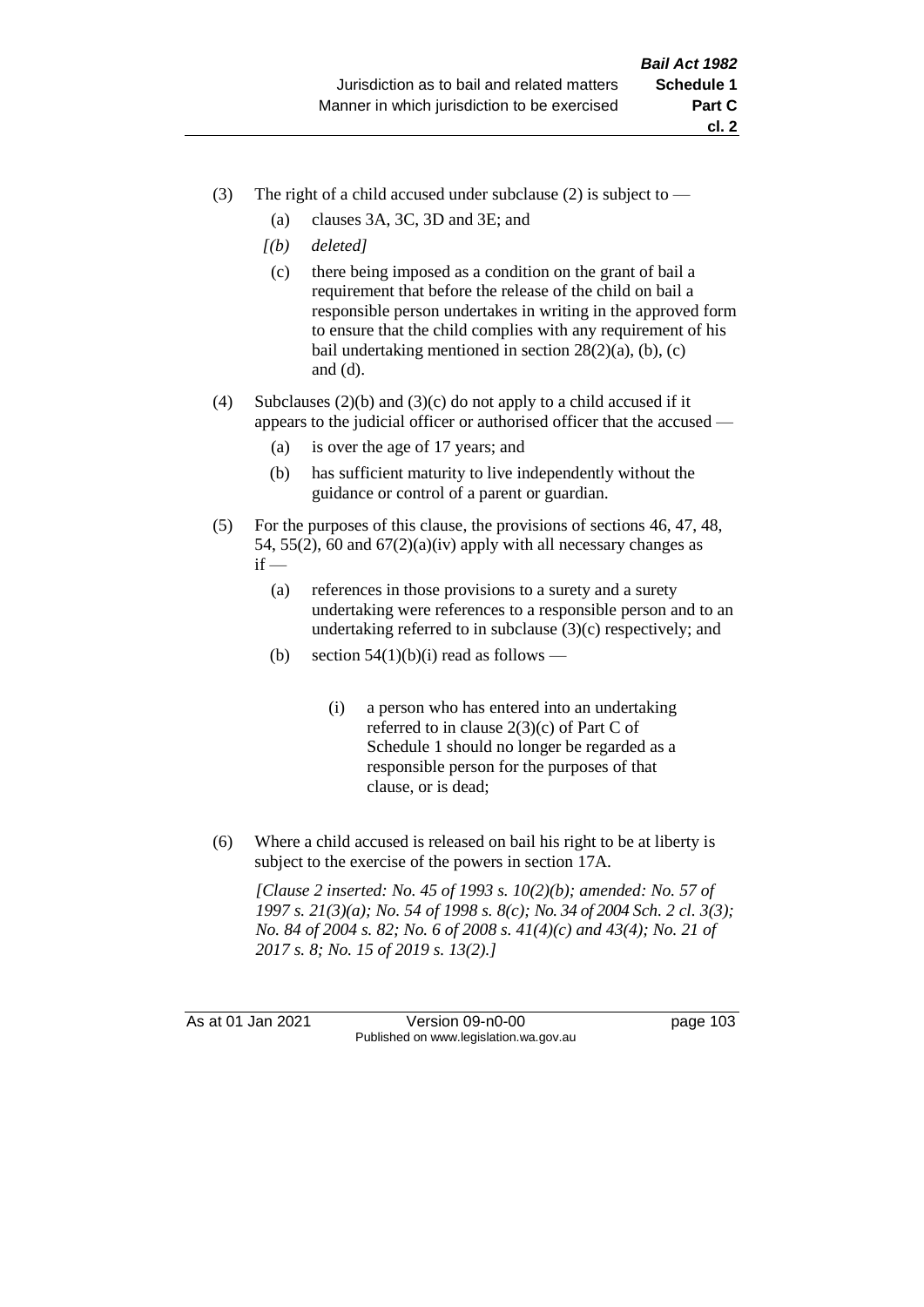#### **3. Matters relevant to cl. 1(a)**

In considering whether an accused may do any of the things mentioned in clause 1(a), the judicial officer or authorised officer shall have regard to the following matters, as well as to any others which he considers relevant —

- (a) the nature and seriousness of the offence or offences (including any other offence or offences for which he is awaiting trial) and the probable method of dealing with the accused for it or them, if he is convicted; and
- (b) the character, previous convictions, antecedents, associations, home environment, background, place of residence, and financial position of the accused; and
- (c) the history of any previous grants of bail to him; and
- (d) the strength of the evidence against him.

*[Clause 3 amended: No. 84 of 2004 s. 82.]*

#### **3A. Bail for accused charged with serious offence committed while on bail or early release for another serious offence**

- (1) Notwithstanding clause 1, 2 or 4 or any other provision of this Act, where —
	- (a) an accused is in custody
		- (i) awaiting an appearance in court before conviction for a serious offence; or
		- (ii) waiting to be sentenced or otherwise dealt with for a serious offence of which the accused has been convicted;

and

- (b) the serious offence is alleged to have been committed while the accused was —
	- (i) on bail for; or
	- (ii) at liberty under an early release order made in respect of,

another serious offence,

the judicial officer or (if section 16A does not apply) the authorised officer in whom jurisdiction is vested shall refuse to grant bail for the

page 104 Version 09-n0-00 As at 01 Jan 2021 Published on www.legislation.wa.gov.au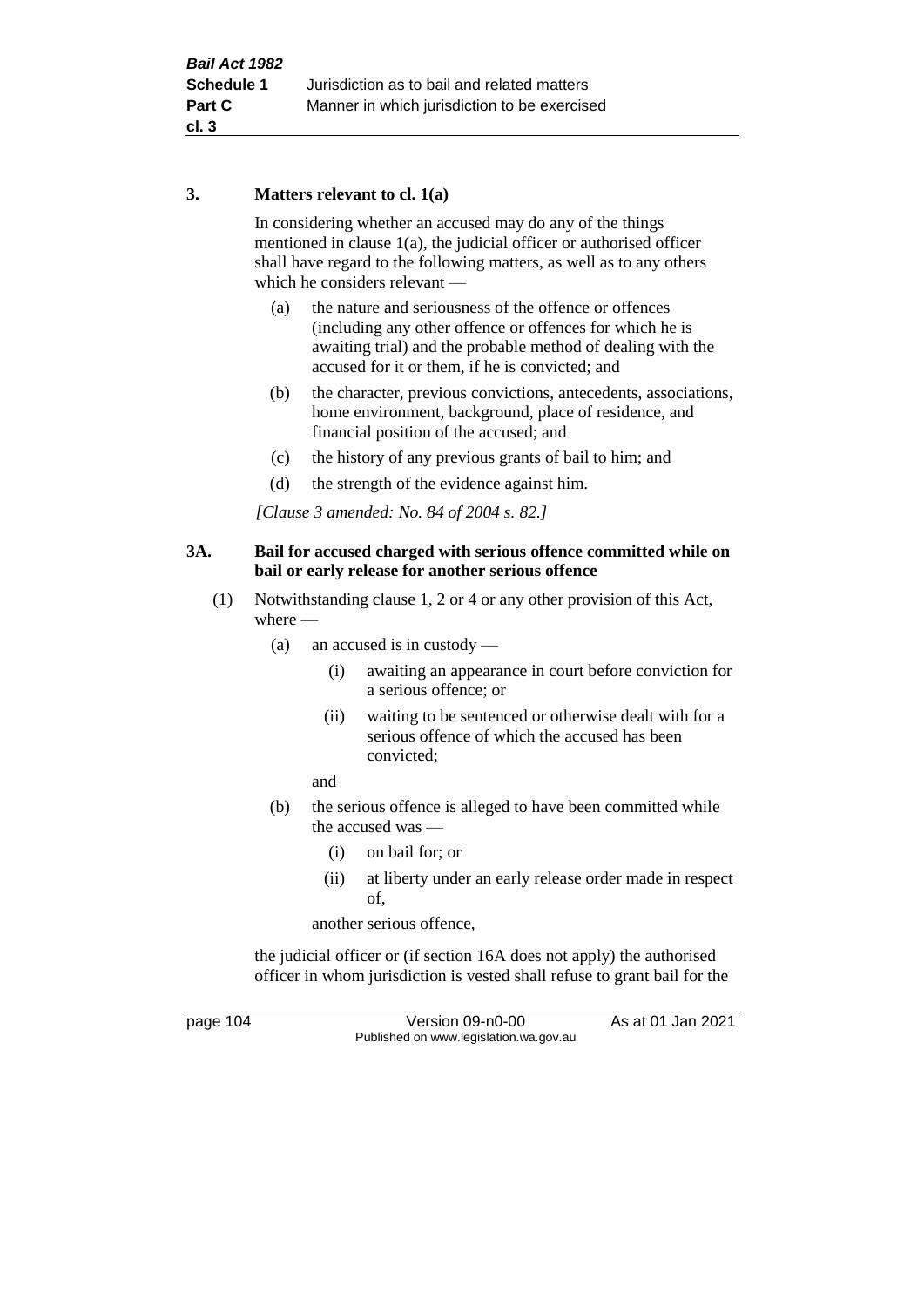serious offence referred to in paragraph (a) unless the judicial officer or authorised officer —

- (c) is satisfied that there are exceptional reasons why the accused should not be kept in custody and, if clause 3B applies, is so satisfied only after complying with that clause; and
- (d) is also satisfied that bail may properly be granted having regard to the provisions of clauses 1 and 3 or, in the case of a child accused, clauses 2 and 3.
- (2) Notwithstanding section 7(1), where an accused is refused bail under subclause (1) for an appearance for a serious offence his case for bail need not be considered again under that subsection for an appearance for that offence unless he satisfies the judicial officer who may order his detention that —
	- (a) new facts have been discovered, new circumstances have arisen or the circumstances have changed since bail was refused; or
	- (b) he failed to adequately present his case for bail on the occasion of that refusal.
- (3) Where a child accused is refused bail under subclause (1) he shall be dealt with in accordance with section 19(2) of the *Young Offenders Act 1994*.

*[Clause 3A inserted: No. 45 of 1993 s. 10(2)(c); amended: No. 57 of 1997 s. 21(3)(b); No. 54 of 1998 s. 7 and 13(1); No. 84 of 2004 s. 82; No. 6 of 2008 s. 41(4)(d).]*

#### **3B. Exceptional reasons under cl. 3A(1), determining**

- (1) This clause applies where it appears to the judicial officer or (if section 16A does not apply) the authorised officer that all or any of the acts alleged to constitute a serious offence referred to in clause 3A(1)(b) would, if proved in the appropriate proceedings, amount to a breach by the accused of a protective condition or order.
- (2) The judicial officer or authorised officer shall, before making a decision that there are exceptional reasons for the purposes of clause 3A(1)(c), make enquiry, or cause enquiry to be made, whether there has already been —
	- (a) any breach by the accused of the protective condition or order that has been proved in proceedings; or

As at 01 Jan 2021 Version 09-n0-00 page 105 Published on www.legislation.wa.gov.au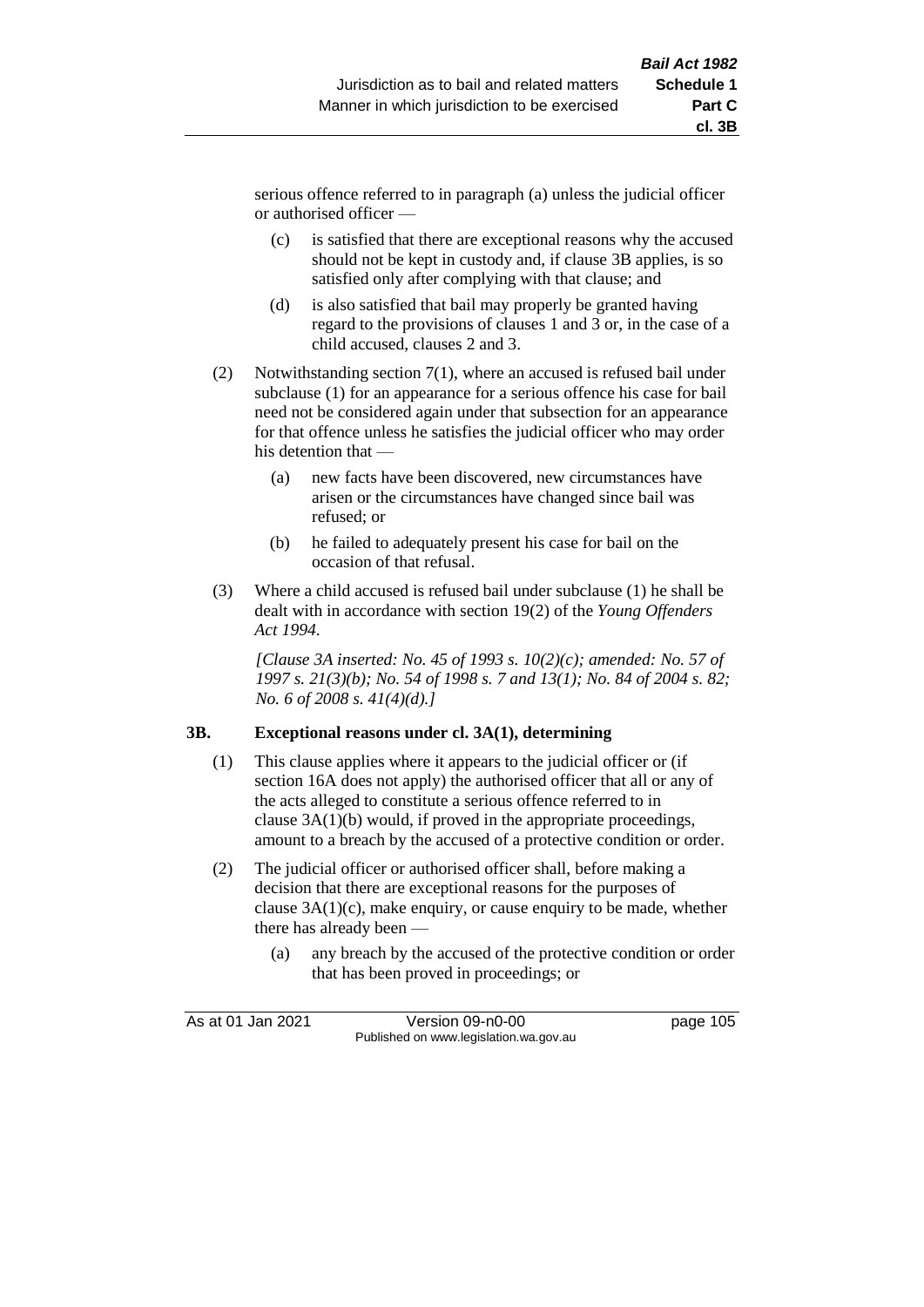- (b) any alleged breach by the accused of the protective condition or order that has not been so proved, including an allegation that has not been the subject of a prosecution or any other communication to any relevant official; or
- (c) any alleged breach by the accused of any other protective condition or order that has been the subject of a prosecution.
- (3) On becoming aware of any such alleged breach, the judicial officer or authorised officer shall give each person for whose protection a protective condition or order referred to in subclause (2) was imposed or made (a *relevant person*) a reasonable opportunity to give evidence by affidavit on matters relating to that protective condition or order.
- (4) The judicial officer or authorised officer shall in making any decision for the purposes of clause  $3A(1)(c)$  —
	- (a) give due weight to  $-$ 
		- (i) any evidence given under subclause (3); and
		- (ii) any adverse effect that a grant of bail to the accused would have on a relevant person; and
		- (iii) any difficulty that a relevant person might have in proving any future breach of a protective condition or order;

and

- (b) consider whether it would be appropriate to refuse bail and make a hospital order under section 5 of the *Criminal Law (Mentally Impaired Accused) Act 1996*; and
- (c) in the case of a condition imposed for a purpose mentioned in clause 2(2)(c) or (d) of Part D, treat any alleged breach of the condition as a serious matter even if the conduct alleged to amount to the breach in itself appears to be trivial; and
- (d) consider whether any alleged breach of a protective condition or order that has occurred shows that the purpose of the condition or order has not been achieved and that the accused should be kept in custody.
- (5) The provisions of this clause do not limit the matters that the judicial officer or authorised officer may take into account for the purposes of clause  $3A(1)(c)$ .

page 106 Version 09-n0-00 As at 01 Jan 2021 Published on www.legislation.wa.gov.au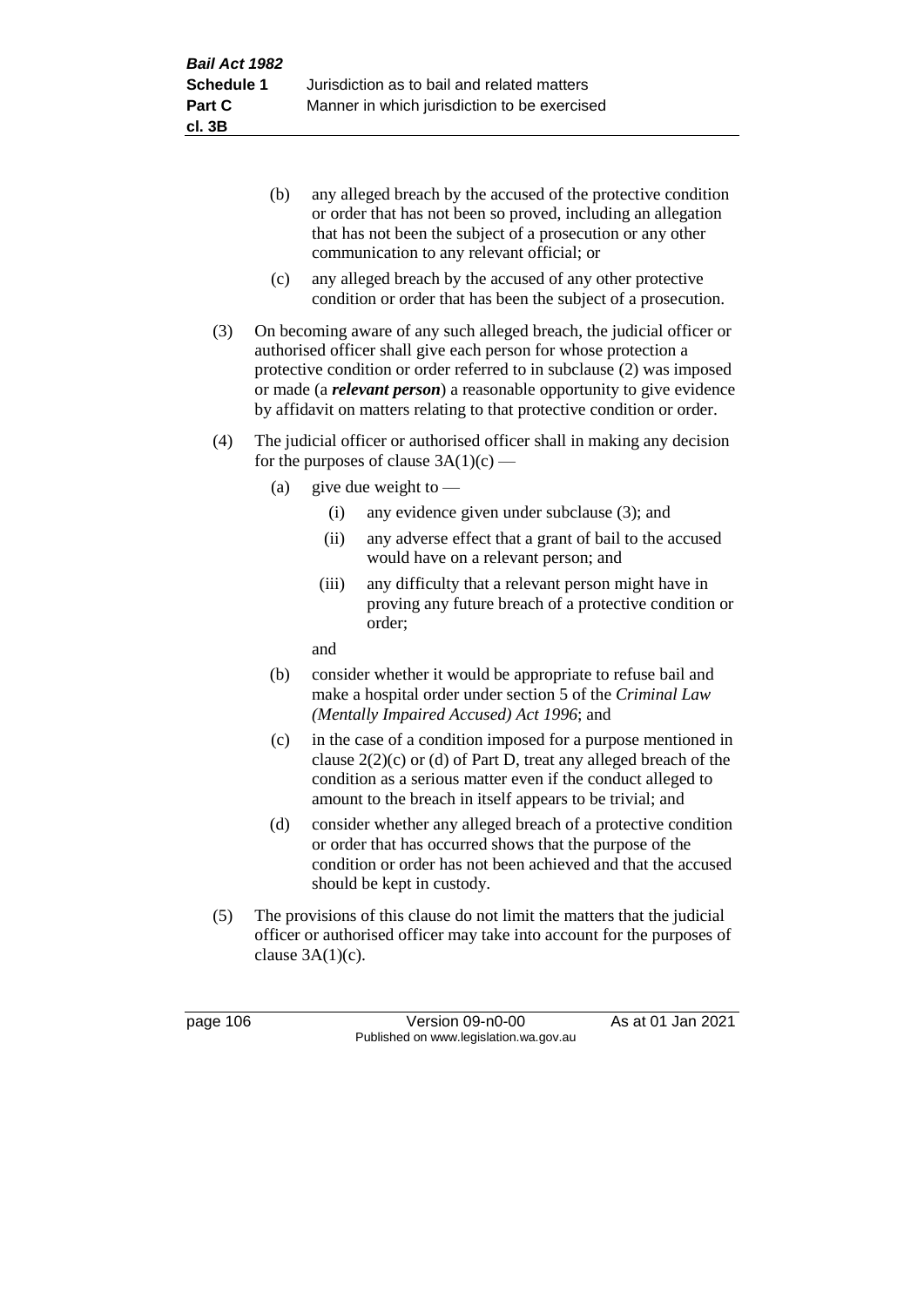(6) In this clause —

#### *protective condition or order* means —

- (a) a condition imposed for a purpose mentioned in clause  $2(2)(c)$ or (d) of Part D; or
- (b) a family violence restraining order or a violence restraining order or a police order under the *Restraining Orders Act 1997*; or
- (c) a Part VII order under the *Justices Act 1902* <sup>2</sup>
	- (i) that under section 86 of the *Restraining Orders Act 1997* is taken to be a misconduct restraining order under that Act; and
	- (ii) that shows on the face of the order that the causing or threatening of personal injury by the accused was a ground for the making of the order.

*[Clause 3B inserted: No. 54 of 1998 s. 13(2); amended: No. 38 of 2004 s. 60; No. 59 of 2004 s. 141; No. 84 of 2004 s. 11 and 82; No. 49 of 2016 s. 89.]*

#### **3C. Bail in murder cases**

Notwithstanding clause 1, 2 or 4 or any other provision of this Act, where an accused is in custody —

- (a) awaiting an appearance in court before conviction for an offence of murder; or
- (b) waiting to be sentenced or otherwise dealt with for an offence of murder of which the accused has been convicted,

the judicial officer in whom jurisdiction is vested shall refuse to grant bail for the offence unless the judicial officer is satisfied that —

- (c) there are exceptional reasons why the accused should not be kept in custody; and
- (d) bail may properly be granted having regard to the provisions of clauses 1 and 3 or, in the case of a child, clauses 2 and 3.

*[Clause 3C inserted: No. 6 of 2008 s. 41(4)(e); amended: No. 29 of 2008 s. 24(7).]*

As at 01 Jan 2021 Version 09-n0-00 page 107 Published on www.legislation.wa.gov.au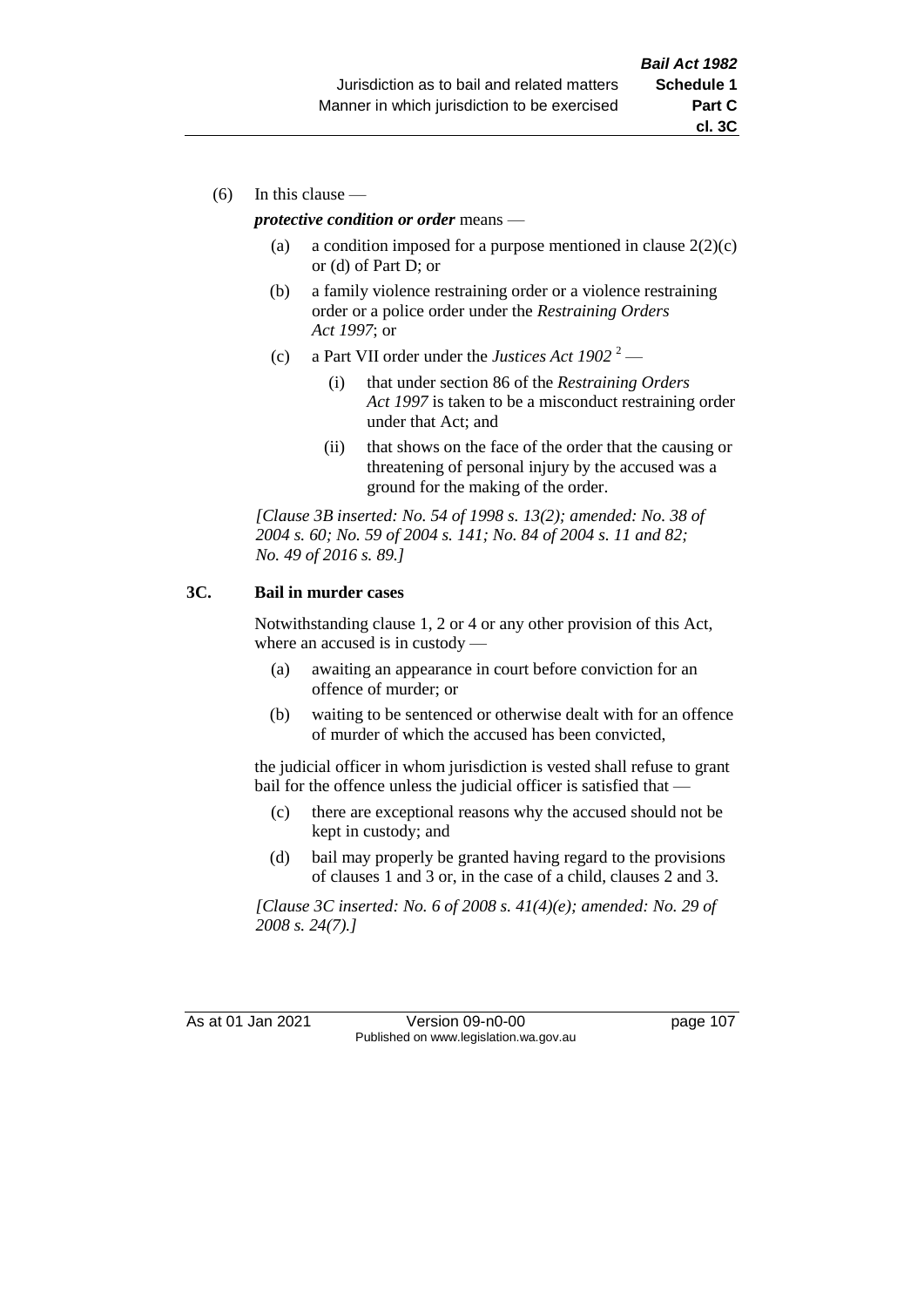#### **3D. Bail in cases under** *High Risk Serious Offenders Act 2020* **section 80(1)**

(1) In this clause —

*section 80 offence* means the offence under the *High Risk Serious Offenders Act 2020* section 80(1) of contravening a requirement of a supervision order;

*victim* has the meaning given in the *High Risk Serious Offenders Act 2020* section 3.

- (2) This clause applies where an accused is in custody
	- (a) awaiting an appearance in court before conviction for a section 80 offence; or
	- (b) waiting to be sentenced or otherwise dealt with for a section 80 offence of which the accused has been convicted.
- (3) Despite clause 1, 2 or 4 or any other provision of this Act, where this clause applies the judicial officer or (if section 16A does not apply) the authorised officer in whom jurisdiction is vested must refuse to grant bail for the section 80 offence unless the judicial officer or authorised officer —
	- (a) is satisfied that there are exceptional reasons why the accused should not be kept in custody; and
	- (b) is satisfied that bail may properly be granted having regard to the provisions of clauses 1 and 3 or, in the case of a child, clauses 2 and 3.
- (4) The judicial officer or authorised officer must in making any decision for the purposes of subclause  $(3)$  —
	- (a) have regard to  $-$ 
		- (i) any history of proven or alleged contraventions of supervision orders by the accused; and
		- (ii) any adverse effect that a grant of bail to the accused would have on a victim of the accused;

and

(b) consider whether it would be appropriate to refuse bail and make a hospital order under the *Criminal Law (Mentally Impaired Accused) Act 1996* section 5; and

page 108 Version 09-n0-00 As at 01 Jan 2021 Published on www.legislation.wa.gov.au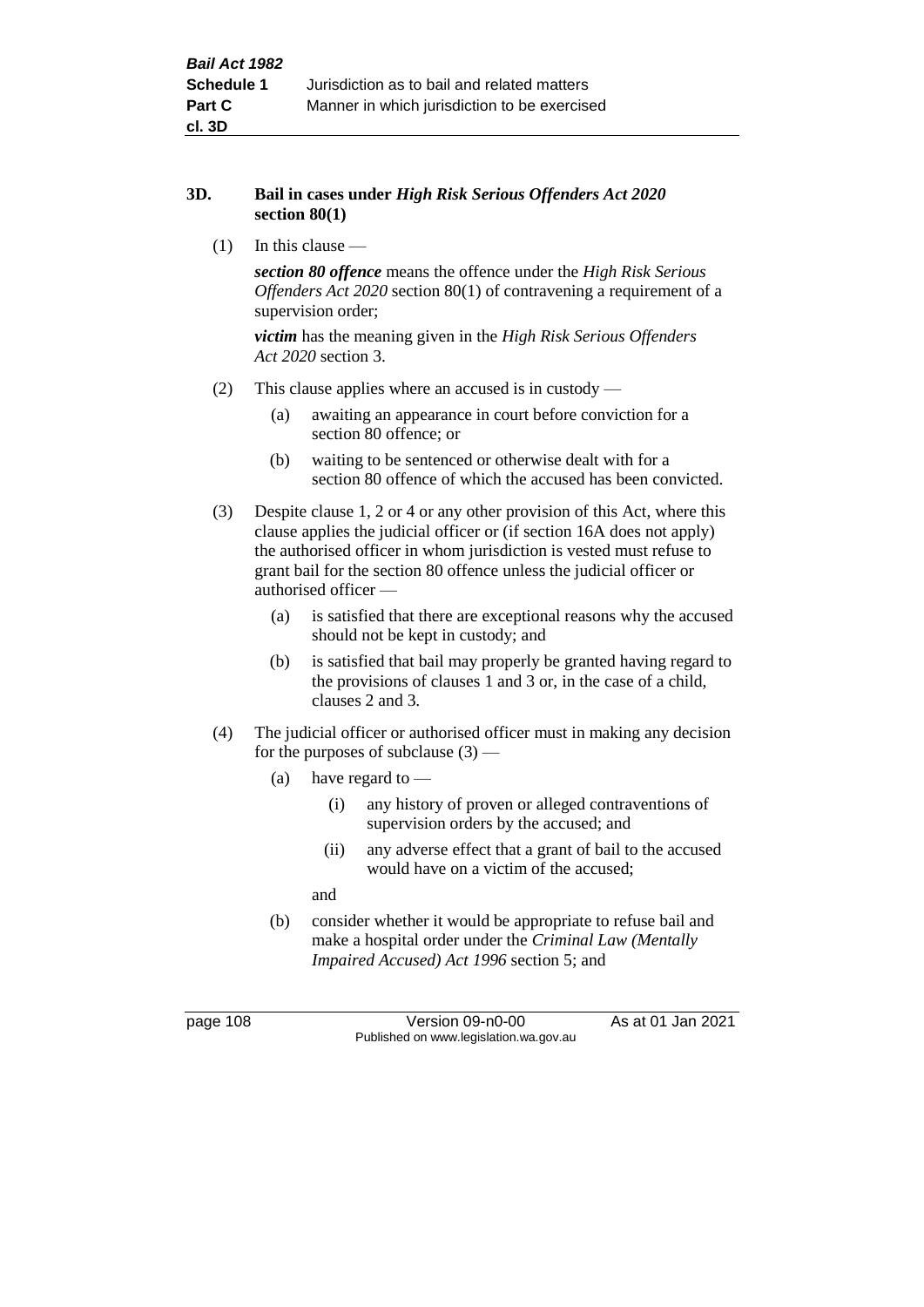- (c) consider whether the conduct alleged to amount to the contravention in itself appears to be minor or trivial.
- (5) Subclause (4) does not limit the matters that the judicial officer or authorised officer may take into account for the purposes of subclause (3).
- (6) Despite section 7(1), where an accused is refused bail under subclause (3) for an appearance for a section 80 offence the accused's case for bail need not be considered again under that subsection for an appearance for that offence unless the accused satisfies the judicial officer who may order detention that —
	- (a) new facts have been discovered, new circumstances have arisen or the circumstances have changed since bail was refused; or
	- (b) the accused failed adequately to present the case for bail on the occasion of that refusal.
- (7) A child accused who is refused bail under subclause (3) must be dealt with in accordance with the *Young Offenders Act 1994* section 19(2).

*[Clause 3D inserted: No. 21 of 2017 s. 9; amended: No. 29 of 2020 s. 117.]*

#### **3E. Bail in cases of person linked to terrorism**

- (1) This clause applies where an accused who is a person linked to terrorism is in custody —
	- (a) awaiting an appearance in court before conviction for an offence; or
	- (b) waiting to be sentenced or otherwise dealt with for an offence of which the accused has been convicted.
- (2) Despite clause 1, 2 or 4 or any other provision of this Act, and in addition to clauses 3A to 3D, where this clause applies the judicial officer in whom jurisdiction is vested must refuse to grant bail for the offence unless the judicial officer is satisfied that —
	- (a) there are exceptional reasons why the accused should not be kept in custody; and
	- (b) bail may properly be granted having regard to the provisions of clauses 1 and 3 or, in the case of a child, clauses 2 and 3.

As at 01 Jan 2021 Version 09-n0-00 page 109 Published on www.legislation.wa.gov.au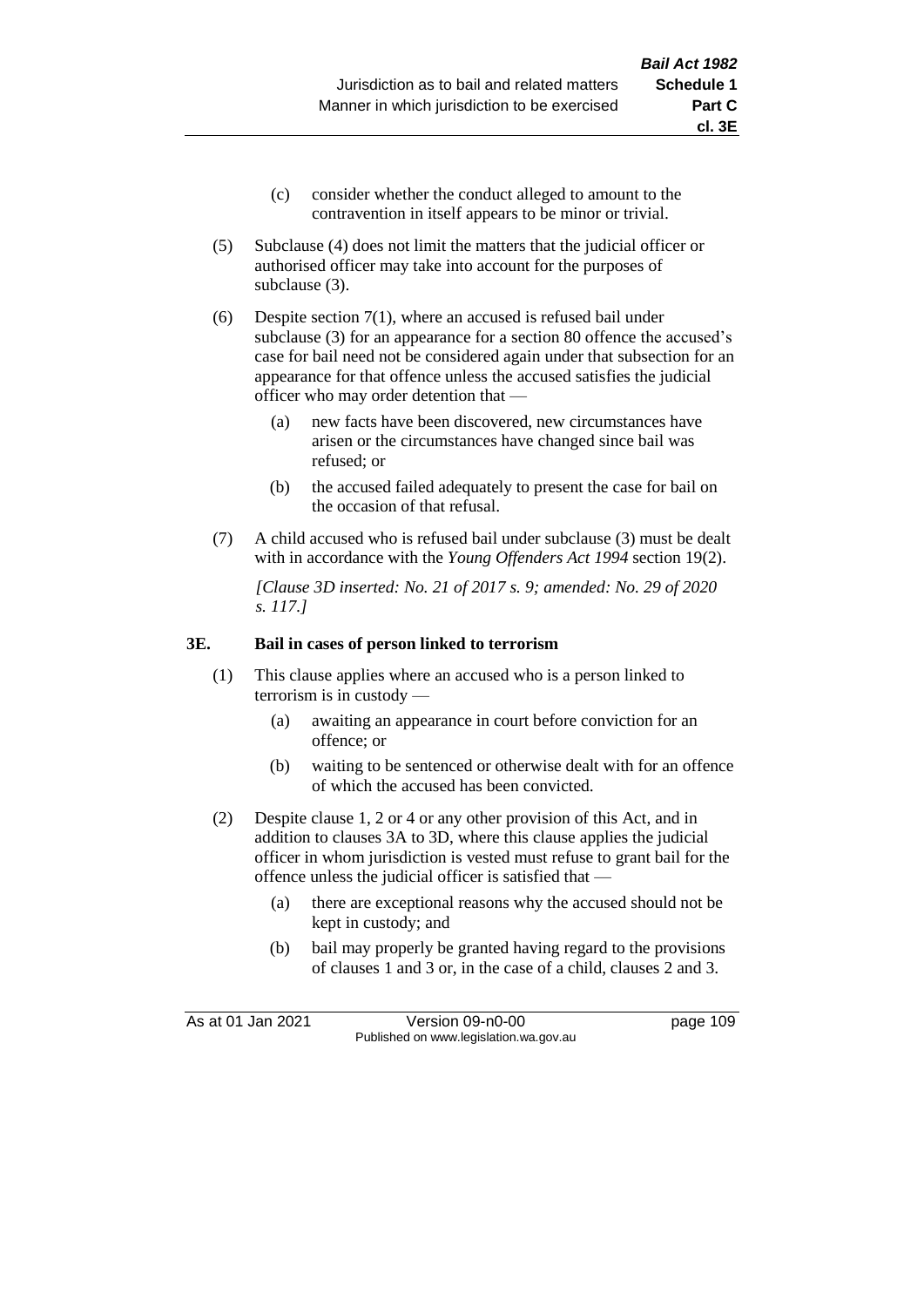- (3) The judicial officer must, in making any decision for the purposes of subclause  $(2)(a)$  —
	- (a) have regard to the nature and seriousness of the offence or offences (including any other offence or offences for which the accused is awaiting trial) and the probable method of dealing with the accused for it or them, if the accused is convicted; and
	- (b) have regard to the conduct of the accused since the accused was —
		- (i) charged with or convicted of a terrorism offence; or
		- (ii) made the subject of the relevant interim control order or confirmed control order;

and

- (c) consider whether it would be appropriate to refuse bail and make a hospital order under the *Criminal Law (Mentally Impaired Accused) Act 1996* section 5; and
- (d) in the case of a child, consider the *Young Offenders Act 1994* section 6(d) as an objective of this Act with the safety of the community being an overriding objective.
- (4) Subclause (3) does not limit the matters that the judicial officer may take into account for the purposes of subclause  $(2)(a)$ .
- (5) Despite section 7(1), where an accused is refused bail under subclause (2) the accused's case for bail need not be considered again under that subsection for an appearance for that offence unless the accused satisfies the judicial officer who may order detention that —
	- (a) new facts have been discovered, new circumstances have arisen or the circumstances have changed since bail was refused; or
	- (b) the accused failed adequately to present the case for bail on the occasion of that refusal.
- (6) Where an accused is granted bail under subclause (2), on any subsequent appearance in the same case a judicial officer may order that bail is to continue on the same terms and conditions.

page 110 Version 09-n0-00 As at 01 Jan 2021 Published on www.legislation.wa.gov.au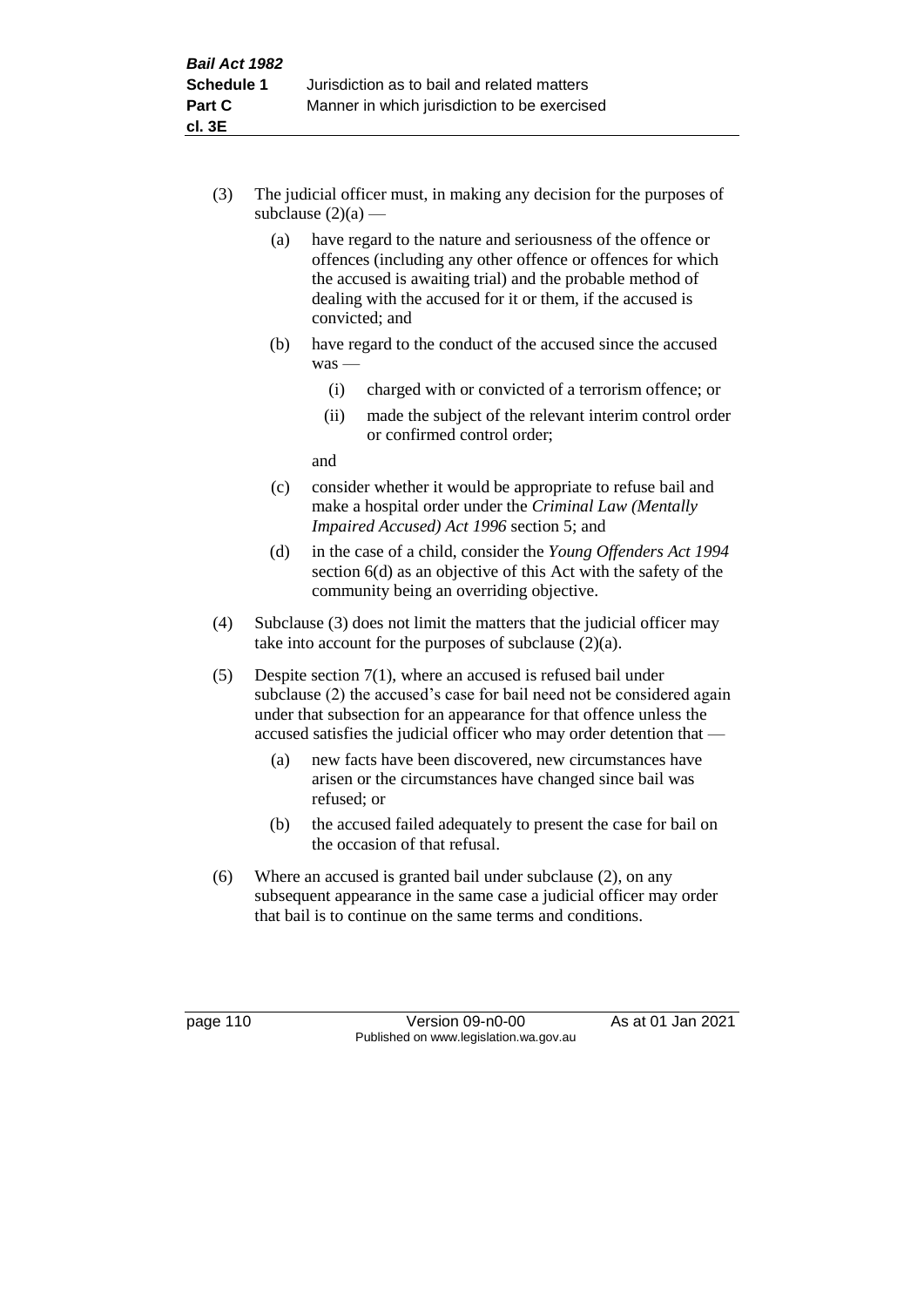(7) Where a child accused is refused bail under subclause (2), the child accused shall be dealt with in accordance with the *Young Offenders Act 1994* section 19(2).

Note for this clause:

The *Crimes Act 1914* (Commonwealth) section 15AA provides that a bail authority must not grant bail to a person charged with, or convicted of, a terrorism offence as defined in section 3(1) of that Act unless the bail authority is satisfied that exceptional circumstances exist to justify bail.

*[Clause 3E inserted: No. 15 of 2019 s. 13(3).]*

#### **3F. Bail in cases of family violence offence involving serial family violence offender**

- (1) This clause applies where an accused is a serial family violence offender in custody —
	- (a) awaiting an appearance in court before conviction for a family violence offence; or
	- (b) waiting to be sentenced or otherwise dealt with for a family violence offence of which the accused has been convicted.
- (2) Despite clause 1, 2 or 4 or any other provision of this Act, where this clause applies bail may only be granted by a judicial officer, other than a justice, in whom jurisdiction is vested and the judicial officer must refuse to grant bail for the family violence offence unless the judicial officer
	- (a) is satisfied that there are exceptional reasons why the accused should not be kept in custody; and
	- (b) is satisfied that bail may properly be granted having regard to the provisions of clauses 1 and 3.
- (3) Despite section 7(1), where an accused is refused bail under subclause (2) for an appearance for a family violence offence, the accused's case for bail need not be considered again under that subsection for an appearance for that offence unless the accused satisfies the judicial officer who may order detention that —
	- (a) new facts have been discovered, new circumstances have arisen or the circumstances have changed since bail was refused; or

As at 01 Jan 2021 Version 09-n0-00 page 111 Published on www.legislation.wa.gov.au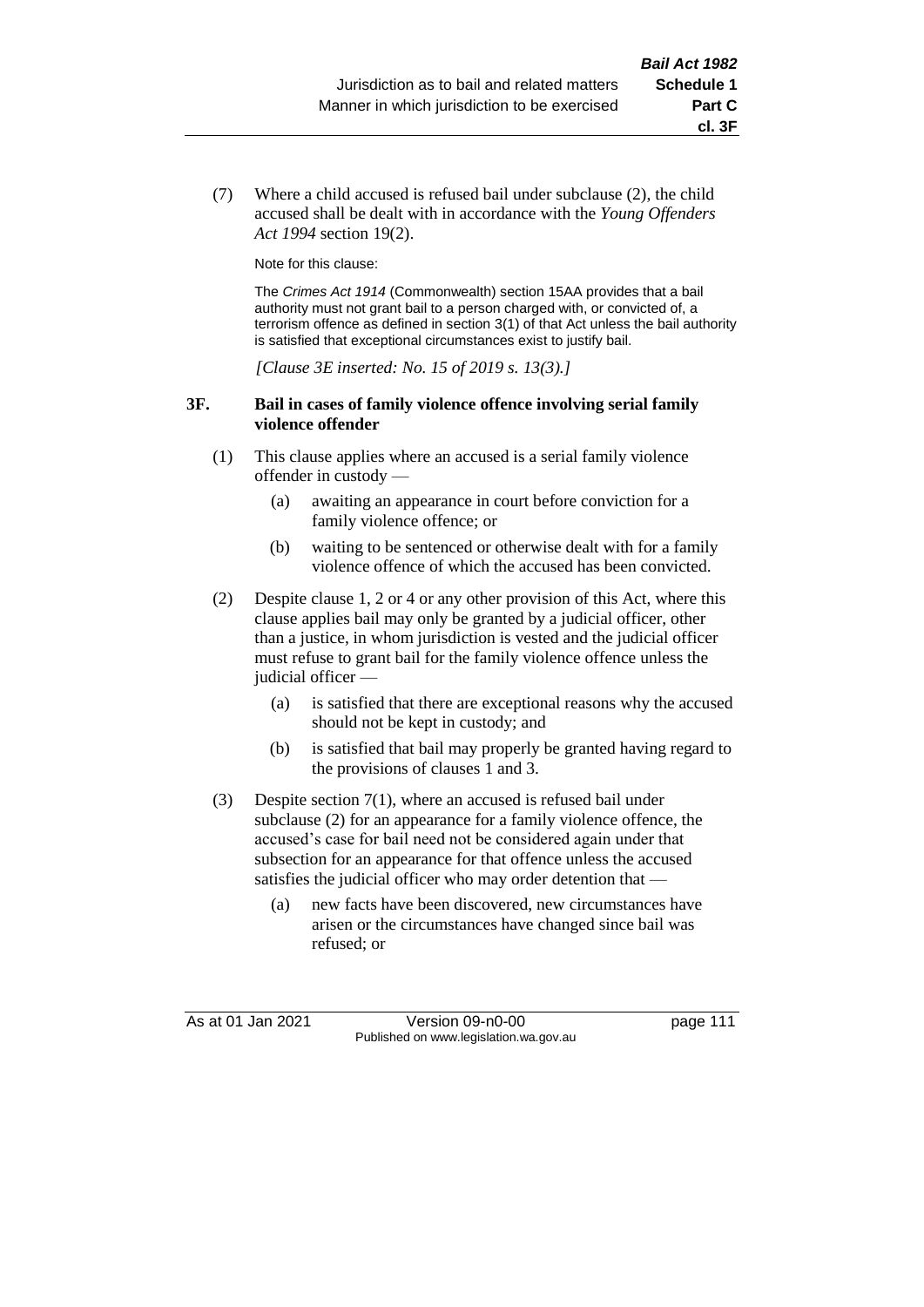- (b) the accused failed adequately to present the case for bail on the occasion of that refusal.
- (4) Before a judicial officer grants bail under subclause (2), the judicial officer must —
	- (a) request that a report be made under section  $24A(2)$ ; and
	- (b) having regard to the recommendations in the report, consider the imposition of a home detention condition as a condition on the grant of bail that includes electronic monitoring.
- (5) Where an accused is granted bail under subclause (2), on any subsequent appearance for bail in the same case a judicial officer may order that bail is to continue on the same terms and conditions.
- (6) This clause does not apply if bail is being granted under the *Sentencing Act 1995* section 33C(6) and the court has considered the imposition of an electronic monitoring requirement under section 33HA of that Act.

*[Clause 3F inserted: No. 30 of 2020 s. 47.]*

#### **4. Bail after conviction for accused awaiting sentence**

- (1) Subject to clauses 3A, 3C, 3D, 3E and 3F, the grant or refusal of bail to an accused, other than a child, who is in custody waiting to be sentenced or otherwise dealt with for an offence of which the accused has been convicted shall be at the discretion of the judicial officer in whom jurisdiction is vested, and that discretion shall be exercised having regard to the questions set out in clause 1 as well as to any others which the judicial officer considers relevant.
- (2) A child accused who is in custody waiting to be sentenced or otherwise dealt with for an offence of which the child accused has been convicted has the same right to be granted bail as a child accused referred to in clause 2(2), and the provisions of clause 2 apply accordingly.

*[Clause 4 inserted: No. 6 of 2008 s. 41(4)(f); amended: No. 21 of 2017 s. 10; No. 15 of 2019 s. 13(4); No. 30 of 2020 s. 48.]*

#### **4A. Bail after conviction for accused awaiting disposal of appeal**

In deciding whether or not to grant bail to an accused who is in custody waiting for the disposal of appeal proceedings, the judicial

page 112 Version 09-n0-00 As at 01 Jan 2021 Published on www.legislation.wa.gov.au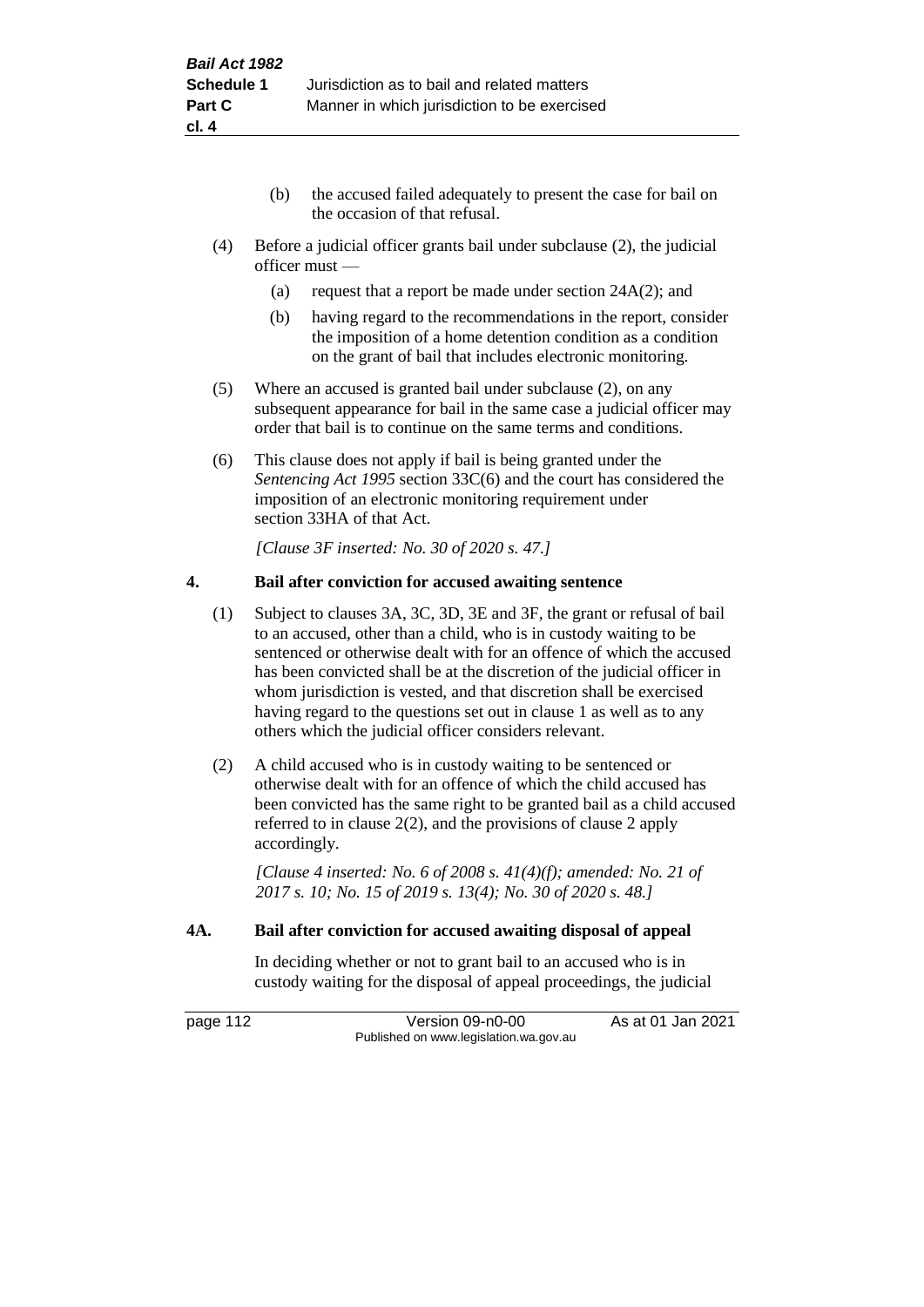**cl. 5**

officer shall consider whether there are exceptional reasons why the accused should not be kept in custody, and shall only grant bail to the accused if satisfied that —

- (a) exceptional reasons exist; and
- (b) it is proper to do so having regard to the provisions of clauses 1 and 3 or, in the case of a child, clauses 2 and 3.

*[Clause 4A inserted: No. 6 of 2008 s. 41(4)(f).]*

#### **5. Exception to cl. 4A for bail in appeal under** *Criminal Appeals Act 2004* **Part 2**

Clause 4A does not apply to the bail of a person who is awaiting the disposal of appeal proceedings under Part 2 of the *Criminal Appeals Act 2004*; such a person shall be deemed for the purposes of this Part to be awaiting an appearance in court before conviction for an offence.

*[Clause 5 inserted: No. 33 of 1989 s. 18; amended: No. 59 of 2004 s. 141; No. 84 of 2004 s. 11; No. 6 of 2008 s. 41(4)(g).]*

# **6. Bail of people on community or similar orders**

For the purpose of determining whether clause 4 applies, a person in custody —

- (a) under section 50, 79, 84E, 128, 129 or 132 of the *Sentencing Act 1995* in connection with a possible breach of a conditional release order, a sentence of suspended imprisonment or conditional suspended imprisonment or a community order imposed under that Act; or
- (b) under section 43 of the *Young Offenders Act 1994* in respect of an alleged breach of a youth community based order, an intensive youth supervision order or a conditional release order made under that Act,

is to be taken as not having been convicted of the offence for which the sentence was imposed.

*[Clause 6 inserted: No. 78 of 1995 s. 8; amended: No. 27 of 2004 s. 13(3).]*

*[Heading deleted: No. 6 of 2008 s. 41(4)(h).]*

As at 01 Jan 2021 Version 09-n0-00 page 113 Published on www.legislation.wa.gov.au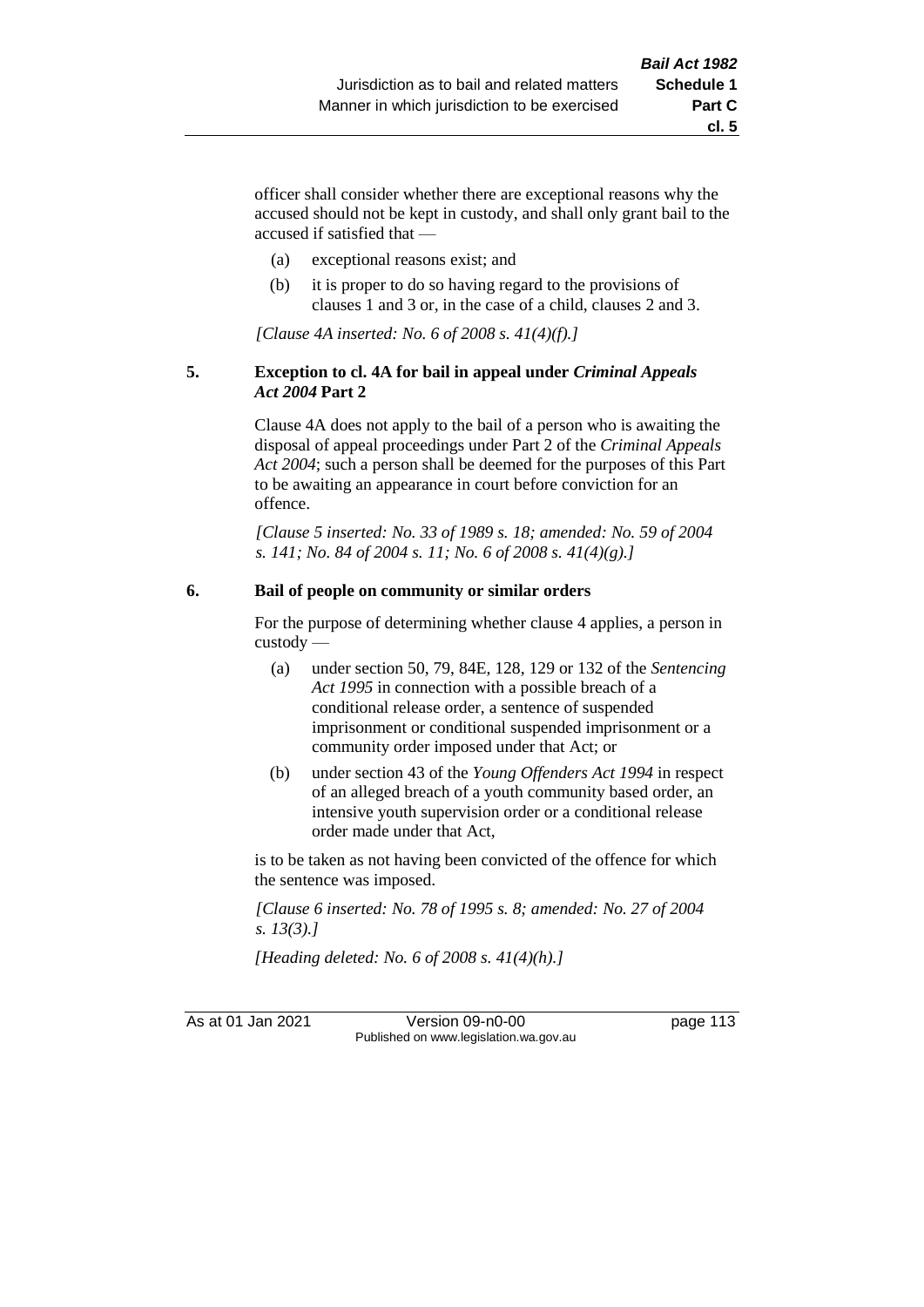#### **7. Bail for initial appearance to be for not more than 30 days**

In fixing the terms of bail of an accused for his initial appearance in court for an offence, a justice or an authorised officer shall require him to make the appearance within the period of 30 days commencing on and including the day on which the accused was arrested for the offence.

*[Clause 7 amended: No. 84 of 2004 s. 82; No. 6 of 2008 s. 41(4)(i).]*

#### **8. Bail on adjournment in court of summary jurisdiction to be for not more than 30 days except by consent**

In fixing the terms of bail of an accused for an appearance in court after an adjournment of proceedings for an offence, a judicial officer sitting as a court of summary jurisdiction shall require him to make the appearance within the period of 30 days commencing on and including the day on which the proceedings are adjourned, unless the accused consents to appear on a later day.

*[Clause 8 amended: No. 49 of 1988 s. 90(c); No. 59 of 2004 s. 141; No. 84 of 2004 s. 82.]*

# **9. Calculating periods for cl. 7 and 8**

The periods specified in clauses 7 and 8 shall be calculated to include any Sunday or public holiday.

# **Part D — Conditions which may be imposed on a grant of bail**

# **1. Conditions as to forfeiture, sureties, security etc.**

- (1) A judicial officer or authorised officer, on a grant of bail, may impose conditions under this clause if he considers that it is desirable to do so to ensure the performance of the accused's bail undertaking.
- (2) If a judicial officer or authorised officer considers that it is desirable as mentioned in subclause (1), he may in addition to releasing the accused on his bail undertaking impose any one or more of the following conditions —
	- (a) that the accused in his bail undertaking agree to forfeit a specified amount of money if he fails to comply with any requirement of his bail undertaking mentioned in section  $28(2)(a)$  or (b); or

page 114 Version 09-n0-00 As at 01 Jan 2021 Published on www.legislation.wa.gov.au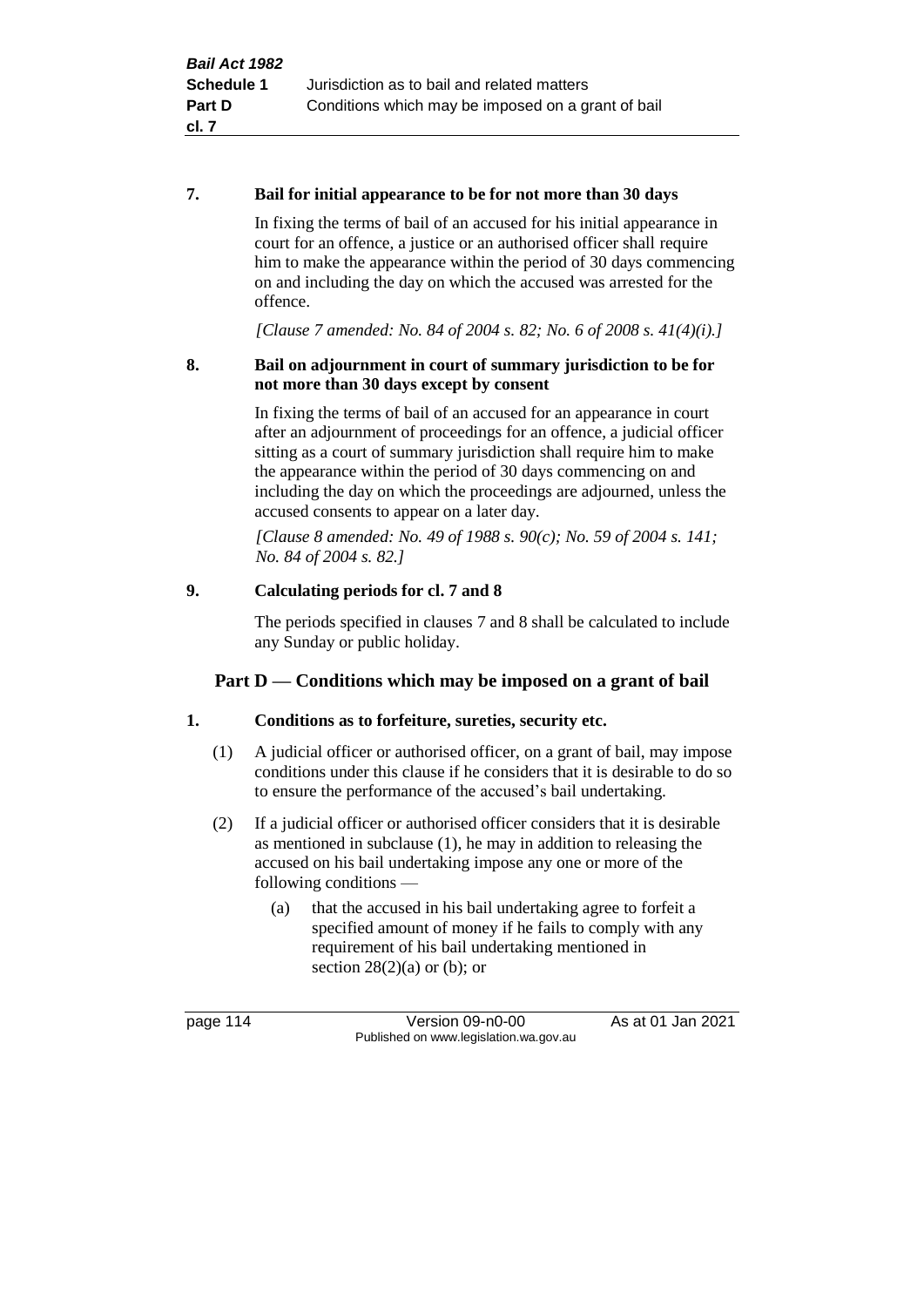- (b) that a surety or a specified number of sureties enter into a surety undertaking or surety undertakings whereby he or they agree to forfeit a specified amount or specified amounts of money if the accused fails to comply with any requirement of his bail undertaking mentioned in section 28(2)(a) or (b); or
- (c) that any of them the accused and the surety or sureties give security of a specified value, including the deposit of a specified amount of cash, for the performance of their respective obligations; or
- (d) that any of them the accused and the surety or sureties deposit with a specified officer any specified passbook or document relating to the title to, or ownership of, any account or other asset offered as security for the performance of their respective obligations; or
- (e) that any of them the accused and the surety or sureties, at his or their own expense or otherwise, enter into such mortgage, charge, assignment or other transaction, or take such other step, as may be required, including completion of the necessary documents, to render any security effective and enforceable by the State.
- (3) The nature and sufficiency of any security, and the documentation therefor, required under subclause (2) shall be determined by the judicial officer or authorised officer who imposed the condition or, if no determination is so made —
	- (a) by the person before whom the bail undertaking is entered into, where the security is to be given by the accused; and
	- (b) where the security is to be given by a surety, by any person authorised under section 36 to approve the surety or before whom the surety undertaking is entered into.
- (4) When a bail undertaking ceases to have effect as provided in section 34(a) to (d), or upon an accused being acquitted of a charge under section  $51(1)$  or (2) or discharged from further proceedings therefor, each of them the accused, or where section 34(b) applies his personal representative, and any surety is entitled to have returned to him any security given under subclause (2).

As at 01 Jan 2021 Version 09-n0-00 page 115 Published on www.legislation.wa.gov.au

**cl. 1**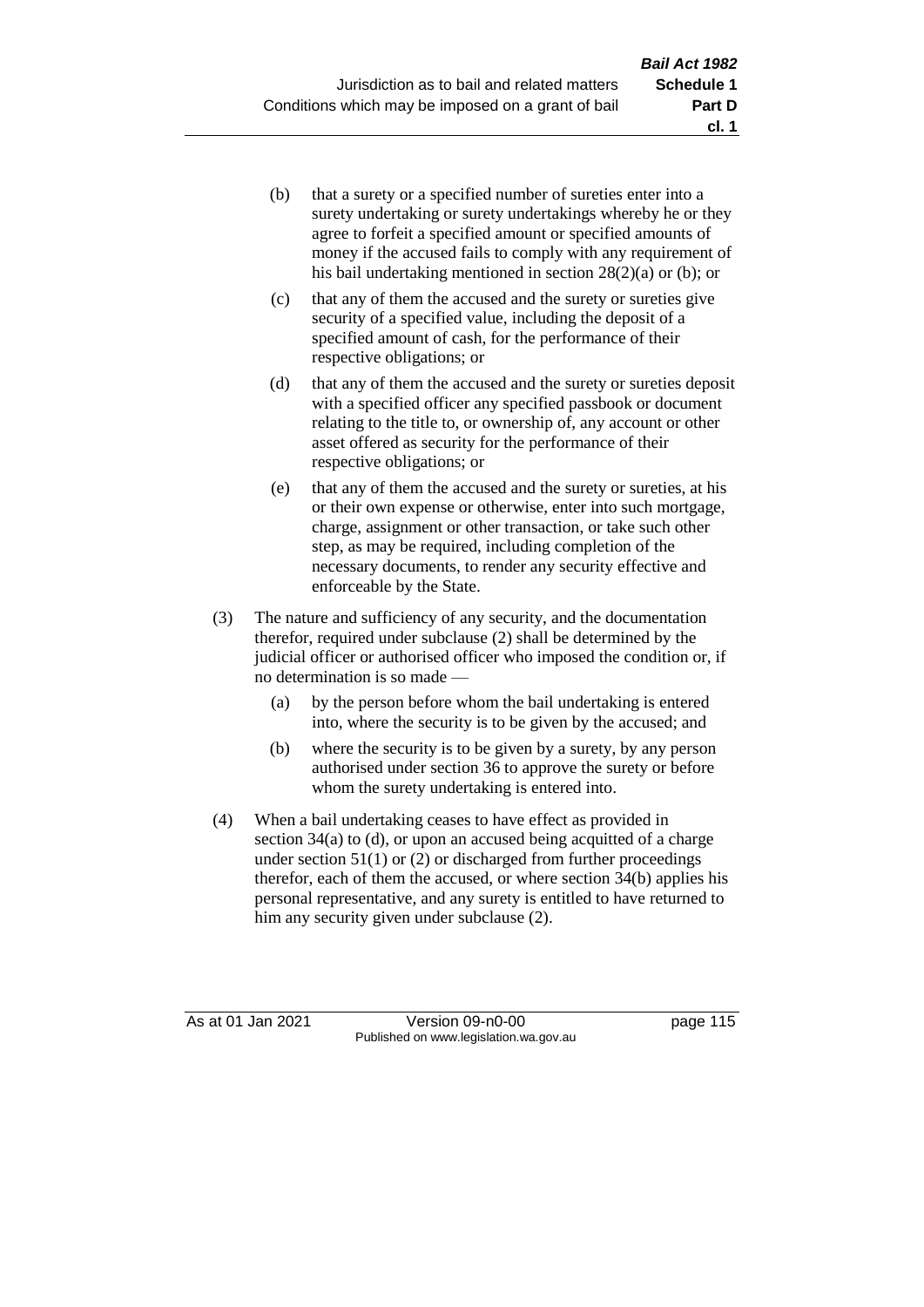(5) When a surety undertaking ceases to have effect as provided in section 47(a) to (f), a surety is entitled to have returned to him any security given under subclause  $(2)$ .

*[Clause 1 amended: No. 65 of 2003 s. 121(3); No. 84 of 2004 s. 82; No. 6 of 2008 s. 18(3).]*

# **2. Other conditions**

- (1) A judicial officer or authorised officer, on a grant of bail, may impose conditions —
	- (a) to be complied with before the accused is released on bail or while the accused is on bail; or
	- (b) as to the accused's conduct while on bail; or
	- (c) as to where the accused shall reside while on bail,

if he considers that it is desirable for any purpose mentioned in subclause (2), (2b), (3) or (4).

- (1a) Without limiting subclause (1), a judicial officer or authorised officer shall, on a grant of bail to a child accused, consider whether it is desirable for any purpose mentioned in subclause (2) to impose a condition as to —
	- (a) any period in each day during which the child is to remain at a particular place; or
	- (b) any person with whom the child is not to associate or communicate; or
	- (c) any place that the child is not to frequent; or
	- (d) the attendance by the child at a school or other educational institution; or
	- (e) any other matter,

and the judicial officer or authorised officer may impose any such condition.

- (2) Any condition may be imposed under subclause (1) or (1a) to ensure that an accused —
	- (a) appears in court in accordance with his bail undertaking; or
	- (b) does not while on bail commit an offence; or

page 116 Version 09-n0-00 As at 01 Jan 2021 Published on www.legislation.wa.gov.au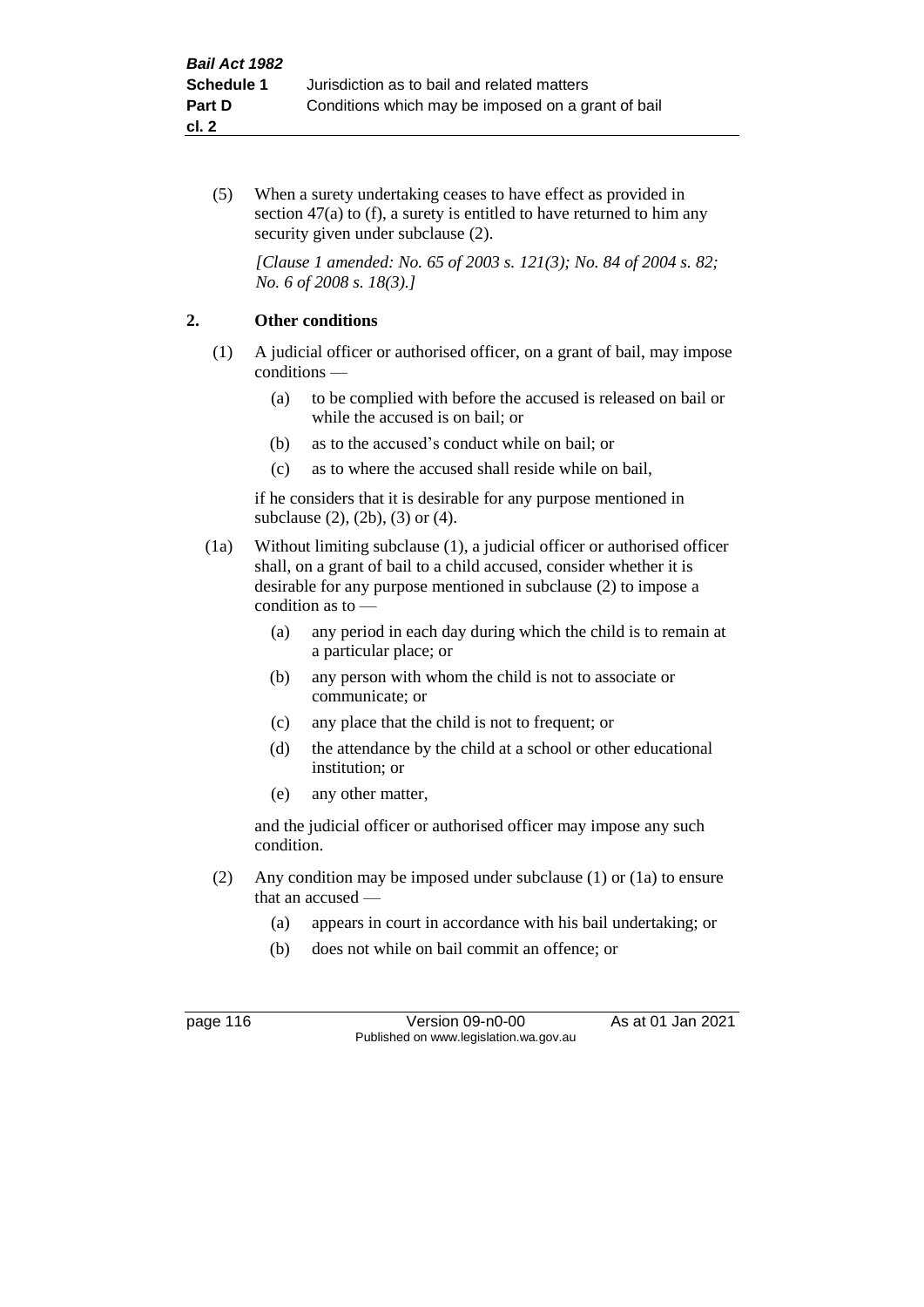- (c) does not endanger the safety, welfare or property of any person; or
- (d) does not interfere with witnesses or otherwise obstruct the course of justice, whether in relation to himself or any other person; or
- (e) as regards the period when the accused is on trial, does not prejudice the proper conduct of the trial.
- (2a) Before imposing a condition on a grant of bail for a purpose mentioned in subclause (2)(c) or (d) a judicial officer or authorised officer is to consider whether that purpose would be better served, or could be better assisted —
	- (a) by a restraining order made under the *Restraining Orders Act 1997* and whether, in the case of a judicial officer, to exercise the power in section 63 of that Act or, in the case of an authorised officer, to make a telephone application under that Act; or
	- (b) by a combination of conditions for those purposes and a restraining order as envisaged by paragraph (a).
- (2AB) Where the accused and an alleged victim are in a family relationship, the judicial officer or authorised officer must ensure that any condition imposed under subclause (2)(c) or (d) is not inconsistent with any restraining order in place under the *Restraining Orders Act 1997*.
- (2AC) Subclause (2AB) does not apply if the judicial officer or authorised officer considers that an inconsistency is necessary to protect the safety of an alleged victim or of a child who is also protected by an order under the *Restraining Orders Act 1997*.
	- (2b) Where a judicial officer is of the opinion that the accused should while on bail —
		- (a) be counselled for a behavioural problem; or
		- (b) attend a course or programme that may assist with such a problem,

the judicial officer may under subclause (1) impose a condition for that purpose that requires the accused to —

(c) attend a prescribed person to be counselled; or

As at 01 Jan 2021 Version 09-n0-00 page 117 Published on www.legislation.wa.gov.au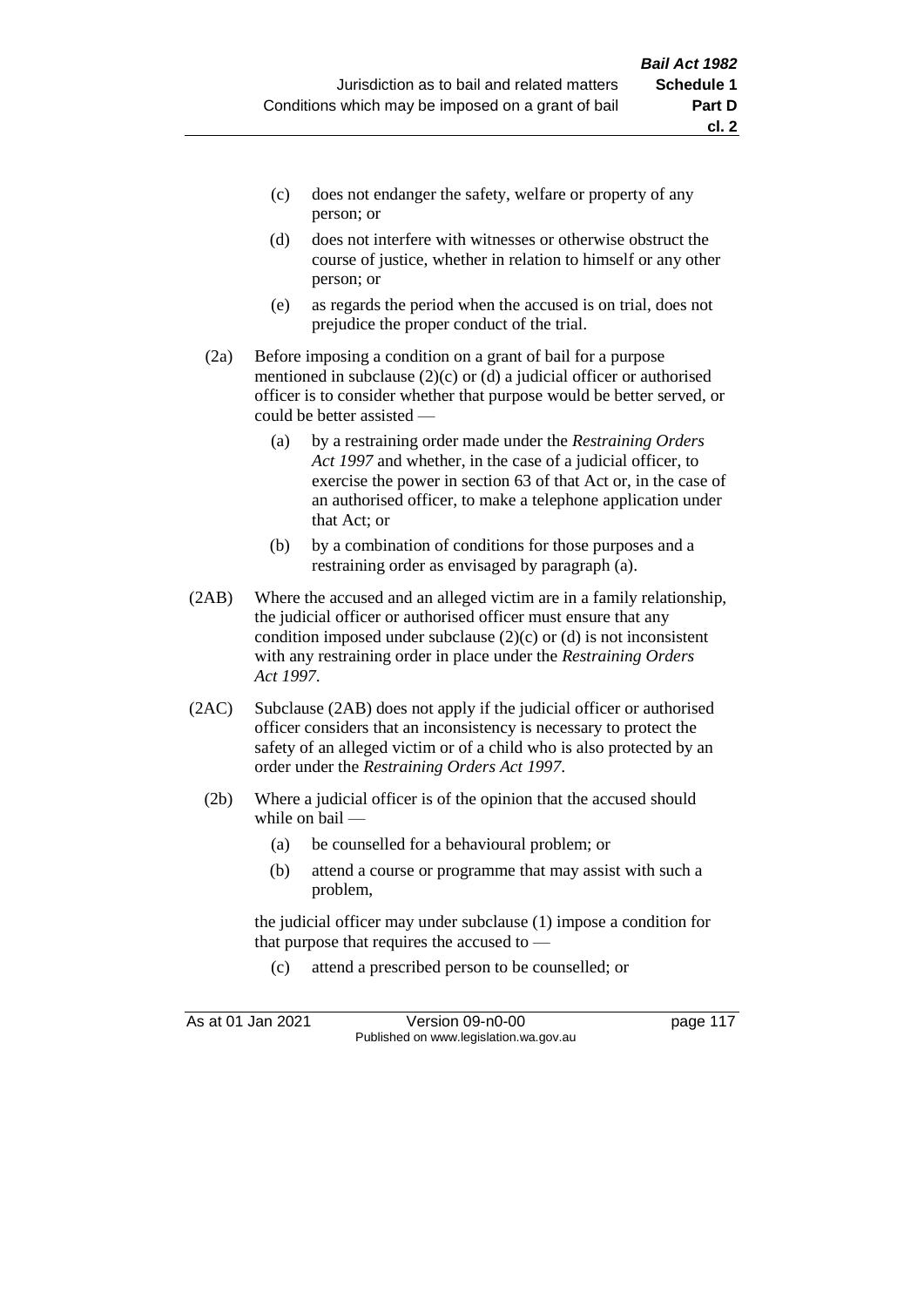(d) attend a prescribed course or programme,

that is specified by the judicial officer in the condition.

- (3) Where a judicial officer who grants bail to an accused is of the opinion that the accused's physical condition ought to be examined the officer may, under subclause (1), impose any condition which the officer considers desirable for the purpose of ensuring that the accused is examined by a medical practitioner.
- (3a) Where a judicial officer who grants bail to an accused is of the opinion that the accused's mental condition ought to be assessed or examined the officer may, under subclause (1), impose any condition which the officer considers desirable for the purpose of ensuring that the accused's mental condition is assessed or examined including a condition —
	- (a) that the accused be assessed, either by a medical practitioner or by an authorised mental health practitioner as defined in the *Mental Health Act 2014* section 4, for the purpose of deciding whether to make a referral under section 26 of that Act;
	- (b) that the accused be admitted to an authorised hospital (as defined in the *Mental Health Act 2014* section 4);
	- (c) that the accused be examined by a psychiatrist.
- (4) Where a judicial officer is of the opinion that an accused is suffering from alcohol or drug abuse and is in need of care or treatment either on that account, or to enable him to be prepared for his trial, the judicial officer may, under subclause (1), impose any condition which he considers desirable for the purpose of ensuring that the accused receives such care or treatment, including that he lives in, or from time to time attends at, a specified institution or place in order to receive such care or treatment.
- (5) Where a judicial officer imposes a condition for a purpose mentioned in subclause (2b), (3), (3a) or (4), the judicial officer shall cause to be sent to the person who is to counsel, assess or examine the accused, or the place at which the accused is to attend, a statement of the reasons for imposing the condition.
- (6) Where a condition is imposed under this clause that an accused shall reside in premises established for the accommodation of persons to

page 118 Version 09-n0-00 As at 01 Jan 2021 Published on www.legislation.wa.gov.au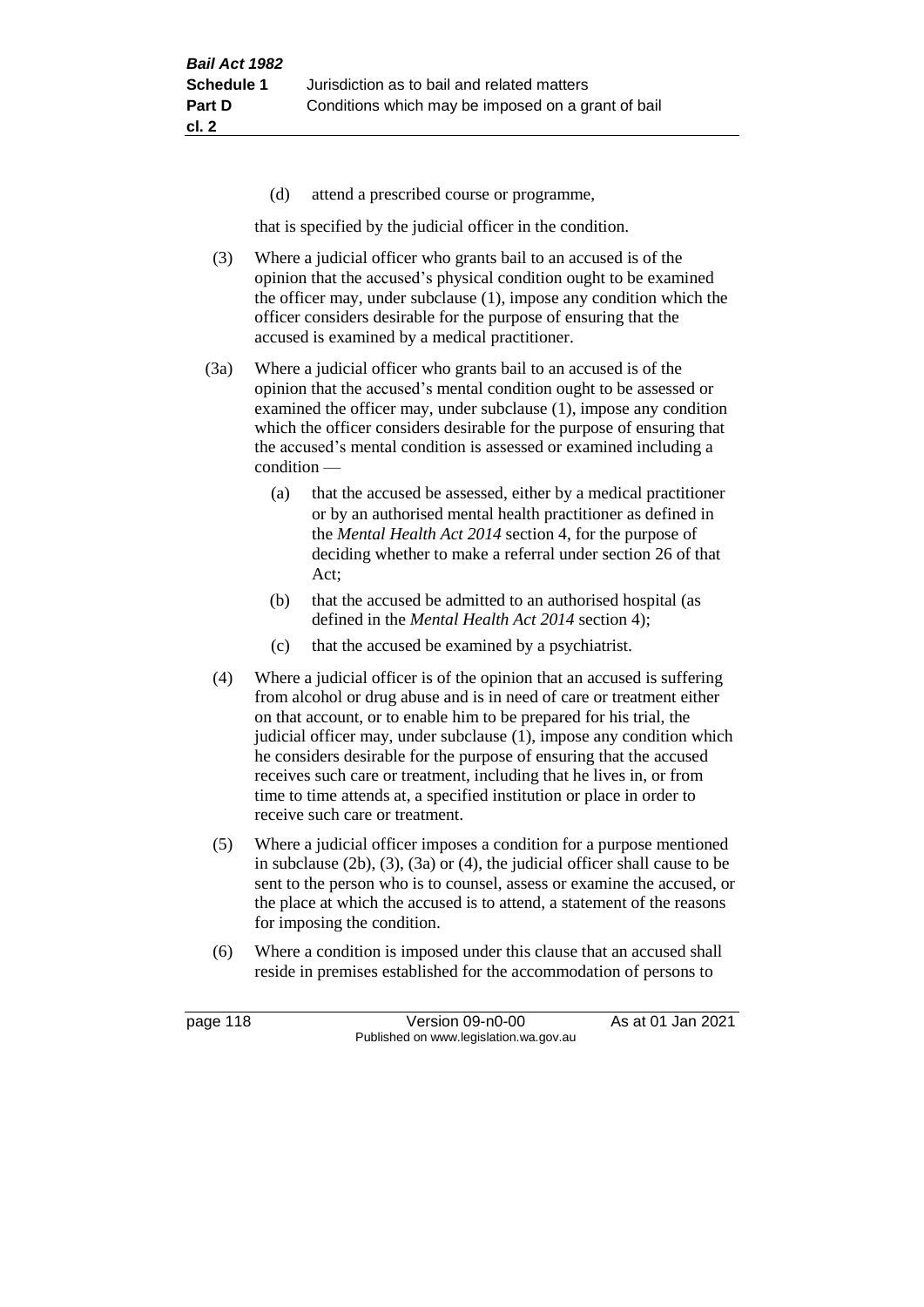whom bail has been granted, that condition shall be deemed to include a further condition that the accused shall comply with such rules as are for the time being laid down for the maintenance of the good order of those premises, whether such rules are made under section 67 or by the authority responsible for the good order of the premises.

(7) In this clause —

*medical practitioner* means a person registered under the *Health Practitioner Regulation National Law (Western Australia)* in the medical profession;

*psychiatrist* has the meaning given in the *Mental Health Act 2014* section 4.

*[Clause 2 amended: No. 45 of 1993 s. 10(3); No. 69 of 1996 s. 3; No. 54 of 1998 s. 12; No. 84 of 2004 s. 82; No. 22 of 2008 Sch. 3 cl. 4; No. 35 of 2010 s. 29; No. 25 of 2014 s. 35; No. 30 of 2020 s. 49.]*

*[Clause 2. Modifications to be applied in order to give effect to Cross-border Justice Act 2008: clause altered 1 Nov 2009. See endnote 1M.]*

# **3. Home detention condition**

- (1) A judicial officer may, subject to this clause, impose a home detention condition as a condition on a grant of bail.
- (2) A home detention condition shall not be imposed unless the accused is over the age of 17 years and the judicial officer is satisfied —
	- (a) after considering a report from a community corrections officer about the accused and his circumstances, that the accused is suitable to be subject to a home detention condition; and
	- (b) that the place where it is proposed the accused will remain while subject to the home detention condition is a suitable place; and
	- (c) that unless a home detention condition is imposed, the accused will not be released on bail.

As at 01 Jan 2021 Version 09-n0-00 page 119 Published on www.legislation.wa.gov.au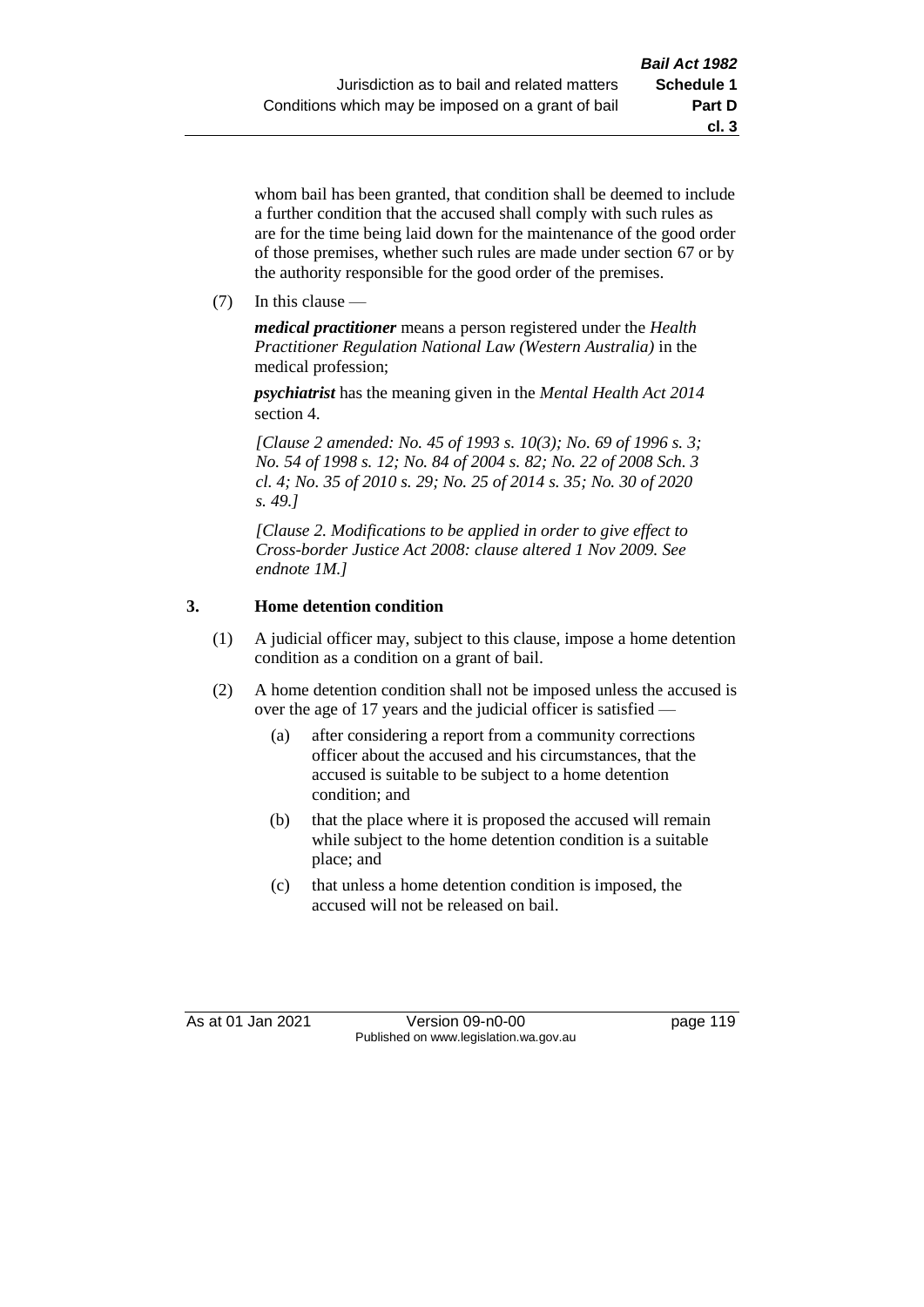- (3) A home detention condition is a condition that while the accused is on bail the accused shall —
	- (a) remain at and not leave the place specified in the bail record form and in the bail undertaking (or in a notice under section 50E) until the time specified, or deemed by section 31(3) to be specified, in the bail undertaking except —
		- (i) to work in gainful employment approved by a community corrections officer; or
		- (ii) with the approval of a community corrections officer, to seek gainful employment; or
		- (iii) to obtain urgent medical or dental treatment for the accused; or
		- (iv) for the purpose of averting or minimizing a serious risk of death or injury to the accused or to another person; or
		- (v) to obey an order issued under a written law (such as a summons) requiring the accused's presence elsewhere; or
		- (vi) for a purpose approved of by a community corrections officer; or
		- (vii) on the direction of a community corrections officer; and
	- (b) not leave the State; and
	- (c) comply with every reasonable direction of a community corrections officer; and
	- (ca) if relevant, comply with any direction under subclause (4); and
	- (d) comply with such of the conditions specified in the list provided under section 24A(4) as may be specified in a notice given under section 50E(b); and
	- (e) when requested to do so, produce a copy of his bail undertaking and any notice by the CEO (corrections) under section 50E for inspection by a community corrections officer or a member of the Police Force.

page 120 Version 09-n0-00 As at 01 Jan 2021 Published on www.legislation.wa.gov.au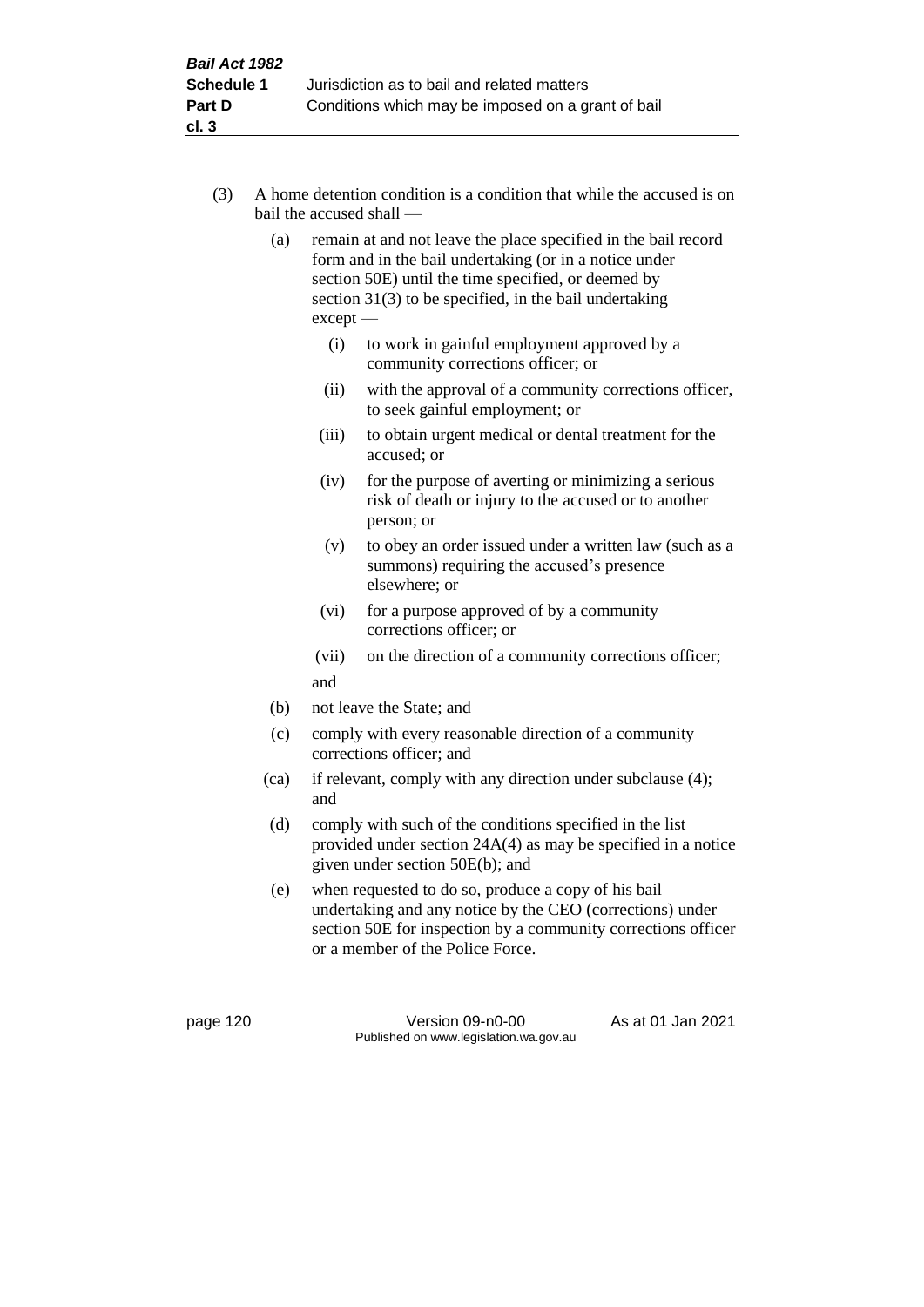- (4) A judicial officer who imposes a home detention condition under this clause may, if a community corrections officer under section 24A(4)(a) recommends that the accused is suitable for electronic monitoring, direct that the accused, while subject to a home detention condition —
	- (a) be subject to electronic monitoring under subclause (5) so as to allow the location of the accused to be monitored; and
	- (b) be under the supervision of a community corrections officer and comply with the directions of the community corrections officer under subclause (5).
- (5) For the purpose of the electronic monitoring of an accused, a community corrections officer may do any or all of the following —
	- (a) direct the accused to wear an approved electronic monitoring device; and
	- (b) direct the accused to permit the installation of an approved electronic monitoring device at the place where the accused is to remain; and
	- (c) give any other reasonable direction to the accused necessary for the proper administration of the electronic monitoring of the accused.
- (6) A community corrections officer may suspend the electronic monitoring of an accused subject to direction under subclause (4) —
	- (a) while satisfied that it is not practicable to subject the accused to electronic monitoring; or
	- (b) while satisfied that it is not necessary for the accused to be subject to electronic monitoring.
- (7) A requirement that an accused subject to a home detention condition while on bail wear an electronic monitoring device cannot apply to a person who is under 18 years of age.

*[Clause 3 inserted: No. 61 of 1990 s. 15; amended: No. 31 of 1993 s. 9; No. 84 of 2004 s. 82; No. 65 of 2006 s. 53; No. 13 of 2020 s. 28.]*

*[Clause 3. Modifications to be applied in order to give effect to Cross-border Justice Act 2008: clause altered 1 Nov 2009. See endnote 1M.]*

As at 01 Jan 2021 Version 09-n0-00 page 121 Published on www.legislation.wa.gov.au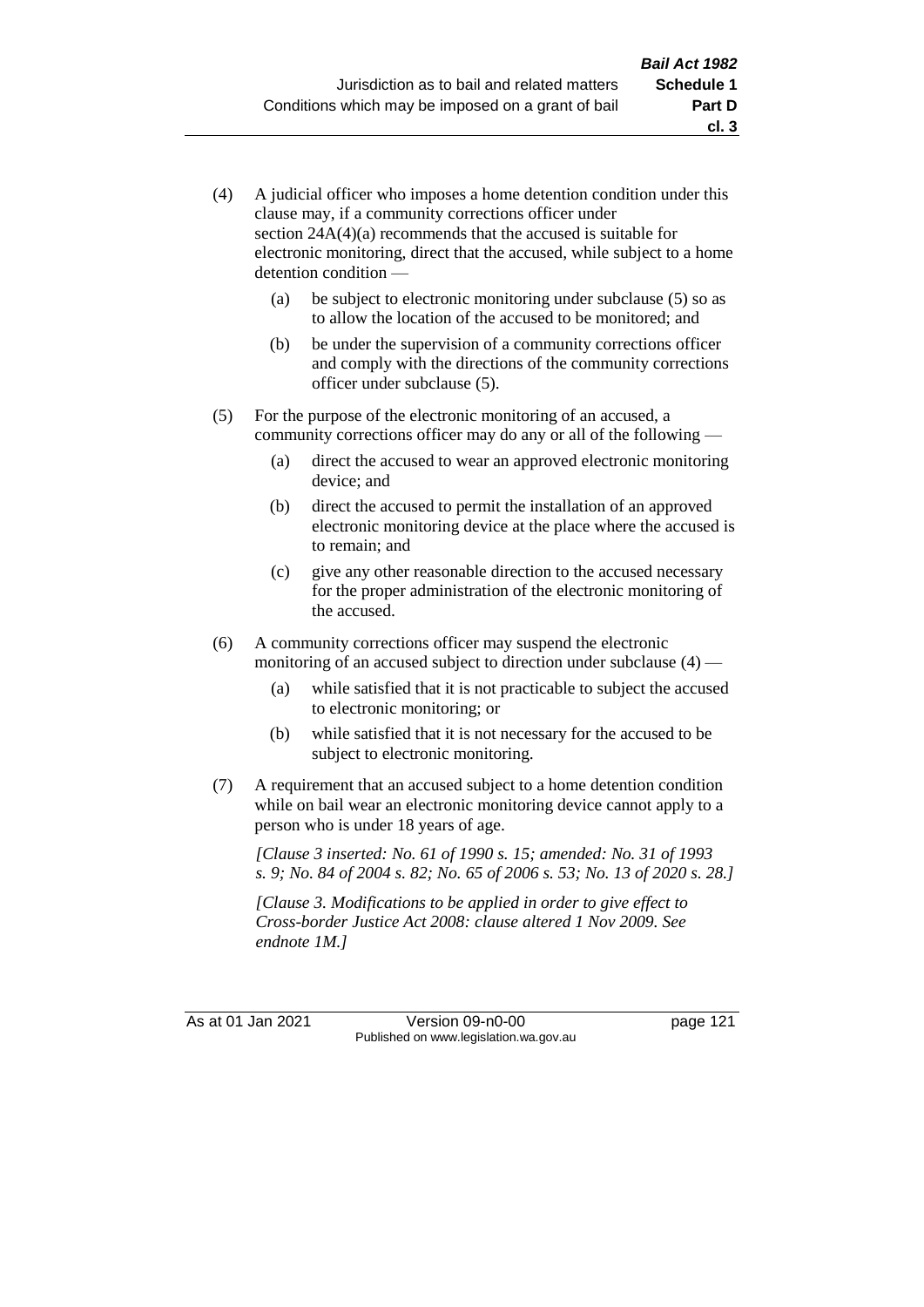**cl. 1**

# **Schedule 2 — Serious offences**

 $[s. 3(1)]$ 

*[Heading inserted: No. 6 of 2008 s. 42(1).]*

|    | <b>Enactment</b>         | <b>Description of offence</b>                                                    |
|----|--------------------------|----------------------------------------------------------------------------------|
| 1. | <b>The Criminal Code</b> |                                                                                  |
|    | s. $221E(1)$             | Participating in activities of<br>criminal organisation                          |
|    | s. $221F(1)$             | Instructing commission of offence<br>for benefit of criminal organisation        |
|    | s. 279                   | Murder                                                                           |
|    | s. 280                   | Manslaughter                                                                     |
|    | s. 281                   | Unlawful assault causing death                                                   |
|    | s. 283                   | Attempt to murder                                                                |
|    | s. 292                   | Disabling in order to commit<br>indictable offence                               |
|    | s. 294                   | Acts intended to cause grievous<br>bodily harm or to resist or prevent<br>arrest |
|    | s. 297                   | Grievous bodily harm                                                             |
|    | s. 298                   | Suffocation and strangulation                                                    |
|    | s. 300                   | Persistent family violence                                                       |
|    | s. 301                   | Wounding and similar acts                                                        |
|    | s. $304(2)$              | Acts or omissions, with intent to<br>harm, causing bodily harm or<br>danger      |
|    | s. 317                   | Assault occasioning bodily harm                                                  |
|    | s. $317A(a)$             | Assault with intent to commit or<br>facilitate a crime                           |
|    | s. $317A(b)$             | Assault with intent to do grievous<br>bodily harm                                |

page 122 Version 09-n0-00 As at 01 Jan 2021 Published on www.legislation.wa.gov.au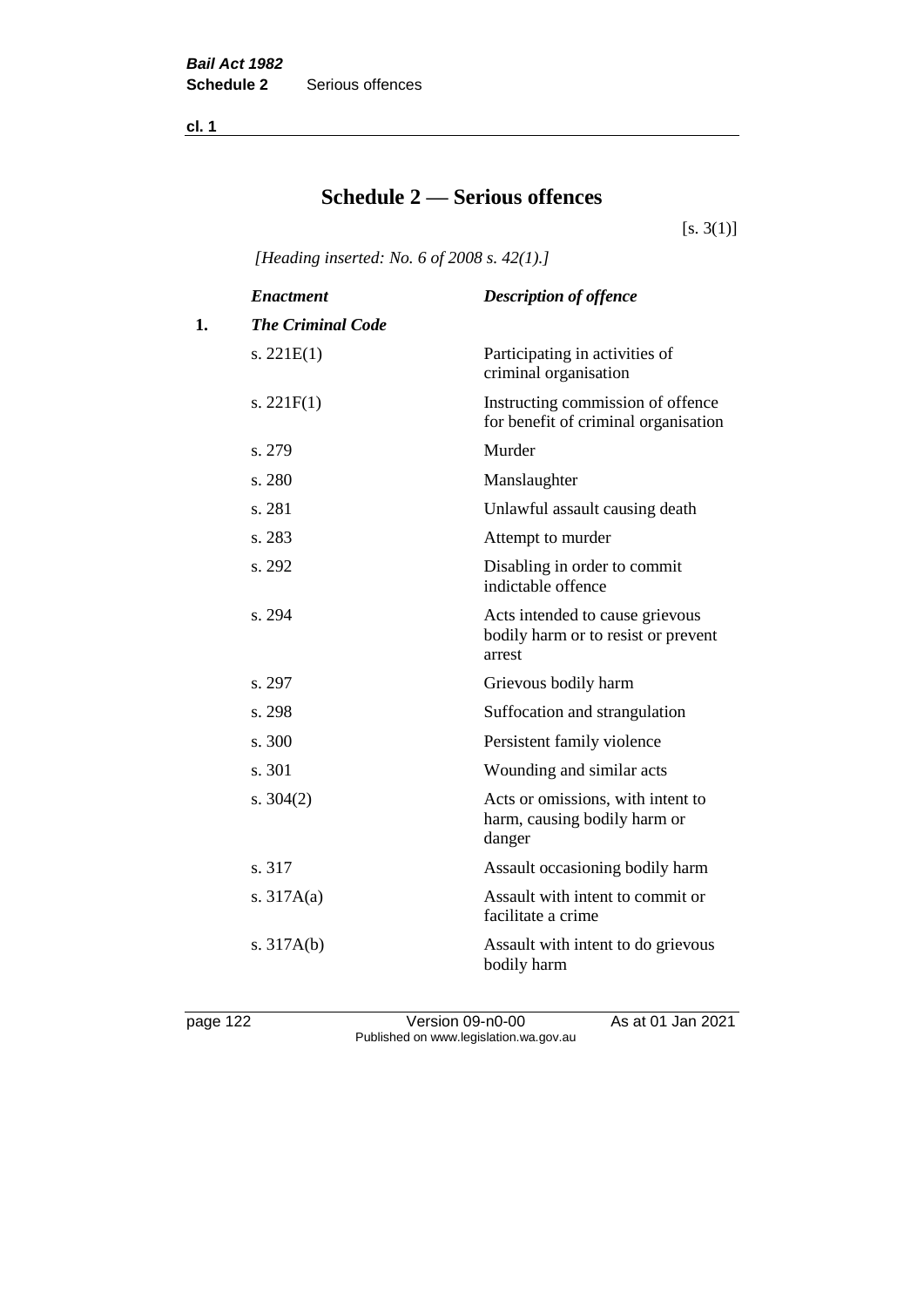**cl. 2**

|      | <b>Enactment</b>                               | <b>Description of offence</b>                                                                                                                      |
|------|------------------------------------------------|----------------------------------------------------------------------------------------------------------------------------------------------------|
|      | s. 318                                         | Serious assaults                                                                                                                                   |
|      | s. 323                                         | Indecent assault                                                                                                                                   |
|      | s. 324                                         | Aggravated indecent assault                                                                                                                        |
|      | s. 325                                         | Sexual penetration without consent                                                                                                                 |
|      | s. 326                                         | Aggravated sexual penetration<br>without consent                                                                                                   |
|      | s. 331B                                        | Sexual servitude                                                                                                                                   |
|      | s. 331C                                        | Conducting business involving<br>sexual servitude                                                                                                  |
|      | s. 331D                                        | Deceptive recruiting for<br>commercial sexual services                                                                                             |
|      | s. 332                                         | Kidnapping                                                                                                                                         |
|      | s. 333                                         | Deprivation of liberty                                                                                                                             |
|      | s. 338E                                        | Stalking                                                                                                                                           |
|      | s. 378                                         | Stealing a motor vehicle                                                                                                                           |
|      | s. 392                                         | Robbery                                                                                                                                            |
|      | s. 393                                         | Assault with intent to rob                                                                                                                         |
|      | s. 401                                         | <b>Burglary</b>                                                                                                                                    |
|      | s. 444                                         | Criminal damage, if the property is<br>destroyed or damaged by fire                                                                                |
| 2.   | <b>Bush Fires Act 1954</b>                     |                                                                                                                                                    |
|      | s. 32                                          | Wilfully lighting a fire or causing a<br>fire to be lit under such<br>circumstances as to be likely to<br>injure or damage a person or<br>property |
| 2AA. | <b>Criminal Organisations Control Act 2012</b> |                                                                                                                                                    |
|      | s. $99(1)$                                     | Association by controlled person<br>with another controlled person                                                                                 |
|      | s. $99(3)$                                     | Association by controlled person<br>with another controlled person                                                                                 |
|      |                                                |                                                                                                                                                    |

As at 01 Jan 2021 **Version 09-n0-00 page 123** Published on www.legislation.wa.gov.au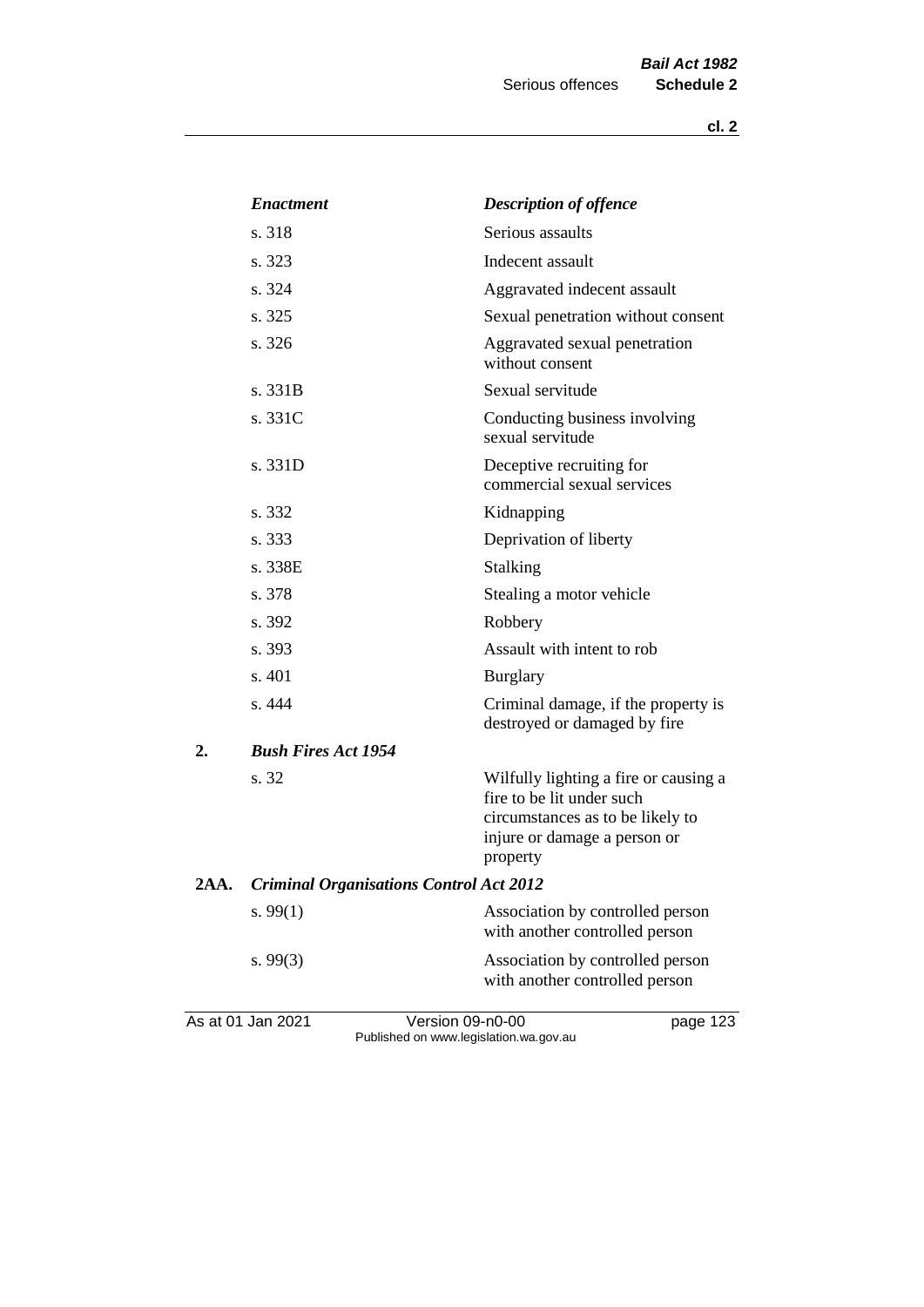**cl. 2a**

| <b>Enactment</b>                | <b>Description of offence</b><br>on 3 or more occasions within<br>3 month period                                                                                                                                                                                                                                                          |
|---------------------------------|-------------------------------------------------------------------------------------------------------------------------------------------------------------------------------------------------------------------------------------------------------------------------------------------------------------------------------------------|
| s. 102                          | Offence for controlled person to<br>get funds to, from or for declared<br>criminal organisation                                                                                                                                                                                                                                           |
| s. 103                          | Other contravention of interim<br>control order or control order                                                                                                                                                                                                                                                                          |
| s. 106                          | Recruiting members for declared<br>criminal organisation                                                                                                                                                                                                                                                                                  |
| s. $107(2)$                     | Permitting premises to be<br>habitually used as place of resort<br>by members of declared criminal<br>organisation                                                                                                                                                                                                                        |
| s. $107(3)$                     | Being knowingly concerned in the<br>management of premises<br>habitually used as place of resort<br>by members of declared criminal<br>organisation                                                                                                                                                                                       |
| <b>Misuse of Drugs Act 1981</b> |                                                                                                                                                                                                                                                                                                                                           |
| s. $6(1)$                       | Offences concerned with<br>prohibited drugs generally                                                                                                                                                                                                                                                                                     |
| s. $7(1)$                       | Offences concerned with<br>prohibited plants generally                                                                                                                                                                                                                                                                                    |
| s. $14(1)$                      | Possessing a quantity of a<br>category 1 item or a category 2<br>item in circumstances where the<br>life, health or safety of a child<br>under 16 years of age was<br>endangered, or bodily harm (as<br>defined in The Criminal Code<br>section $1(1)$ and $(4)$ ) was caused to<br>such a child, by the acts<br>constituting the offence |
|                                 |                                                                                                                                                                                                                                                                                                                                           |

page 124 Version 09-n0-00 As at 01 Jan 2021 Published on www.legislation.wa.gov.au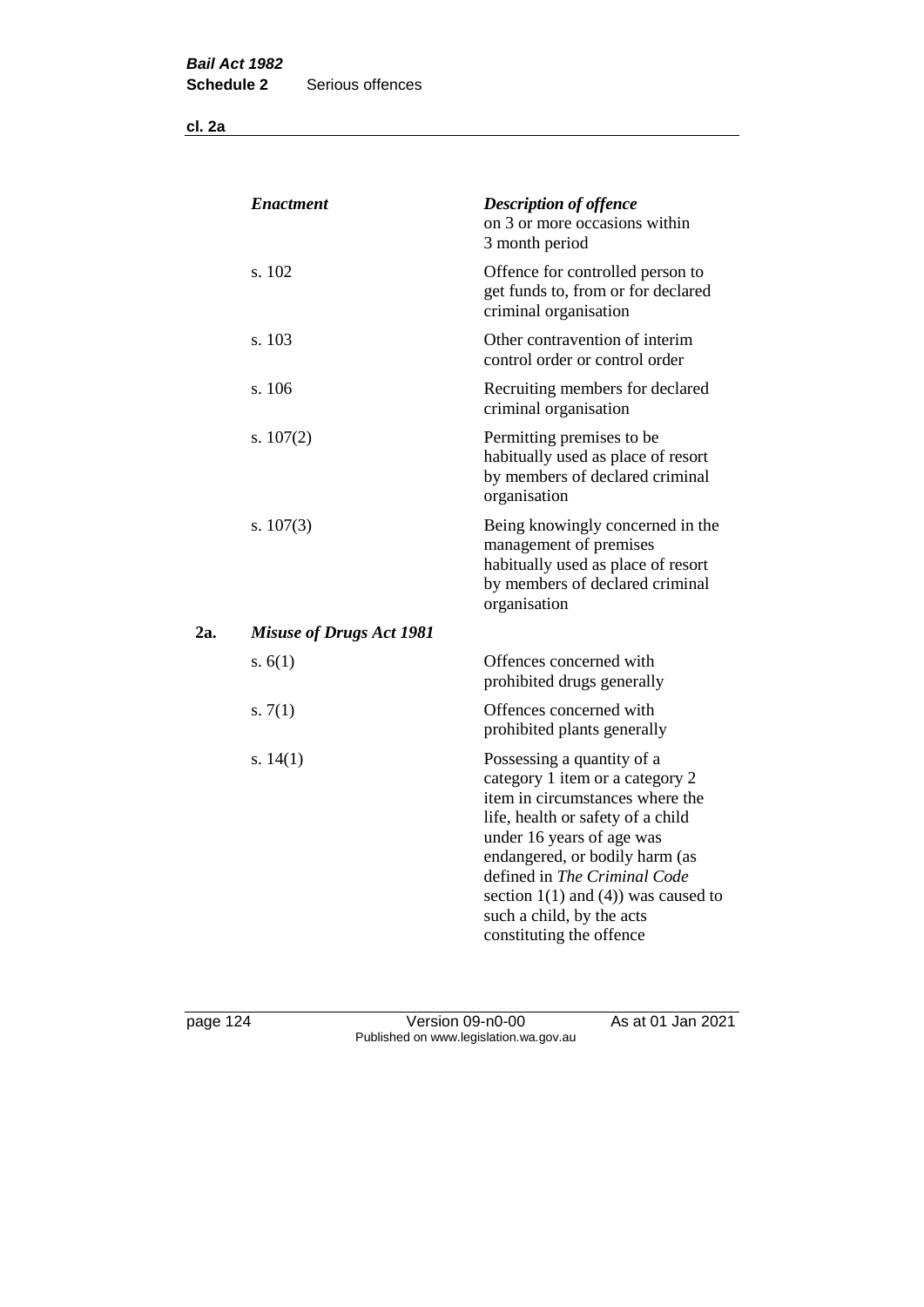|        | <b>Enactment</b>                   | <b>Description of offence</b>                                                                                                                                         |  |
|--------|------------------------------------|-----------------------------------------------------------------------------------------------------------------------------------------------------------------------|--|
|        | s. $33(1)(a)$                      | Attempting to commit an offence<br>under section $6(1)$ or $7(1)$                                                                                                     |  |
|        | s. $33(2)(a)$                      | Conspiracy to commit an offence<br>under s. $6(1)$ or $7(1)$                                                                                                          |  |
| $2b$ . | <b>Restraining Orders Act 1997</b> |                                                                                                                                                                       |  |
|        | s. $61(1)$                         | Breach of a family violence<br>restraining order                                                                                                                      |  |
|        | s. $61(1A)$                        | Breach of a violence restraining<br>order                                                                                                                             |  |
|        | s. $61(2a)$                        | Breach of a police order                                                                                                                                              |  |
|        | s. $86(2)$                         | Breach of a Part VII order under<br>the Justices Act 1902 <sup>2</sup> —                                                                                              |  |
|        |                                    | that under section 86 of the<br>(a)<br>Restraining Orders Act 1997<br>is taken to be a misconduct<br>restraining order under that<br>Act; and                         |  |
|        |                                    | that shows on the face of the<br>(b)<br>order that the causing or<br>threatening of personal<br>injury by the accused was a<br>ground for the making of the<br>order. |  |
| 3.     | <b>Road Traffic Act 1974</b>       |                                                                                                                                                                       |  |
|        | s. 59                              | Dangerous driving causing death,<br>injury, etc.                                                                                                                      |  |
|        | s. 59A                             | Dangerous driving causing bodily<br>harm                                                                                                                              |  |

As at 01 Jan 2021 **Version 09-n0-00 page 125** Published on www.legislation.wa.gov.au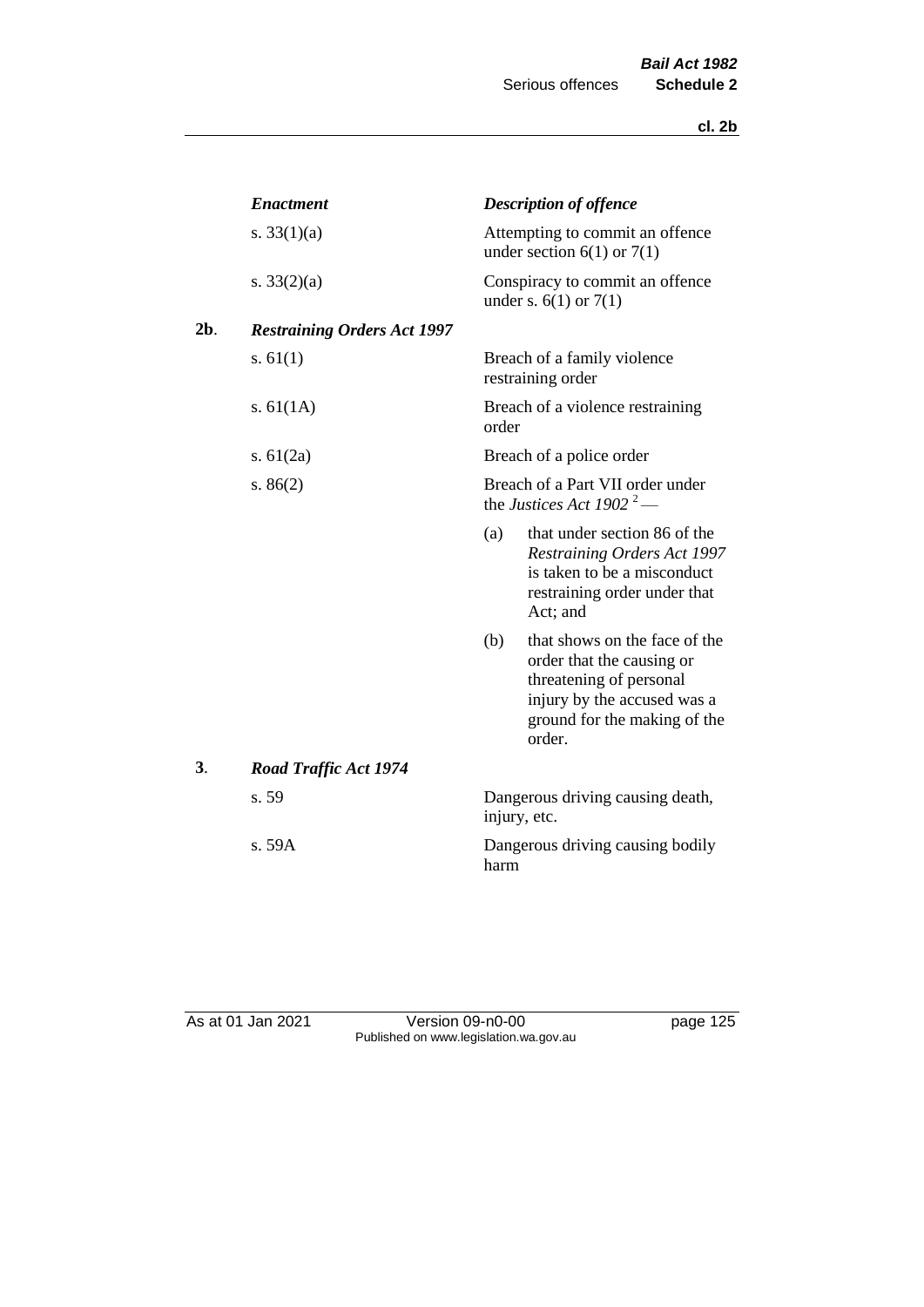**cl. 3**

*[Schedule 2 inserted: No. 45 of 1993 s. 11; amended: No. 82 of 1994 s. 13; No. 38 of 1998 s. 4(2); No. 54 of 1998 s. 15; No. 23 of 2001 s. 10(1); No. 4 of 2004 s. 24 and 26; No. 38 of 2004 s. 61; No. 62 of 2004 s. 9(1); No. 84 of 2004 s. 82; No. 6 of 2008 s. 42(2); No. 29 of 2008 s. 24(8); No. 47 of 2011 s. 19; No. 56 of 2011 s. 11; No. 49 of 2012 s. 172; No. 30 of 2020 s. 50.]* 

page 126 Version 09-n0-00 As at 01 Jan 2021 Published on www.legislation.wa.gov.au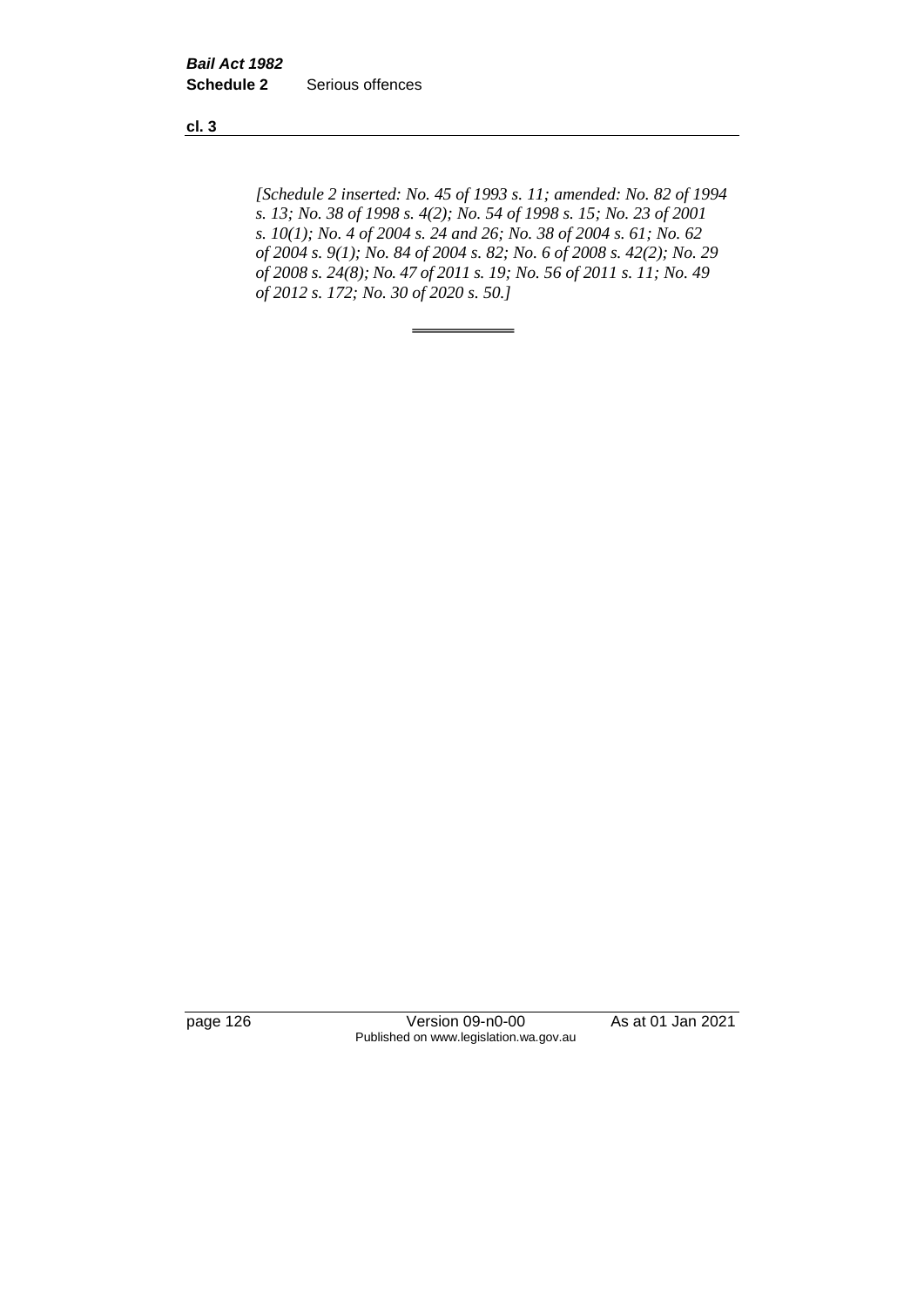# **Notes**

This is a compilation of the *Bail Act 1982* and includes amendments made by other written laws  $3, 4$ . For provisions that have come into operation, and for information about any reprints, see the compilation table.

# **Compilation table**

| <b>Short title</b>                                                                                                                       | <b>Number</b><br>and year                              | <b>Assent</b> | Commencement                                                  |
|------------------------------------------------------------------------------------------------------------------------------------------|--------------------------------------------------------|---------------|---------------------------------------------------------------|
| Bail Act 1982                                                                                                                            | 86 of 1982                                             | 18 Nov 1982   | 6 Feb 1989 (see s. 2 and<br>Gazette 27 Jan 1989 p. 263)       |
| <b>Acts Amendment</b><br>(Abolition of Capital<br>Punishment) Act 1984<br>Pt. III                                                        | 52 of 1984                                             | 5 Sep 1984    | 3 Oct 1984                                                    |
| <b>Bail Amendment</b><br>Act 1984 <sup>5</sup>                                                                                           | 74 of 1984<br>(as amended<br>by $15$ of<br>1988 s. 20) | 29 Nov 1984   | 6 Feb 1989 (see s. 2 and<br>Gazette 27 Jan 1989 p. 263)       |
| <b>Bail Amendment</b><br>Act 1988                                                                                                        | 15 of 1988                                             | 6 Sep 1988    | 6 Feb 1989 (see s. 2 and<br>Gazette 27 Jan 1989 p. 263)       |
| Reprint of the Bail Act 1982 under the Reprints Act 1984 and the Bail Amendment<br>Act 1988 s. $21^6$ (includes amendments listed above) |                                                        |               |                                                               |
| Criminal Law<br>Amendment Act 1988<br>Pt.4                                                                                               | 70 of 1988                                             | 15 Dec 1988   | 6 Feb 1989 (see s. 2(2)(b) and<br>Gazette 27 Jan 1989 p. 263) |
| <b>Acts Amendment</b><br>(Children's Court)<br>Act 1988 Pt. 13                                                                           | 49 of 1988                                             | 22 Dec 1988   | 1 Dec 1989 (see s. 2 and<br>Gazette 24 Nov 1989 p. 4327)      |
| Justices Amendment<br>Act 1989 s. 18                                                                                                     | 33 of 1989                                             | 22 Dec 1989   | 1 Jun 1991 (see s. 2 and<br>Gazette 17 May 1991 p. 2455)      |
| <b>Community Corrections</b><br><b>Legislation Amendment</b><br>Act 1990 Pt. 2                                                           | 61 of 1990                                             | 17 Dec 1990   | 3 Apr 1991 (see s. 2 and<br>Gazette 22 Mar 1991 p. 1209)      |
| Child Welfare<br>Amendment Act<br>$(No. 2)$ 1990 s. 15                                                                                   | 83 of 1990                                             | 22 Dec 1990   | 1 Aug 1991 (see s. 2 and<br>Gazette 1 Aug 1991 p. 3983)       |
| Children's Court of<br>Western Australia<br>Amendment Act<br>$(No. 2)$ 1991 s. 21                                                        | 15 of 1991                                             | 21 Jun 1991   | 9 Aug 1991 (see s. 2(2) and<br>Gazette 9 Aug 1991 p. 4101)    |

As at 01 Jan 2021 Version 09-n0-00 page 127 Published on www.legislation.wa.gov.au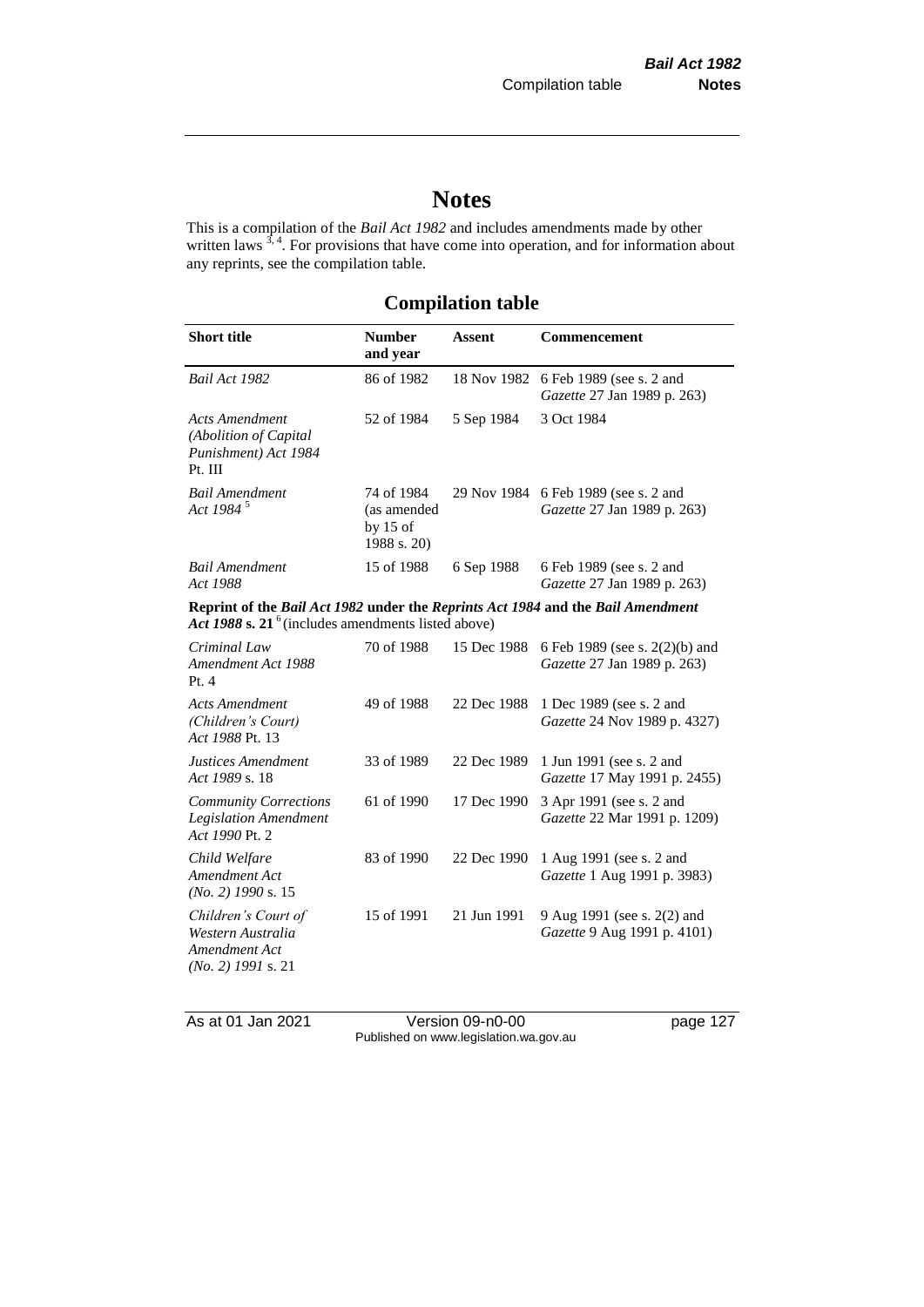| <b>Short title</b>                                                                                | <b>Number</b><br>and year | <b>Assent</b> | <b>Commencement</b>                                                                                                                                                   |  |
|---------------------------------------------------------------------------------------------------|---------------------------|---------------|-----------------------------------------------------------------------------------------------------------------------------------------------------------------------|--|
| Reprint of the <i>Bail Act 1982</i> as at 17 Oct 1991 (includes amendments listed above)          |                           |               |                                                                                                                                                                       |  |
| Acts Amendment (Sexual<br>Offences) Act 1992 Pt. 3                                                | 14 of 1992                | 17 Jun 1992   | 1 Aug 1992 (see s. 2 and<br>Gazette 28 Jul 1992 p. 3671)                                                                                                              |  |
| <b>Acts Amendment</b><br>(Ministry of Justice)<br>Act 1993 Pt. 3 <sup>7</sup>                     | 31 of 1993                | 15 Dec 1993   | 1 Jul 1993 (see s. 2)                                                                                                                                                 |  |
| Criminal Procedure<br>Amendment Act 1993<br>Pt. 2 <sup>8</sup>                                    | 45 of 1993                | 20 Dec 1993   | Act other than s. 7-9 and<br>10(2)(b): 17 Jan 1994<br>(see s. $2(1)$ );<br>s. 7-9 and 10(2)(b): 4 Mar 1994<br>(see s. $2(2)$ and <i>Gazette</i><br>4 Mar 1994 p. 915) |  |
| Criminal Law<br>Amendment Act 1994<br>s. $13(1)$ and $(2)$                                        | 82 of 1994                | 23 Dec 1994   | 20 Jan 1995 (see s. 2(2))                                                                                                                                             |  |
| <b>Acts Amendment (Fines,</b><br>Penalties and<br><b>Infringement Notices</b> )<br>Act 1994 Pt. 3 | 92 of 1994                | 23 Dec 1994   | 1 Jan 1995 (see s. 2(1) and<br>Gazette 30 Dec 1994 p. 7211)                                                                                                           |  |
| Sentencing<br>(Consequential<br>Provisions) Act 1995 Pt. 5                                        | 78 of 1995                | 16 Jan 1996   | 4 Nov 1996 (see s. 2 and<br>Gazette 25 Oct 1996 p. 5632)                                                                                                              |  |
| Coroners Act 1996 s. 61                                                                           | 2 of 1996                 |               | 24 May 1996 7 Apr 1997 (see s. 2 and<br>Gazette 18 Mar 1997 p. 1529)                                                                                                  |  |
| <b>Mental Health</b><br>(Consequential<br>Provisions) Act 1996 Pt. 2                              | 69 of 1996                |               | 13 Nov 1996 13 Nov 1997 (see s. 2)                                                                                                                                    |  |
| <b>Reprint of the Rail Act 1082 as at 13 Mar 1007</b> (includes amendments listed above           |                           |               |                                                                                                                                                                       |  |

**Reprint of the** *Bail Act 1982* **as at 13 Mar 1997** (includes amendments listed above except those in the *Coroners Act 1996* and the *Mental Health (Consequential Provisions) Act 1996*) (corrections in *Gazette* 25 Jul 1997 p. 3909 and 14 Nov 1997 p. 6426)

| Statutes (Repeals and<br>Minor Amendments)<br>Act 1997 s. 21 | 57 of 1997 |                         | 15 Dec 1997 15 Dec 1997 (see s. 2(1))                                                                           |
|--------------------------------------------------------------|------------|-------------------------|-----------------------------------------------------------------------------------------------------------------|
| Criminal Law<br>Amendment Act<br>$(No. 1)$ 1998 s. 4(2)      | 38 of 1998 | 25 Sep 1998 23 Oct 1998 |                                                                                                                 |
| Bail Amendment<br>Act 1998 <sup>9</sup>                      | 54 of 1998 | 11 Jan 1999             | s. 1 and 2: 11 Jan 1999;<br>Pt. 4 and 7: 15 May 1999<br>(see s. 2 and <i>Gazette</i> )<br>11 May 1999 p. 1905); |

page 128 Version 09-n0-00 As at 01 Jan 2021 Published on www.legislation.wa.gov.au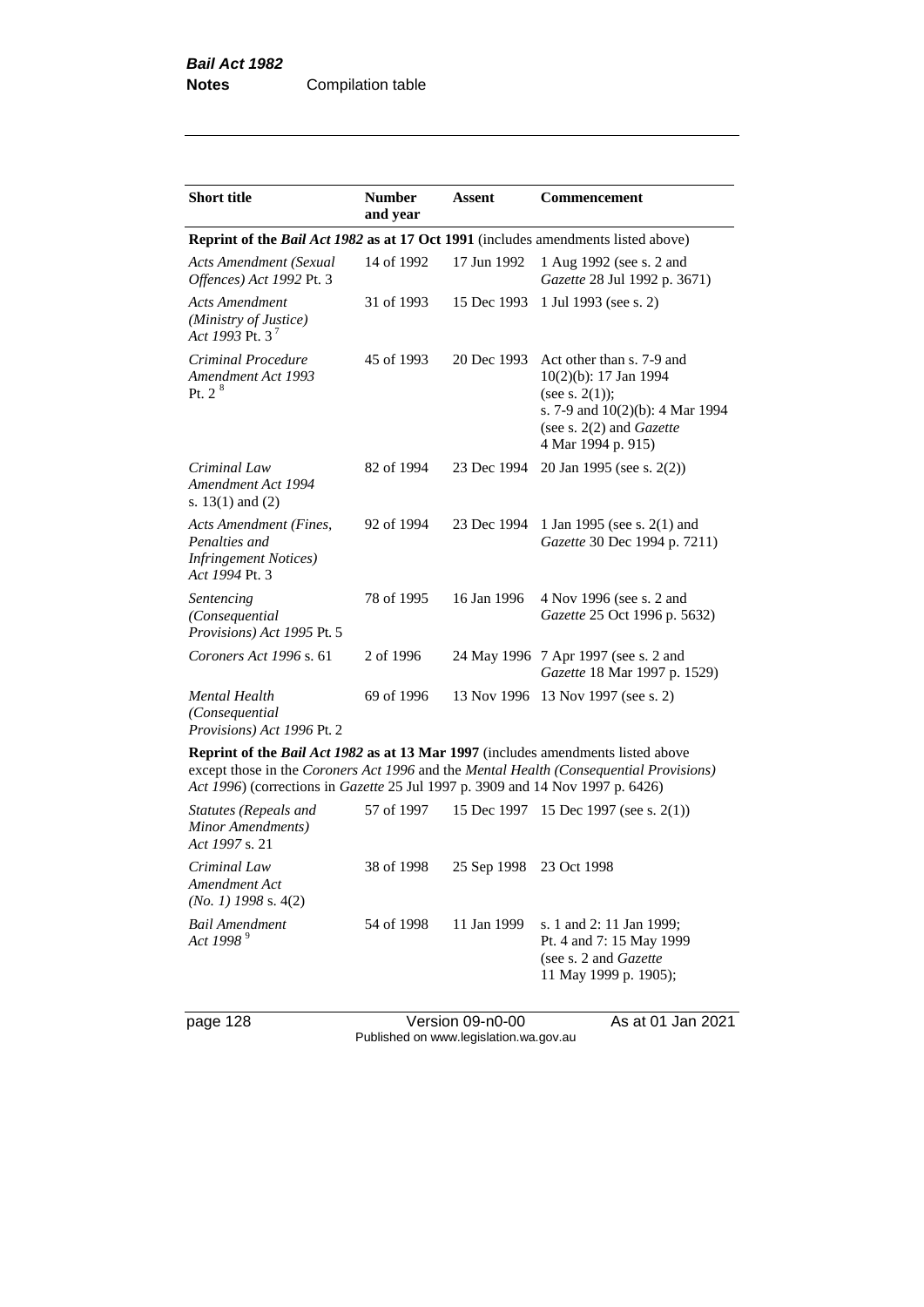| <b>Short title</b>                                                                                                                                 | <b>Number</b><br>and year | <b>Assent</b> | <b>Commencement</b>                                                                                                                                                                                                                  |
|----------------------------------------------------------------------------------------------------------------------------------------------------|---------------------------|---------------|--------------------------------------------------------------------------------------------------------------------------------------------------------------------------------------------------------------------------------------|
|                                                                                                                                                    |                           |               | Pt. 2, 3 and 5 (other than s. 12):<br>8 Mar 2000 (see s. 2 and<br>Gazette 7 Mar 2000 p. 1039);<br>s. 12: 1 Sep 2000 (see s. 2 and<br>Gazette 29 Aug 2000 p. 4985);<br>Pt. 6: 4 Dec 2000 (see s. 2 and<br>Gazette 4 Dec 2000 p. 6799) |
| Reprint of the Bail Act 1982 as at 27 Aug 1999 (includes amendments listed above<br>except those in the Bail Amendment Act 1998 Pt. 2, 3, 5 and 6) |                           |               |                                                                                                                                                                                                                                      |
| Court Security and<br><b>Custodial Services</b><br>(Consequential<br>Provisions) Act 1999 Pt. 3                                                    | 47 of 1999                | 8 Dec 1999    | 18 Dec 1999 (see s. 2 and<br>Gazette 17 Dec 1999 p. 6175-6)                                                                                                                                                                          |
| Criminal Law Amendment<br>Act 2001 s. 10(1)                                                                                                        | 23 of 2001                | 26 Nov 2001   | 24 Dec 2001                                                                                                                                                                                                                          |
| Criminal Investigation<br>(Identifying People)<br>Act 2002 Sch. 2 cl. 1                                                                            | 6 of 2002                 | 4 Jun 2002    | 20 Nov 2002 (see s. 2 and<br>Gazette 19 Nov 2002 p. 5505)                                                                                                                                                                            |
| Criminal Law (Procedure)<br>Amendment Act 2002 Pt. 4<br>Div. 1                                                                                     | 27 of 2002                | 25 Sep 2002   | 27 Sep 2002 (see s. 2 and<br>Gazette 27 Sep 2002 p. 4875)                                                                                                                                                                            |
| Sentencing Legislation<br>Amendment and Repeal<br>Act 2003 s. 29(3) and 37                                                                         | 50 of 2003                | 9 Jul 2003    | s. 29(3): 31 Aug 2003 (see s. 2<br>and Gazette 29 Aug 2003<br>p. 3833);<br>s. 37: 15 May 2004 (see s. 2 and<br>Gazette 14 May 2004 p. 1445)                                                                                          |
| Acts Amendment and<br>Repeal (Courts and Legal<br>Practice) Act 2003 s. 88<br>and 121 <sup>10</sup>                                                | 65 of 2003                | 4 Dec 2003    | 1 Jan 2004 (see s. 2 and Gazette<br>30 Dec 2003 p. 5722)                                                                                                                                                                             |
| <b>Statutes (Repeals and</b><br>Minor Amendments)<br>Act 2003 s. 29                                                                                | 74 of 2003                | 15 Dec 2003   | 15 Dec 2003 (see s. 2)                                                                                                                                                                                                               |
| Criminal Code Amendment<br>Act 2004 s. 24, 26 and 58                                                                                               | 4 of 2004                 | 23 Apr 2004   | 21 May 2004 (see s. 2)                                                                                                                                                                                                               |
| <b>Sentencing Legislation</b><br>Amendment Act 2004 s. 13                                                                                          | 27 of 2004                | 14 Oct 2004   | 31 May 2006 (see s. 2 and<br>Gazette 30 May 2006 p. 1965)                                                                                                                                                                            |
| Children and Community<br>Services Act 2004 Sch. 2<br>cl. 3                                                                                        | 34 of 2004                | 20 Oct 2004   | 1 Mar 2006 (see s. 2 and<br>Gazette 14 Feb 2006 p. 695)                                                                                                                                                                              |

As at 01 Jan 2021 **Details Access 129** Version 09-n0-00 **page 129** page 129 Published on www.legislation.wa.gov.au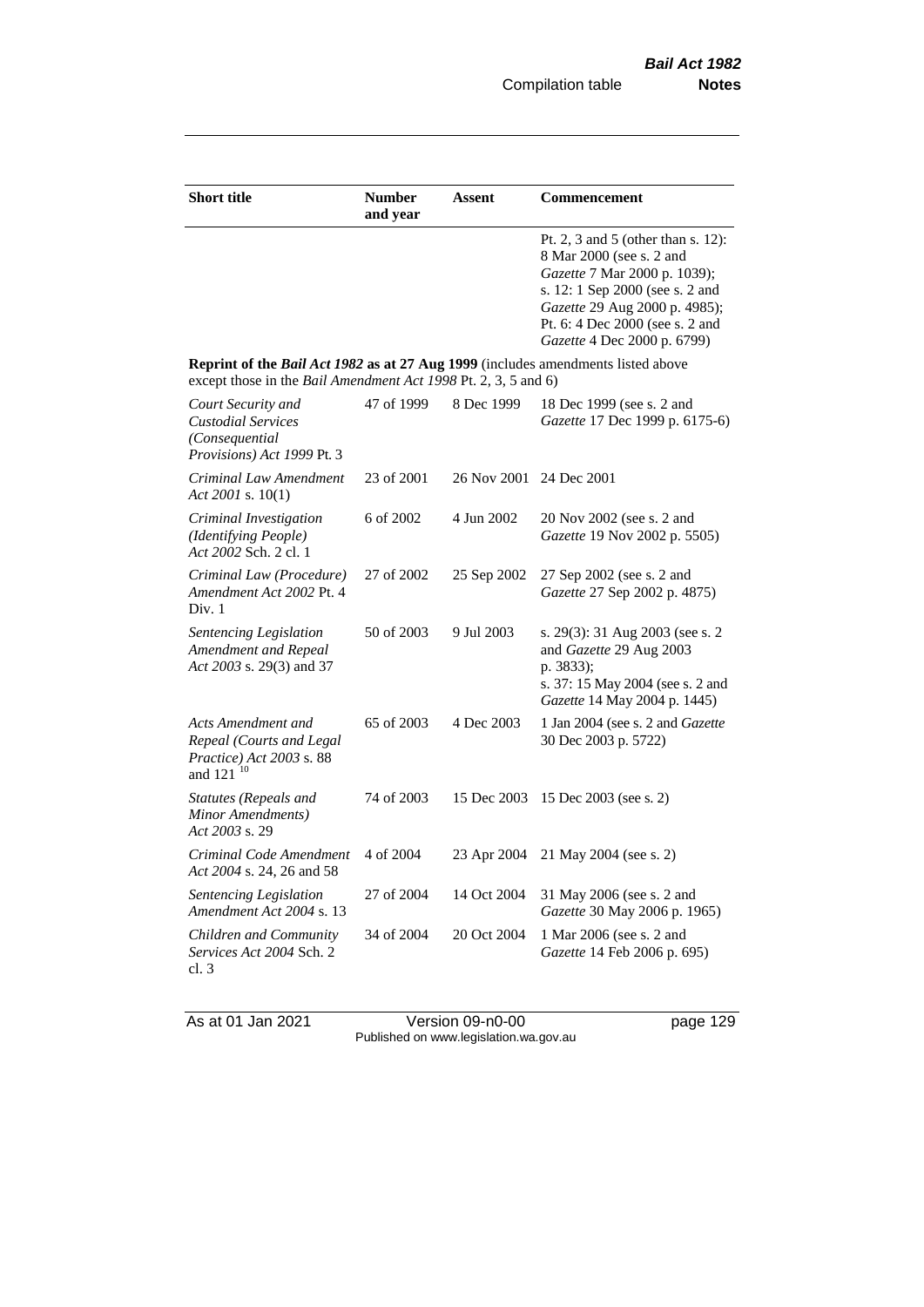| <b>Short title</b>                                                                                           | <b>Number</b><br>and year | Assent      | <b>Commencement</b>                                                                                                                                                                                                                                                    |
|--------------------------------------------------------------------------------------------------------------|---------------------------|-------------|------------------------------------------------------------------------------------------------------------------------------------------------------------------------------------------------------------------------------------------------------------------------|
| <b>Acts Amendment (Family</b><br>and Domestic Violence)<br>Act 2004 Pt. 3                                    | 38 of 2004                | 9 Nov 2004  | 1 Dec 2004 (see s. 2 and<br>Gazette 26 Nov 2004 p. 5309)                                                                                                                                                                                                               |
| Acts Amendment (Court of<br>Appeal) Act 2004 s. 28                                                           | 45 of 2004                | 9 Nov 2004  | s. $28(1)$ , (2) and (4) (other than<br>the amendment to s. $7A(1)$ :<br>1 Feb 2005 (see. s. 2 and<br><i>Gazette</i> 14 Jan 2005 p. 163);<br>s. $28(3)$ and $(4)$ (the<br>amendment to s. $7A(1)$ :<br>2 May 2005 (see, s. 2 and<br><i>Gazette</i> 14 Jan 2005 p. 163) |
| Courts Legislation<br>Amendment and Repeal<br>Act 2004 s. 141 <sup>11</sup>                                  | 59 of 2004                | 23 Nov 2004 | 1 May 2005 (see s. 2 and<br>Gazette 31 Dec 2004 p. 7128)                                                                                                                                                                                                               |
| Misuse of Drugs<br>Amendment Act $2004$ s. $9(1)$                                                            | 62 of 2004                | 24 Nov 2004 | 1 Jan 2005 (see s. 2 and <i>Gazette</i><br>10 Dec 2004 p. 5965)                                                                                                                                                                                                        |
| Criminal Procedure and<br>Appeals (Consequential and<br>Other Provisions) Act 2004<br>Pt. 3 and s. 82 and 83 | 84 of 2004                | 16 Dec 2004 | 2 May 2005 (see s. 2 and<br>Gazette 31 Dec 2004 p. 7129<br>(correction in Gazette)<br>7 Jan 2005 p. 53))                                                                                                                                                               |

**Reprint 5: The** *Bail Act 1982* **as at 1 Apr 2005** (includes amendments listed above except those in the *Sentencing Legislation Amendment Act 2004*, the *Children and Community Services Act 2004*, the *Acts Amendment (Court of Appeal) Act 2004* s. 28(3) and (4) (the amendment to s. 7A(1)), the *Courts Legislation Amendment and Repeal Act 2004* and the *Criminal Procedure and Appeals (Consequential and Other Provisions) Act 2004*)

| Planning and Development<br>(Consequential and<br><b>Transitional Provisions</b> )<br>Act 2005 s. 15 | 38 of 2005 | 12 Dec 2005 | 9 Apr 2006 (see s. 2 and<br><i>Gazette</i> 21 Mar 2006 p. 1078)               |  |  |
|------------------------------------------------------------------------------------------------------|------------|-------------|-------------------------------------------------------------------------------|--|--|
| Criminal Investigation<br>(Consequential Provisions)<br>Act 2006 Pt. 2                               | 59 of 2006 |             | 16 Nov 2006 1 Jul 2007 (see s. 2 and <i>Gazette</i><br>22 Jun 2007 p. 2838)   |  |  |
| Prisons and Sentencing<br><b>Legislation Amendment</b><br>Act 2006 Pt. 5                             | 65 of 2006 | 8 Dec 2006  | 4 Apr 2007 (see s. 2 and Gazette<br>3 Apr 2007 p. 1491)                       |  |  |
| <b>Reprint 6:</b> The <i>Bail Act 1982</i> as at 14 Sep 2007 (includes amendments listed above)      |            |             |                                                                               |  |  |
| Criminal Law and Evidence 2 of 2008<br>Amendment Act 2008 s. 56                                      |            |             | 12 Mar 2008 27 Apr 2008 (see s. 2 and<br><i>Gazette</i> 24 Apr 2008 p. 1559)  |  |  |
| Bail Amendment Act 2008<br>Pt. $2^{12}$                                                              | 6 of 2008  |             | 31 Mar 2008 1 Mar 2009 (see s. 2(b) and<br><i>Gazette</i> 27 Feb 2009 p. 511) |  |  |

page 130 Version 09-n0-00 As at 01 Jan 2021 Published on www.legislation.wa.gov.au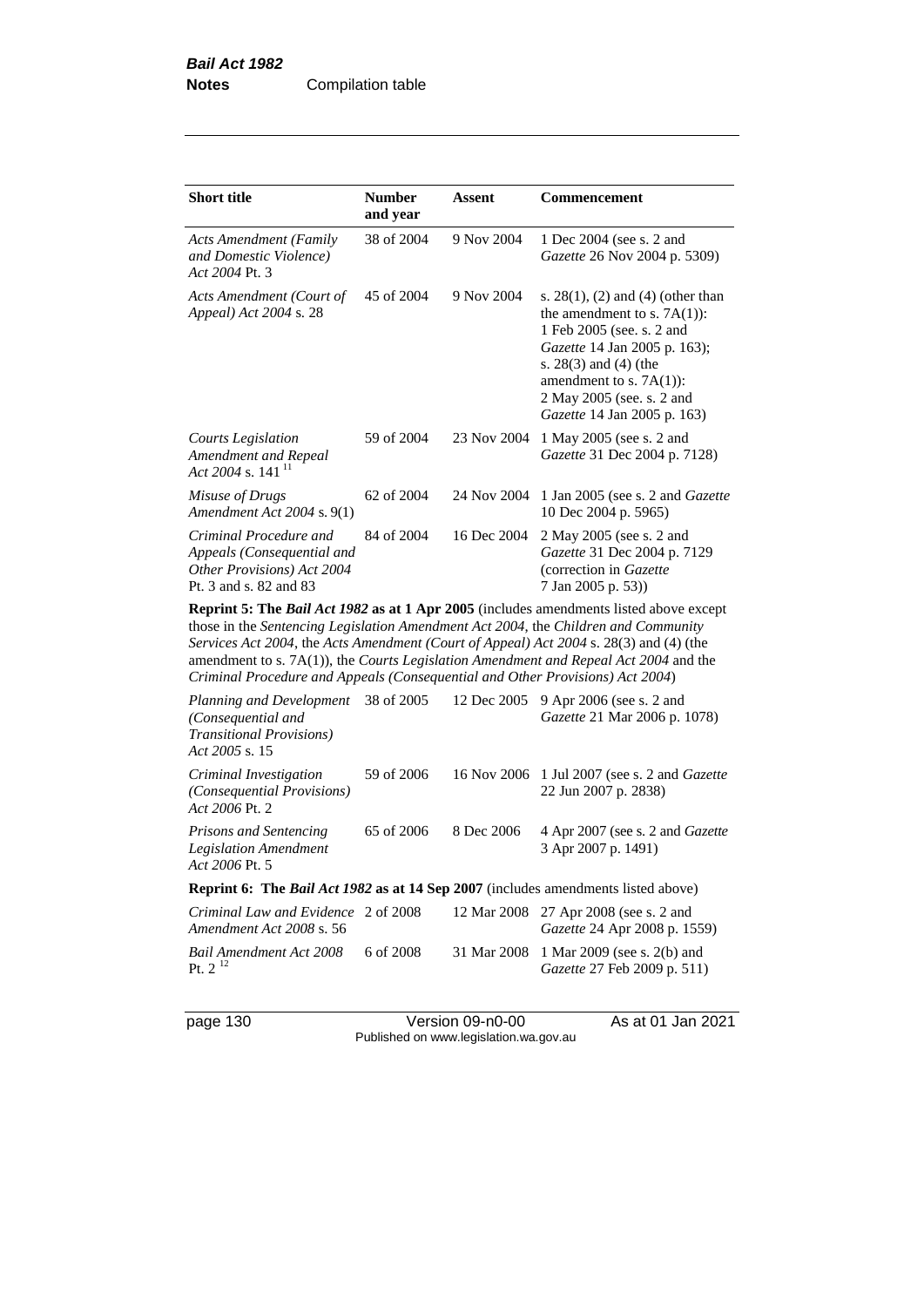| <b>Short title</b>                                                                                        | <b>Number</b><br>and year | <b>Assent</b> | <b>Commencement</b>                                                                                                                                                                  |
|-----------------------------------------------------------------------------------------------------------|---------------------------|---------------|--------------------------------------------------------------------------------------------------------------------------------------------------------------------------------------|
| <b>Medical Practitioners</b><br>Act 2008 Sch. 3 cl. 4                                                     | 22 of 2008                | 27 May 2008   | 1 Dec 2008 (see s. 2 and<br>Gazette 25 Nov 2008 p. 4989)                                                                                                                             |
| Criminal Law Amendment<br>(Homicide) Act 2008 s. 24                                                       | 29 of 2008                | 27 Jun 2008   | 1 Aug 2008 (see s. 2(d) and<br>Gazette 22 Jul 2008 p. 3353)                                                                                                                          |
| <b>Reprint 7: The Bail Act 1982 as at 6 Mar 2009</b> (includes amendments listed above)                   |                           |               |                                                                                                                                                                                      |
| Police Amendment<br>Act 2009 s. 12                                                                        | 42 of 2009                | 3 Dec 2009    | 13 Mar 2010 (see s. 2(b) and<br>Gazette 12 Mar 2010 p. 941)                                                                                                                          |
| <b>Health Practitioner</b><br><b>Regulation National Law</b><br>(WA) Act 2010 Pt. 5 Div. 4                | 35 of 2010                | 30 Aug 2010   | 18 Oct 2010 (see s. 2(b) and<br>Gazette 1 Oct 2010 p. 5075-6)                                                                                                                        |
| <b>Electronic Transactions</b><br>Act 2011 s. 25                                                          | 46 of 2011                | 25 Oct 2011   | 1 Aug 2012 (see s. 2(c) and<br>Gazette 31 Jul 2012 p. 3683)                                                                                                                          |
| Statutes (Repeals and<br>Minor Amendments)<br>Act 2011 s. 19                                              | 47 of 2011                | 25 Oct 2011   | 26 Oct 2011 (see s. 2(b))                                                                                                                                                            |
| Misuse of Drugs<br>Amendment Act 2011 Pt. 3                                                               | 56 of 2011                | 21 Nov 2011   | 24 Mar 2012 (see s. 2(b) and<br>Gazette 23 Mar 2012 p. 1363)                                                                                                                         |
| those in the <i>Electronic Transactions Act 2011</i> )                                                    |                           |               | <b>Reprint 8: The Bail Act 1982 as at 6 Jul 2012</b> (includes amendments listed above except                                                                                        |
| Criminal Organisations<br>Control Act 2012 s. 172                                                         | 49 of 2012                | 29 Nov 2012   | 2 Nov 2013 (see s. 2(b) and<br>Gazette 1 Nov 2013 p. 4891)                                                                                                                           |
| <b>Courts and Tribunals</b><br>(Electronic Processes<br>Facilitation) Act 2013 Pt. 3<br>Div. 1 (s. 21-31) | 20 of 2013                | 4 Nov 2013    | Pt. $3$ Div. 1 (other than s. 22,<br>23, 25 and 27-30):<br>25 Nov 2013 (see s. 2(b) and<br>Gazette 22 Nov 2013 p. 5391);<br>s. 22, 23, 25 and 27-30:<br>13 Sep 2014 (see s. 2(b) and |

**Reprint 9: The** *Bail Act 1982* **as at 1 May 2015** (includes amendments listed above)

*Mental Health Legislation Amendment Act 2014* Pt. 4 Div. 4 Subdiv. 2 25 of 2014 3 Nov 2014 30 Nov 2015 (see s. 2(b) and *Gazette* 13 Nov 2014 p. 4632)

As at 01 Jan 2021 Version 09-n0-00 page 131 Published on www.legislation.wa.gov.au

*Gazette* 12 Sep 2014 p. 3279)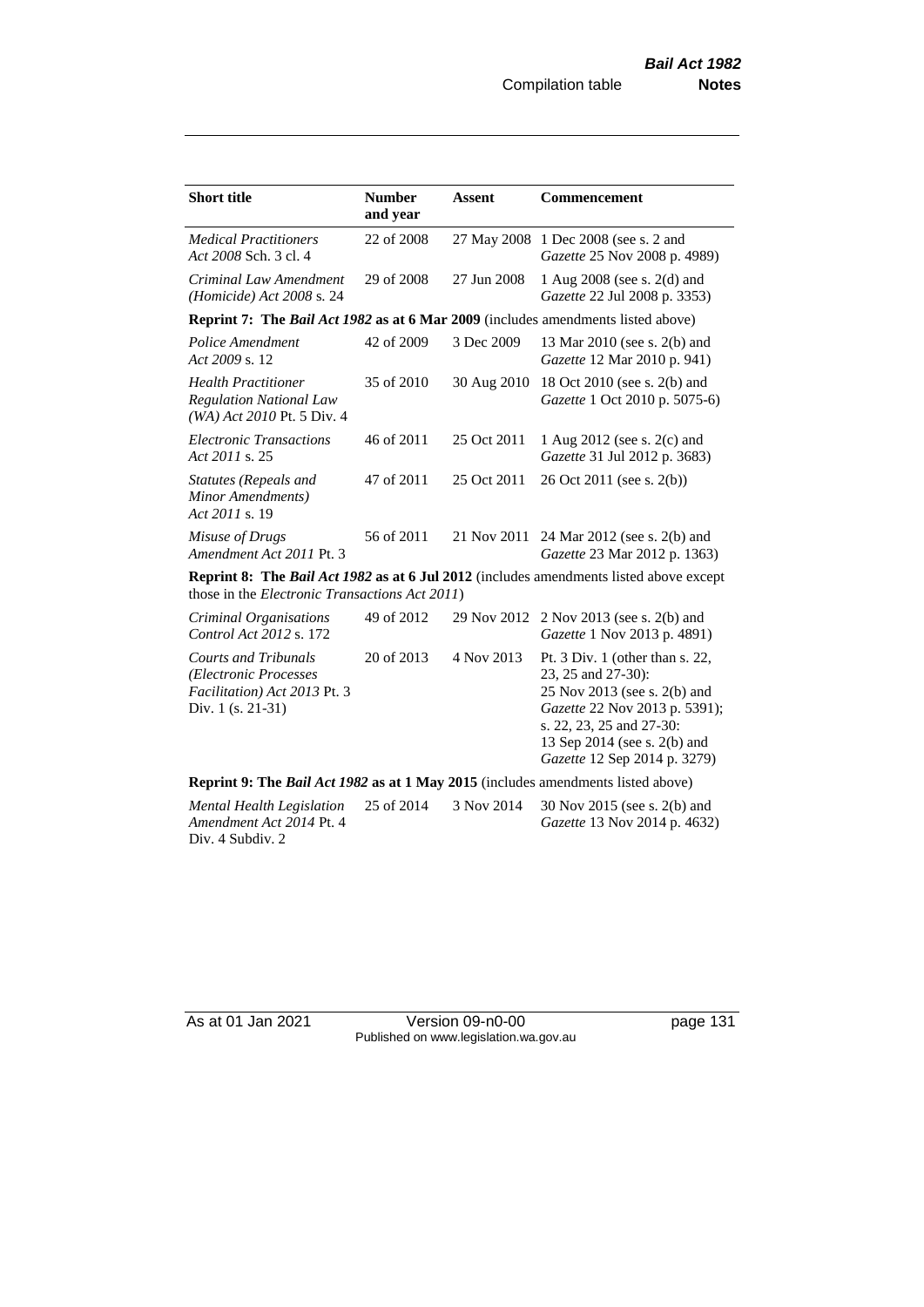| <b>Short title</b>                                                                                              | <b>Number</b><br>and year | <b>Assent</b> | Commencement                                                                                                                                                                                                                                                        |
|-----------------------------------------------------------------------------------------------------------------|---------------------------|---------------|---------------------------------------------------------------------------------------------------------------------------------------------------------------------------------------------------------------------------------------------------------------------|
| Restraining Orders and<br><b>Related Legislation</b><br>Amendment (Family<br>Violence) Act 2016<br>Pt. 3 Div. 1 | 49 of 2016                | 29 Nov 2016   | 1 Jul 2017 (see s. 2(b) and<br>Gazette 7 Feb 2017 p. 1157)                                                                                                                                                                                                          |
| Dangerous Sexual<br><b>Offenders</b> Legislation<br>Amendment Act 2017 Pt. 2                                    | 21 of 2017                | 13 Dec 2017   | 29 Mar 2018 (see s. 2(b) and<br>Gazette 16 Mar 2018<br>$p. 916-17$                                                                                                                                                                                                  |
| <b>Bail Amendment (Persons</b><br>Linked to Terrorism)<br>Act 2019                                              | 15 of 2019                | 5 Jul 2019    | s. 1 and 2: 5 Jul 2019<br>(see s. $2(a)$ );<br>Act other than s. 1 and 2:<br>1 Jan 2020 (see $2(b)$ and<br>Gazette 15 Nov 2019 p. 4029)                                                                                                                             |
| <i>Family Violence Legislation</i> 13 of 2020<br>Reform (COVID-19<br>Response) Act 2020 Pt. 4                   |                           | 6 Apr 2020    | 7 Apr 2020 (see s. 2(b))                                                                                                                                                                                                                                            |
| <b>High Risk Serious</b><br>Offenders Act 2020 s. 117                                                           | 29 of 2020                | 9 Jul 2020    | 26 Aug 2020 (see s. $2(1)(c)$ and<br>SL 2020/131 cl. 2)                                                                                                                                                                                                             |
| Family Violence Legislation 30 of 2020<br>Reform Act 2020 Pt. 5                                                 |                           | 9 Jul 2020    | s. 38, 42, 44, 45 and 49:<br>6 Aug 2020 (see s. $2(1)(c)$ and<br>SL 2020/125 cl. 2(a)(iii));<br>s. 50: 1 Oct 2020 (see s. $2(1)(c)$ )<br>and SL 2020/125 cl. 2(b)(i));<br>s. 39-41, 43 and 46-48:<br>1 Jan 2021 (see s. $2(1)(c)$ and<br>SL 2020/125 cl. 2(c)(iii)) |
| COVID-19 Response and<br>Economic Recovery<br>Omnibus Act 2020 Pt. 6<br>Div. 1                                  | 34 of 2020                | 11 Sep 2020   | 12 Sep 2020 (see s. 2(b))                                                                                                                                                                                                                                           |

page 132 Version 09-n0-00 As at 01 Jan 2021 Published on www.legislation.wa.gov.au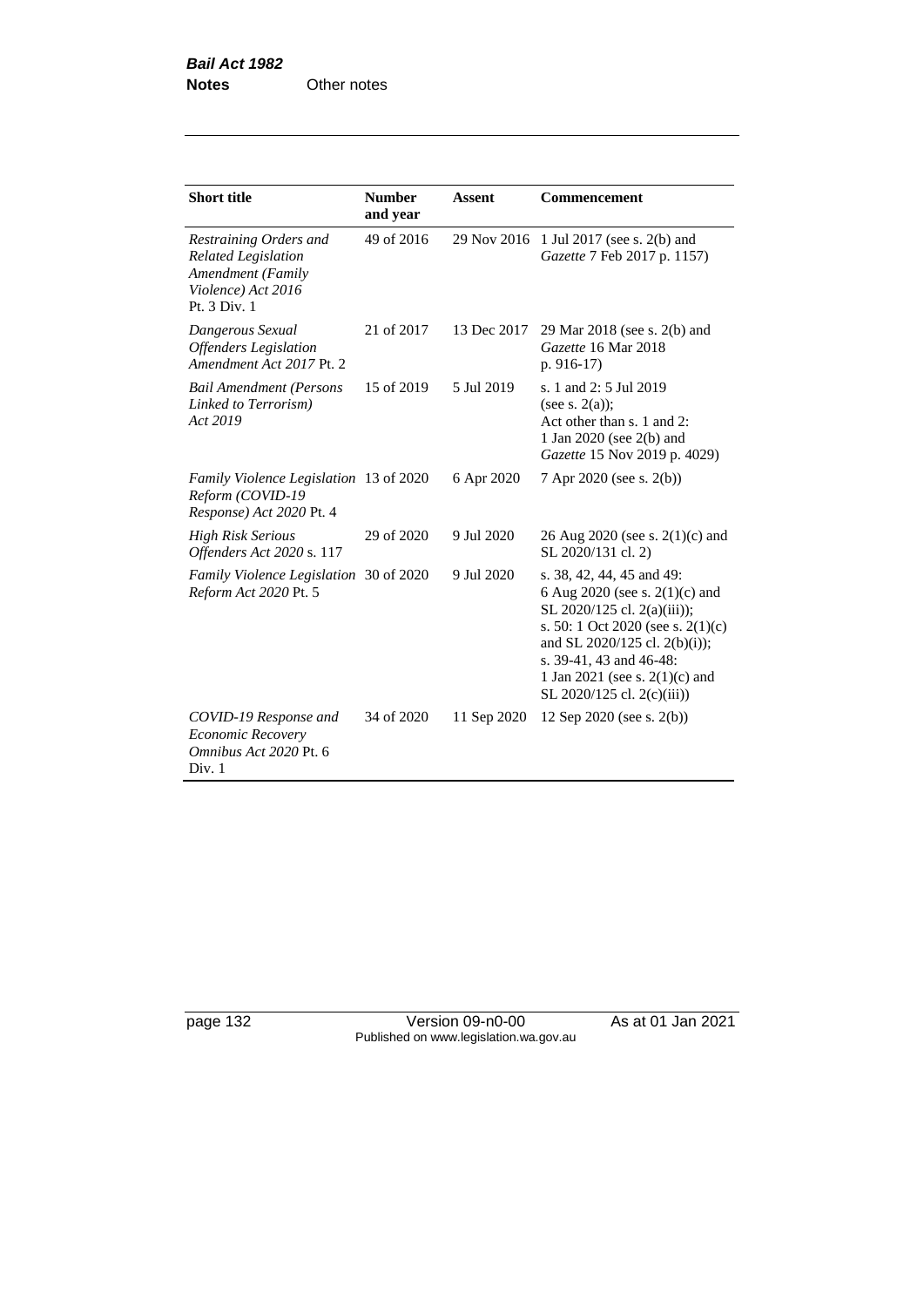# **Other notes**

- <sup>1M</sup> Under the *Cross-border Justice Act 2008* section 14, in order to give effect to that Act, this Act must be applied with the modifications prescribed by the *Cross-border Justice Regulations 2009* Part 3 Division 3 as if this Act had been altered in that way. If a modification is to replace or insert a numbered provision, the new provision is identified by the superscript 1M appearing after the provision number. If a modification is to replace or insert a definition, the new definition is identified by the superscript 1M appearing after the defined term.
- 2M The *COVID-19 Response and Economic Recovery Omnibus Act 2020* Part 4 Division 1 modifies section 43A of the Act. The modified section is identified by the superscript 2M appearing after the section number. The modification ceases on 31 December 2021 unless postponed under section 37(3) and 52 of that Act.
- <sup>1</sup> Repealed by the *Sentencing Legislation Amendment and Repeal Act 2003*.
- <sup>2</sup> The short title of the *Justices Act 1902* was changed to the *Criminal Procedure (Summary) Act 1902* by the *Courts Legislation Amendment and Repeal Act 2004*  s. 23. The Act was then repealed by the *Criminal Procedure and Appeal (Consequential and Other Provisions) Act 2004* s. 4.
- <sup>3</sup> The amendment in the *Sentencing Legislation Amendment and Repeal Act 1999* s. 26 had not come into operation when it was repealed by the *Sentencing Legislation Amendment and Repeal Act 2003* s. 31.
- <sup>4</sup> The *Machinery of Government (Miscellaneous Amendments) Act 2006* Pt. 3 Div. 1 was repealed by the *Statutes (Repeals and Minor Amendments) Act 2011* s. 23(2) before it purported to come into operation.
- <sup>5</sup> The *Bail Amendment Act 1984* s. 10 and 11 were repealed by the *Bail Amendment Act 1988* s. 20.
- <sup>6</sup> The *Bail Act 1982* was not in operation at the time when the reprint was compiled, but the reprinting was authorised by the *Bail Amendment Act 1988* s. 21.
- <sup>7</sup> The *Acts Amendment (Ministry of Justice) Act 1993* Pt. 19 is a transitional provision that is of no further effect.
- <sup>8</sup> The *Criminal Procedure Amendment Act 1993* s. 13 is a transitional provision that is of no further effect.
- <sup>9</sup> The *Bail Amendment Act 1998* s. 6(2) is a transitional provision that is of no further effect.

As at 01 Jan 2021 Version 09-n0-00 page 133 Published on www.legislation.wa.gov.au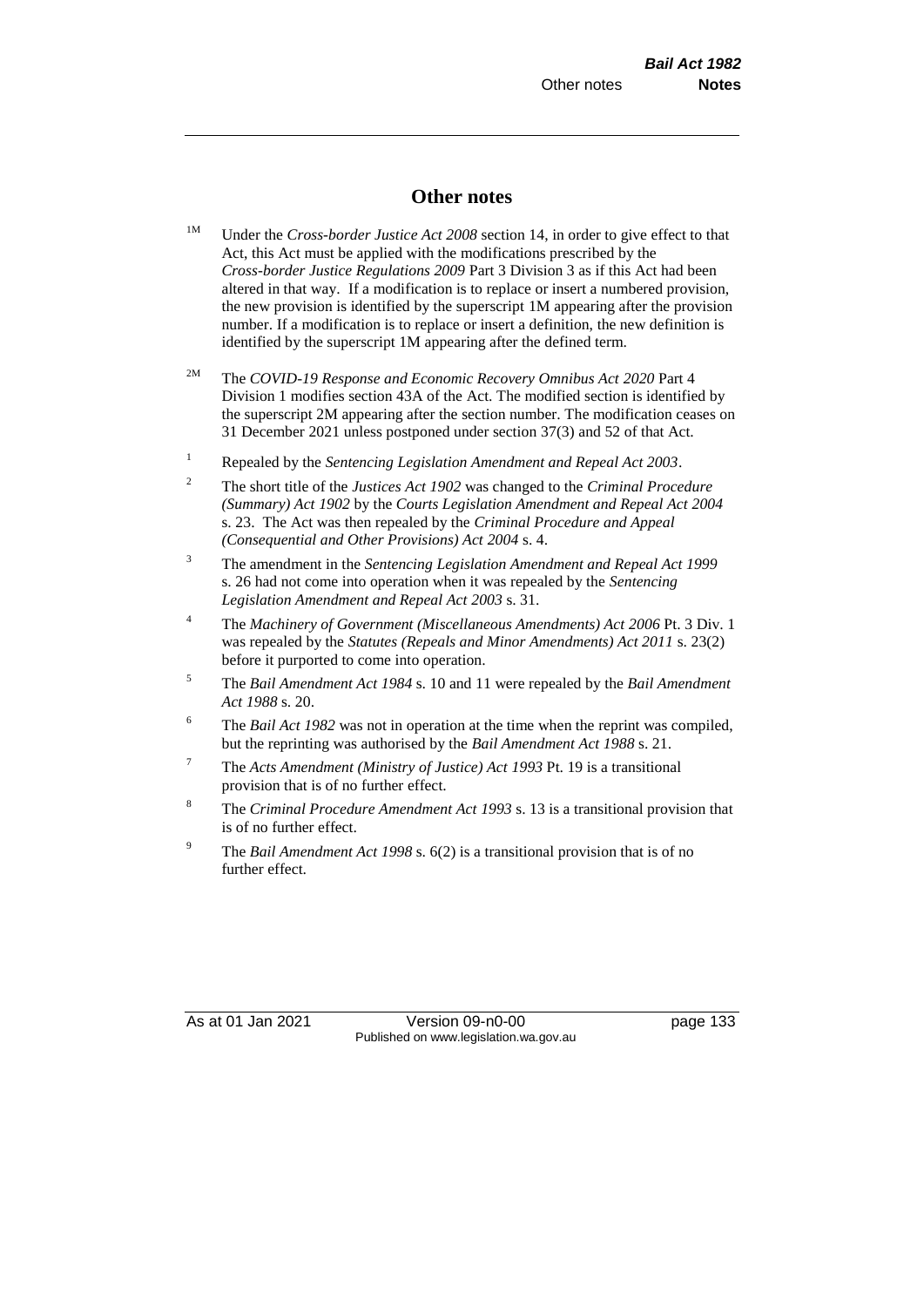<sup>10</sup> The *Acts Amendment and Repeal (Courts and Legal Practice) Act 2003* s. 97 reads as follows:

#### **97. References to Crown Solicitor**

If in a written law or other document or instrument there is a reference to the Crown Solicitor that reference may, where the context so requires, be read as if it had been amended to be a reference to the State Solicitor.

- <sup>11</sup> The amendment in the *Courts Legislation Amendment and Repeal Act 2004* s. 141 (amending Sch. 1 Pt. A cl. 4) is not included because the clause it sought to amend had been amended by the *Acts Amendment (Court of Appeal) Act 2004* s. 28(4) before the amendment purported to come into operation.
- <sup>12</sup> The *Bail Amendment Act 2008* s. 6(2), 9(4)-(11), 10(2), 11(3), 15(5)-(8), 16(2), 18(4)-(5), 21(3), 22(2), 23(4), 24(6)-(7), 27(2)-(3), 28(6), 30(4)-(5), 31(2)-(3), 32(3)-(4), 33(6), 40(2), 41(5)-(9), 42(3) and 44 are transitional provisions.

page 134 Version 09-n0-00 As at 01 Jan 2021 Published on www.legislation.wa.gov.au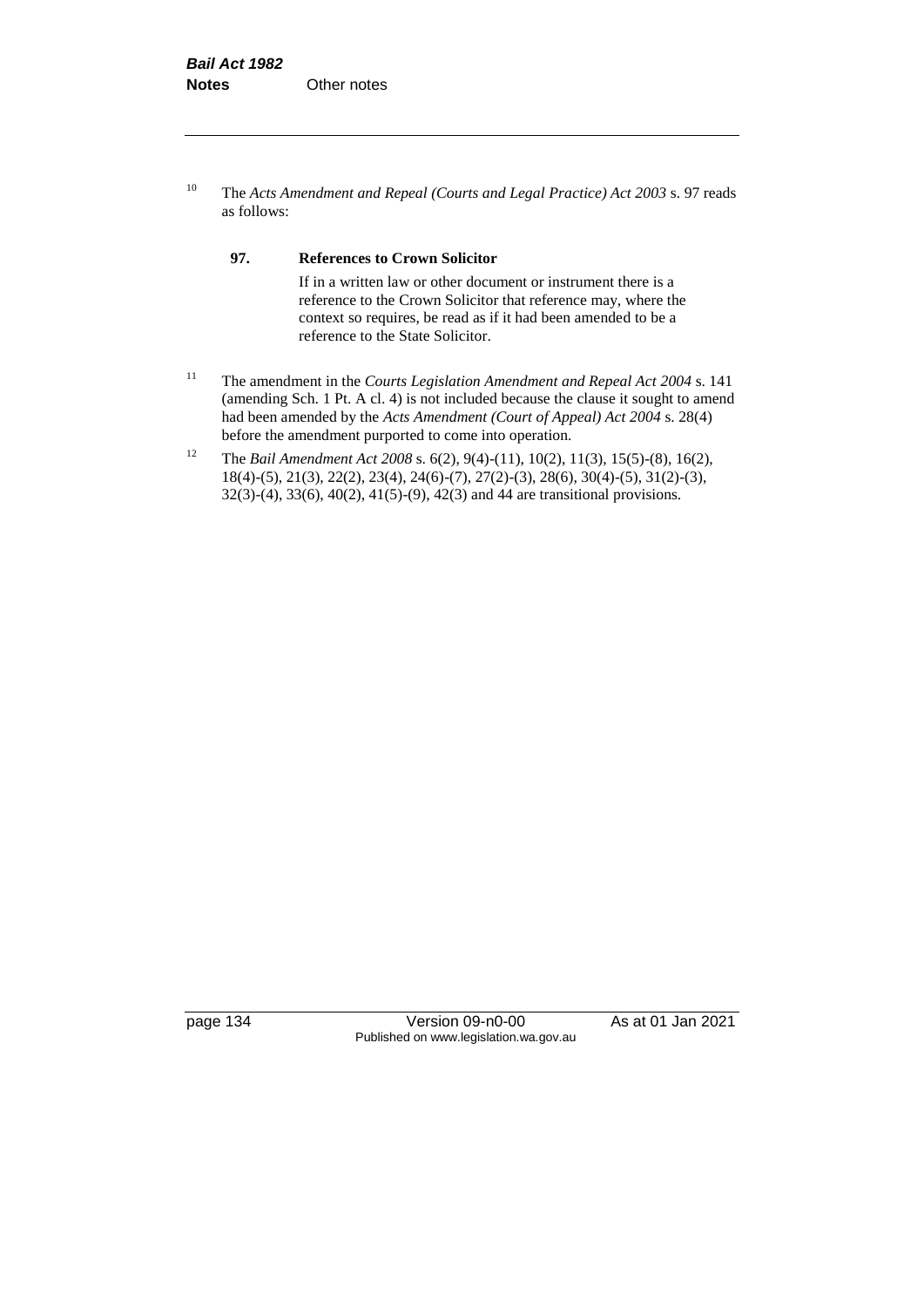## **Defined terms**

[This is a list of terms defined and the provisions where they are defined. The list is not part of the law.]

| <b>Defined term</b><br><u> 1989 - Johann Barn, mars ann an t-Amhain Aonaich an t-Aonaich an t-Aonaich ann an t-Aonaich an t-Aonaich ann </u> | Provision(s) |
|----------------------------------------------------------------------------------------------------------------------------------------------|--------------|
|                                                                                                                                              |              |
|                                                                                                                                              |              |
|                                                                                                                                              |              |
|                                                                                                                                              |              |
|                                                                                                                                              |              |
|                                                                                                                                              |              |
|                                                                                                                                              |              |
|                                                                                                                                              |              |
|                                                                                                                                              |              |
|                                                                                                                                              |              |
|                                                                                                                                              |              |
|                                                                                                                                              |              |
|                                                                                                                                              |              |
|                                                                                                                                              |              |
|                                                                                                                                              |              |
|                                                                                                                                              |              |
|                                                                                                                                              |              |
|                                                                                                                                              |              |
|                                                                                                                                              |              |
|                                                                                                                                              |              |
|                                                                                                                                              |              |
|                                                                                                                                              |              |
|                                                                                                                                              |              |
|                                                                                                                                              |              |
|                                                                                                                                              |              |
|                                                                                                                                              |              |
|                                                                                                                                              |              |
|                                                                                                                                              |              |
|                                                                                                                                              |              |
|                                                                                                                                              |              |
|                                                                                                                                              |              |
|                                                                                                                                              |              |
|                                                                                                                                              |              |
|                                                                                                                                              |              |
|                                                                                                                                              |              |
|                                                                                                                                              |              |
|                                                                                                                                              |              |
|                                                                                                                                              |              |
|                                                                                                                                              |              |
|                                                                                                                                              |              |

As at 01 Jan 2021

Version 09-n0-00 Published on www.legislation.wa.gov.au page 135